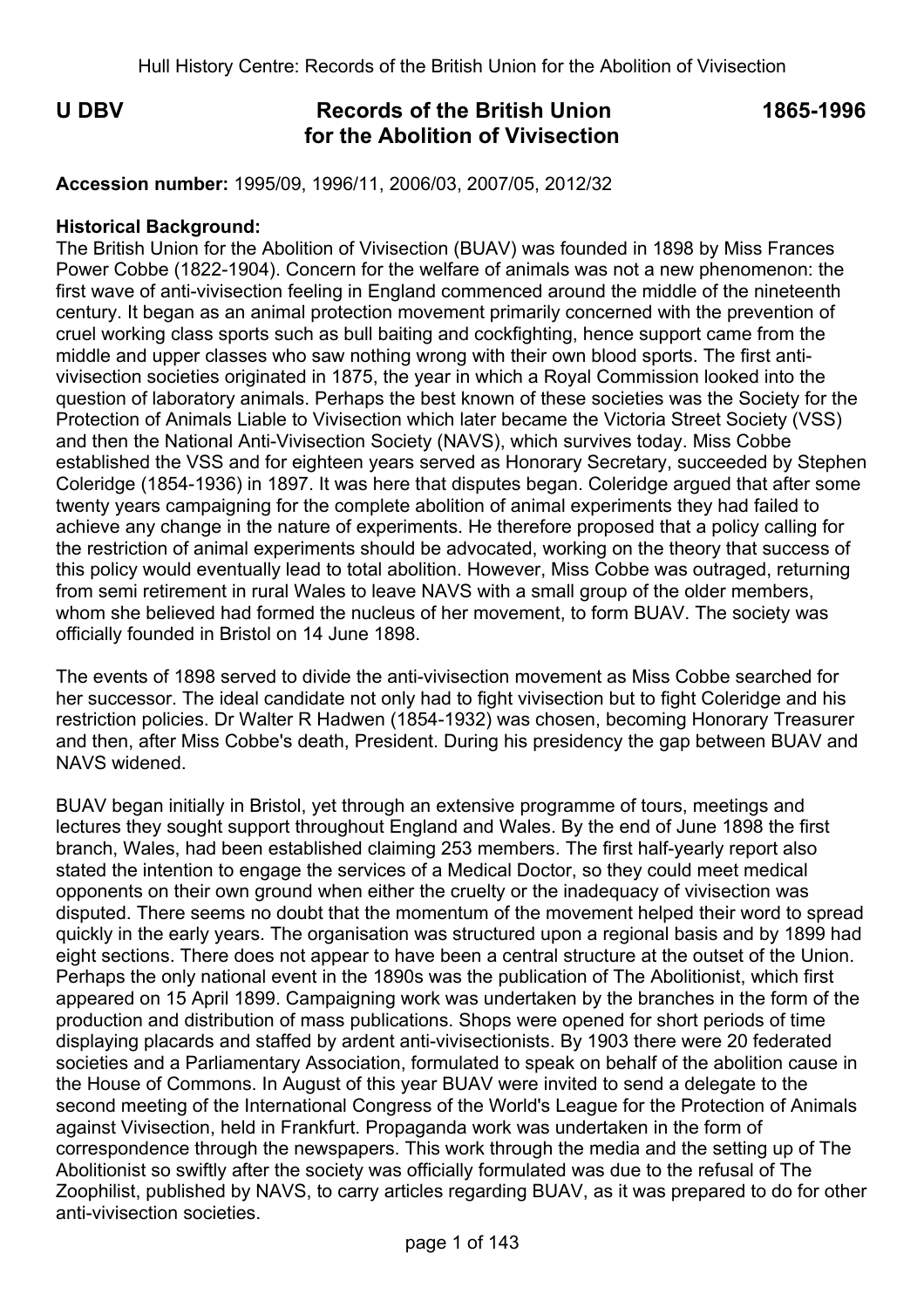Campaigning for the abolition of vivisection at the beginning of the twentieth century had strong affinities to the campaign against inoculation. They shared the view that animal experiments did not provide reliable results for inoculations which were then to be administered to human beings. Attacks upon universities which were granted licenses under the 1876 Cruelty to Animals Act to practice vivisection were undertaken.

On the death of Miss Cobbe in 1904 her plan to move the headquarters of BUAV to London finally came to fruition. The new premises not only served as headquarters for the Union but also as a centre for information. Beatrice Kidd, Organising Secretary since January 1904, took up residence at 32 Charing Cross, on hand to provide visitors with an array of publications advocating the work of the society. By 1906 there were 21 federated societies and the involvement of the Union with other abolitionist societies continued to grow. In March 1906 Dr Hadwen represented BUAV at a meeting of the International Anti-Vivisection Council, which called for the adoption of one parliamentary bill for the abolition party. Although BUAV were at this time advocating their own abolition bill to their supporters in the Houses of Parliament they cooperated with the joint proposals. In July 1909 an official representative was present at the fourth Triennial Congress of the World League of Opponents of Vivisection, an exclusively abolitionist body.

By 1912 BUAV boasted 49 branches, making it the largest anti-vivisection society in the world at this time. As they continued to grow The Abolitionist began to be sold on the street and temporary staff were hired at headquarters. In the 1920s Dr Hadwen visited the United States of America in search of support. By 1924 the Union had 91 branches, two in Australia. Attempting to increase their support BUAV had a stall at the Ideal Life Exhibition of July 1921.

The 1930s was a decade of change. This was immediately preceded in 1929 by the society's changing status to that of a corporation under the Companies Act of 1929. Its Articles of Association are dated 22 November 1929. This effectively meant that BUAV was now a limited company, governed by company rules, and liable to taxation. This decade witnessed the advance of radiogram technology, with BUAV participating in debates broadcast to the nation. A greater emphasis was placed upon London with a number of new branches opening and an increase in the number of propaganda shops. Vans were also used to spread the abolitionist message.

By 1940 the Union reached a peak of 154 branches, including six in Australia and one in New Zealand. The first edition of Junior Section News Sheet, a publication aimed at young supporters, appeared in April 1945. In 1950 it became the Youth Section News Sheet. The Second World War appeared to foster greater ideas of cooperation within the animal welfare movement. The Conference of anti-vivisection Societies first met on 20 November 1942. Five societies were represented at the invitation of BUAV 'for the purpose of discussing and making plans for a joint intensive campaign, after the war, to claim the total abolition of vivisection as a necessary step towards securing for animals their rightful place in the new world order, which it is generally believed will follow the peace'. By 1949 the Conference of Anti-Vivisection Societies was producing joint publications and had adopted BUAV's own Bill for the Prohibition of Vivisection. The immediate post war period began to see a rise in public demonstrations as a medium to spread the anti-vivisection message, in particular these were held outside vivisection laboratories.

The promotion of the idea of pets being used in experiments began to be used as a campaign tactic in 1952, attacking the whole trafficking trade of pets to vivisection laboratories. Campaigns were launched attacking the use of animals in satellites and rockets as the space age began. Attempts were also made to focus upon the idea of healthy living as a rational alternative to vivisection, as witnessed in the 1959 campaign, Health without Cruelty. BUAV became a founder member of the British Federation of Animal Welfare Societies in 1952, an organisation affiliated to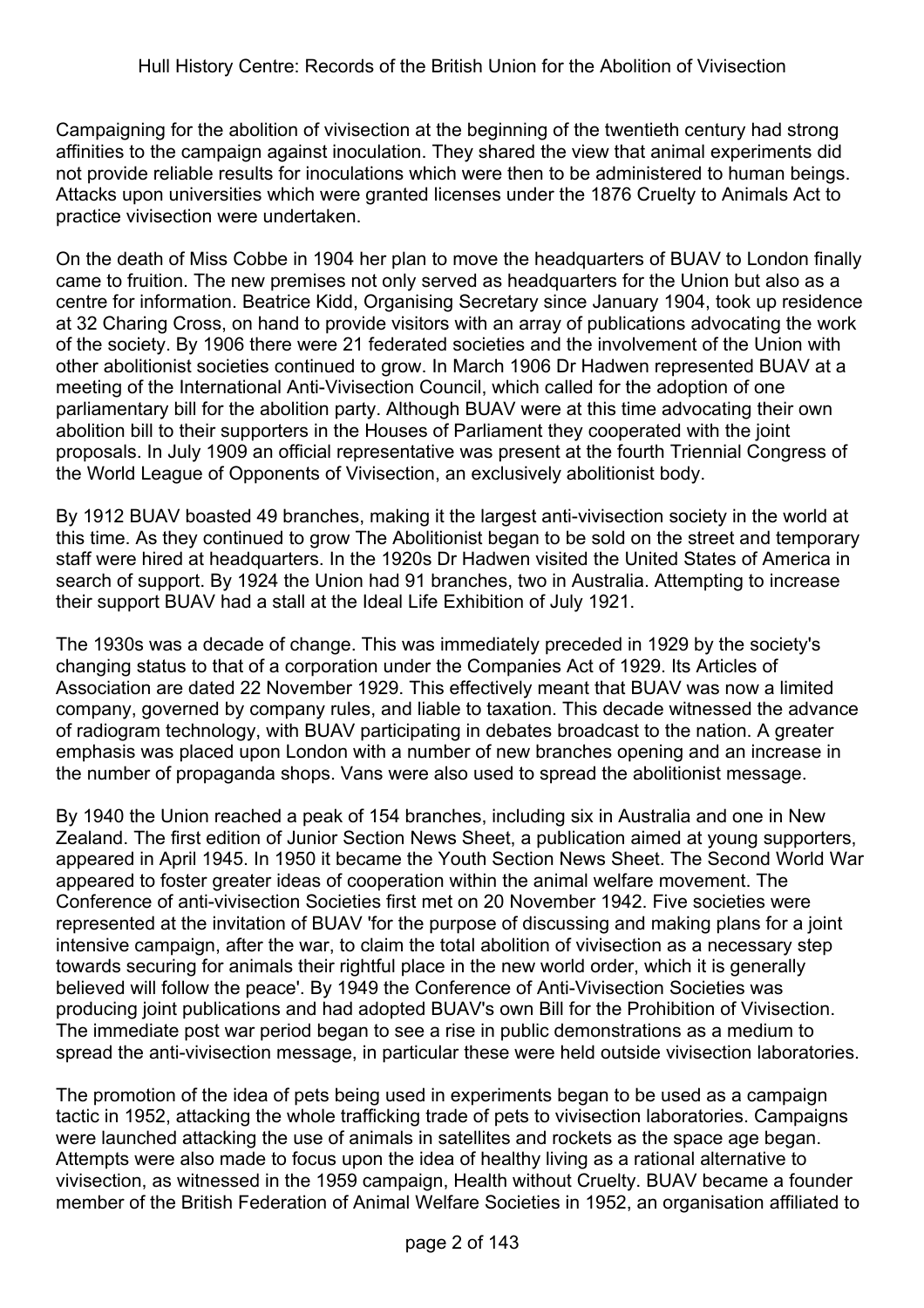the World Federation for the Protection of Animals. This steadily increasing cooperation between societies continued with BUAV represented upon five bodies by 1955. A joint committee was created with the RSPCA to produce a film highlighting the position of animals, All Living Things, completed in 1955. BUAV resigned from the British Federation of Animal Welfare Societies in 1958, with a feeling that too many joint organisations within Great Britain were beginning to be counter productive. This was followed in 1959 by new links with the International Conference Against Vivisection in the United States.

In 1960 the Conference of anti-vivisection Societies became the British Council of Anti-Vivisection Societies, and a Joint Consultative Council was formed between BUAV and NAVS. Links were maintained with the Conference of Animal Welfare Societies and the British Council of Anti-Vivisection Societies, with a new affiliation with the World Coalition Against Vivisection in 1966. However, references to membership of joint societies in BUAV annual reports began to decrease as the 1960s progressed. The following year amalgamation negotiations between BUAV and NAVS were unable to reach agreement. The late 1960s saw a need for internal reconstruction of the Union. After the resignation of various members of the Executive Committee in 1968 a large number of branches loyal to the disaffected committee members left to join NAVS. This came at a time when calls for change could be heard within the anti-vivisection movement. As science had developed many new forms of research were being discovered, and it was considered that the traditional approach of 'us' and 'them' was becoming outdated. There was too much emphasis upon 'anti' vivisection and not enough focus upon new research methods. The Dr Walter Hadwen Foundation was launched in January 1969 in order to raise money to fund those scientists employing alternative research techniques. In 1971 this became the Dr Hadwen Institute for Humane Research.

The 1970s witnessed a change in approach from interest in general discussion of vivisection to concerted campaigns, helped by the national media. In 1975 ICI experiments requiring beagles to smoke cigarettes were discovered and 'exposed' in the Sunday People. This form of campaigning proved far more effective at mobilising the populace, marking a turning point for the reformist movement. This led to a more respectable image of anti-vivisectionists within the minds of the public, furthering cooperation with the scientific community in attempts to decrease the number of experiments. This decade also saw BUAV representatives sitting on the Committee for the Reform of Animal Experimentation. This comprised members drawn from both Houses of Parliament, animal welfare groups and the scientific and medical community, in an attempt to reform the law and administration of the Cruelty to Animals Act 1876. BUAV continued to support the World Federation for the Protection of Animals. New joint campaigns were launched, such as the General Election Coordinating Committee of 1979 and 1983, and its interim body the National Coordinating Committee for Animal Protection.

The early 1980s again proved to be a time of internal change within BUAV. Calls for greater democracy and the introduction of proxy voting, enabling all members to become directly involved with the decision making of the Union were heard. As a result of this internal discord a large decrease in staff occurred along with a major overhaul of propaganda material. The result of this action was a significant increase in membership and a greater participation of Executive Committee members in the national media. Liberator, the new improved periodical was launched in 1981. By 1982 membership stood at 8,000. Another key area of change was decentralisation of the movement, with the branches urged to become more actively involved in campaigns and decrease their financial burden upon head office. In line with this reductions in staff numbers occurred at head office and in 1984 the offices of President and Vice President were abolished. This decade saw the cooperation of Animal Aid, BUAV, NAVS and Scottish Anti-Vivisection Society (SAVS) under the banner of Mobilisation for Laboratory Animals in campaigning against the Government's proposals to replace the Cruelty to Animals Act 1876. This law was replaced by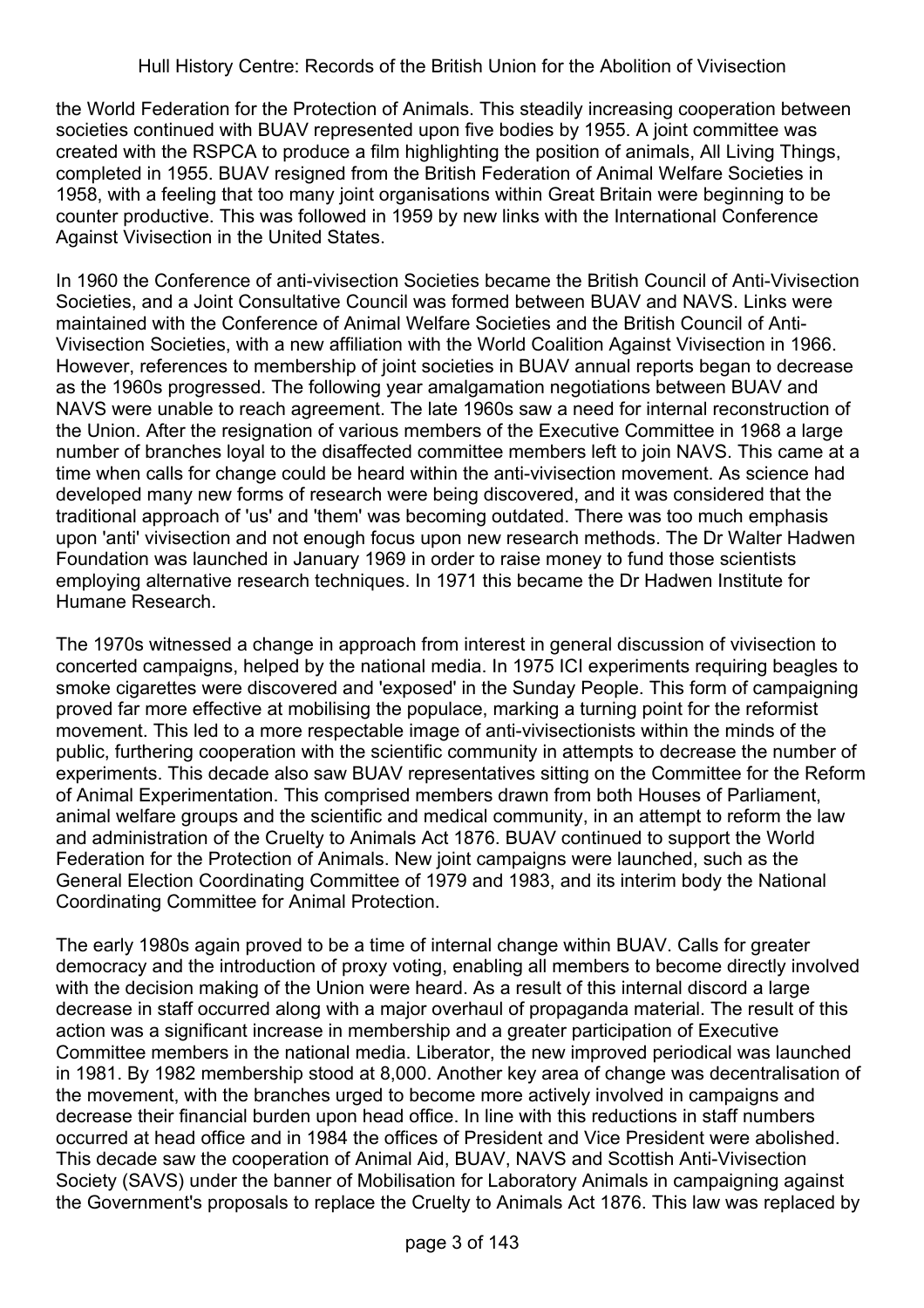the Animals (Scientific Procedures) Bill 1986, which was not considered to have afforded animals any more protection than the provisions of the 1876 legislation, providing the vivisectors with more protection from impunity.

The 1980s witnessed a tremendous increase in the level and variety of campaigns undertaken. The Royal College of Surgeons was attacked for the conditions in which the research monkey, Mone, was kept. Wickham Research Laboratories Ltd. in Hampshire was attacked for its part in animal experiments, as was the government of the day for its proposals to review the Cruelty to Animals Act 1876. 1987 saw the continuance of these campaigns accompanied by cooperative action, such as the World Day for Laboratory Animals demonstration organised by BUAV, NAVS and Animal Aid. The Choose Cruelty Free campaign, launched in March 1988, was the biggest project yet undertaken by BUAV, calling for the avoidance of cosmetic and household products tested upon animals. It continues to the present day, and claims it will do so until all cosmetic testing on animals is abolished. The Health with Humanity campaign, launched in June 1988, advocated a reduction in disease without recourse to drugs tested upon animals. It was based upon three statements, that drugs tested on animals have failed to benefit human health in the past and will remain unable to do so in the future; that drugs tested on animals do not have the same effect when administered to humans; and that animal experiments are increasingly unnecessary because of the development of alternative methods of research and treatment which do not rely on animals. The European Cosmetics campaign, launched in 1991, called for the adoption of European law to outlaw the use of animals in experiments. This was a particular response to the European directive on cosmetics, 76/768. Paradise Lost, the campaign to end the international trade in primates for research was launched in June 1992. It called for a ban on the import of wild caught and captive breed primates to Great Britain, at the time one of the world's largest importers of primates. This could be made possible under the Endangered Species (Import and Export) Act 1976. Involvement in Europe also occurred with the campaign against animal patenting, in particular the patenting of the Oncomouse by Harvard scientists in 1993. This mouse had been specifically engineered to develop cancer. The campaign, led by BUAV and Compassion in World Farming, challenged the belief by the European Patent Office (EPO) that the exploitation of the 'invention' was not contrary to morality, something expressly prohibited under the European Patent Convention. In a wider context the campaign challenged the criteria with which the EPO assessed whether something was contrary to morality.

The 1980s saw an increase in the use of the media, culminating in a cinema advertisement for the Choose Cruelty Free campaign in 1991, which depicted a human face reflecting that of an animal after it had been used in laboratory experiments. The 1980s also witnessed a greater involvement in education. In 1982 attempts were made to open the discussion on the issue of dissection in schools. Bus tours to schools began in 1990 which not only involved talks by BUAV staff but also the distribution of education packs and trips around the specially adapted bus, in an attempt to provide school children with as much information as possible about the experiments which animals were subjected to in British laboratories.

The animal welfare movement in Great Britain was the first in the world to involve itself directly in the political arena rather than simply opting for occasional involvement with a particular piece of legislation relating to animals. This was first seen in the General Election Coordinating Committee for Animal Protection campaigns of 1979 and 1983. The first campaign was successful in gaining the establishment of a Standing Council on Animal Welfare, and the acceptance by political parties that animal welfare was the concern of Government and should not be left to Private Members, as in the past. Perhaps another indication of the level of BUAV involvement in politics came in 1990 with the appointment of a full-time political researcher. The Manifesto for animals was launched by BUAV, Compassion in World Farming and Lynx in 1991. This document set out the most pressing political priorities in their areas of greatest concern: animal experimentation, intensive farming and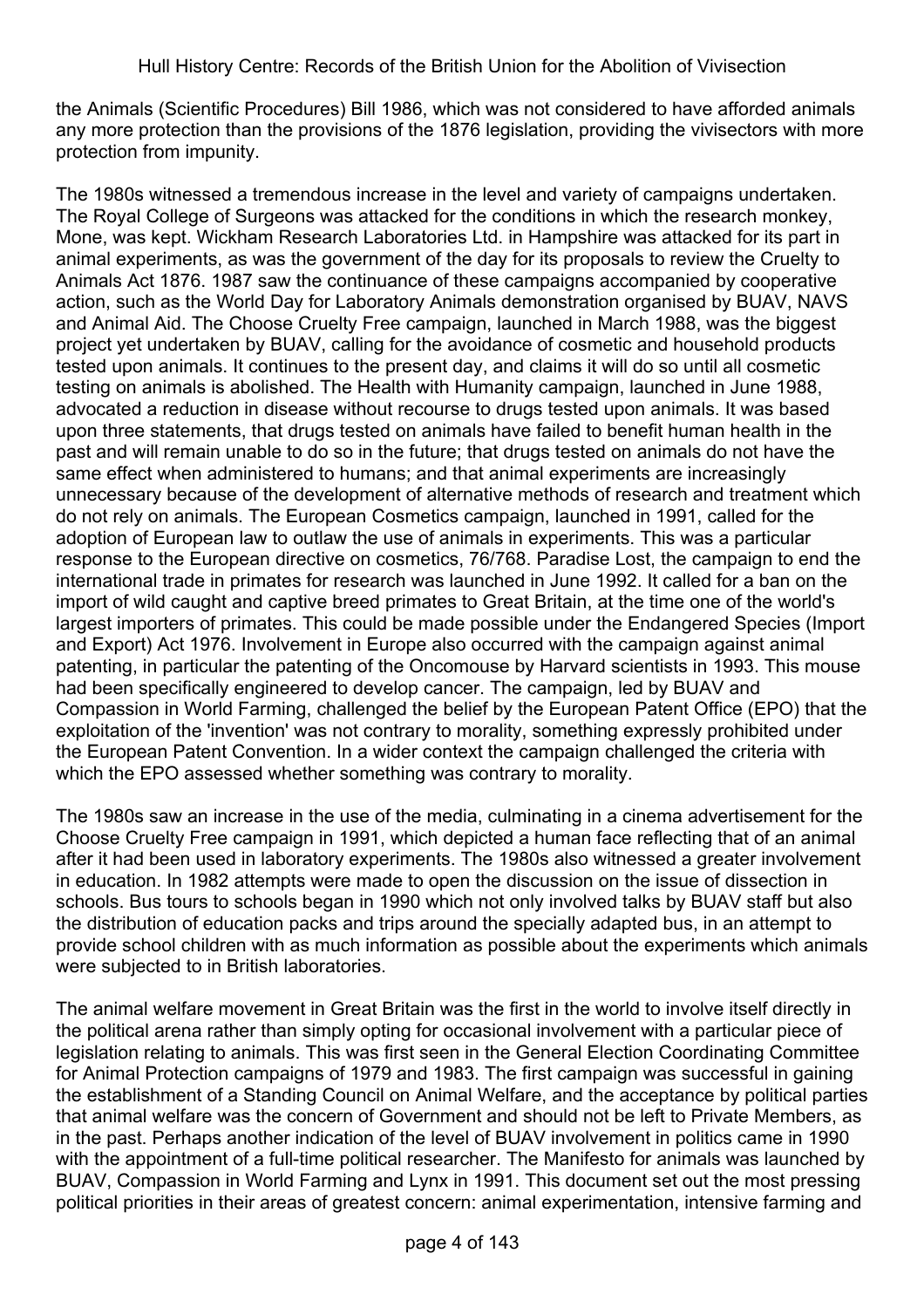the fur trade. The proposals included outlawing the most controversial experiments, LD50 and the Draize Test, and developing a strategy for the promotion, development and use of research methods not involving animals. An end to the practice of cruel systems, such as battery farming and the establishment of strong regulatory mechanisms to prevent abuse were outlined. To curb the fur trade an end was called to the cruel and indiscriminate trapping of wild animals for their fur and prohibitions on the factory farming of such animals for their skins.

# **Custodial history:**

The records of U DBV were deposited as two main accessions in May 1995 and May 1996. Further records were received in November 2012 and will be added to appropriate sections within U DBV2.

## **Description:**

The first deposit of the records of BUAV predominantly contains material produced since the 1960s. However, there are a variety of minutes from assorted committees stretching from BUAV's formation in 1898 through to 1990 [U DBV/2]. This includes a series of Executive Committee minutes, 1899-1904 and 1916-1929\*. Annual General Meeting minutes cover the period 1966- 1978\*. There is a series of annual reports from 1898 to 1992 at U DBV/3. Apart from these classes of records the administrative history of BUAV is not well documented. There are five files containing correspondence relating to a variety of matters, including with Mrs Dorothy Hegarty, founder of the Promoters of Animal Welfare, and concerning the Democracy Working Group, 1985-1986 [U DBV/4]. Membership records for BUAV are also sparse, predominantly covering the period 1929 to 1966. These comprise both headquarters registers and those of the branches [U DBV/5].

\* Executive Committee minutes 1904-1916 and 1943-1986, and AMG minutes 1950-1958 were received in 2012 and are in the process of being catalogued [as additions to U DBV2/2]

There is an assortment of financial material relating to BUAV from 1971 onwards. This material includes details of legacies left to BUAV, the formation of companies and the use of advertisements [U DBV/6]. The legal records in this deposit predominantly cover the aftermath of the campaign against Wickham Research Laboratories which resulted in a court case against BUAV [U DBV/7]. There are four files relating to property owned by BUAV in London, Leicester and Harrogate [U DBV/31].

Branch records are assorted covering the period 1933-1982 [U DBV/32]. This includes a series of annual reports from the South Eastern Area, 1946-1962, and a series of files relating to each branch, arranged in alphabetical order. BUAV involvement with other animal welfare groups participating in joint organisations is documented by a series of files and volumes [U DBV/33]. This includes details of the campaigns to gain parliamentary support during the 1960s, minutes from the Conference of Anti Vivisection Societies and the British Council of Anti Vivisection Societies during the 1960s and 1970s [U DBV/33/6-8, 20-24].

Records relating to the Croydon and Dulwich & Peckham branch(es) 1930-1956 were received in 2012 and are in the process of being catalogued [as additions to U DBV2/27]

A considerable part of the BUAV archive includes some 118 files of press cuttings covering the period 1932 to 1993 [U DBV/30]. These files are all original, some assembled by topic while others appear in chronological order. There is a series of periodicals from 1901 to 1994 [U DBV/23]. This includes The Abolitionist, 1901-1949; The Antivivisectionist, 1949-1969; AV Times, 1969-1975 [U DBV/24]; Animal Welfare, 1972-1980; Liberator, 1983-1991; Campaign Report, 1991-1994; Junior Section News Sheet, 1945-1949; and Youth Section News Sheet, 1950-1953. Internal bulletins covering 1982-1994 comprise a significant section of the archive, including BUAV News, 1990- 1993; Contacts Mailout, 1982-1990; and Information Update, 1988-1994 [U DBV/27]. There is also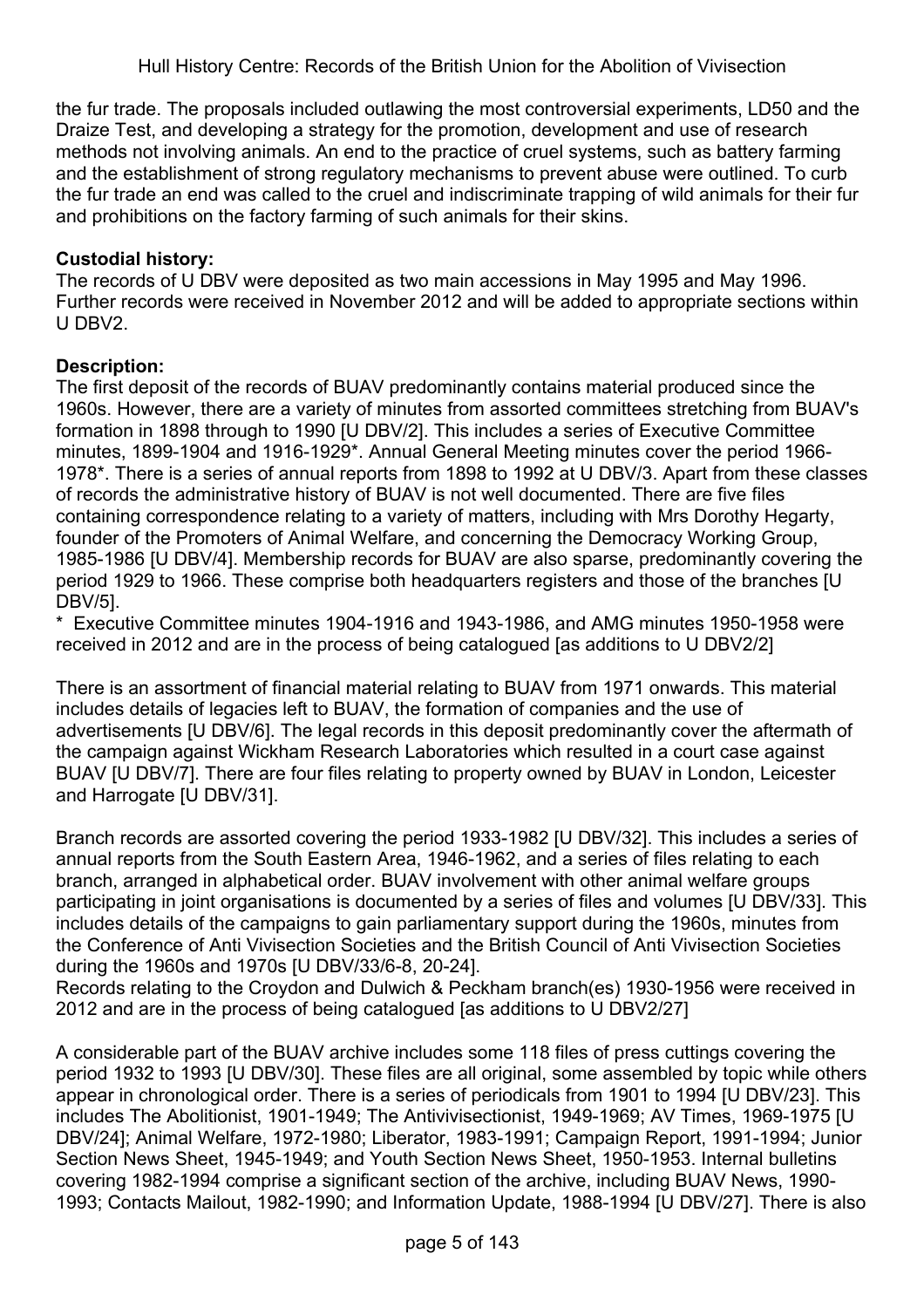a series of pamphlets published by BUAV from 1873 to 1994 [U DBV/25]. A number of the early publications have been bound into volumes covering 1874 to circa 1960. In addition there are eighteen files of archive pamphlets arranged in alphabetical order, by title, covering the whole period. Leaflets produced since the 1960s can also be found. These have generally been arranged in alphabetical files. Propaganda leaflets reproducing Home Office statistics detailing the number of experiments carried out upon living animals are accompanied by five bound volumes of Home Office Annual Returns [U DBV/25/46-52]. Other propaganda material includes two files of posters, 1980-1994, and three poster tubes covering the Barbados campaign [U DBV/28]. There are six video tapes and one audio tape produced by BUAV during the 1950s and 1960s to highlight the suffering of animals and their own efforts to relieve this suffering [U DBV/29/1-7].

The archive contains a number of original files. These include 48 subject files relating to specific areas and are arranged in alphabetical order [U DBV/21]. This includes correspondence with, for example, cosmetic companies and the Cosmetic, Toiletry and Perfumery Association [U DBV/21/20]. There are also files relating to institutions carrying out animal experiments, such as Huntingdon Research Centre and General Motors/Vauxhall [U DBV/21/26, 27,29]. There are 33 files relating to other animal rights groups [U DBV/22]. These are arranged in alphabetical order and include specific files bearing the title of the organisation as well as some more general files containing lists of contact names and an 'International animal rights directory' [U DBV/22/5]. Files relating to individual organisations contain a variety of information including literature, minutes and photographs.

The first deposit covers a variety of campaigns undertaken by BUAV since 1968. There is one file relating to initial discussions surrounding the establishment of the campaign in support of the Rafton Pounder Bill of 1968, which advocated a ban on the export of animals for vivisection [U DBV/16/1]. The main political campaigns have been undertaken with the support of other animal rights groups in the form of the General Election Coordinating Committees of the 1979 and 1983 elections. There is a small amount of information relating to these campaigns in the archives, mainly comprising correspondence, minutes, press coverage and propaganda materials [U DBV/11,12]. The joint Mobilisation for Laboratory Animals campaign is documented. There are 24 files covering the initial correspondence and minutes of the campaign, administrative details regarding the demonstrations undertaken in London as part of the Week of Action, 5-12 May 1984, and the Inspection Day held on 19 November 1985, along with press cuttings and campaign literature [U DBV/14]. A small amount of information exists detailing BUAV's campaign against the Royal College of Surgeons. Evidence was obtained illustrating the poor conditions in which the college was keeping their animals for research purposes, in particular the monkey, Mone [U DBV/10]. The material includes correspondence, press cuttings and photographs of a 'Free Mone' demonstration (circa 1985) [U DBV/10/5]. Documentation regarding the Choose Cruelty Free campaign includes eight correspondence files as BUAV sought to obtain information on cosmetic companies' use of animals in experiments [U DBV/8/1-8]. This campaign produced an 'Approved cosmetic and household product guide' available to the consumer. There are six files directly relating to the 1988 and 1989 publications including draft copies and details of the financial expenditure involved in production [U DBV/8/12-17]. A 'Not tested on animals' logo was launched as part of the campaign against such experiments. Correspondence with cosmetic companies regarding their registration for this logo can be found at U DBV/8/5-7. There are also a number of files containing press cuttings and campaign literature, including three editions of the Choose Cruelty Free magazine, 1987-1989 [U DBV/8/18-29]. Papers relating to the Health with Humanity campaign in the archive include a campaign leaflet, setting out the campaign objectives, an information sheet and a Health with Humanity magazine, complete with draft copy. There is also a Charities Report for the campaign which discusses changes in lifestyle which would reduce the incidence of diseases such as heart disease and cancer, and the experiments undertaken to produce existing treatments for these illnesses [U DBV/13]. There are four files relating to the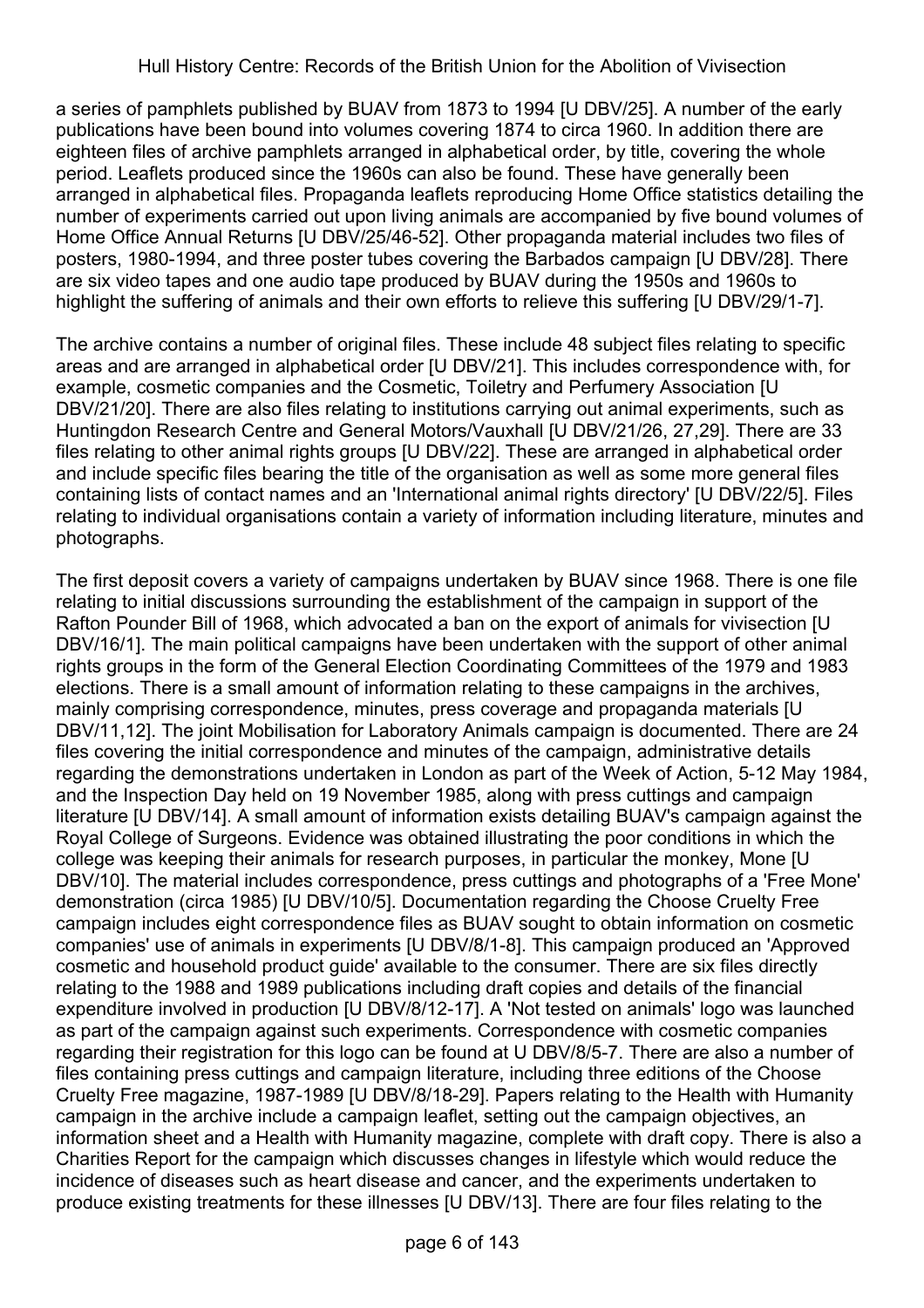Paradise Lost - End the International Trade in Primates for Research campaign in the collection [U DBV/15]. This includes details of the campaign launch on 23 June 1993 at press conferences in Brighton and Leeds. Subsequent press releases, information and photographs gathered for the campaign can be found at DBV/15/3 and 4. The European Cosmetics campaign was launched in 1991 as a direct response to the European Cosmetics Directive 76/768, regarding the use of animals in cosmetic experiments. The archive contains a report produced by BUAV outlining the implications of the directive, 'Brussels march and rally. The directive explained' [U DBV/9/2]. There are a number of files relating to campaign press conferences held in 1991 and containing information in a number of European languages [U DBV/9/5-10]. Two files contain material regarding a petition organised against the directive [U DBV/9,13]. Material regarding the use of Vanity, a six foot white rabbit, in the campaign against cosmetic testing comprises a file of press cuttings dated 1991-1993 [U DBV/17/1]. There are two items in the archive relating to the campaign against the patenting of the Harvard Oncomouse. There is a copy of the report produced by BUAV and Compassion in World Farming opposing the patent and a press release outlining the campaign [U DBV/18]. The use of demonstrations as a campaign tactic is documented within the archive. There are four files relating to campaigns between 1983 and 1985 specifically against research organisations, in this case Biorex, based in London, and Oxford University [U DBV/19]. Administrative details regarding the London demonstration of the Mobilisation for Laboratory Animals campaign of May 1984 can be found at U DBV/14/9-13. There are also two files of press cuttings regarding demonstrations between 1981 and 1984 [U DBV/30/31,36].

There are a number of files concerning BUAV's activities in training members and attempting to educate the wider public. This covers the educational bus tour of 1990, including administrative details of three stops made at schools in Kent, London and Surrey [U DBV/20/3-6]. BUAV contacts training weekends of 1989 and 1990 are documented within the archive. The material includes application forms, timetables of the weekends, registration details and workshop coordinators papers [U DBV/20/12-37]. Papers relating to training days for BUAV staff held between 1988 and 1990 cover the administration involved in the events, including correspondence and lists of delegates [U DBV/20/39-50].

There is a small amount of material relating to the Dr Hadwen Trust for Humane Research. This includes a report and accounts for the period January 1967-March 1972, a promotional pamphlet and leaflets [U DBV/34/2-4]. Through his work as a medical doctor, Hadwen was charged with manslaughter after the death of a patient suffering from pneumonia in Gloucester. A report of his trial and acquittal can be found at U DBV/34/5.

The second deposit contains a variety of material created during the 1950s and 1960s. There is relatively little new material regarding the campaigning work of the 1980s and 1990s, but there are a number of administrative and correspondence files which help to provide a greater idea of the internal structure of the organisation. A number of other items help to fill gaps in the first deposit.

There is a small collection of minutes from Executive Committee meetings of November 1981 and January 1982, an Extraordinary General Meeting of October 1977 and a Finance Committee meeting of August 1981 [U DBV2/2/1, 2, 12, 13]. Minutes of the 1967, 1973-1975 and 1977-1978 Annual General Meetings help to fill gaps in the sequence in the first deposit, as do annual reports and accounts 1993-1995 [U DBV2/2/3-10; U DBV2/3].

A series of 39 administrative files contains material relating to the Executive Committee, including internal disagreements during the 1980s and nomination papers received in 1980. Internal policy papers and reports of Working Groups cover the period 1983 to 1986. There are a number of files relating to advertising, printing and promotion, and transport, from 1974 to 1981 [U DBV2/4].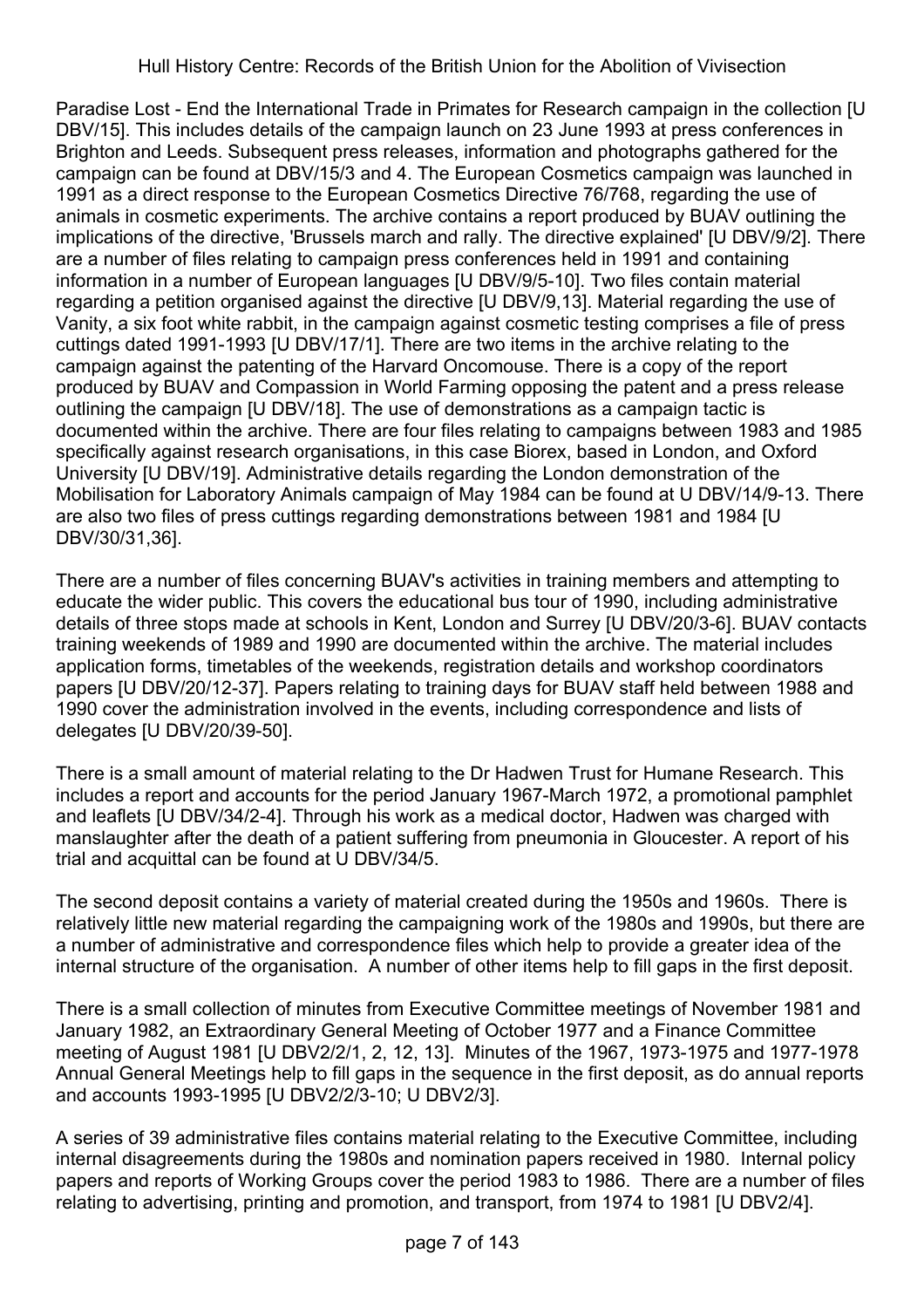Hull History Centre: Records of the British Union for the Abolition of Vivisection

Some 35 correspondence files contain general letters and those from individual members of BUAV covering the 1950s to the 1970s. This material includes letters regarding subscriptions, donations and merchandise [U DBV2/5].

The personnel files contain material of a more sensitive nature and include individual case files and details of the dispute between the Assocation of Clerical, Technical and Supervisory Staffs and BUAV management in 1989. Four files contain completed application forms for ordinary membership received in 1980 and 1981 [U DBV2/7].

The financial records contained within the second deposit include balance sheets for the years ending 1969 and 1971, monthly statistics and reports for February 1986, January 1987 and July 1988 to November 1988 [U DBV2/8/1- 2, 4-6]. A volume entitled 'Legacies' contains an index to those legacies received prior to September 1981 [U DBV2/8/7]. There is a series of correspondence files relating to BUAV's accountants, bankers and their share holdings [U DBV2/8/8, 9, 13-15, 17].

There are 14 files of legal documents relating to a number of cases, including those of Horace Edwin Hobbs v. Blanche A Watson (BUAV member) in 1929 and BUAV v. MacGregor, which involved an attempt to change the articles of association to allow MacGregor to be removed from the register of members in the 1930s [U DBV2/9/1-2]. Alleged defamation of Animed Ltd. and Bantin and Kingman Ltd. is documented; both cases related to the living conditions of animals kept for experimentation during the 1980s [U DBV2/9/3-4]. Other files relate to unauthorised advertising, internal administrative problems, dealings with the BUAV's solicitors and insurance [U DBV2/9/6-13].

Six BUAV campaigns are documented in the second deposit. Material relating to the Choose cruelty free campaign dates from 1986 to 1996 and includes six copies of the Approved cosmetic and household product guide form 1987 to 1996 [U DBV2/10/3-8]. There is one file containing artwork for the design of Vanity the rabbit and three files containing campaign leaflets and a rosette [U DBV2/10/2, 11, 13-14]. The Christmas behind bars campaign of 1986 called for the release of BUAV activists imprisoned for involvement in raiding animal laboratories. The documentation includes press cuttings and leaflets [U DBV2/11]. There is one file concerning the campaign to close Club Row animal market in the East End of London between 1981 and 1983 at U DBV2/12/1. Three files regarding the European cosmetics campaign of the 1990s contain a blank petition form, a pamphlet and a file of promotional literature [U DBV2/13]. A file of campaign literature for the Paradise lost - end the international trade in primates for research campaign covers 1992 to 1993 [U DBV2/14/1]. BUAV's campaign against Benetton's use of animals in cosmetic experiments is documented by six files, mainly of press cuttings, from 1988 [U DBV2/15].

Material relating to BUAV demonstrations includes a file of correspondence with four black and white photographs from an animal welfare week demonstration in Hampstead in May 1928. More recent files containing administrative details of the World Day for Laboratory Animals demonstrations of 1985 and 1986 can be found at U DBV2/16/3-15. There is a series of administrative files documenting the demonstration of 2 August 1986 calling for the release of activists imprisoned following a raid against a Unilever establishment [U DBV2/16/16-23].

The administrative details of BUAV's schools bus tour of 1990 can be found at U DBV2/17. This took place in London and the South East of England and includes correspondence, maps and itineraries.

A series of subject files dates from 1900 to 1987 and covers a variety of topics including animal welfare, politics, animal experiments and alternative research, rabies, and the Ministry of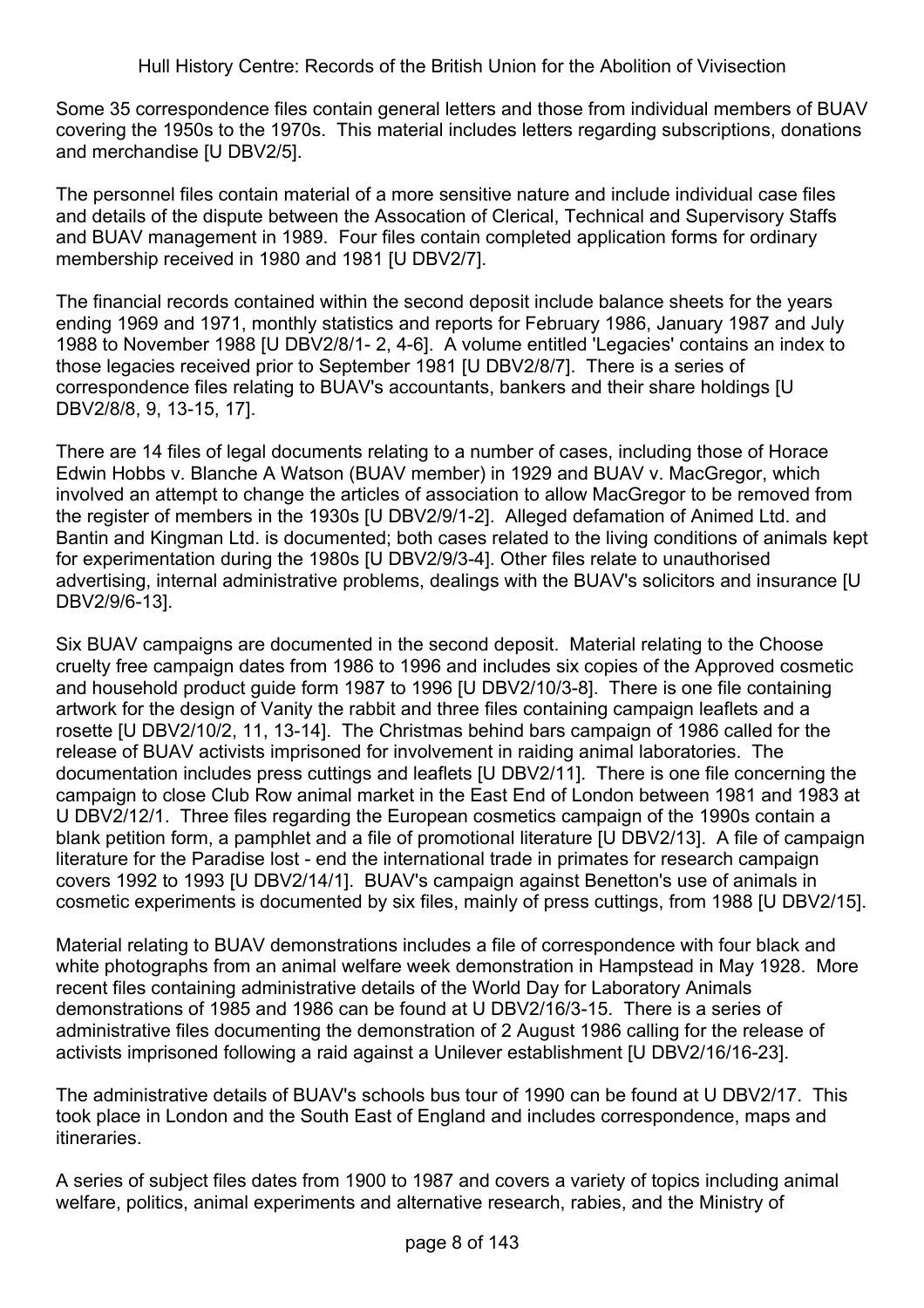Agriculture, Fisheries and Food [U DBV2/18]. There are 24 files regarding other animal rights groups. Three of these contain general material on overseas anti-vivisection groups, the remainder are arranged in alphabetical order by name, dating from 1950 to 1988 [U DBV2/19]. BUAV's involvement with other animal welfare organisations is documented by a number of files dating from 1936 to 1987 [U DBV2/28]. These include seven files on Animal Welfare Year in 1977.

There is a complete set of the first volume of 'The Abolitionist' dating from May 1899 to March 1901 and contains an index to the second part, April 1901 to March 1901. There is also another copy of vol. XVIII no.1 of 'The Abolitionist' with a colour version of the cover. Six editions of 'Campaign Report' date from summer 1994 to winter 1995-96. [U DBV2/20] Seven artificial files contain a pamphlets published by BUAV between 1875 and 1994. These have been arranged in alphabetical order by title. There are also a number of original bundles of pamphlets on topics such as dogs, inoculation and religion. [U DBV2/21/1-14] 11 editions of BUAV catalogues of merchandise date from 1986 to 1996. A series of 59 BUAV factsheets produced between October 1986 and January 1996 cover topics from how to start a local animal rights group to warfare experiments, thalidomide, organ transplants and animal patenting. [U DBV2/21/15-87] 18 books have been retained in the archive, dating from 1875 to 1990. A number of these are by Frances Power Cobbe. [U DBV2/22] There are assorted copies of BUAV internal bulletins, including 'Action Mailout', 1988-1989, and 'Contact Mailout', January to May 1985 [U DBV2/23]. More recent editions of 'The Liberator', 'Campaigner' and 'Campaign reports' and some other publications were received in 2012 and are in the process of being catalogued [as additions to U DBV2/20-23]

Audio visual material includes a number of recordings of committee meetings in 1981 [U DBV2/24]. 12 files and volumes of press cuttings date from 1896 to 1986 and cover topics such as vivisection, vaccination, animal welfare and Dr Walter Hadwen's world cruise, circa 1930 [U DBV2/25].

There are a number of files regarding BUAV's property, both rented and owned. This includes files and plans on BUAV's current office at 16a Crane Grove, London, detailing alterations made to the property and agreements with tenants. [U DBV2/26]

23 files contain BUAV branch records from 1963 to 1983. This includes a membership list dated 1979 and a file of circular letters concerning meetings of branch secretaries, 1963 to 1979. The remaining files have been arranged alphabetically by branch name. [U DBV2/27] Records relating to the Croydon and Dulwich & Peckham branch(es) 1930-1956 were received in 2012 and are in the process of being catalogued [as additions to U DBV2/27]

One file and pamphlet commemorate the centenary of Walter Hadwen's birth in 1954 [U DBV2/29]. A miscellaneous section contains six plays concerning animals, 19 photographs, including of BUAV premises in Charing Cross, and a BUAV Animal Rescue collection box [U DBV2/30].

### **Arrangement**

| U DBV     | <b>First Deposit Arrangement:</b>    |
|-----------|--------------------------------------|
| U DBV/1   | Articles of association, 1939 - 1974 |
| $U$ DBV/2 | Minutes, 1898 - 1987                 |
| U DBV/3   | Annual reports, 1898 - 1992          |
| U DBV/4   | Administrative records, 1967 - 1993  |
| U DBV/5   | Membership records, 1929 - 1979      |
| U DBV/6   | Financial records, 1971 - 1987       |
| U DBV/7   | Legal records, 1926 - 1988           |
|           |                                      |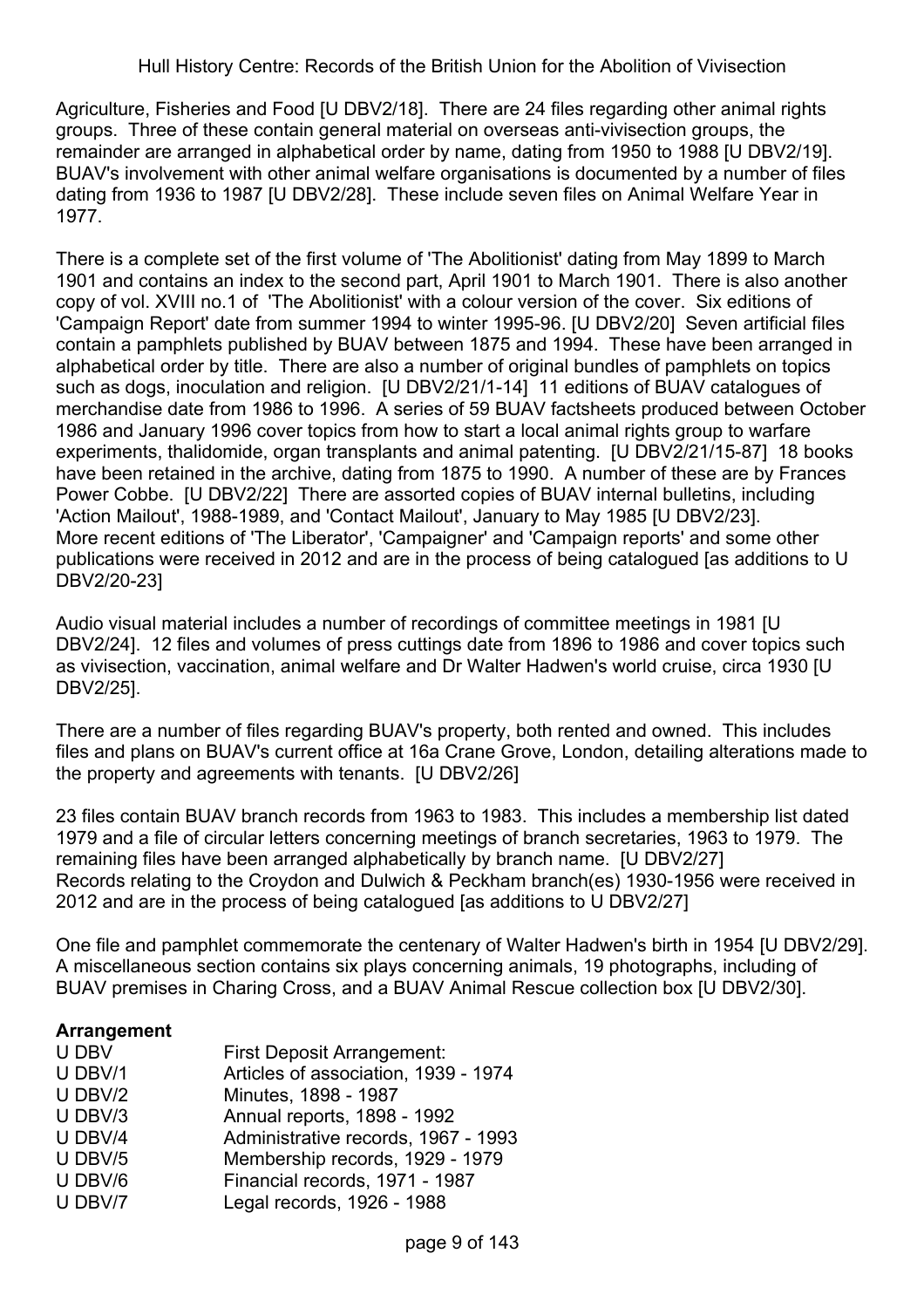| U DBV/8<br>Choose Cruelty Free campaign, 1977 - 1993                                                     |  |
|----------------------------------------------------------------------------------------------------------|--|
| U DBV/9<br>European Cosmetics campaign, 1990 - 1992                                                      |  |
| Free Mone the Monkey campaign, 1984 - 1986<br>$U$ DBV/10                                                 |  |
| General Election Coordinating Committee for Animal Protection campaign<br><b>U DBV/11</b>                |  |
| 1979, 1978 - 1979                                                                                        |  |
| <b>U DBV/12</b><br>General Election Coordinating Committee for Animal Protection campaign                |  |
| 1983, 1982 - 1983                                                                                        |  |
| Health with Humanity campaign, 1980 - 1991<br><b>U DBV/13</b>                                            |  |
| Mobilisation for Laboratory Animals campaign, 1983 - 1986<br><b>U DBV/14</b>                             |  |
| Paradise Lost - End the International Trade in Primates for Research<br><b>U DBV/15</b>                  |  |
| campaign, 1992 - 1993                                                                                    |  |
| <b>U DBV/16</b><br>Campaign supporting the Rafton Pounder Bill, 1968                                     |  |
| Vanity campaign, 1991 - 1993<br><b>U DBV/17</b>                                                          |  |
| <b>U DBV/18</b><br>Campaign against Oncomouse, 1993                                                      |  |
| <b>U DBV/19</b><br>Demonstrations, 1983 - 1985                                                           |  |
| <b>U DBV/20</b><br>Education and training, 1987 - 1990                                                   |  |
| Subject files, 1880s - 1994<br><b>U DBV/21</b>                                                           |  |
| Animal rights groups files, 1965 - 1994<br><b>U DBV/22</b>                                               |  |
| Publications: Periodicals, 1901 - 1994<br><b>U DBV/23</b>                                                |  |
| Publications: Newspapers, 1969 - 1975<br><b>U DBV/24</b>                                                 |  |
| Publications: Pamphlets, 1873 - 1994<br>U DBV/25                                                         |  |
| <b>U DBV/26</b><br>Publications: Books, 1888 - 1921                                                      |  |
| Internal bulletins, 1982 - 1994<br><b>U DBV/27</b>                                                       |  |
| <b>U DBV/28</b><br>Posters, 1980 - 1994                                                                  |  |
| Audio visual material, 1950 - 1990s<br><b>U DBV/29</b>                                                   |  |
| Press cuttings, 1932 - 1993<br>$U$ DBV/30                                                                |  |
| <b>U DBV/31</b><br>Property records, 1974 - 1984                                                         |  |
| Branch records, 1933 - 1982<br><b>U DBV/32</b>                                                           |  |
| Related/joint organisations, 1909 - 1992<br><b>U DBV/33</b>                                              |  |
| Dr Hadwen Trust for Humane Research, 1924 - 1980s<br><b>U DBV/34</b>                                     |  |
| <b>U DBV/35</b><br>Miscellaneous, 1885 - 1992                                                            |  |
|                                                                                                          |  |
| U DBV<br><b>Second Deposit Arrangement:</b>                                                              |  |
| Articles of Association 1929<br>U DBV $2/1$                                                              |  |
| Minutes, 1967 - 1982<br>U DBV $2/2$                                                                      |  |
| U DBV $2/3$<br>Annual reports, 1993 - 1995                                                               |  |
| U DBV $2/4$<br>Administrative records, 1966 - 1993                                                       |  |
| Correspondence files, 1895 - 1989<br>U DBV $2/5$                                                         |  |
| Personnel records, 1950 - 1992<br>U DBV $2/6$                                                            |  |
| <b>U DBV2/7</b><br>Membership records, 1980 - 1981                                                       |  |
| Financial records, 1964 - 1990<br><b>U DBV2/8</b>                                                        |  |
| <b>U DBV2/9</b><br>Legal records, 1929 - 1993                                                            |  |
| Campaigns, 1981 - 1996<br>U DBV2/10 - 15                                                                 |  |
| <b>U DBV2/16</b><br>Demonstrations, 1928 - 1992                                                          |  |
| Education and training, 1950 - 1990<br><b>U DBV2/17</b>                                                  |  |
| Subject files, 1900 - 1987<br><b>U DBV2/18</b>                                                           |  |
| <b>U DBV2/19</b><br>Animal rights groups files, 1950 - 1988                                              |  |
| U DBV2/20 - 22<br>Publications, 1865 - 1996                                                              |  |
| <b>U DBV2/23</b><br>Internal bulletns, 1985 - 1995                                                       |  |
|                                                                                                          |  |
|                                                                                                          |  |
| Audio visual material 1949 - 1982<br><b>U DBV2/24</b><br>Press cuttings, 1896 - 1986<br><b>U DBV2/25</b> |  |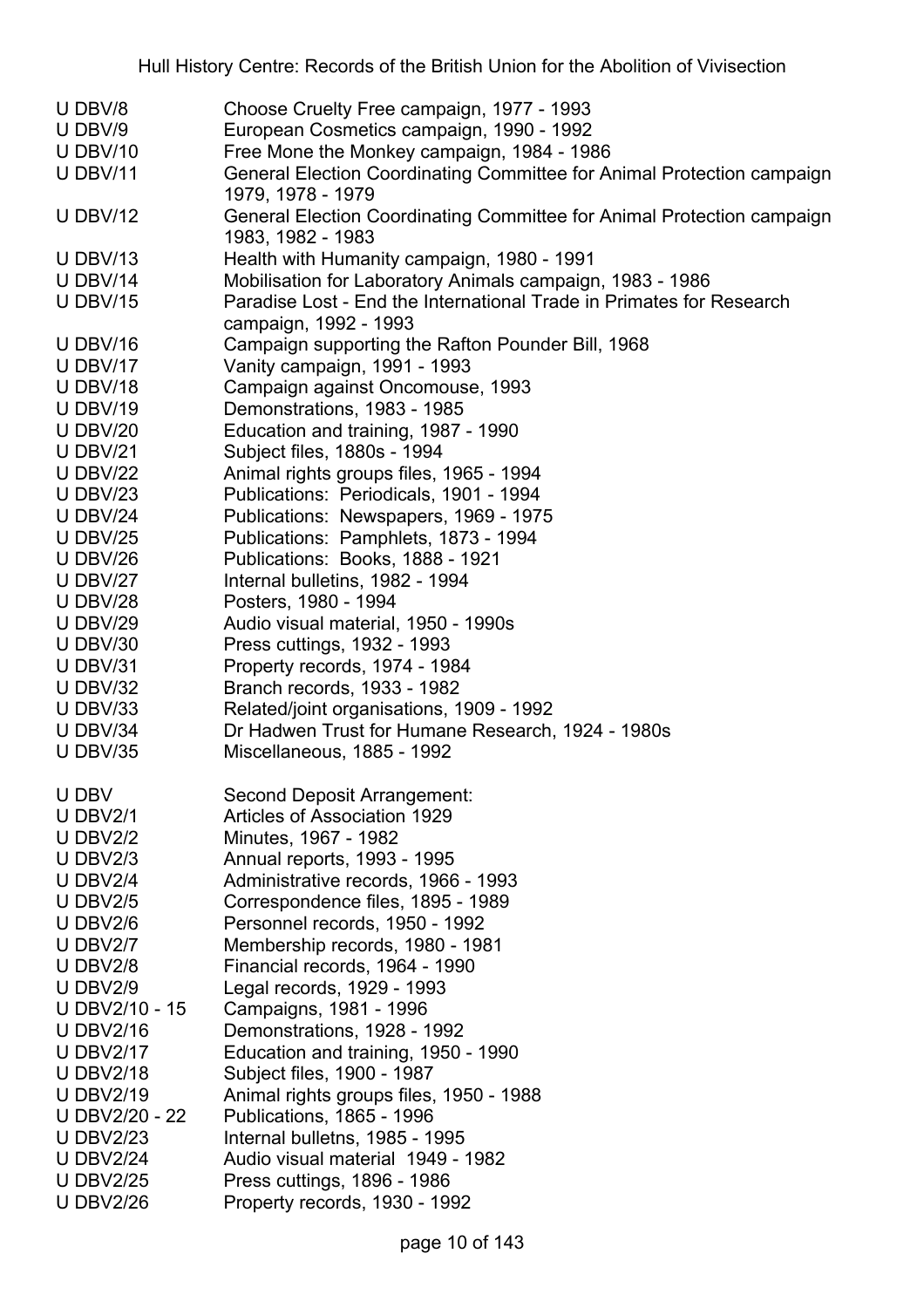Hull History Centre: Records of the British Union for the Abolition of Vivisection

| <b>U DBV2/27</b> | Branch records, 1963 - 1983                |
|------------------|--------------------------------------------|
| <b>U DBV2/28</b> | Related / Joint organisations, 1936 - 1987 |
| <b>U DBV2/29</b> | Dr Hadwen Trust for Humane Research 1954   |
| <b>U DBV2/30</b> | Miscellaneous                              |

#### **Extent:** 25 linear metres

### **Finding aids:**

Entry in Pressure group archives subject guide

#### **Access conditions:**

Some of the records in this collection contain sensitive personal information. In accordance with data protection legislation, records containing sensitive personal information are not available for public inspection for 75 years if the information relates to adults, or 100 years if the information relates to children. In some circumstances access may be granted for research purposes. To request access or for further information please contact archives@hull.ac.uk.

Access to all other material will be granted to any accredited reader.

#### **Copyright:**

British Union for the Abolition of Vivisection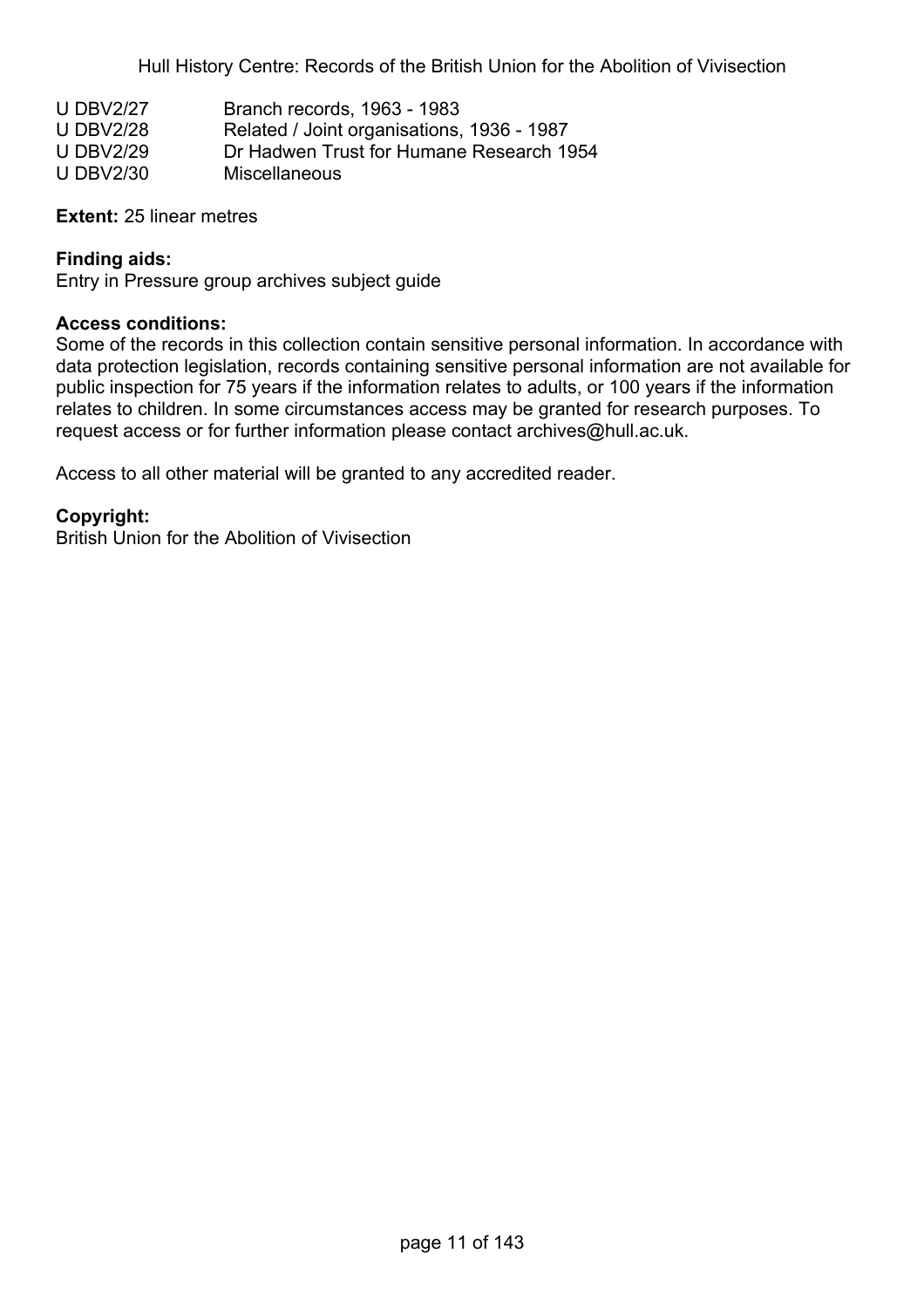| <b>U DBV</b>     | <b>First Deposit</b>                                                                                                                                                                                                                                                                         | 1873-1994                   |
|------------------|----------------------------------------------------------------------------------------------------------------------------------------------------------------------------------------------------------------------------------------------------------------------------------------------|-----------------------------|
| U DBV/1          | <b>Articles of association</b><br>2 items                                                                                                                                                                                                                                                    | 1939-1974                   |
| <b>U DBV/1/1</b> | Memorandum and articles of association of the BUAV,<br>incorporated 22 Nov 1929, under the Companies Act 1929<br>Initial composition 14 Nov 1929 with special resolution<br>added 1 Jan 1939<br>1 item                                                                                       | 1 Jan 1939                  |
| <b>U DBV/1/2</b> | Memorandum and articles of association of the BUAV,<br>incorporated 22 Nov 1929, under the Companies Acts 1948<br>to 1967<br>1 item                                                                                                                                                          | 20 Jul 1974                 |
| U DBV/2          | <b>Minutes</b><br>14 items & 5 volumes                                                                                                                                                                                                                                                       | 1898-1987                   |
| <b>U DBV/2/1</b> | Minutes of the Executive Committee<br>Including Managers' Meeting, Central Managers' Meetings,<br>Special Meetings, list of officers, and aims and objects<br>1 volume                                                                                                                       | 15 Jun 1898-<br>28 Oct 1904 |
| <b>U DBV/2/2</b> | Minutes of the Executive Committee<br>Including the combined Committee of the British Union and<br>London Provincial Anti Vivisection Society meeting. Also<br>includes an unsigned resolution concerning purchase of<br>property in Middlesex to establish a cat shelter, 1924.<br>1 volume | 14 Dec 1916-<br>14 Nov 1929 |
| <b>U DBV/2/3</b> | <b>Minutes of General Meetings</b><br>1 volume                                                                                                                                                                                                                                               | 2 Jul 1908-8<br>Jul 1949    |
| <b>U DBV/2/4</b> | <b>Minutes of Ordinary General Meeting</b><br>1 item                                                                                                                                                                                                                                         | 4 Jul 1963                  |
| <b>U DBV/2/5</b> | <b>Minutes of Ordinary General Meeting</b><br>1 item                                                                                                                                                                                                                                         | 4 Jul 1964                  |
| <b>U DBV/2/6</b> | <b>Minutes of Annual General Meeting</b><br>1 item                                                                                                                                                                                                                                           | 16 Jul 1966                 |
| <b>U DBV/2/7</b> | <b>Minutes of Annual General Meeting</b><br>1 item                                                                                                                                                                                                                                           | 10 Jul 1969                 |
| <b>U DBV/2/8</b> | <b>Minutes of Annual General Meeting</b><br>1 item                                                                                                                                                                                                                                           | 11 Jul 1970                 |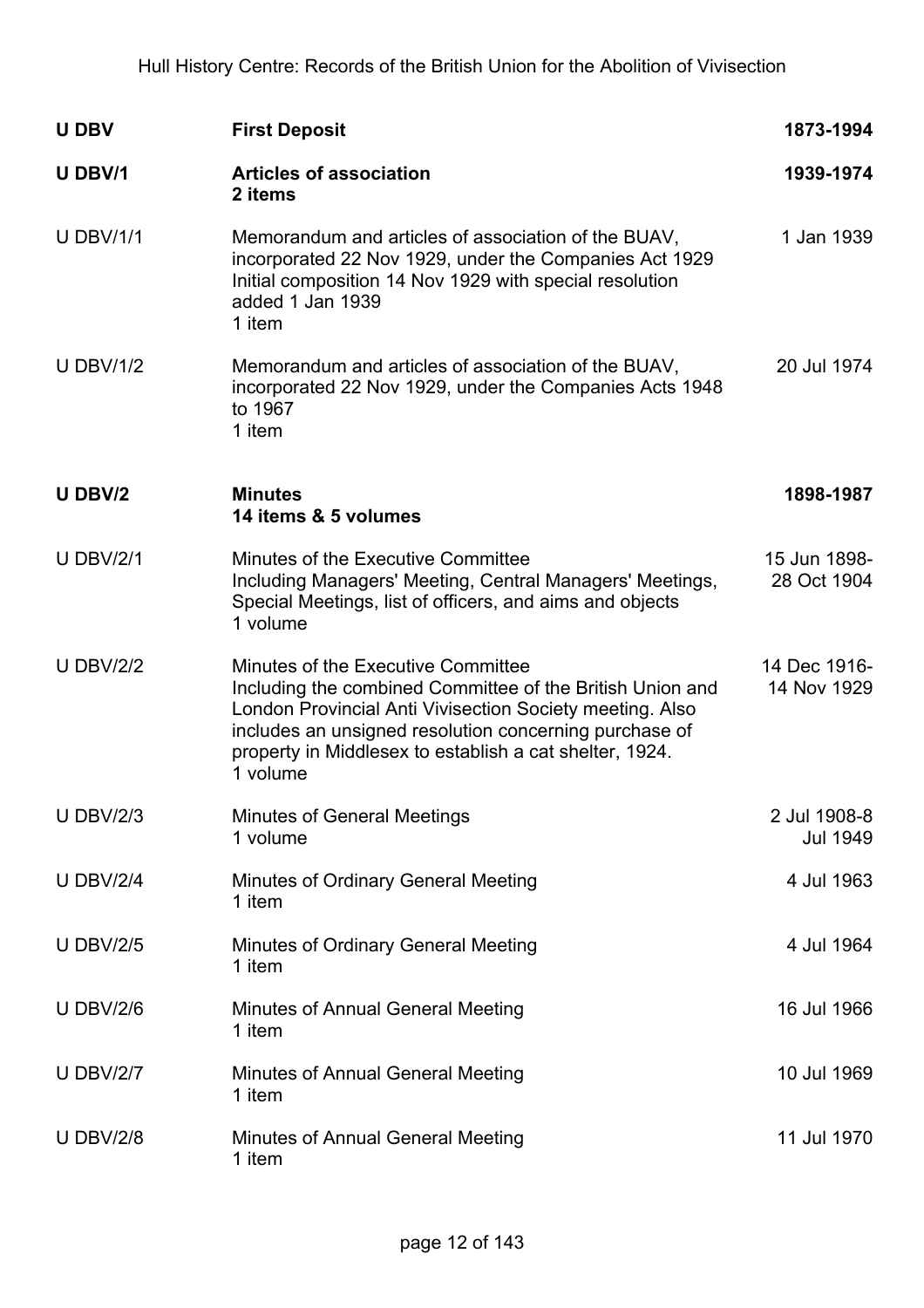| <b>U DBV/2/9</b>  | <b>Minutes of Annual General Meeting</b><br>1 item                                                                                                                                                                                                             | 1 Jul 1971                  |
|-------------------|----------------------------------------------------------------------------------------------------------------------------------------------------------------------------------------------------------------------------------------------------------------|-----------------------------|
| <b>U DBV/2/10</b> | <b>Minutes of Annual General Meeting</b><br>1 item                                                                                                                                                                                                             | 22 Jul 1972                 |
| <b>U DBV/2/11</b> | Agenda of Annual General Meeting<br>1 item                                                                                                                                                                                                                     | 1973                        |
| <b>U DBV/2/12</b> | Agenda of Annual General Meeting<br>1 item                                                                                                                                                                                                                     | 1975                        |
| <b>U DBV/2/13</b> | <b>Minutes of Annual General Meeting</b><br>1 item                                                                                                                                                                                                             | 2 Oct 1976                  |
| <b>U DBV/2/14</b> | Agenda of Annual General Meeting<br>1 item                                                                                                                                                                                                                     | 1978                        |
| <b>U DBV/2/15</b> | Minutes of Extraordinary General Meeting<br>1 item                                                                                                                                                                                                             | 6 Apr 1968                  |
| <b>U DBV/2/16</b> | Notice of Extraordinary General Meeting<br>1 item                                                                                                                                                                                                              | 21 Jun 1980                 |
| <b>U DBV/2/17</b> | Report of 'The year ahead - forward planning: Developing a<br>strategy for 1988 and beyond'<br>Includes agenda for Extraordinary Meeting of the Executive<br>Committee on 15 Nov 1987, comprising series of reports<br>from all aspects of BUAV work<br>1 item | 15 Nov 1987                 |
| <b>U DBV/2/18</b> | <b>Minute Book</b><br><b>Organising Sub Committee</b><br>1 volume                                                                                                                                                                                              | 19 Oct 1939-<br>20 Jan 1949 |
| <b>U DBV/2/19</b> | Minutes of the Organisers' Conference<br>Includes a notice and agenda of Ordinary Meetings (3), Jul<br>1954, Jul 1955 and Jun 1957<br>1 volume                                                                                                                 | 9 Sep 1953-<br>16 Oct 1958  |
| U DBV/3           | <b>Annual reports</b><br>9 volumes & 33 items                                                                                                                                                                                                                  | 1898-1992                   |
| <b>U DBV/3/1</b>  | Annual reports<br>1 volume                                                                                                                                                                                                                                     | 1898-1912                   |
| <b>U DBV/3/2</b>  | Annual reports<br>1 volume                                                                                                                                                                                                                                     | 1913-1919                   |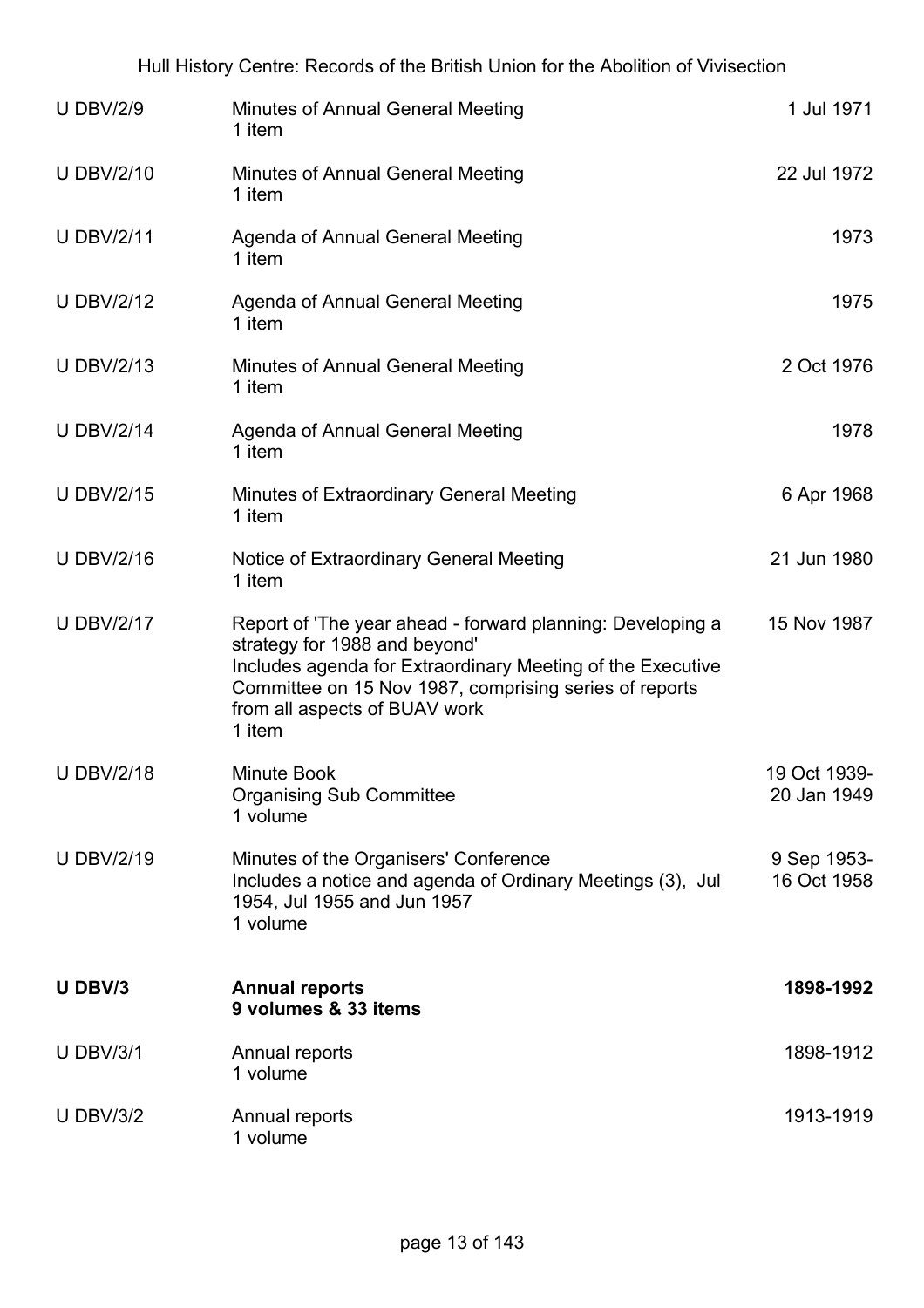| <b>U DBV/3/3</b>  | Annual reports<br>1 volume | 1920-1924 |
|-------------------|----------------------------|-----------|
| <b>U DBV/3/4</b>  | Annual reports<br>1 volume | 1925-1929 |
| <b>U DBV/3/5</b>  | Annual reports<br>1 volume | 1930-1934 |
| <b>U DBV/3/6</b>  | Annual reports<br>1 volume | 1935-1939 |
| <b>U DBV/3/7</b>  | Annual reports<br>1 volume | 1940-1945 |
| <b>U DBV/3/8</b>  | Annual reports<br>1 volume | 1946-1953 |
| <b>U DBV/3/9</b>  | Annual reports<br>1 volume | 1954-1962 |
| <b>U DBV/3/10</b> | Annual report<br>1 item    | 1965      |
| <b>U DBV/3/11</b> | Annual report<br>1 item    | 1966      |
| <b>U DBV/3/12</b> | Annual report<br>1 item    | 1967      |
| <b>U DBV/3/13</b> | Annual report<br>1 item    | 1968      |
| <b>U DBV/3/14</b> | Annual report<br>1 item    | 1969      |
| <b>U DBV/3/15</b> | Annual report<br>1 item    | 1970      |
| <b>U DBV/3/16</b> | Annual report<br>1 item    | 1971      |
| <b>U DBV/3/17</b> | Annual report<br>1 item    | 1972      |
| <b>U DBV/3/18</b> | Annual report<br>1 item    | 1973      |
| <b>U DBV/3/19</b> | Annual report<br>1 item    | 1974      |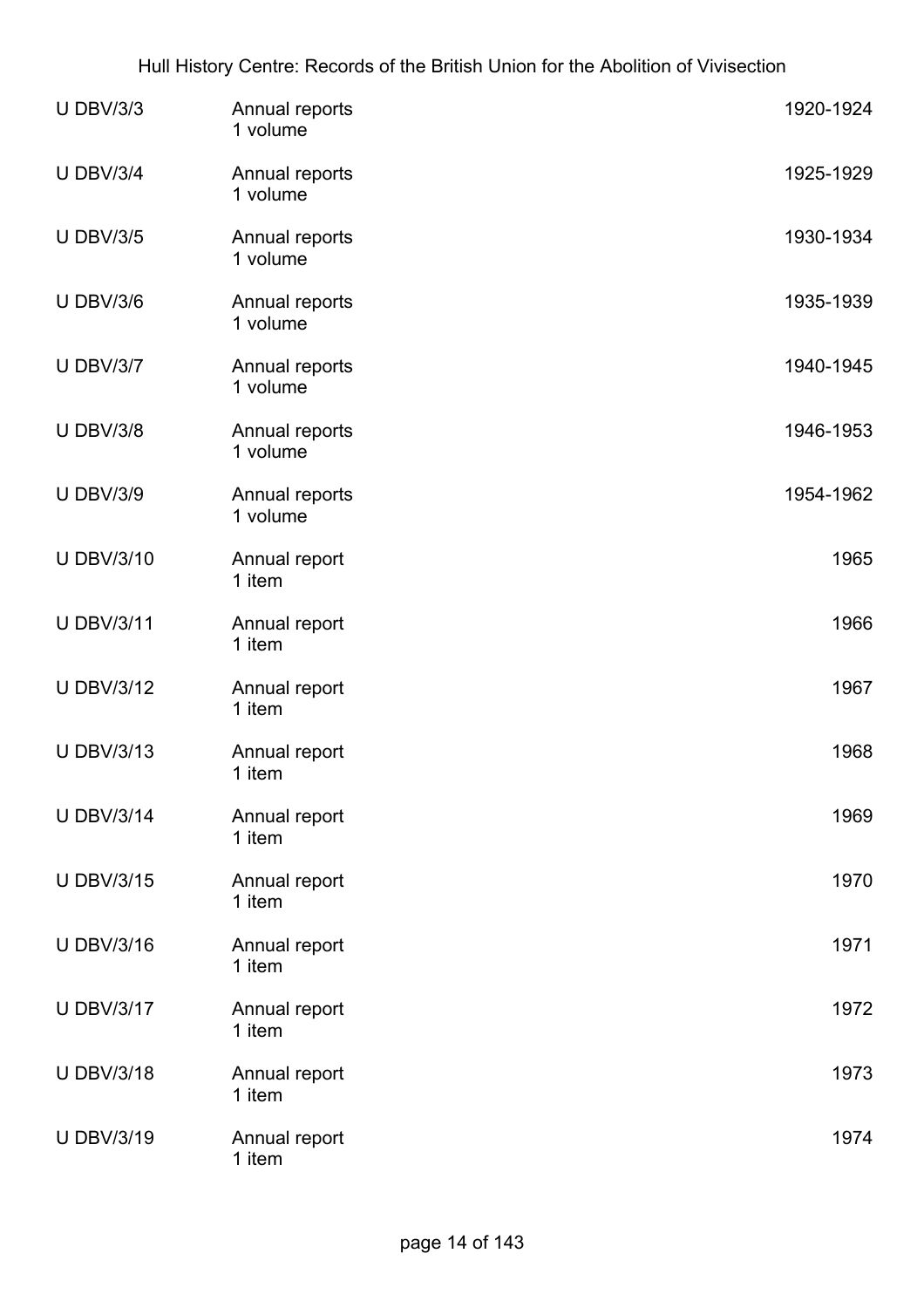| <b>U DBV/3/20</b> | Annual report<br>1 item              | 1975 |
|-------------------|--------------------------------------|------|
| <b>U DBV/3/21</b> | Annual report<br>1 item              | 1976 |
| <b>U DBV/3/22</b> | Annual report<br>1 item              | 1977 |
| <b>U DBV/3/23</b> | Annual report<br>1 item              | 1978 |
| <b>U DBV/3/24</b> | Annual report<br>1 item              | 1980 |
| <b>U DBV/3/25</b> | Annual report<br>1 item              | 1981 |
| <b>U DBV/3/26</b> | Annual report and accounts<br>1 item | 1982 |
| <b>U DBV/3/27</b> | Annual report and accounts<br>1 item | 1983 |
| <b>U DBV/3/28</b> | Annual report and accounts<br>1 item | 1984 |
| <b>U DBV/3/29</b> | Annual report<br>1 item              | 1985 |
| <b>U DBV/3/30</b> | Annual report and accounts<br>1 item | 1986 |
| <b>U DBV/3/31</b> | Annual report and accounts<br>1 item | 1987 |
| <b>U DBV/3/32</b> | Annual report and accounts<br>1 item | 1988 |
| <b>U DBV/3/33</b> | Annual report and accounts<br>1 item | 1989 |
| <b>U DBV/3/34</b> | Annual report and accounts<br>1 item | 1990 |
| <b>U DBV/3/35</b> | Annual report and accounts<br>1 item | 1991 |
| <b>U DBV/3/36</b> | Annual report and accounts<br>1 item | 1992 |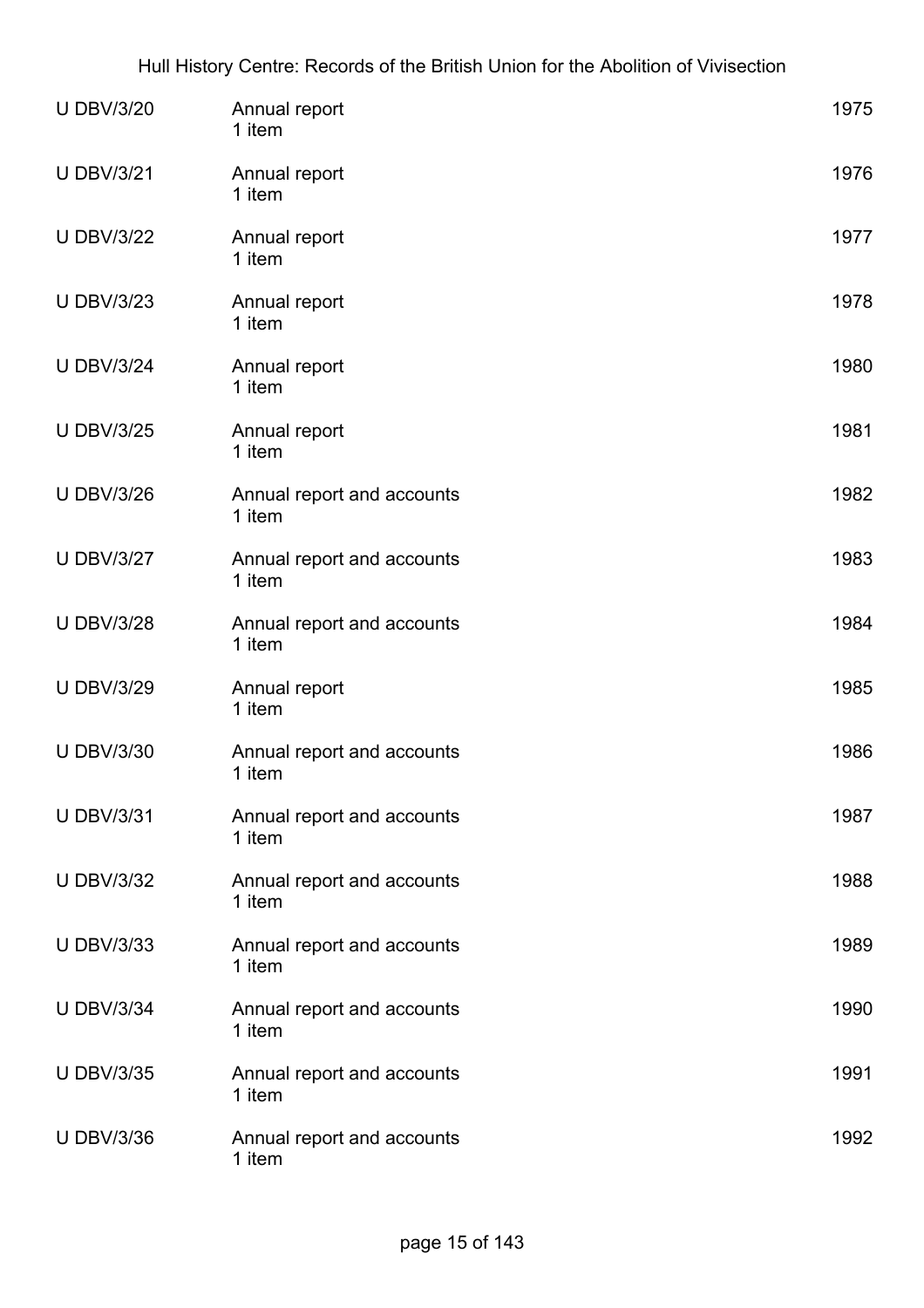|                   | Hull History Centre: Records of the British Union for the Abolition of Vivisection                                                                            |                            |
|-------------------|---------------------------------------------------------------------------------------------------------------------------------------------------------------|----------------------------|
| <b>U DBV/3/37</b> | Annual report and financial review<br>1 item                                                                                                                  | 1992                       |
| <b>U DBV/3/38</b> | <b>Executive Committee report and accounts</b><br>1 item                                                                                                      | 31 Mar 1985                |
| <b>U DBV/3/39</b> | Executive Committee report and accounts. Photocopy<br>1 item                                                                                                  | 31 Mar 1986                |
| <b>U DBV/3/40</b> | <b>Executive Committee report and accounts</b><br>1 item                                                                                                      | 31 Mar 1989                |
| <b>U DBV/3/41</b> | <b>Executive Committee report and accounts</b><br>1 item                                                                                                      | 31 Mar 1990                |
| <b>U DBV/3/42</b> | <b>Executive Committee report and accounts</b><br>1 item                                                                                                      | 31 Mar 1991                |
| U DBV/4           | <b>Administrative records</b><br>5 files                                                                                                                      | 1967-1993                  |
| <b>U DBV/4/1</b>  | File. Correspondence from and to the Executive Committee<br>1 file                                                                                            | 1981                       |
| <b>U DBV/4/2</b>  | File. Correspondence relating to 1979 Annual General<br>Meeting<br>Includes a list of members for 1977<br>1 file                                              | 1977-1980                  |
| U DBV/4/3         | File. Correspondence between Mrs Dorothy Hegarty,<br>founder of the Promoters of Animal Welfare, and Sidney<br><b>Hicks, BUAV General Secretary</b><br>1 file | 31 Dec 1967-<br>3 Jan 1969 |
| <b>U DBV/4/4</b>  | File. Weekly reports and Unit Meeting reports from Julie<br>Roxburgh and the Information and Research Unit, BUAV<br>1 file                                    | 4 Feb-<br>12 May 1993      |
| <b>U DBV/4/5</b>  | File. Democracy Working Group, BUAV: Reports and<br>proposals<br>1 file                                                                                       | 1985-1986                  |
| U DBV/5           | <b>Membership records</b><br>7 volumes & 1 item                                                                                                               | 1929-1979                  |
| <b>U DBV/5/1</b>  | Register of members<br>Includes details of directors or managers<br>1 volume                                                                                  | 1929-1938                  |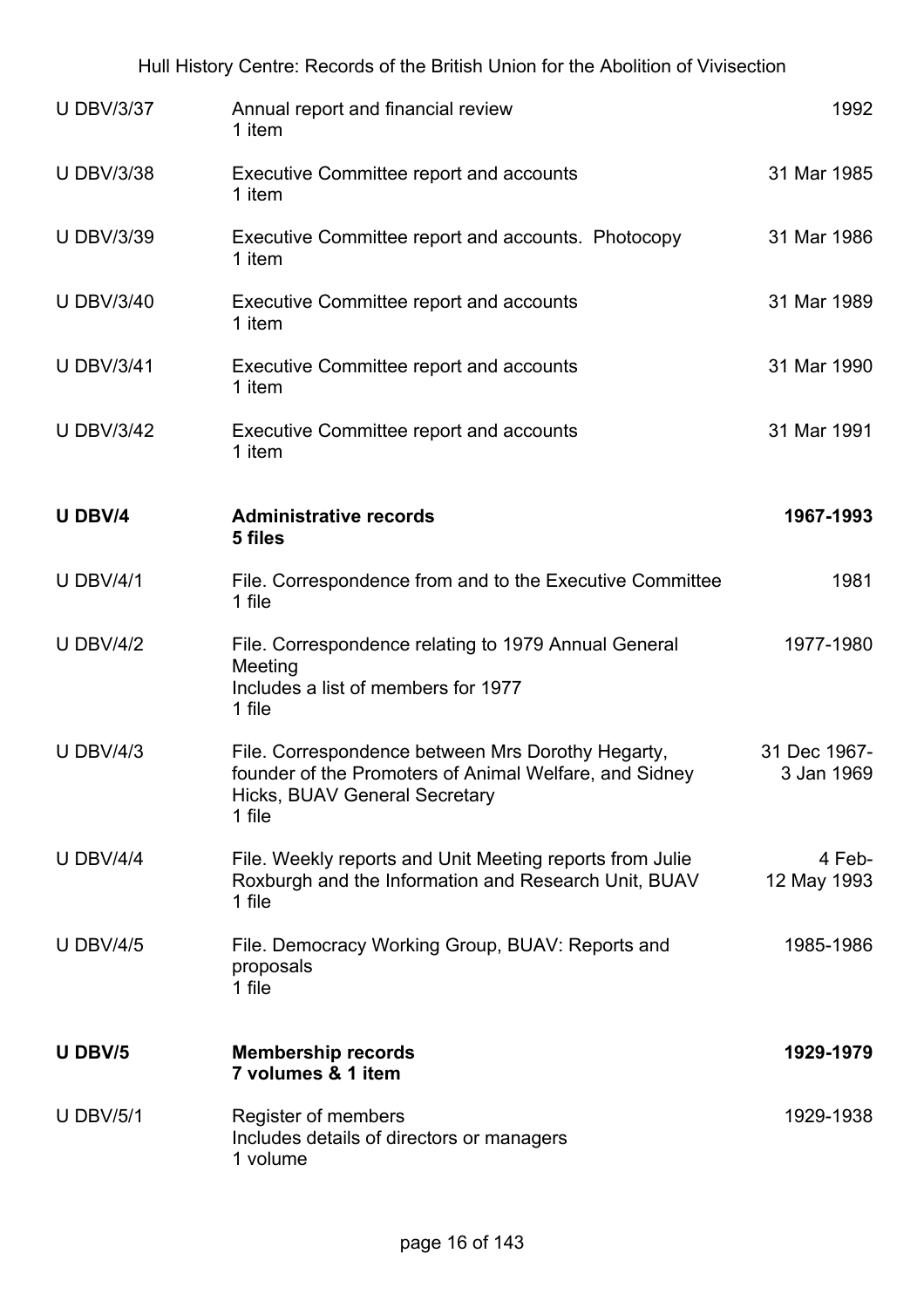Hull History Centre: Records of the British Union for the Abolition of Vivisection

| <b>U DBV/5/2</b> | Register of members<br>Includes a typescript of financial details of Charities Aid<br>Fund for 1974-1975<br>1 volume                                                                                                                                                              | 1931-1975 |
|------------------|-----------------------------------------------------------------------------------------------------------------------------------------------------------------------------------------------------------------------------------------------------------------------------------|-----------|
|                  | This item contains personal sensitive information and<br>is not available for public inspection for 75 years until<br>Jan 2051. This is in accordance with data protection<br>legislation. If you have a query about access to this<br>record please contact archives@hull.ac.uk. |           |
| <b>U DBV/5/3</b> | Register of members, headquarters<br>1 volume                                                                                                                                                                                                                                     | 1929-1955 |
|                  | This item contains personal sensitive information and<br>is not available for public inspection for 75 years until<br>Jan 2031. This is in accordance with data protection<br>legislation. If you have a query about access to this<br>record please contact archives@hull.ac.uk. |           |
| <b>U DBV/5/4</b> | Register of members, headquarters register<br>1 volume                                                                                                                                                                                                                            | 1929-1966 |
|                  | This item contains personal sensitive information and<br>is not available for public inspection for 75 years until<br>Jan 2042. This is in accordance with data protection<br>legislation. If you have a query about access to this<br>record please contact archives@hull.ac.uk. |           |
| <b>U DBV/5/5</b> | Register of members, branch and affiliated societies<br>1 volume                                                                                                                                                                                                                  | 1931-1939 |
| <b>U DBV/5/6</b> | Register of members and affiliated members<br>1 volume                                                                                                                                                                                                                            | 1931-1935 |
| <b>U DBV/5/7</b> | Register of members, listed by branch name<br>1 volume                                                                                                                                                                                                                            | 1939-1966 |
|                  | This item contains personal sensitive information and<br>is not available for public inspection for 75 years until<br>Jan 2042. This is in accordance with data protection<br>legislation. If you have a query about access to this<br>record please contact archives@hull.ac.uk. |           |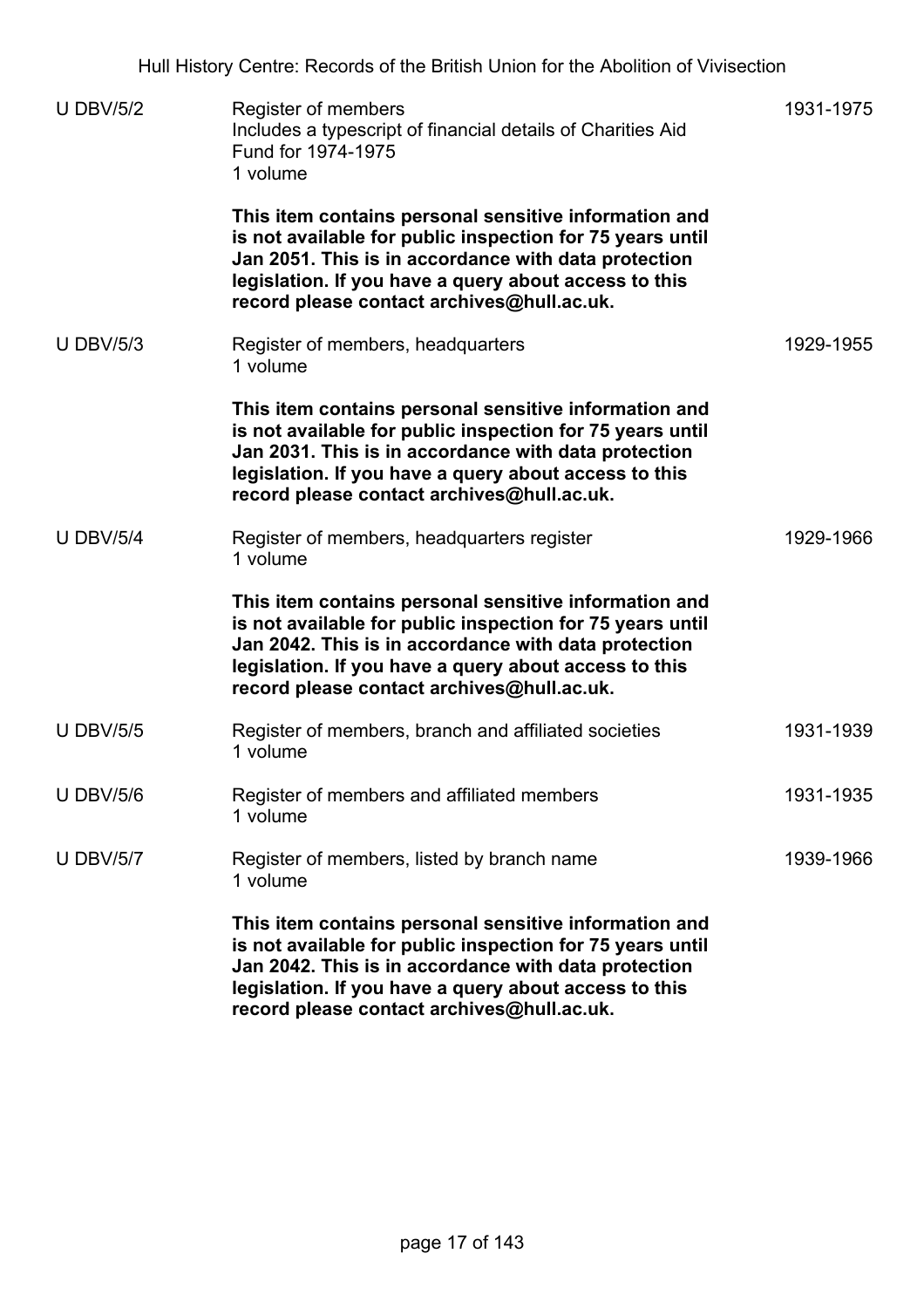|                  | Hull History Centre: Records of the British Union for the Abolition of Vivisection                                                                                                                                                                                                |              |
|------------------|-----------------------------------------------------------------------------------------------------------------------------------------------------------------------------------------------------------------------------------------------------------------------------------|--------------|
| <b>U DBV/5/8</b> | Typescript giving details of BUAV membership card system<br>1 item                                                                                                                                                                                                                | [1979]       |
|                  | This item contains personal sensitive information and<br>is not available for public inspection for 75 years until<br>Jan 2055. This is in accordance with data protection<br>legislation. If you have a query about access to this<br>record please contact archives@hull.ac.uk. |              |
| U DBV/6          | <b>Financial records</b><br>43 files                                                                                                                                                                                                                                              | 1971-1987    |
| <b>U DBV/6/1</b> | File. Annual report and accounts<br>Regarding animal properties<br>1 file                                                                                                                                                                                                         | 1984         |
| <b>U DBV/6/2</b> | File. Annual report and accounts<br>Regarding animal properties<br>1 file                                                                                                                                                                                                         | 1985         |
| <b>U DBV/6/3</b> | File. Annual report and accounts<br>Regarding animal properties<br>1 file                                                                                                                                                                                                         | 1986         |
| <b>U DBV/6/4</b> | File. Monthly management reports<br>Regarding animal properties<br>1 file                                                                                                                                                                                                         | Jul-Nov 1987 |
| <b>U DBV/6/5</b> | <b>BUAV</b> balance sheet<br>1 item                                                                                                                                                                                                                                               | 1973         |
| <b>U DBV/6/6</b> | <b>BUAV</b> balance sheet<br>1 item                                                                                                                                                                                                                                               | 1974         |
| <b>U DBV/6/7</b> | File. London and Continental Advertising Limited<br>Correspondence and financial papers<br>1 file                                                                                                                                                                                 | 1971-1980    |
| <b>U DBV/6/8</b> | Bundle of financial papers<br>Relating to the estate of Albert Andrew Newman who left a<br>considerable legacy to BUAV<br>c.100 items                                                                                                                                             | 1975-1985    |
| <b>U DBV/6/9</b> | File. Code of Advertising Practice<br>Correspondence regarding complaints about BUAV adverts<br>1 file                                                                                                                                                                            | 1977-1979    |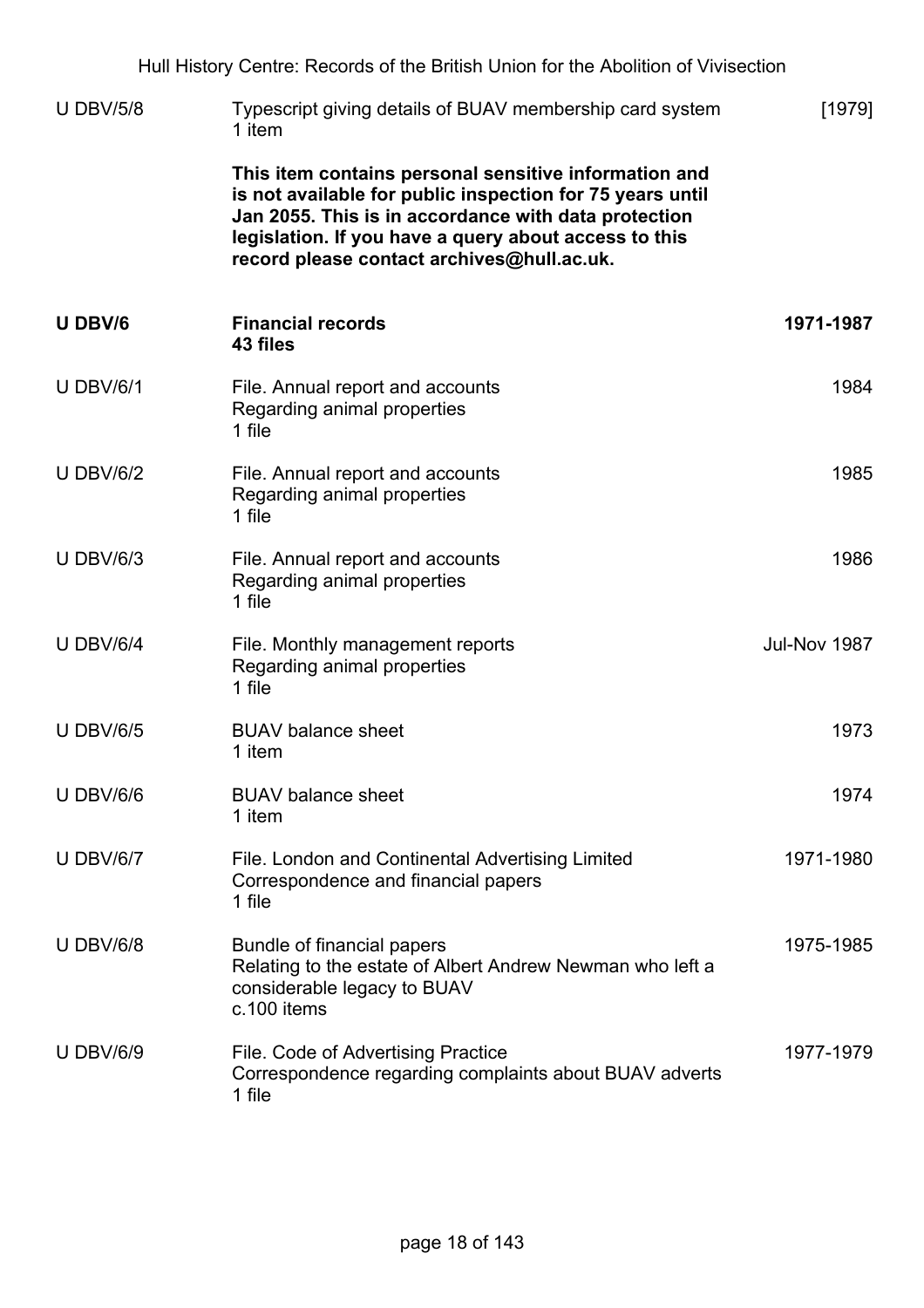Hull History Centre: Records of the British Union for the Abolition of Vivisection U DBV/6/10 File. Auditors: Ames & Company Accounts for BUAV, Animal Welfare Trust and Dr Hadwen Trust for Humane Research. BUAV balance sheet and correspondence concerning these accounts 1 file 1977-1980 U DBV/6/11 File. Correspondence Concerning BUAV purchase and transfer of shares, including share receipts and stock transfer forms 1 file 1978-1979 U DBV/6/12 File. BUAV Accounts Correspondence and notes regarding year end 31 March 1984 1 file 1983-1984 U DBV/6/13 File. Association of British Anti Vivisection Societies Correspondence relating to its dissolution 1 file 1978-1980 U DBV/6/14 File. Correspondence Regarding legacies left to BUAV 1 file 15 May 1978- 16 Dec 1980 U DBV/6/15 File. Company law and management Correspondence regarding the management of a registered company 1 file 1979-1980 U DBV/6/16 File. Securities information Correspondence and statements regarding the Emma Green Trust Fund, Westavon Securities Ltd. and dividends and securities 1 file 1979-1981 U DBV/6/17 File. Westavon Securities Ltd Correspondence regarding BUAV holdings, including market reports and press cuttings 1 file 1979-1980 U DBV/6/18 File. Dresdens Solicitors Details of BUAV account and equipment purchased 1 file 1979-1981 U DBV/6/19 File. Correspondence Concerning BUAV executive decisions 1 file 1980 U DBV/6/20 File. Assorted BUAV financial papers, statements and loan agreements 1980-1982

1 file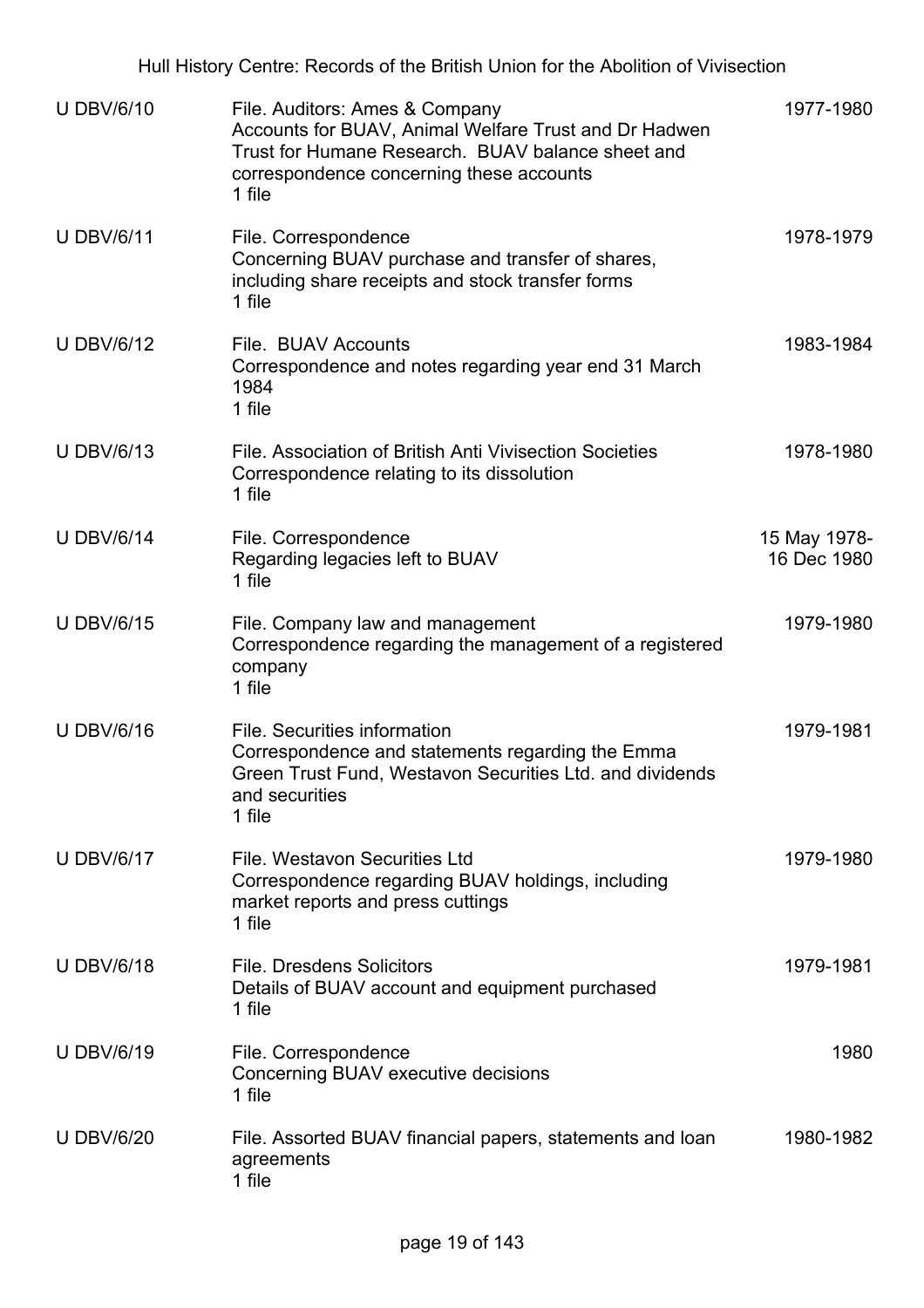| Hull History Centre: Records of the British Union for the Abolition of Vivisection |                                                                                                                                                                                                               |                             |  |
|------------------------------------------------------------------------------------|---------------------------------------------------------------------------------------------------------------------------------------------------------------------------------------------------------------|-----------------------------|--|
| <b>U DBV/6/21</b>                                                                  | File. Documents relating to BUAV securities and stocks<br>Including bank statements<br>1 file                                                                                                                 | 1980-1983                   |  |
| <b>U DBV/6/22</b>                                                                  | File. BUAV tax, dividend and stock certificates, share<br>purchase documents and correspondence<br>1 file                                                                                                     | 1980-1983                   |  |
| <b>U DBV/6/23</b>                                                                  | File. BUAV financial material<br>Includes trial balance and executive committee report<br>1 file                                                                                                              | 1981                        |  |
| <b>U DBV/6/24</b>                                                                  | File. Insurance matters<br>Correspondence and policies held by BUAV<br>1 file                                                                                                                                 | 1981                        |  |
| <b>U DBV/6/25</b>                                                                  | Bundle of BUAV banking correspondence and statements<br>Includes legal opinion regarding disputed deed of covenant<br>between BUAV and Dr Hadwen Trust for Humane<br>Research, dated 4 Nov 1981<br>c.40 items | 1981-1982                   |  |
| <b>U DBV/6/26</b>                                                                  | File. Bank statement for Animal Advocates Information<br><b>Services Ltd</b><br>1 file                                                                                                                        | 7 Jul 1981                  |  |
| <b>U DBV/6/27</b>                                                                  | File. Humane Education Foundation<br>Income and expenditure account<br>1 file                                                                                                                                 | 17 Oct 1979-<br>28 Feb 1982 |  |
| <b>U DBV/6/28</b>                                                                  | File. Valuation and analysis of BUAV investments<br>1 file                                                                                                                                                    | 30 Sep 1982-<br>3 Oct 1984  |  |
| <b>U DBV/6/29</b>                                                                  | File. Tax certificates<br>Regarding BUAV receipt of legacy<br>1 file                                                                                                                                          | 1982-1983                   |  |
| <b>UDBV/6/30</b>                                                                   | File. Tax certificates<br>Regarding BUAV receipt of legacy and statements<br>regarding share holding<br>1 file                                                                                                | 1984-1985                   |  |
| <b>U DBV/6/31</b>                                                                  | File. BUAV shares, dividend certificates and bank giro credit<br>transfer book<br>1 file                                                                                                                      | 1983-1984                   |  |
| <b>U DBV/6/32</b>                                                                  | File. BUAV correspondence<br>Regarding financial year end 31 March 1984<br>1 file                                                                                                                             | 1984                        |  |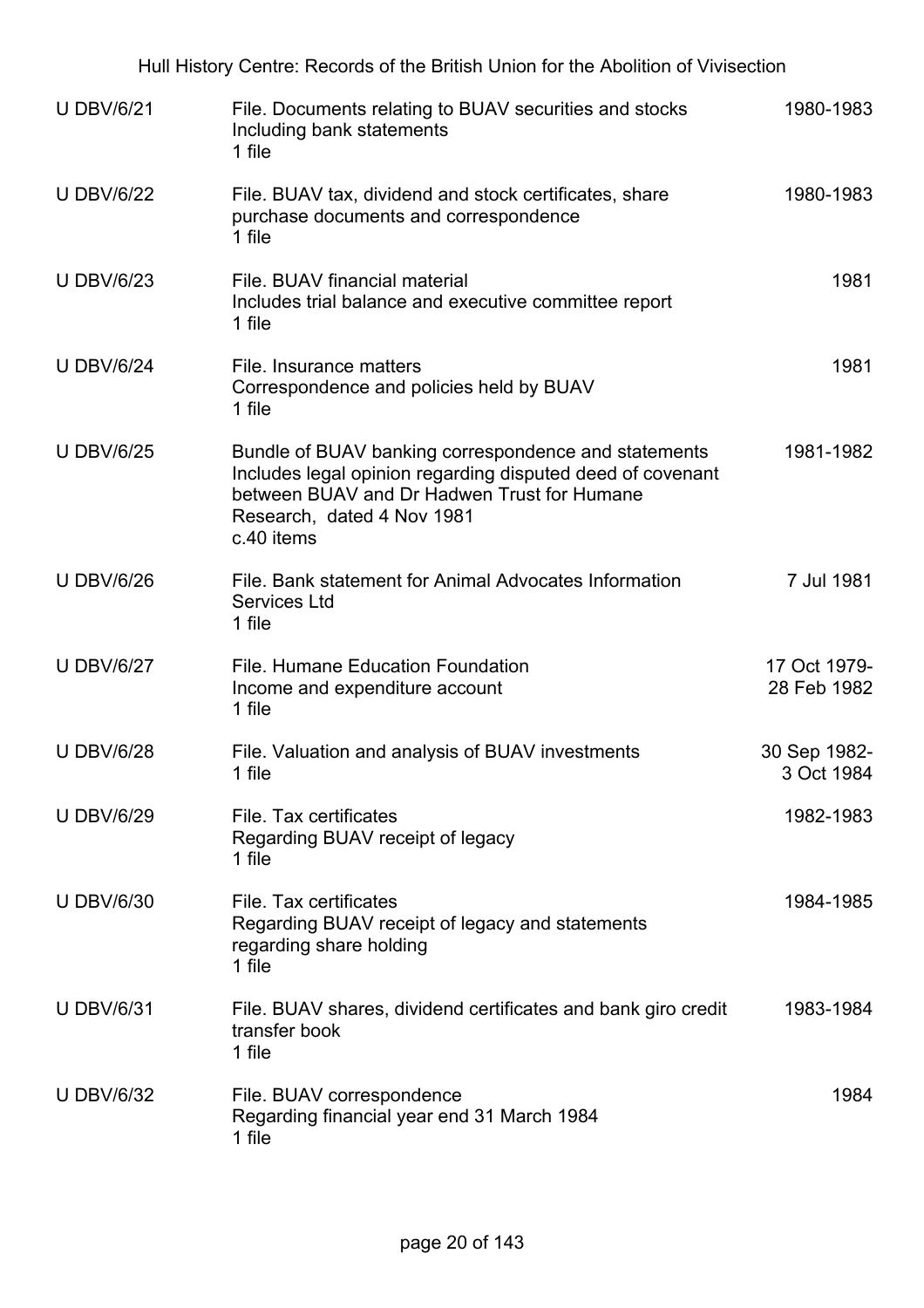|                   | Hull History Centre: Records of the British Union for the Abolition of Vivisection                   |                       |
|-------------------|------------------------------------------------------------------------------------------------------|-----------------------|
| <b>U DBV/6/33</b> | File. BUAV account with Allied Irish Banks Ltd<br>Correspondence and unused cheque books<br>1 file   | 1984                  |
| <b>U DBV/6/34</b> | File. Needle Ltd<br>Correspondence regarding the formation and workings of<br>this company<br>1 file | 1984                  |
| <b>U DBV/6/35</b> | File. The Public Trustee<br>Details regarding trusts left to BUAV<br>1 file                          | 1984                  |
| <b>U DBV/6/36</b> | File. BUAV correspondence and invoices from various<br>companies<br>1 file                           | 1984                  |
| <b>U DBV/6/37</b> | File. ICI sale<br>Photocopied share certificates and stock transfer forms<br>1 file                  | Dec 1984-<br>Apr 1985 |
| <b>U DBV/6/38</b> | File. ICI sale<br><b>Stock transfer forms</b><br>1 file                                              | 1984                  |
| <b>U DBV/6/39</b> | File. ICI sale<br>Correspondence<br>1 file                                                           | 1985                  |
| <b>U DBV/6/40</b> | File. ICI sale<br>Correspondence, notes and share certificates<br>1 file                             | 1985                  |
| <b>U DBV/6/41</b> | File. Correspondence<br>Regarding post as cashier with BUAV<br>1 file                                | Jan 1985              |
| <b>U DBV/6/42</b> | File, BUAV audit<br>Photocopied financial papers<br>1 file                                           | 1985                  |
| <b>U DBV/6/43</b> | File. Miscellaneous BUAV financial papers<br>1 file                                                  | 1980s                 |
| U DBV/7           | <b>Legal records</b><br>10 files & 2 items                                                           | 1926-1988             |
| <b>U DBV/7/1</b>  | File. Smythe case<br>Regarding dog stolen for the purposes of vivisection<br>1 file                  | 1926                  |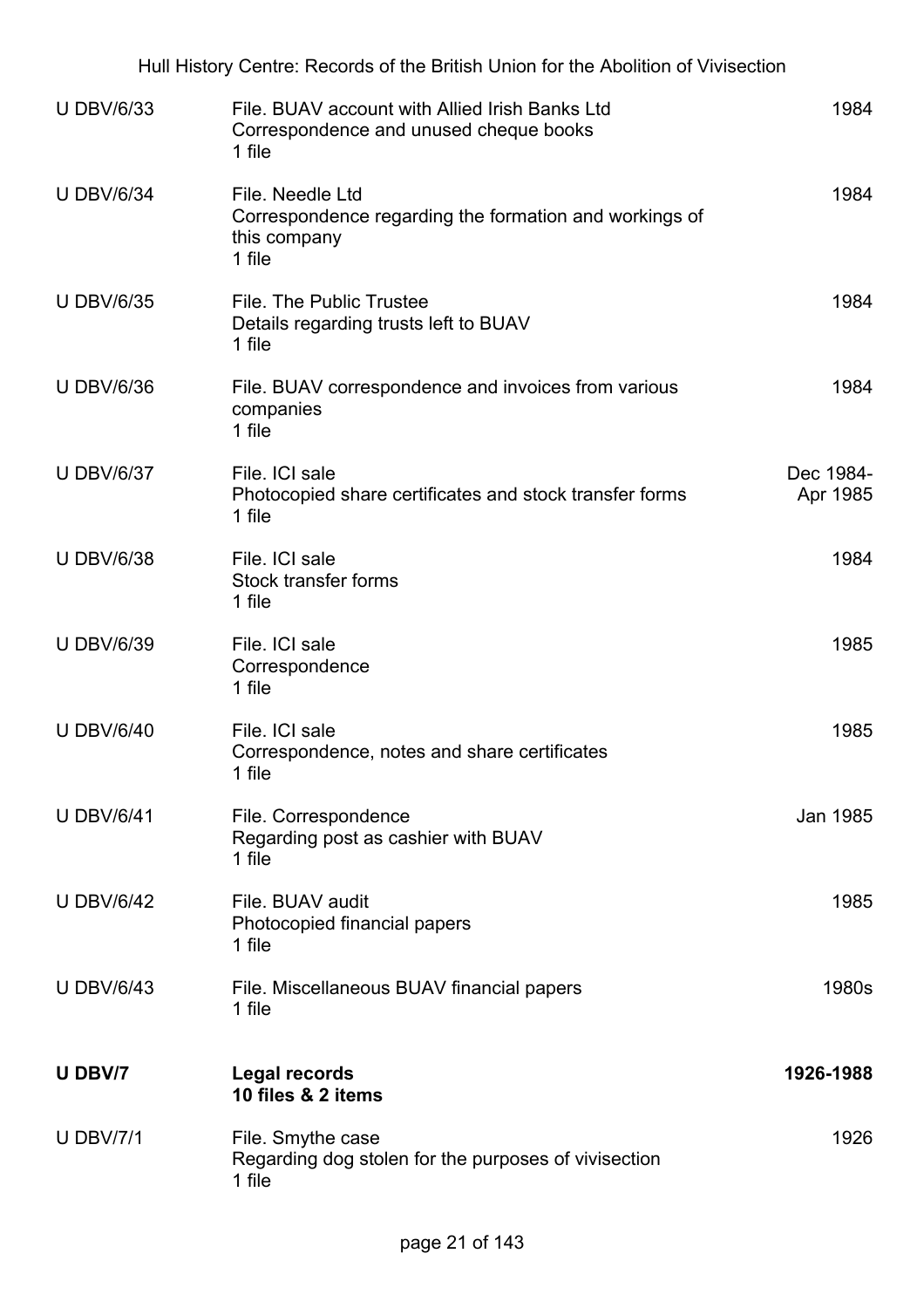| <b>U DBV/7/2</b>  | File. Mr MacGregor versus BUAV<br>1 file                                                                                                                                                                                                                                          | 6 Dec 1933-<br>19 Jan 1934 |
|-------------------|-----------------------------------------------------------------------------------------------------------------------------------------------------------------------------------------------------------------------------------------------------------------------------------|----------------------------|
| <b>U DBV/7/3</b>  | File. Robert Reynolds, Organiser and Pet Stealing<br>Investigator<br>Correspondence<br>1 file                                                                                                                                                                                     | 1974-1978                  |
|                   | This item contains personal sensitive information and<br>is not available for public inspection for 75 years until<br>Jan 2054. This is in accordance with data protection<br>legislation. If you have a query about access to this<br>record please contact archives@hull.ac.uk. |                            |
| <b>U DBV/7/4</b>  | File. Legal documents and correspondence<br>Relating to case 1984 W number 238 Winchester District<br>Registry<br>1 file                                                                                                                                                          | 1984-1985                  |
| <b>U DBV/7/5</b>  | Affidavit made by William Bamber Cartmell in case 1984 W<br>number 238 Winchester District Registry<br>1 item                                                                                                                                                                     | 12 Nov 1984                |
| <b>U DBV/7/6</b>  | File. Press cuttings and correspondence<br>1 file                                                                                                                                                                                                                                 | 1980-1981                  |
| <b>U DBV/7/7</b>  | Bundle of correspondence, press cuttings, press releases<br>and speech notes<br>Regarding Wickham Research Laboratories and licence<br>renewal for Cottagepatch Kennels near Fareham,<br>Hampshire<br>1 bundle                                                                    | 1984-1985                  |
| <b>U DBV/7/8</b>  | File. Correspondence, press cuttings and releases<br>Regarding Wickham Research Laboratories and application<br>for kennels at Lower Upham, Hampshire<br>1 file                                                                                                                   | 1984-1986                  |
| <b>U DBV/7/9</b>  | File. Information and correspondence<br>Relating to tests carried out at Wickham and other such<br>institutions around the country<br>1 file                                                                                                                                      | 1980s                      |
| <b>U DBV/7/10</b> | Photocopy of address book<br>1 item                                                                                                                                                                                                                                               | 20th cent.                 |
| <b>U DBV/7/11</b> | File. Information regarding Wickham Research Laboratories<br>Ltd<br>1 file                                                                                                                                                                                                        | 1985                       |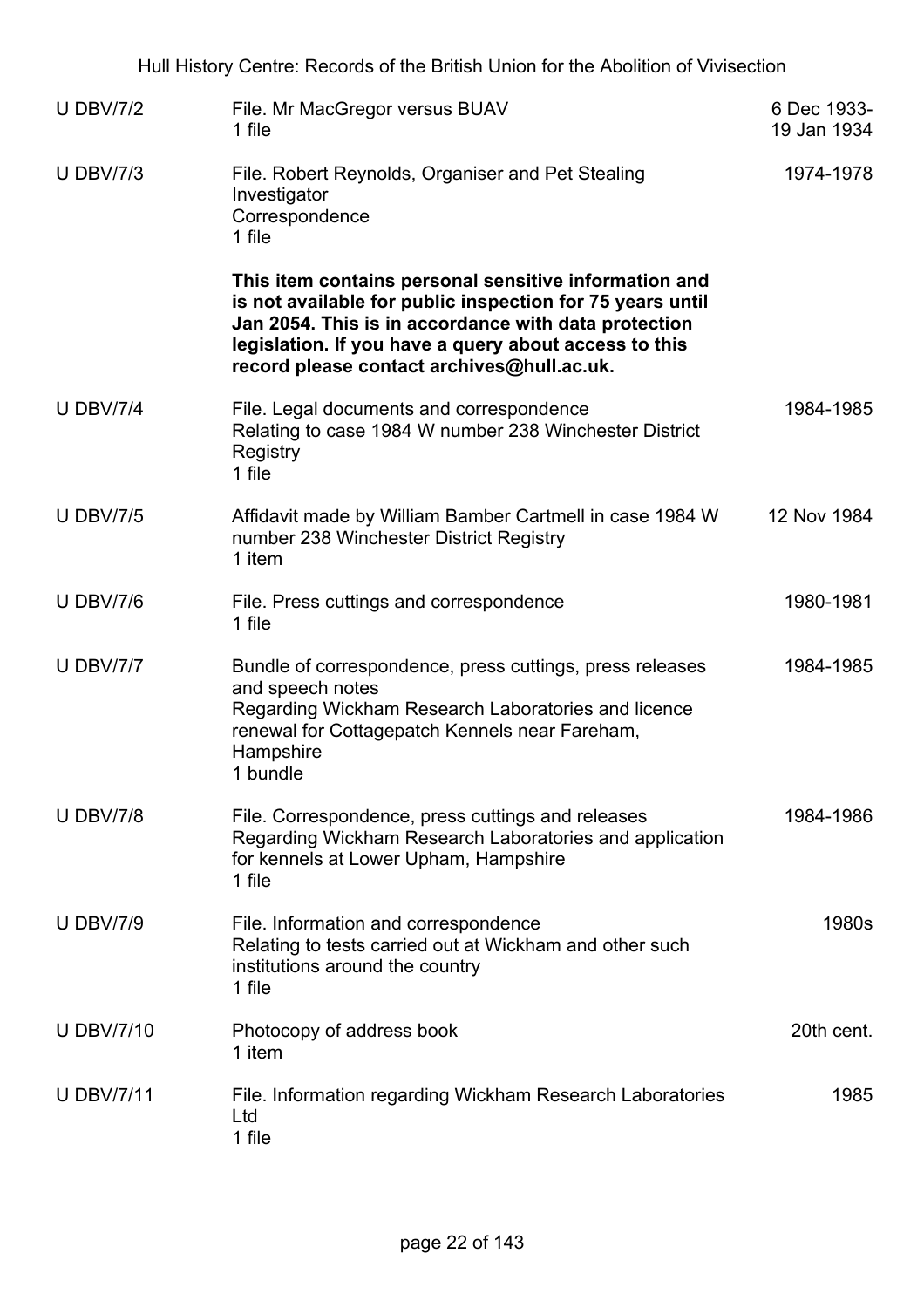| Hull History Centre: Records of the British Union for the Abolition of Vivisection |                                                                                                                                                                                                                     |            |
|------------------------------------------------------------------------------------|---------------------------------------------------------------------------------------------------------------------------------------------------------------------------------------------------------------------|------------|
| <b>U DBV/7/12</b>                                                                  | File. Manchester Animal Rights Shop<br>1 file                                                                                                                                                                       | 1984-1988  |
| U DBV/8                                                                            | <b>Choose Cruelty Free campaign</b><br>19 files & 21 items                                                                                                                                                          | 1977-1993  |
| <b>U DBV/8/1</b>                                                                   | File. Choose Cruelty Free campaign<br>Summary of company replies concerning animal testing<br>1 file                                                                                                                | Aug 1977   |
| <b>U DBV/8/2</b>                                                                   | File. Choose Cruelty Free campaign. Letters to companies<br>regarding animal tests<br>1 file                                                                                                                        | 1980s      |
| <b>U DBV/8/3</b>                                                                   | File. Choose Cruelty Free campaign survey<br>1 file                                                                                                                                                                 | 1980s      |
| <b>U DBV/8/4</b>                                                                   | File. Correspondence relating to Choose Cruelty Free<br>campaign<br>Includes draft letter and questionnaire to companies and<br>letter advertising BUAV's free guide to products not tested<br>on animals<br>1 file | 1987       |
| <b>U DBV/8/5</b>                                                                   | File. Choose Cruelty Free campaign<br>Includes blank letter to companies who have renewed their<br>'Not tested on animals' logo registration<br>1 file                                                              | 1991       |
| <b>U DBV/8/6</b>                                                                   | File. Choose Cruelty Free campaign<br>Includes blank letter to companies who have not renewed<br>their 'Not tested on animals' logo registration<br>1 file                                                          | 1991       |
| <b>U DBV/8/7</b>                                                                   | File. Choose Cruelty Free campaign<br>Includes blank letter to companies who have never been<br>registered as using the 'Not tested on animals' logo<br>1 file                                                      | 1991       |
| <b>U DBV/8/8</b>                                                                   | Choose Cruelty Free campaign letter<br>Concerning company testing on animals<br>1 item                                                                                                                              | 1 Apr 1992 |
| <b>U DBV/8/9</b>                                                                   | File. Choose Cruelty Free information pack<br>Concerning cosmetic testing<br>1 file                                                                                                                                 | 1980s      |
| <b>U DBV/8/10</b>                                                                  | Choose Cruelty Free campaign media pack<br>1 item                                                                                                                                                                   | 1990-1993  |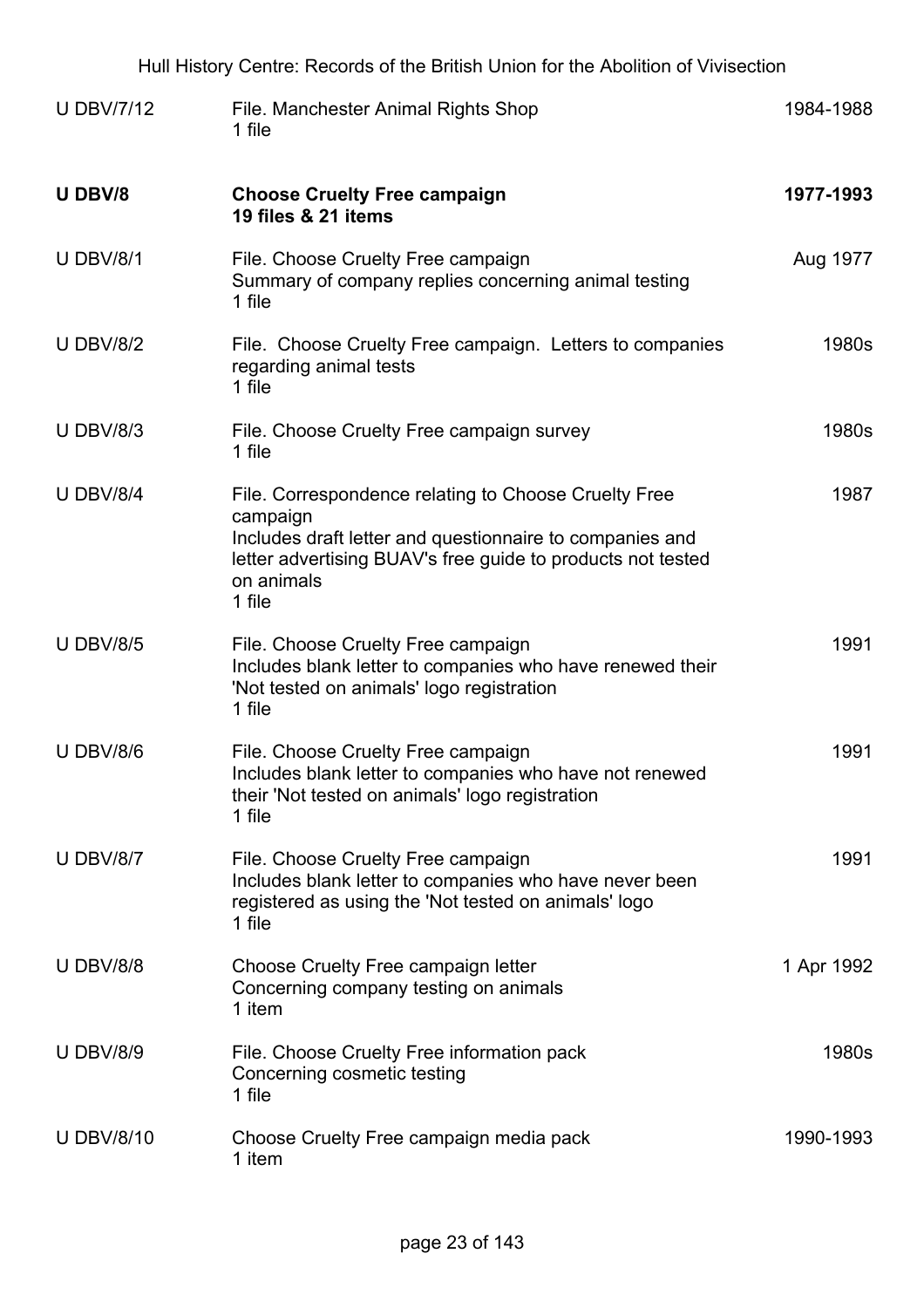Hull History Centre: Records of the British Union for the Abolition of Vivisection U DBV/8/11 File. Choose Cruelty Free campaign Regarding cosmetics experiments. Includes information, press cuttings and factsheets about these experiments. 1 file 1980s-1990s U DBV/8/12 File. Choose Cruelty Free campaign: 'Approved cosmetic and household product guide' Draft, information used to compile guide, including correspondence and budget 1 file Sep 1988 U DBV/8/13 File. Choose Cruelty Free campaign Regarding approved companies 1 file 1989-1990 U DBV/8/14 File. Choose Cruelty Free campaign 'Approved cosmetic and household product guide' Draft, information used to compile guide, including correspondence and budget 1 file Sep 1989 U DBV/8/15 Choose Cruelty Free campaign 'Approved cosmetic and household product guide' 1 item 1989-1990 U DBV/8/16 Choose Cruelty Free campaign 'Approved cosmetic and household product guide' 1 item c.1990 U DBV/8/17 Typescript of the criteria for the Choose Cruelty Free campaign 'Approved cosmetic and household product guide' 1 item Sep 1993 U DBV/8/18 File. Choose Cruelty Free campaign literature 1 file 1980s U DBV/8/19 'Choose Cruelty Free' magazine 1 item mid-1987 U DBV/8/20 'Choose Cruelty Free' magazine 1 item Dec 1987 U DBV/8/21 'Choose Cruelty Free' magazine 1 item Apr 1989 U DBV/8/22 File. Draft copy of Choose Cruelty Free campaign leaflet and magazines Includes material relating to Choose Cruelty Free products list 1 file 1988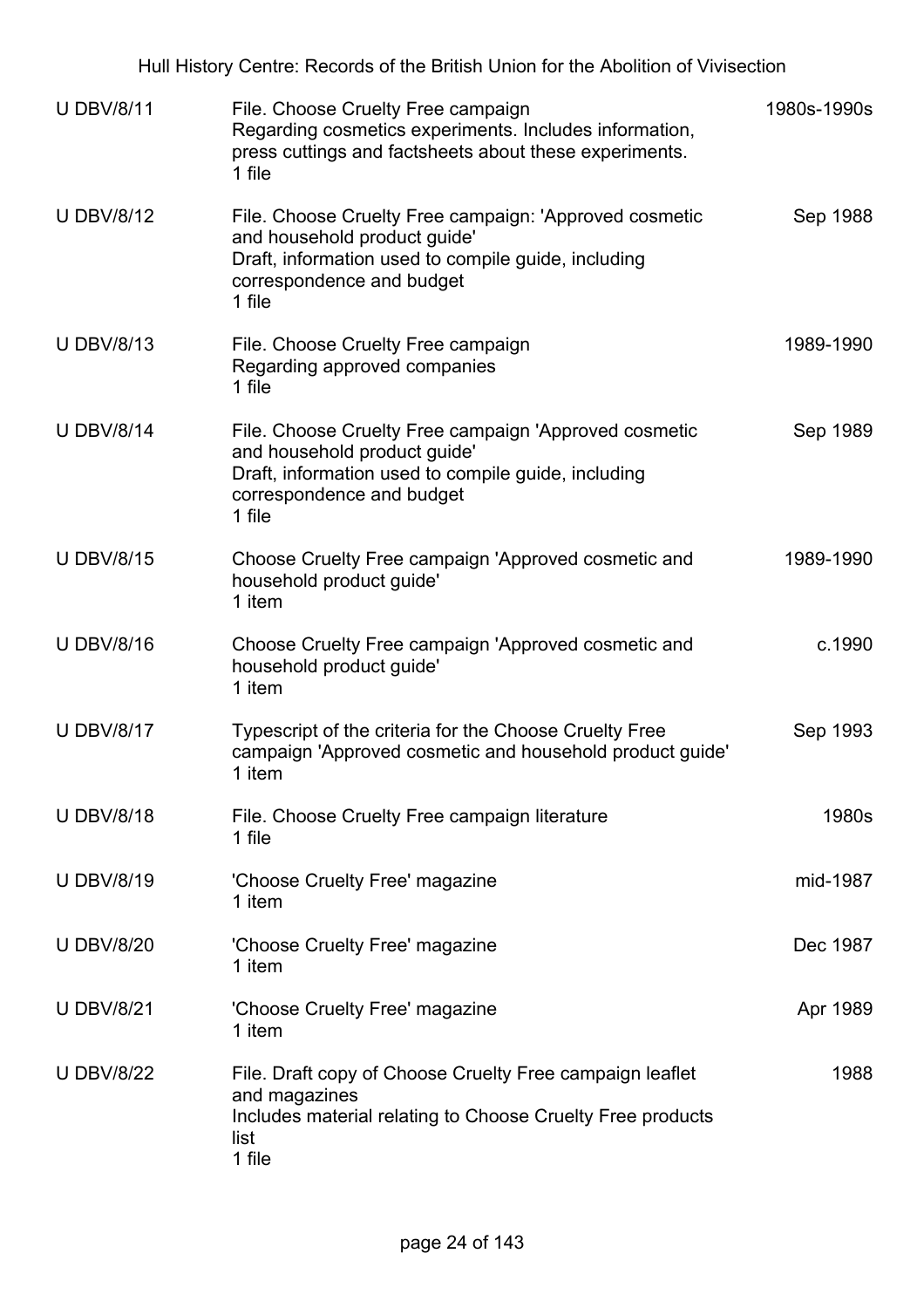| Hull History Centre: Records of the British Union for the Abolition of Vivisection |                                                                                                                                             |             |  |
|------------------------------------------------------------------------------------|---------------------------------------------------------------------------------------------------------------------------------------------|-------------|--|
| <b>U DBV/8/23</b>                                                                  | File. Choose Cruelty Free campaign photographs and<br>advertising sheet<br>1 file                                                           | 1980s       |  |
| <b>U DBV/8/24</b>                                                                  | File. Choose Cruelty Free campaign: Photographs from<br><b>Cosmetics To Go range</b><br>1 file                                              | c.1990      |  |
| <b>U DBV/8/25</b>                                                                  | Choose Cruelty Free campaign: press cuttings<br>4 items                                                                                     | 1983        |  |
| <b>U DBV/8/26</b>                                                                  | Choose Cruelty Free campaign: press cuttings<br>Regarding cinema advert<br>1 file/c.50 items                                                | 1989-1992   |  |
| <b>U DBV/8/27</b>                                                                  | Choose Cruelty Free campaign: press cuttings<br>Concerning the 'Not tested on animals' logo and news<br>releases<br>1 file/c.50 items       | 1989-1993   |  |
| <b>U DBV/8/28</b>                                                                  | File. Choose Cruelty Free campaign: press cuttings<br>1 file                                                                                | 1985-1993   |  |
| <b>U DBV/8/29</b>                                                                  | Photocopied articles from 'Liberator'<br>Concerning Choose Cruelty Free campaign and 'Not tested<br>on animals' logo<br>9 items             | 1987-1989   |  |
| U DBV/9                                                                            | <b>European Cosmetics campaign</b><br>23 items & 5 files                                                                                    | 1990-1992   |  |
| <b>U DBV/9/1</b>                                                                   | Papers relating to the European Cosmetics campaign<br>2 items                                                                               | 1990        |  |
| <b>U DBV/9/2</b>                                                                   | Report of the European Cosmetics campaign for 'Brussels'<br>march and rally: The Directive explained', produced by<br><b>BUAV</b><br>1 item | 9 Nov 1991  |  |
| <b>U DBV/9/3</b>                                                                   | File. Information on the European Cosmetics Directive<br>1 file                                                                             | [1992]      |  |
| <b>U DBV/9/4</b>                                                                   | File. Papers regarding the European Cosmetics Directive<br>1 file                                                                           | [1992]      |  |
| <b>U DBV/9/5</b>                                                                   | Bundle. European Cosmetics campaign<br>Papers relating to press conferences<br>1 bundle/c.100 items                                         | 20 Feb 1991 |  |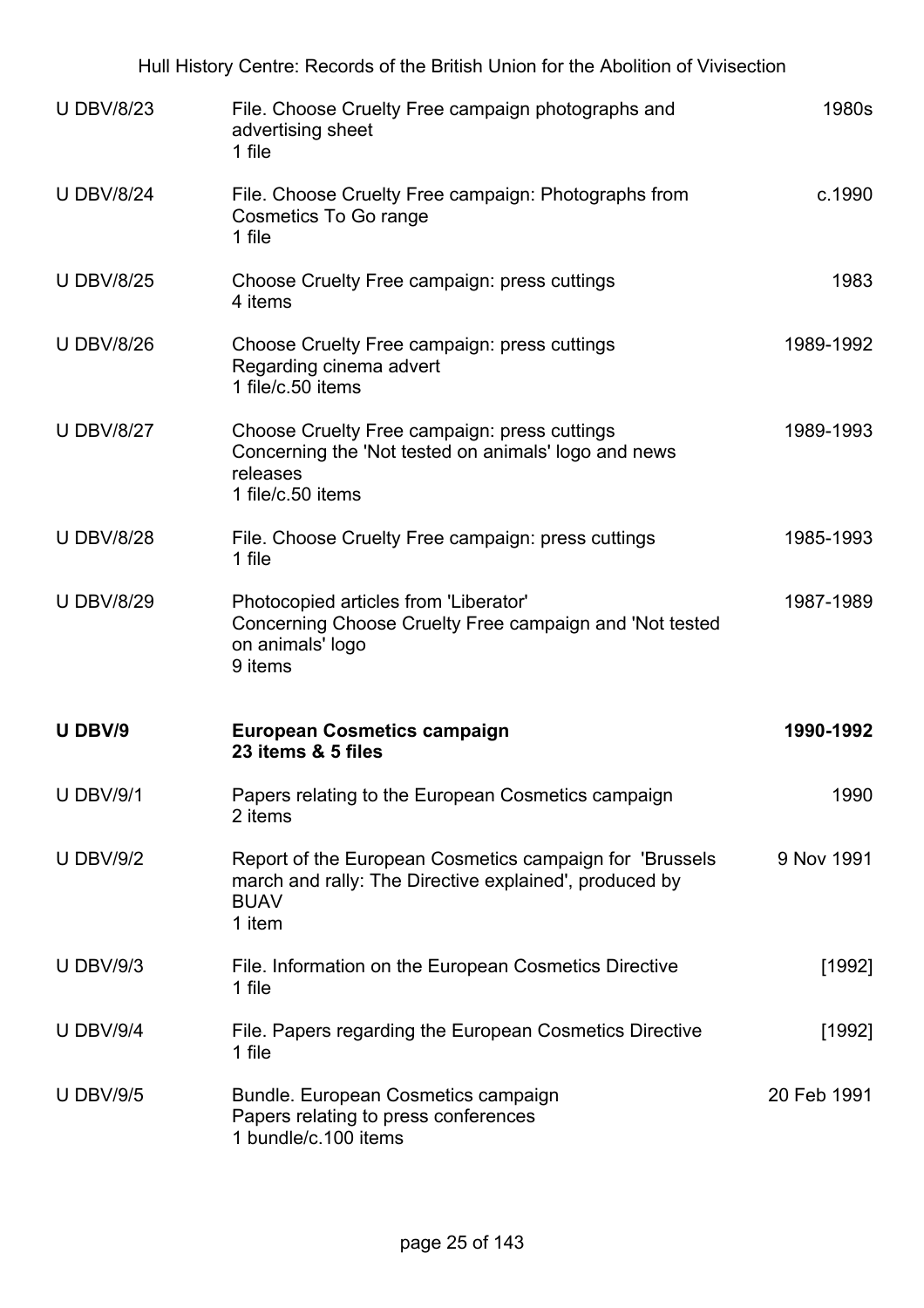|                   | Hull History Centre: Records of the British Union for the Abolition of Vivisection                                                                                                                               |                       |
|-------------------|------------------------------------------------------------------------------------------------------------------------------------------------------------------------------------------------------------------|-----------------------|
| <b>U DBV/9/6</b>  | Press conference media pack for European Cosmetics<br>campaign<br>1 item                                                                                                                                         | 18 Mar 1991           |
| <b>U DBV/9/7</b>  | File. Press release and news conference<br>Regarding European Cosmetics campaign petition<br>1 file                                                                                                              | 22 May 1991           |
| <b>U DBV/9/8</b>  | Press pack<br>Relating to conferences in Glasgow and Dublin on the<br>European Cosmetics campaign<br>1 item                                                                                                      | 17 Jun-<br>1 Jul 1991 |
| <b>U DBV/9/9</b>  | Original press pack for European Cosmetics campaign<br>1 item                                                                                                                                                    | Nov 1991              |
| <b>U DBV/9/10</b> | Press releases for European Cosmetics campaign<br>(in Danish, Dutch and French)<br>9 items                                                                                                                       | Oct-Nov 1991          |
| <b>U DBV/9/11</b> | News sheet from European Coalition to End Cosmetic Tests<br>on Animals<br>1 item                                                                                                                                 | Dec 1992              |
| <b>U DBV/9/12</b> | Papers relating to European Cosmetics campaign and<br><b>Brussels</b><br>2 items                                                                                                                                 | c.1991                |
| <b>U DBV/9/13</b> | Bundle. Petition form against the use of animals in cosmetic<br>tests in EC<br>Includes press cutting concerning a call for an end to tests<br>4 items                                                           | 1990                  |
| <b>U DBV/9/14</b> | Report on 'Alternatives to animal tests in cosmetic<br>toxicology: A review of development and validation. A<br>technical submission for consideration by the European<br>Commission', by Gill Langley<br>1 item | 1990                  |
| <b>U DBV/9/15</b> | File. European Cosmetics campaign<br>Includes overhead projector sheet attached to board<br>1 file                                                                                                               | May 1991              |
| <b>U DBV/10</b>   | Free Mone the Monkey campaign<br>6 files & 1 item                                                                                                                                                                | 1984-1986             |
| <b>U DBV/10/1</b> | File. Correspondence and notes<br>Attempting to gain celebrity support in the Free Mone the<br>Monkey campaign<br>1 file                                                                                         | 1985-1986             |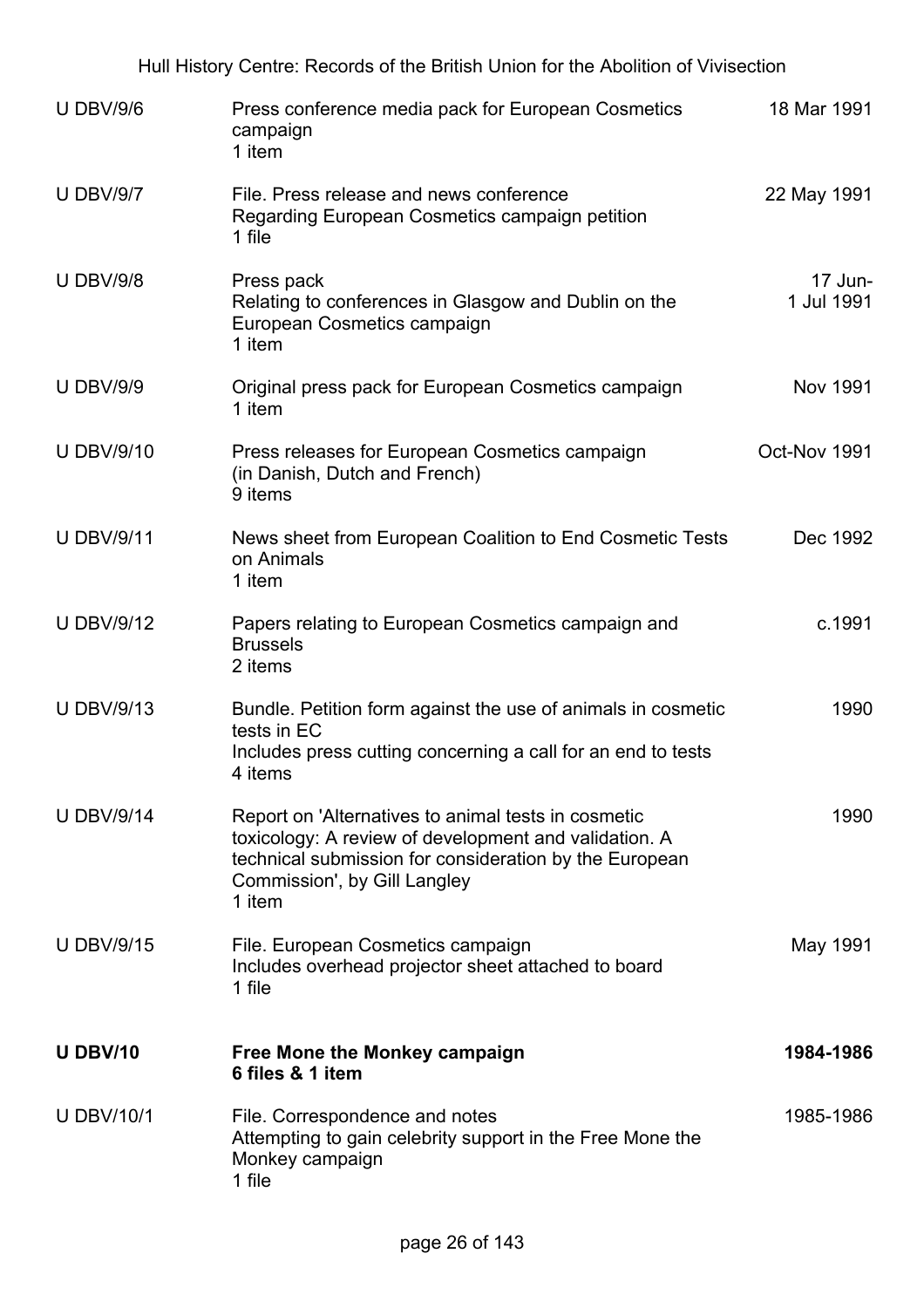|                   | Hull History Centre: Records of the British Union for the Abolition of Vivisection                                                                                                                           |             |
|-------------------|--------------------------------------------------------------------------------------------------------------------------------------------------------------------------------------------------------------|-------------|
| <b>U DBV/10/2</b> | File. Free Mone the Monkey campaign<br>Includes correspondence, notes, leaflets and graphics<br>1 file                                                                                                       | 1984-1986   |
| <b>U DBV/10/3</b> | File. Free Mone the Monkey national motorcade<br>Includes contact information mailout details<br>1 file                                                                                                      | 1984-1986   |
| <b>U DBV/10/4</b> | File. Correspondence relating to Free Mone the Monkey<br>week of action<br>Includes sample leaflets and car rental agreements<br>1 file                                                                      | 1985-1986   |
| <b>U DBV/10/5</b> | File. Free Mone the Monkey campaign press releases and<br>cuttings<br>Includes photographs of a 'Free Mone' march (3), c.1985<br>1 file                                                                      | 1985-1986   |
| <b>U DBV/10/6</b> | Free Mone the Monkey campaign press cutting<br>1 item                                                                                                                                                        | 1986        |
| <b>U DBV/10/7</b> | File. Free Mone the Monkey campaign<br>Includes completed petition forms demanding Mone's<br>release<br>1 file                                                                                               | [1985]      |
| <b>U DBV/11</b>   | <b>General Election Coordinating Committee for Animal</b><br><b>Protection campaign 1979</b><br>3 items & 1 file                                                                                             | 1978-1979   |
| <b>U DBV/11/1</b> | Minutes of the final General Election Coordinating<br><b>Committee for Animal Protection meeting</b><br>Outlining the National Consultative Council for Animal<br>Protection, its replacement body<br>1 item | 26 Jul 1979 |
| <b>U DBV/11/2</b> | <b>General Election Coordinating Committee for Animal</b><br>Protection campaign<br><b>Promotional leaflet</b><br>1 item                                                                                     | 1979        |
| <b>U DBV/11/3</b> | <b>General Election Coordinating Committee for Animal</b><br>Protection<br><b>Newsletter</b><br>1 item                                                                                                       | 1978-1979   |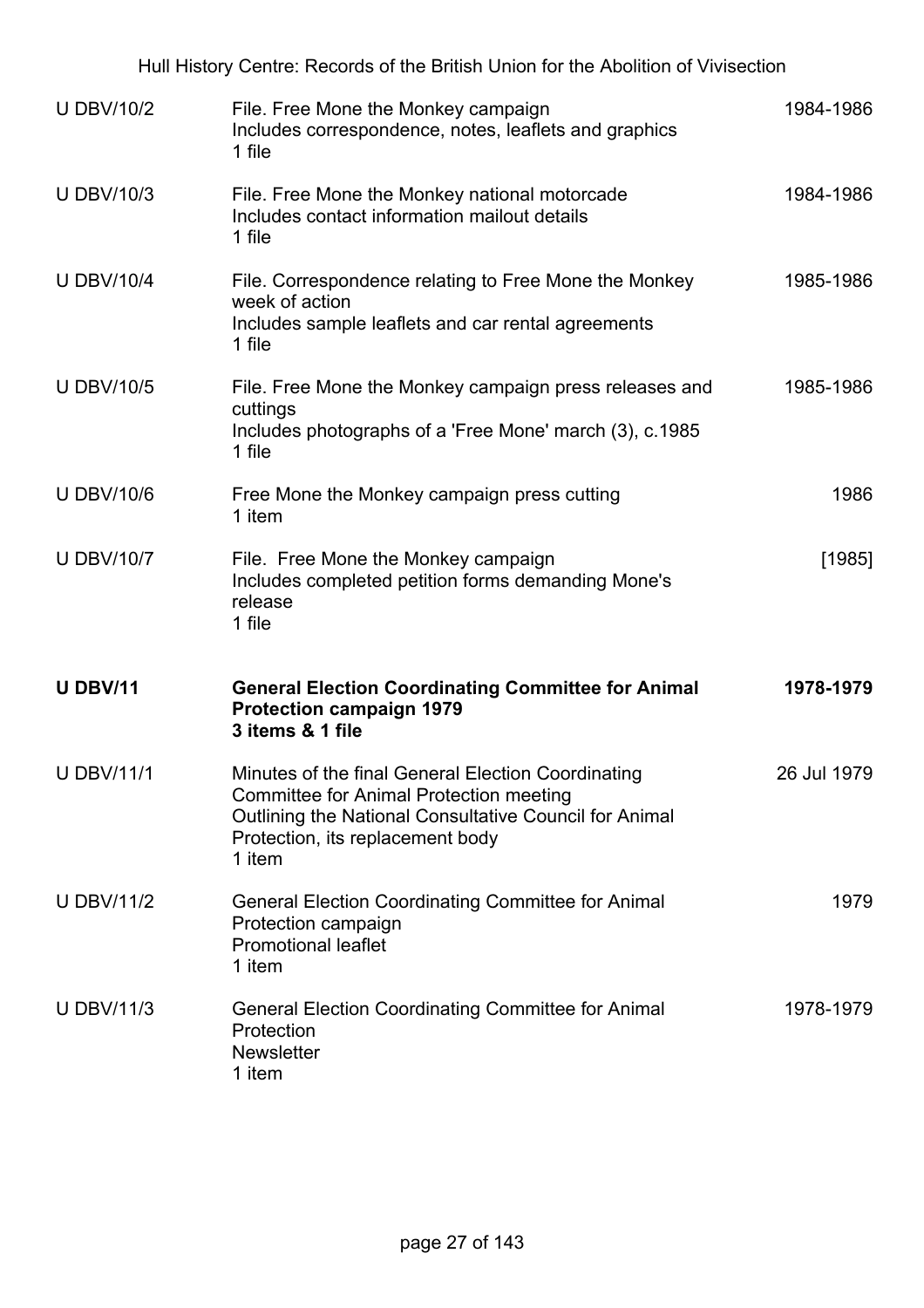| Hull History Centre: Records of the British Union for the Abolition of Vivisection |                                                                                                                                                                                                                                                                                                                          |                 |
|------------------------------------------------------------------------------------|--------------------------------------------------------------------------------------------------------------------------------------------------------------------------------------------------------------------------------------------------------------------------------------------------------------------------|-----------------|
| <b>U DBV/11/4</b>                                                                  | File. General Election Coordinating Committee for Animal<br>Protection campaign<br>Press cuttings and information bulletin<br>1 file                                                                                                                                                                                     | 1978-1979       |
| <b>U DBV/12</b>                                                                    | <b>General Election Coordinating Committee for Animal</b><br><b>Protection campaign 1983</b><br>7 files & 2 items                                                                                                                                                                                                        | 1982-1983       |
| <b>U DBV/12/1</b>                                                                  | File. General Election Coordinating Committee for Animal<br>Protection campaign<br>General correspondence including an income and<br>expenditure account, dated 1 Jul 1982-31 Dec 1983 and<br>photographs from National University of Mexico illustrating<br>conditions in which animals were kept (10), 1982.<br>1 file | 1982-1983       |
| <b>U DBV/12/2</b>                                                                  | File. General Election Coordinating Committee for Animal<br>Protection campaign<br>Includes notices, memoranda, agenda, minutes and press<br>statements concerning committee meetings<br>1 file                                                                                                                          | 1982-1983       |
| <b>U DBV/12/3</b>                                                                  | File. General Election Coordinating Committee for Animal<br>Protection campaign<br>Steering committee minutes, agenda and notes, including a<br>typesecript providing details of party conferences to be<br>targeted, Aug 1982<br>1 file                                                                                 | 1982-1983       |
| <b>U DBV/12/4</b>                                                                  | File. National Consultative Council for Animal Protection<br>meeting<br>The meeting was called to discuss reforming General<br>Election Coordinating Committee for Animal Protection.<br>Includes minutes and agenda, press releases and cuttings<br>and summary of demands.<br>1 file                                   | 1982            |
| <b>U DBV/12/5</b>                                                                  | File. General Election Coordinating Committee for Animal<br>Protection campaign<br>Mailout to ascertain support for campaign and survey<br>1 file                                                                                                                                                                        | <b>Jul 1982</b> |
| <b>U DBV/12/6</b>                                                                  | File. General Election Coordinating Committee for Animal<br>Protection campaign<br>Aims and objectives, list of societies invited to join,<br>promotional literature and advertising<br>1 file                                                                                                                           | 1982            |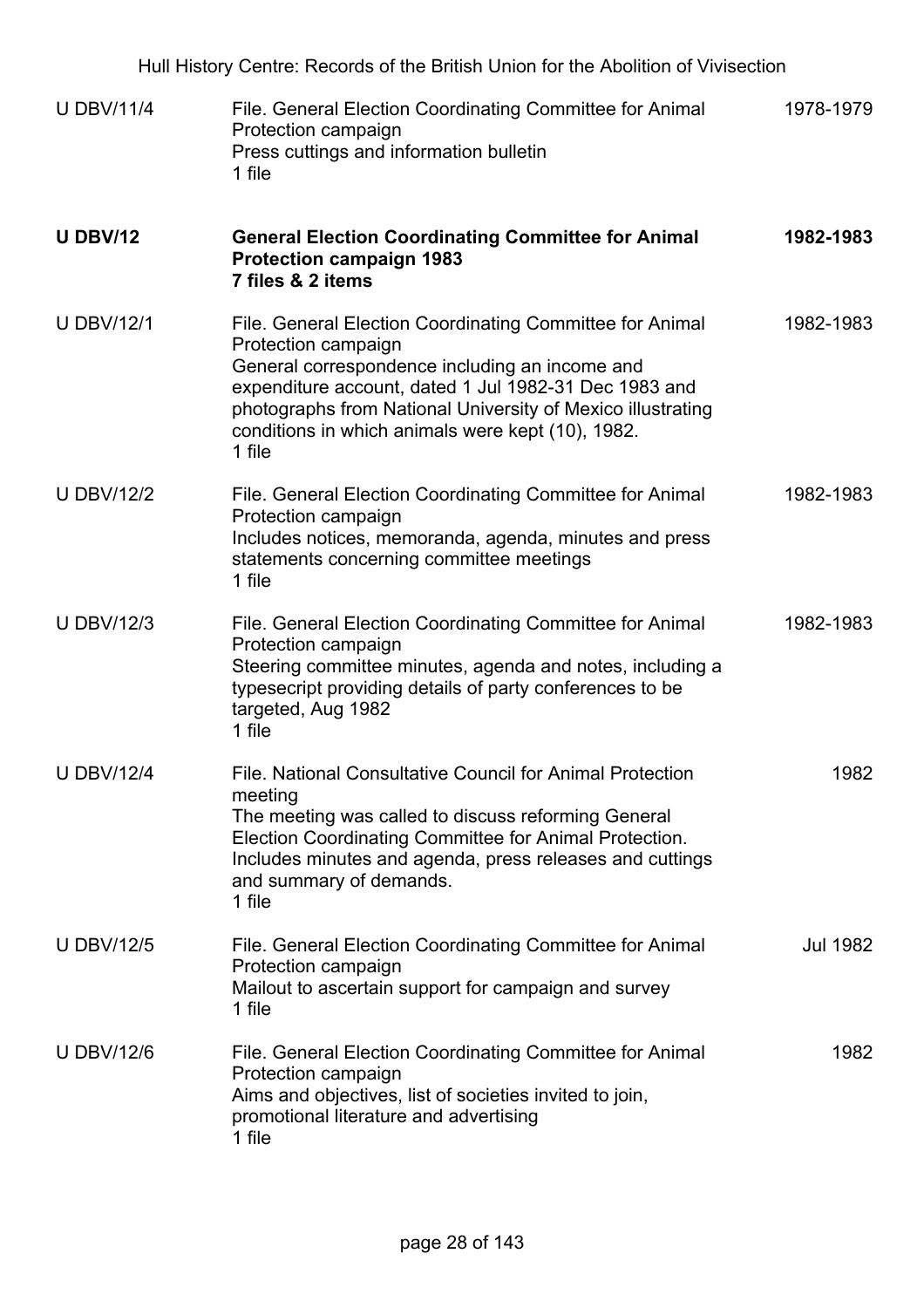| Hull History Centre: Records of the British Union for the Abolition of Vivisection |                                                                                                                                          |                              |  |
|------------------------------------------------------------------------------------|------------------------------------------------------------------------------------------------------------------------------------------|------------------------------|--|
| <b>U DBV/12/7</b>                                                                  | File. General Election Coordinating Committee for Animal<br>Protection campaign<br>Media coverage, press cuttings and releases<br>1 file | 1982-1983                    |  |
| <b>U DBV/12/8</b>                                                                  | Campaign leaflet<br>1 item                                                                                                               | 1983                         |  |
| <b>U DBV/12/9</b>                                                                  | Pamphlet, 'Animals and politics'<br>1 item                                                                                               | 1983                         |  |
| <b>U DBV/13</b>                                                                    | <b>Health with Humanity campaign</b><br>1 file & 4 items                                                                                 | 1980-1991                    |  |
| <b>U DBV/13/1</b>                                                                  | File. Charities report for Health with Humanity campaign<br>1 file                                                                       | 1989                         |  |
| <b>U DBV/13/2</b>                                                                  | 'Health with Humanity', magazine<br>Includes draft copy<br>2 items                                                                       | c.1987                       |  |
| <b>U DBV/13/3</b>                                                                  | Campaign information sheet<br>1 item                                                                                                     | c.1991                       |  |
| <b>U DBV/13/4</b>                                                                  | Campaign leaflet<br>1 item                                                                                                               | 1980s                        |  |
| <b>U DBV/14</b>                                                                    | <b>Mobilisation for Laboratory Animals campaign</b><br>22 files & 7 items                                                                | 1983-1986                    |  |
| <b>U DBV/14/1</b>                                                                  | File. Mobilisation for Laboratory Animals campaign<br>Agenda and minutes of meetings, with correspondence and<br>reports<br>1 file       | Dec 1983-<br><b>Jul 1986</b> |  |
| <b>U DBV/14/2</b>                                                                  | Mobilisation for Laboratory Animals campaign<br>Correspondence, questionnaire and petition form<br>6 items                               | 1986                         |  |
| <b>U DBV/14/3</b>                                                                  | Internal discussion paper prior to the introduction of the<br>Animals (Scientific Procedures) Bill<br>1 item                             | Sep 1985                     |  |
| <b>U DBV/14/4</b>                                                                  | File. Background information collected for the Mobilisation<br>for Laboratory Animals campaign<br>1 file                                 | 1980s                        |  |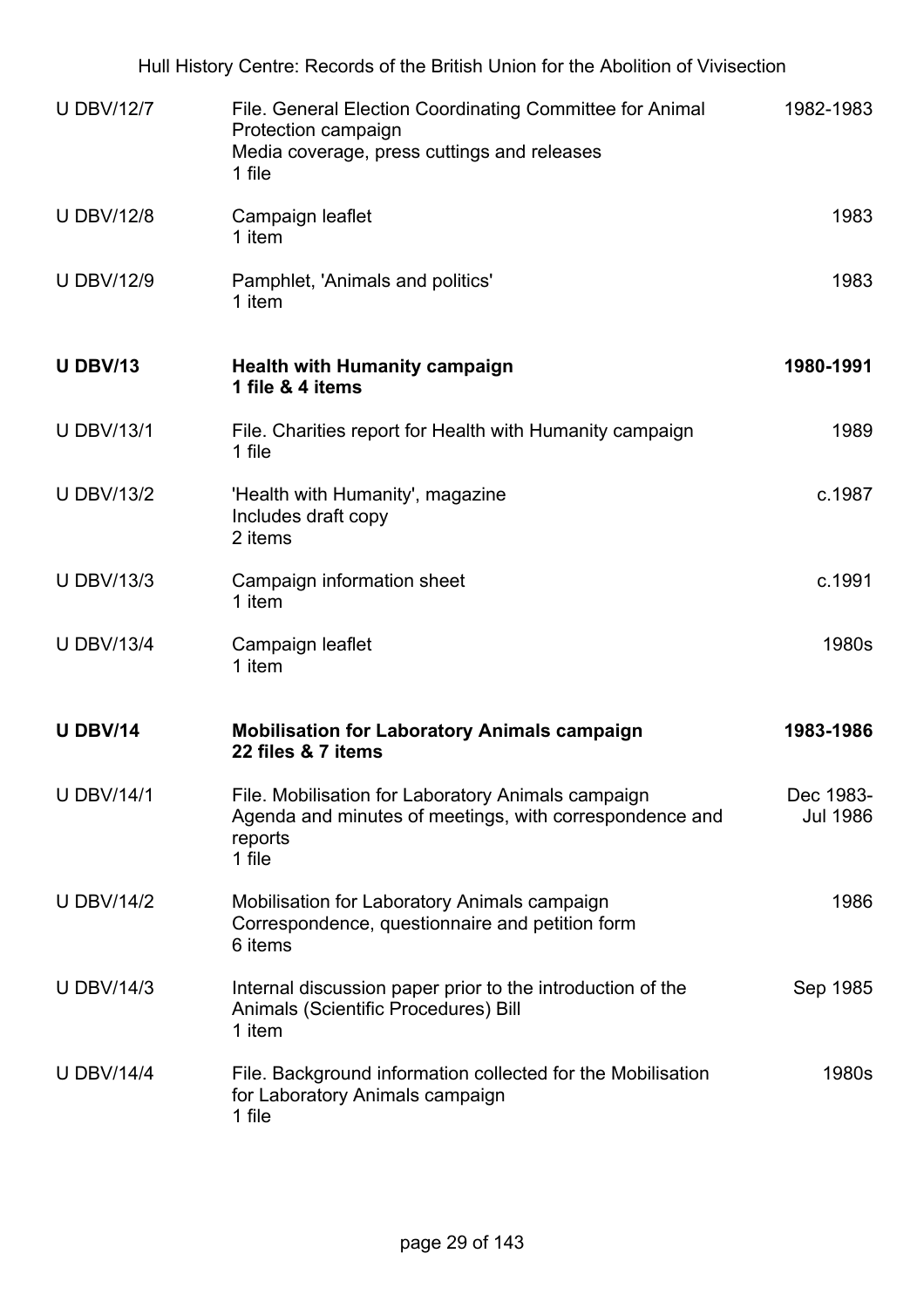| Hull History Centre: Records of the British Union for the Abolition of Vivisection |                                                                                                                                                            |                       |  |
|------------------------------------------------------------------------------------|------------------------------------------------------------------------------------------------------------------------------------------------------------|-----------------------|--|
| <b>U DBV/14/5</b>                                                                  | File. Mobilisation for Laboratory Animals campaign<br>Correspondence, opinions, questionnaires, list of MPs'<br>support and photocopied invoices<br>1 file | Nov 1983-<br>Mar 1986 |  |
| <b>U DBV/14/6</b>                                                                  | File. Mobilisation for Laboratory Animals campaign<br>Correspondence, press releases, leaflet designs and<br>campaign strategy for 1985<br>1 file          | Feb 1984-<br>Nov 1985 |  |
| <b>U DBV/14/7</b>                                                                  | File. Mobilisation for Laboratory Animals<br>Billboard advertising campaign<br>1 file                                                                      | 1986                  |  |
| <b>U DBV/14/8</b>                                                                  | File. Mobilisation for Laboratory Animals campaign week of<br>action<br>Correspondence and plans<br>1 file                                                 | 5-12 May 1984         |  |
| <b>U DBV/14/9</b>                                                                  | File. Mobilisation for Laboratory Animals campaign London<br>demonstration, 12 May 1984<br>March details and correspondence<br>1 file                      | 1983-1984             |  |
| <b>U DBV/14/10</b>                                                                 | File. Mobilisation for Laboratory Animals campaign London<br>demonstration, 12 May 1984<br>Correspondence<br>1 file                                        | Feb-Aug 1984          |  |
| <b>U DBV/14/11</b>                                                                 | File. Mobilisation for Laboratory Animals campaign London<br>demonstration, 12 May 1984<br>Correspondence, press releases and speeches<br>1 file           | May 1984              |  |
| <b>U DBV/14/12</b>                                                                 | File. Mobilisation for Laboratory Animals campaign London<br>demonstration, 12 May 1984<br><b>Posters</b><br>1 file                                        | Mar-May 1984          |  |
| <b>U DBV/14/13</b>                                                                 | File. Mobilisation for Laboratory Animals campaign London<br>demonstration, 12 May 1984<br>Receipts and invoices<br>1 file                                 | May 1984              |  |
| <b>U DBV/14/14</b>                                                                 | File. Mobilisation for Laboratory Animals campaign weekend 14-15 Jul 1985<br>vigils<br>List of targets in London and Middlesex<br>1 file                   |                       |  |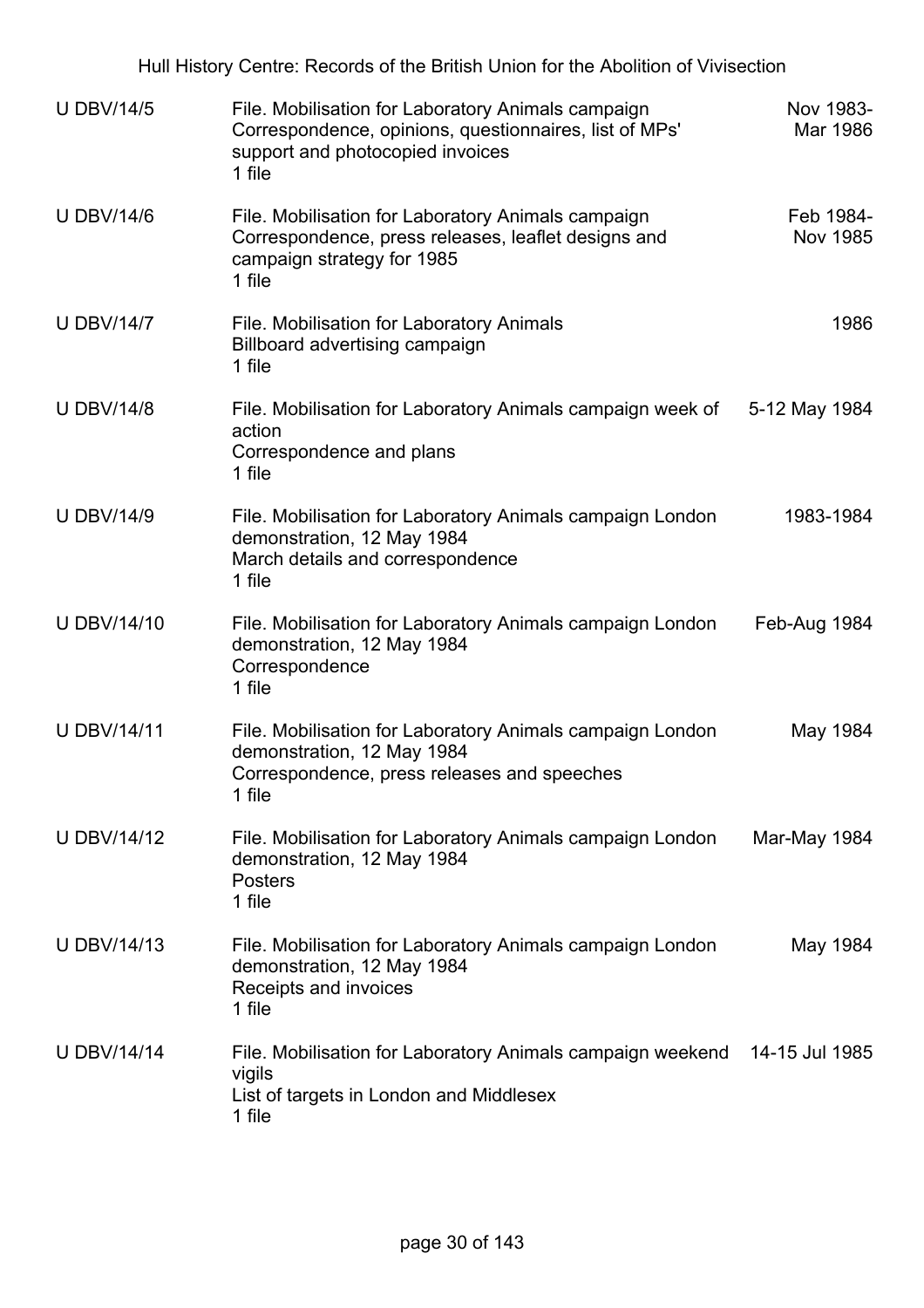| Hull History Centre: Records of the British Union for the Abolition of Vivisection |                                                                                                                                                                   |                       |  |
|------------------------------------------------------------------------------------|-------------------------------------------------------------------------------------------------------------------------------------------------------------------|-----------------------|--|
| <b>U DBV/14/15</b>                                                                 | File. Mobilisation for Laboratory Animals campaign:<br>Inspection Day, 19 November 1985<br>Agenda and minutes of campaign meetings and press<br>release<br>1 file | 1985                  |  |
| <b>U DBV/14/16</b>                                                                 | File. Mobilisation for Laboratory Animals campaign:<br>Inspection Day, 19 November 1985<br>Correspondence and notes including proposed targets<br>1 file          | <b>Jul-Nov 1985</b>   |  |
| <b>U DBV/14/17</b>                                                                 | File. Mobilisation for Laboratory Animals campaign:<br>Inspection Day, 19 November 1985<br>Leaflets and posters<br>1 file                                         | 19 Nov 1985           |  |
| <b>U DBV/14/18</b>                                                                 | File. Mobilisation for Laboratory Animals, Putney campaign<br>Correspondence and press release<br>1 file                                                          | Jan-Jul 1984          |  |
| <b>U DBV/14/19</b>                                                                 | File. Mobilisation for Laboratory Animals, Putney campaign<br>Maps, leaflets and petition<br>1 file                                                               | [1983]                |  |
| <b>U DBV/14/20</b>                                                                 | File. Mobilisation for Laboratory Animals, Putney campaign<br>Press release<br>1 file                                                                             | 23 Sep 1983           |  |
| <b>U DBV/14/21</b>                                                                 | File. Mobilisation for Laboratory Animals, Putney campaign<br>Press cuttings<br>1 file                                                                            | Nov 1983-<br>Apr 1986 |  |
| <b>U DBV/14/22</b>                                                                 | File. Mobilisation for Laboratory Animals campaign<br><b>Financial reports</b><br>1 file                                                                          | 1985-1986             |  |
| <b>U DBV/14/23</b>                                                                 | Bundle. Mobilisation for Laboratory Animals campaign<br><b>Press cuttings</b><br>1 bundle/c.50 items                                                              | 1983-1986             |  |
| <b>U DBV/14/24</b>                                                                 | File. Mobilisation for Laboratory Animals campaign literature<br>1 file                                                                                           | 1980s                 |  |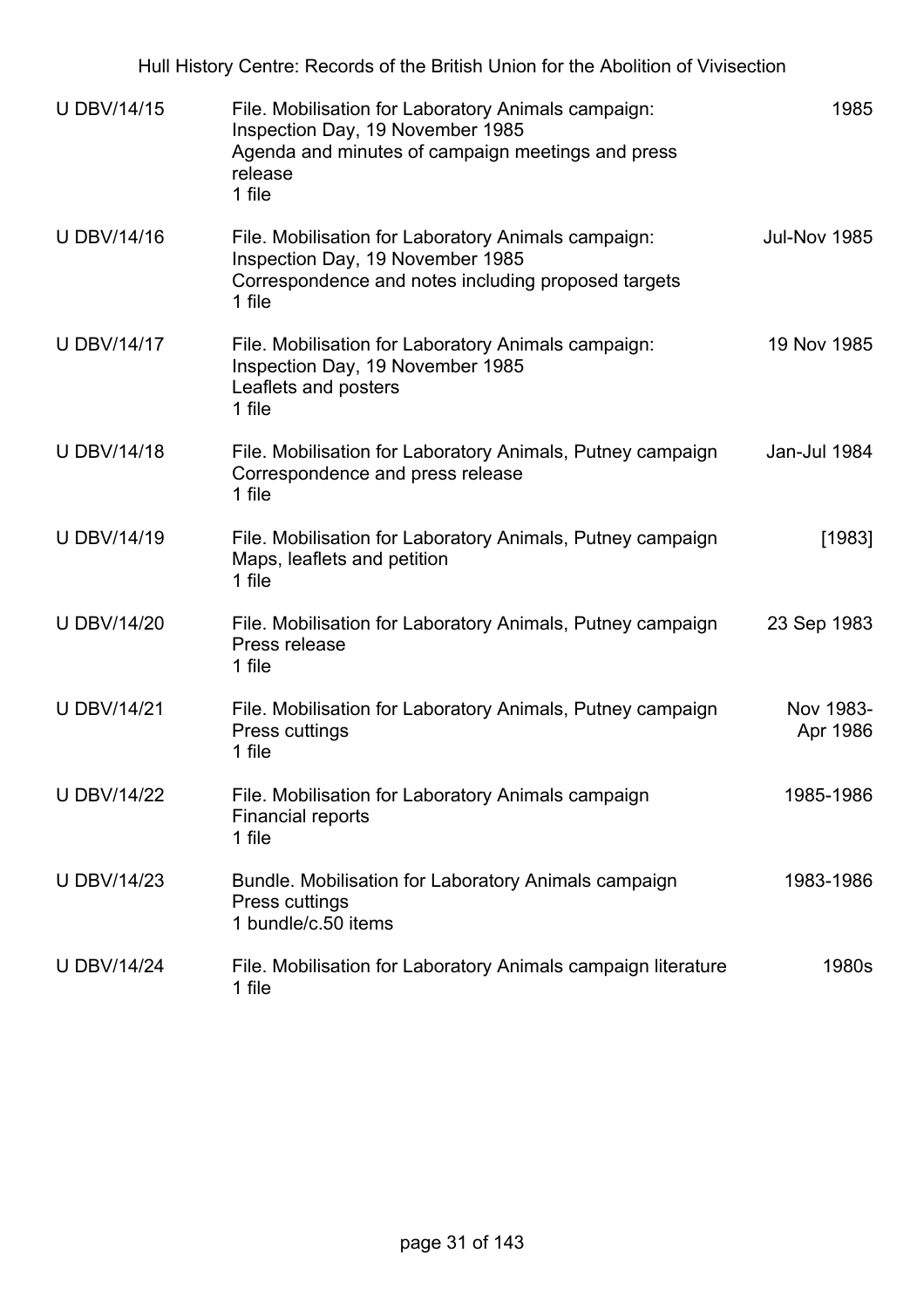| <b>U DBV/15</b>   | <b>Paradise Lost - End the International Trade in Primates</b><br>for Research campaign<br>4 files                                                                                                                    | 1992-1993   |
|-------------------|-----------------------------------------------------------------------------------------------------------------------------------------------------------------------------------------------------------------------|-------------|
| <b>U DBV/15/1</b> | File, Paradise Lost - End the International Trade in Primates<br>for Research campaign launch<br>Press pack and press releases at Brighton and Leeds<br>1 file                                                        | 23 Jun 1992 |
| <b>U DBV/15/2</b> | File. Paradise Lost - End the International Trade in Primates<br>for Research campaign<br>Press cuttings<br>1 file                                                                                                    | 1992-1993   |
| <b>U DBV/15/3</b> | File. Paradise Lost - End the International Trade in Primates<br>for Research campaign<br>Press releases and information gathered concerning the<br>use of animals<br>1 file                                          | 1992        |
| <b>U DBV/15/4</b> | File, Paradise Lost - End the International Trade in Primates<br>for Research campaign<br>Details of photographs available and information from 'A<br>Special Investigation report'<br>1 file                         | 1992        |
| <b>U DBV/16</b>   | <b>Campaign supporting the Rafton Pounder Bill</b><br>1 file                                                                                                                                                          | 1968        |
| <b>U DBV/16/1</b> | File. Campaign supporting the Rafton Pounder Bill<br>Initial discussions surrounding establishment of the<br>campaign and the collection of information concerning the<br>export of animals for vivisection<br>1 file | 1968        |
| <b>U DBV/17</b>   | <b>Vanity campaign</b><br>1 file                                                                                                                                                                                      | 1991-1993   |
| <b>U DBV/17/1</b> | File. Vanity campaign press cuttings<br>1 file                                                                                                                                                                        | 1991-1993   |
| <b>U DBV/18</b>   | <b>Campaign against Oncomouse</b><br>1 files & 1 item                                                                                                                                                                 | 1993        |
| <b>U DBV/18/1</b> | Report on 'Oncomouse. Opposition, under part 5 of the<br>European Patent Convention', by BUAV and Compassion in<br><b>World Farming</b><br>1 item                                                                     | 8 Jan 1993  |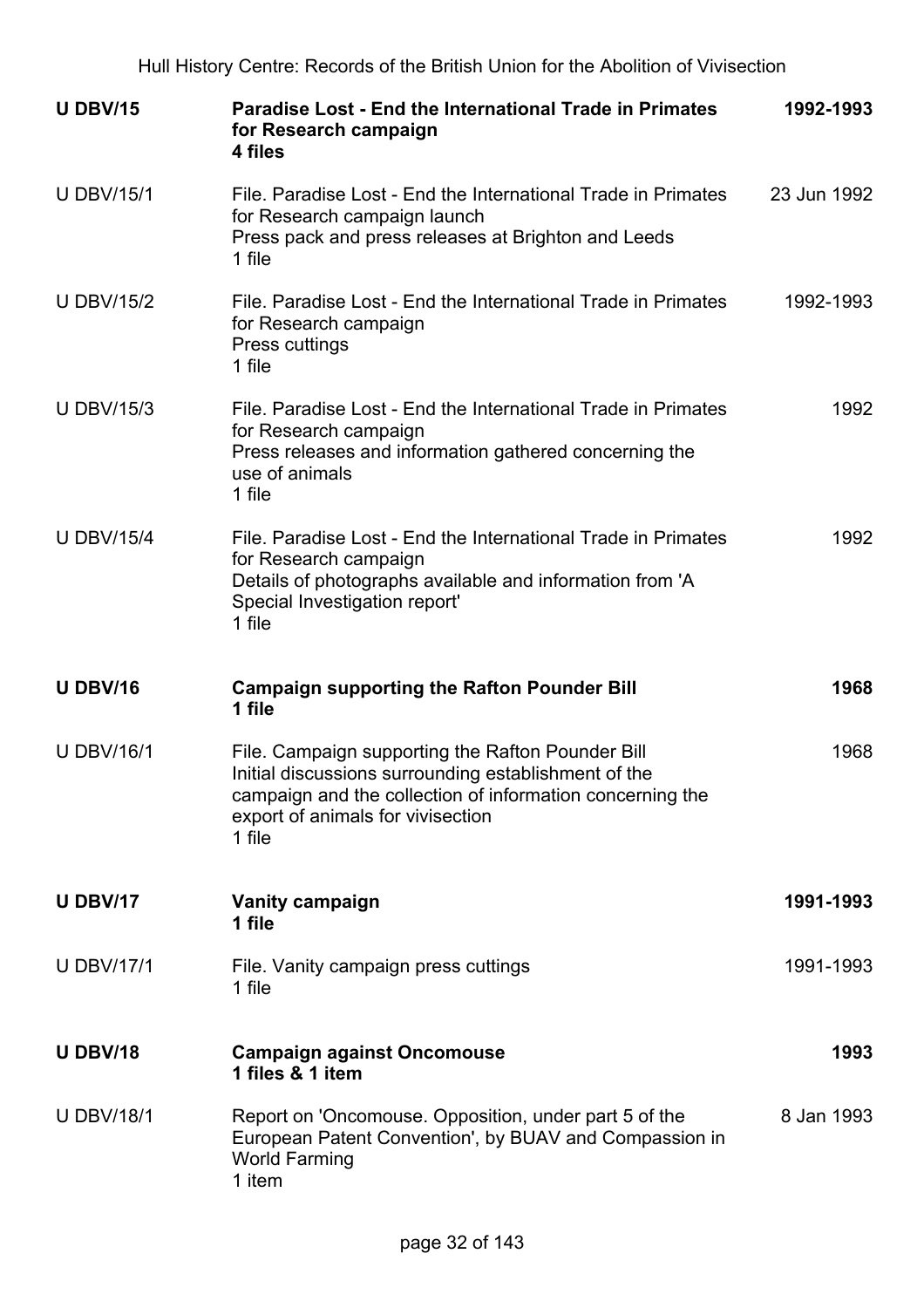| Hull History Centre: Records of the British Union for the Abolition of Vivisection |                                                                                                                          |                     |  |
|------------------------------------------------------------------------------------|--------------------------------------------------------------------------------------------------------------------------|---------------------|--|
| <b>U DBV/18/2</b>                                                                  | File. Campaign against Oncomouse news release<br>1 file                                                                  | 12 Jan 1993         |  |
| <b>U DBV/19</b>                                                                    | <b>Demonstrations</b><br>4 files                                                                                         | 1983-1985           |  |
| <b>U DBV/19/1</b>                                                                  | File. Biorex demonstration, London, 12 November 1983<br>Correspondence<br>1 file                                         | Aug-Dec 1983        |  |
| <b>U DBV/19/2</b>                                                                  | File. Biorex demonstration, London, 12 November 1983<br>General information and speakers notes<br>1 file                 | <b>Jul-Nov 1983</b> |  |
| <b>U DBV/19/3</b>                                                                  | File. Biorex demonstration, London, 12 November 1983<br>Leaflets, posters and press cuttings<br>1 file                   | <b>Nov 1983</b>     |  |
| <b>U DBV/19/4</b>                                                                  | File. Oxford University Park Farm demonstration, 27 July<br>1985<br>Correspondence<br>1 file                             | <b>Jul 1985</b>     |  |
| <b>U DBV/20</b>                                                                    | <b>Education and training</b><br>51 files & 15 items                                                                     | 1987-1990           |  |
| <b>U DBV/20/1</b>                                                                  | File. Correspondence<br>Concerning development of an information pack for schools<br>1 file                              | 1987-1988           |  |
| <b>U DBV/20/2</b>                                                                  | File. Educational resource material<br>1 file                                                                            | 1988                |  |
| <b>U DBV/20/3</b>                                                                  | File. Bus tour to Holy Cross Convent School, New Malden,<br>Surrey<br>Correspondence, itinerary and directions<br>1 file | 8 Mar 1990          |  |
| <b>U DBV/20/4</b>                                                                  | File. Bus tour to Waverley Upper School, Peckham, London<br>Correspondence, itinerary and directions<br>1 file           | 13 Mar 1990         |  |
| <b>U DBV/20/5</b>                                                                  | File. Bus tour to Queen Elizabeth School, Faversham, Kent<br>Correspondence, itinerary and directions<br>1 file          | 23 Mar 1990         |  |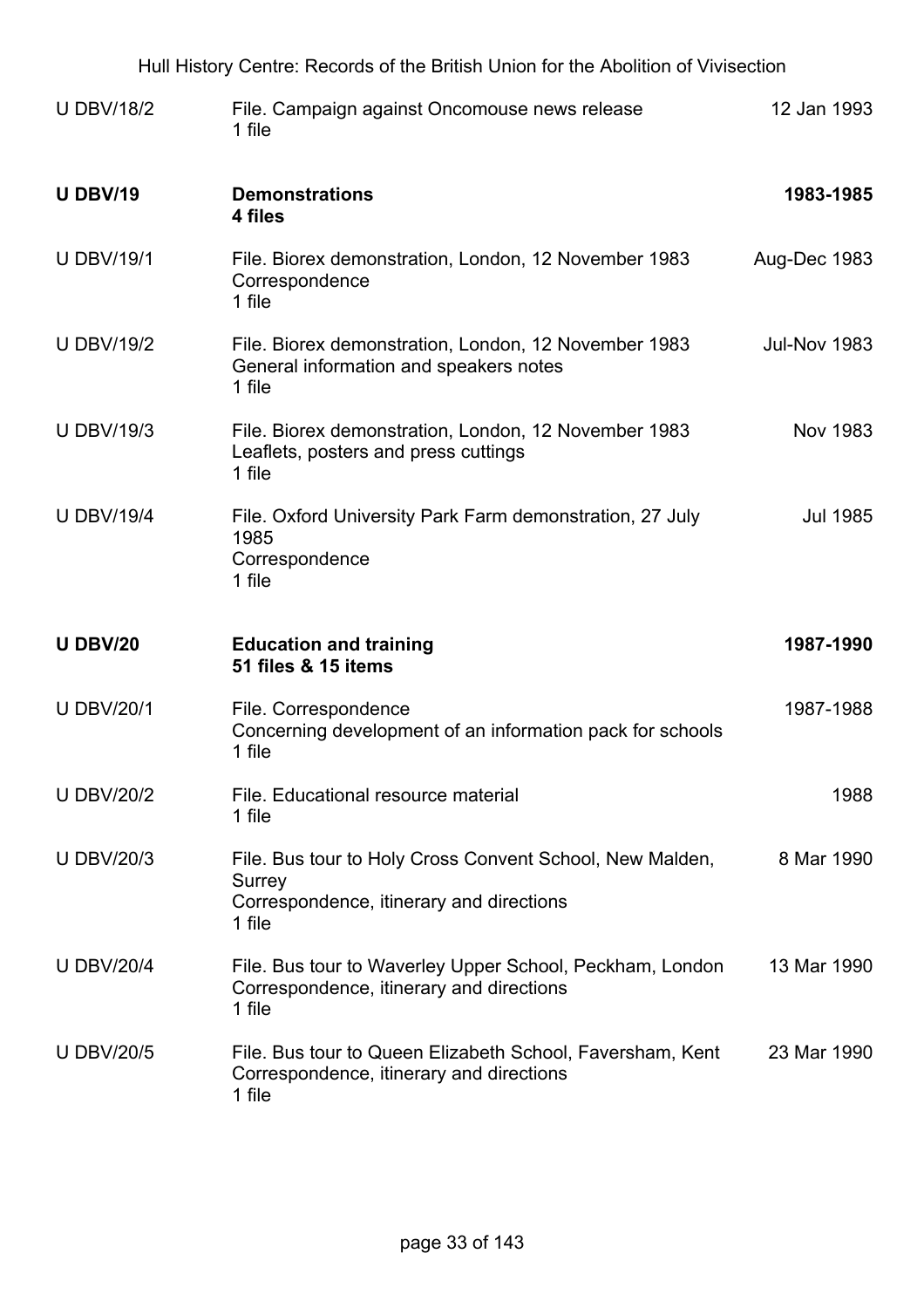Hull History Centre: Records of the British Union for the Abolition of Vivisection U DBV/20/6 File. Additional material relating to the bus tour stop at Queen Elizabeth School Faversham, Kent List of schools to be visited 1 file 1989-1990 U DBV/20/7 File. Youth group link with RSPCA 1 file 1990 U DBV/20/8 Cue cards and badge Relating to education and training 10 items late 20th cent. U DBV/20/9 Handwritten notes for talk on education and training 4 items late 20th cent. U DBV/20/10 Choose Cruelty Free schools pack 1 item 1980s U DBV/20/11 File. List of BUAV contacts 1 file **This item contains personal sensitive information and is not available for public inspection for 75 years until Jan 2066. This is in accordance with data protection legislation. If you have a query about access to this record please contact archives@hull.ac.uk.** late 1980s U DBV/20/12 File. Correspondence between BUAV and University 1 file Jan-May 1989 U DBV/20/13 File. Catering details, including vegan recipes 1 file 13 Mar 1989 U DBV/20/14 File. Original copies of correspondence Also includes attendance lists, questionnaire results and details of workshop attendance 1 file Mar-Apr 1989 U DBV/20/15 Bundle of files. Contact booking forms 3 files Feb-Mar 1989 U DBV/20/16 File. Contact payments 1 file Mar-Apr 1989 U DBV/20/17 File. Expenses 1 file Mar-Apr 1989 U DBV/20/18 File. Attendance and registration lists 1 file Apr 1989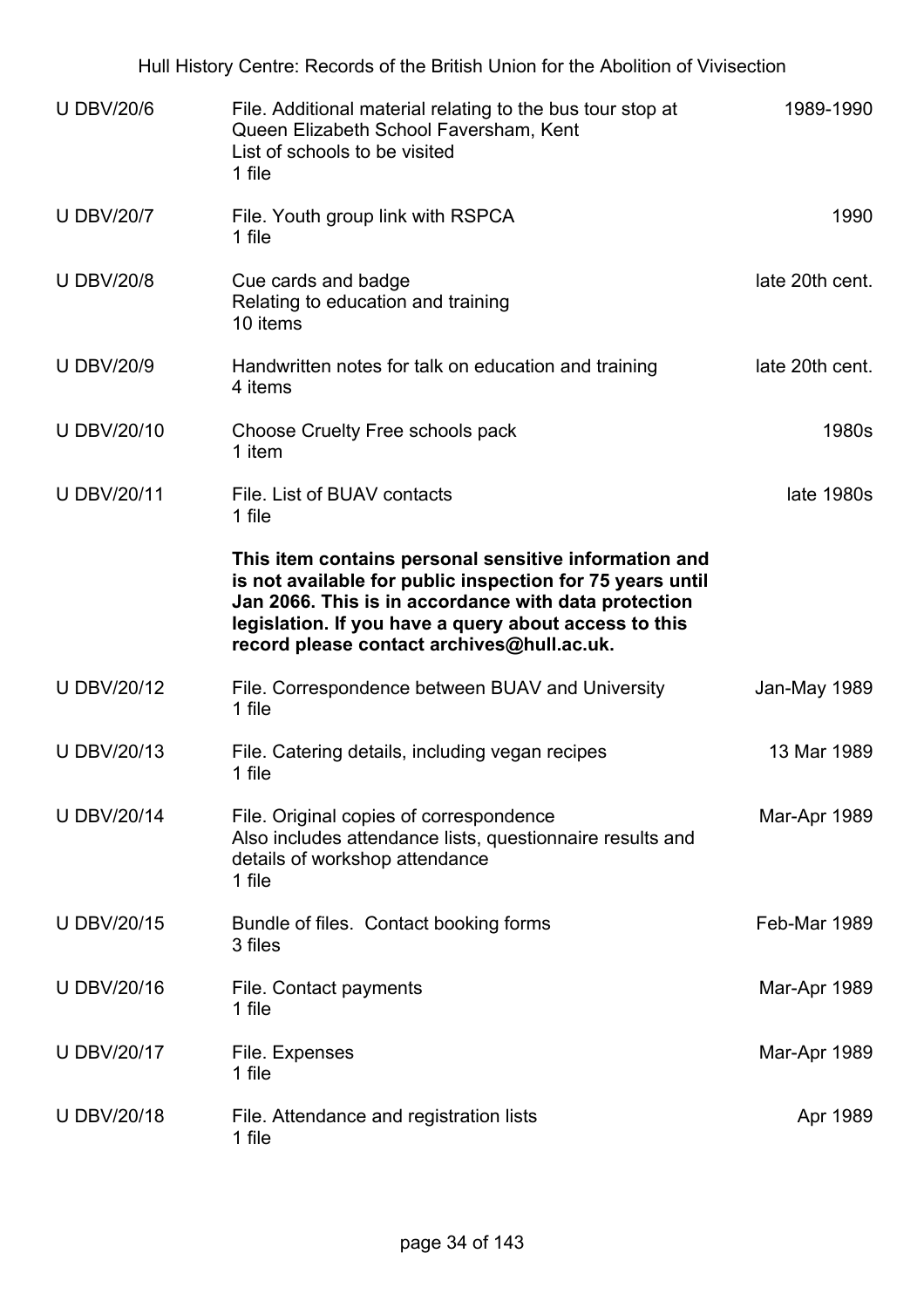| <b>U DBV/20/19</b> | File. Registration pack<br>1 file                                                                                                                                                | Apr 1989                     |
|--------------------|----------------------------------------------------------------------------------------------------------------------------------------------------------------------------------|------------------------------|
| <b>U DBV/20/20</b> | File. Committee reports<br>1 file                                                                                                                                                | 1989                         |
| <b>U DBV/20/21</b> | <b>File. Contact mailouts</b><br>1 file                                                                                                                                          | 1989                         |
| <b>U DBV/20/22</b> | File. Workshop coordinators notes<br>1 file                                                                                                                                      | 1989                         |
| <b>U DBV/20/23</b> | File. Completed questionnaires<br>Regarding the weekend<br>1 file                                                                                                                | Apr 1989                     |
| <b>U DBV/20/24</b> | File. Merchandise<br>1 file                                                                                                                                                      | 28 Mar 1989                  |
| <b>U DBV/20/25</b> | File. Correspondence between BUAV and University<br>1 file                                                                                                                       | Dec 1989-<br><b>Jun 1990</b> |
| <b>U DBV/20/26</b> | File. Transport arrangements and hiring of vehicles<br>1 file                                                                                                                    | Mar-Apr 1990                 |
| <b>U DBV/20/27</b> | File. List of payments made by contacts<br>1 file                                                                                                                                | Apr 1990                     |
| <b>U DBV/20/28</b> | File. Original copies of correspondence<br>Also includes agenda, workshop details, list of delegates,<br>map of premises, press cuttings and 1990 bus tour<br>schedule<br>1 file | Mar-Apr 1990                 |
| <b>U DBV/20/29</b> | Bundle of files of completed booking forms<br>3 files                                                                                                                            | Apr 1990                     |
| <b>U DBV/20/30</b> | File. Registration and final attendance lists<br>1 file                                                                                                                          | Apr 1990                     |
| <b>U DBV/20/31</b> | File. Sample registration pack<br>1 file                                                                                                                                         | Apr 1990                     |
| <b>U DBV/20/32</b> | File. Workshop groups<br>Provides details of delegates<br>1 file                                                                                                                 | 7 Apr 1990                   |
| <b>U DBV/20/33</b> | File. Workshop coordinators papers<br>1 file                                                                                                                                     | 1990                         |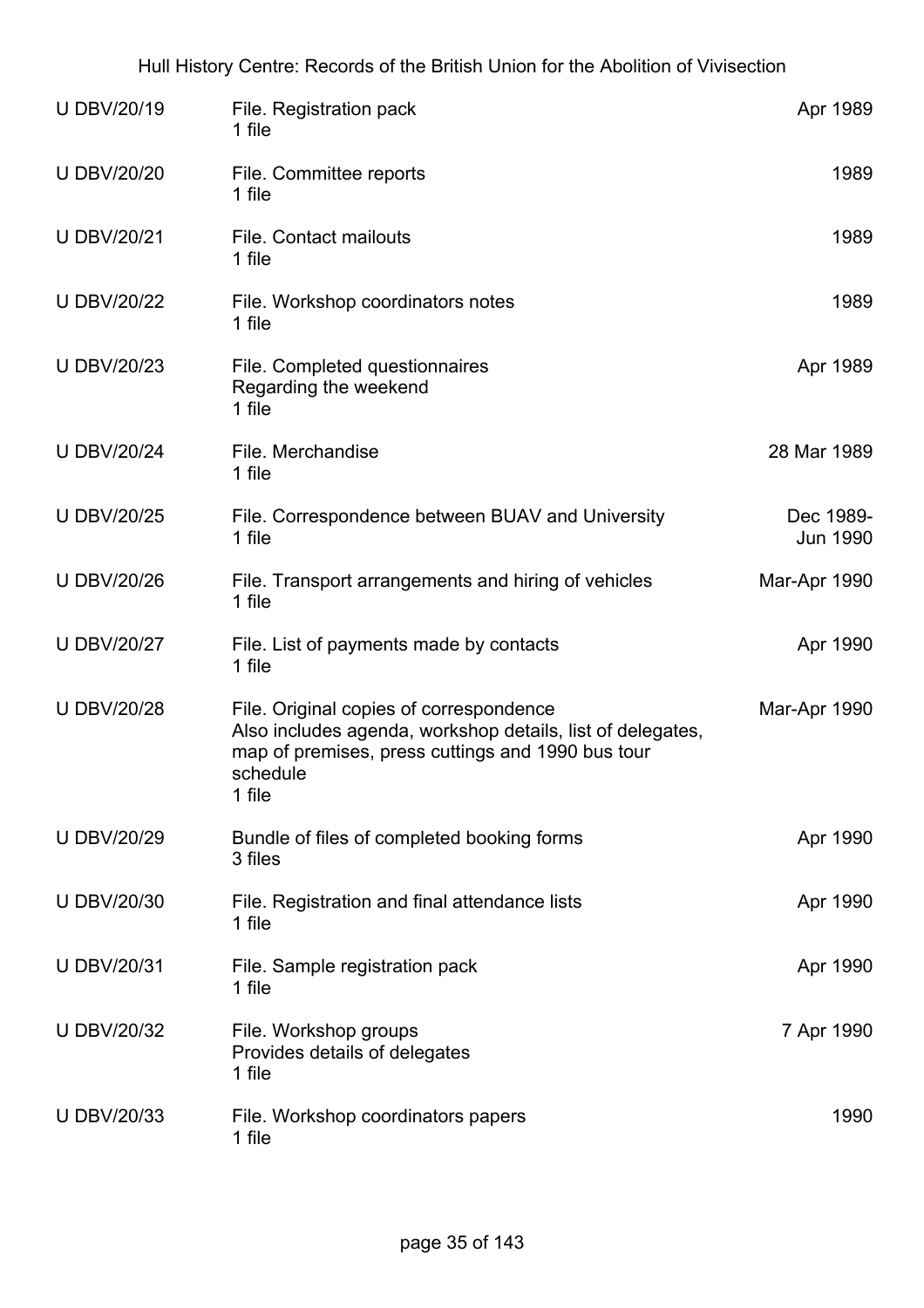| <b>U DBV/20/34</b> | <b>File. Contact mailouts</b><br>1 file                                              | Mar 1990          |
|--------------------|--------------------------------------------------------------------------------------|-------------------|
| <b>U DBV/20/35</b> | File. Completed contact questionnaires<br>1 file                                     | Apr 1990          |
| <b>U DBV/20/36</b> | File. Draft reports for review of weekend<br>1 file                                  | Apr 1990          |
| <b>U DBV/20/37</b> | File. Miscellaneous notes<br>Regarding weekend<br>1 file                             | 1990              |
| <b>U DBV/20/38</b> | File. Talks for training<br>1 file                                                   | $[1989-1990]$     |
| <b>U DBV/20/39</b> | File. Staff and Committee training weekend, Polytechnic of<br>North London<br>1 file | 27-28 Feb<br>1988 |
| <b>U DBV/20/40</b> | File. Media Speakers' Panel training weekend<br>1 file                               | 7-8 May 1988      |
| <b>U DBV/20/41</b> | File. 'A' Team training day, BUAV office<br>1 file                                   | 19 Jun 1988       |
| <b>U DBV/20/42</b> | File. 'B1' Team training day (first), Polytechnic of North<br>London<br>1 file       | 2 Jul 1988        |
| <b>U DBV/20/43</b> | File. 'A' Team training day, BUAV office<br>1 file                                   | 21 Aug 1988       |
| <b>U DBV/20/44</b> | File. 'B1' Team training day (second), BUAV office<br>1 file                         | 25 Sep 1988       |
| <b>U DBV/20/45</b> | File. 'B2' Team training day (first), Polytechnic of North<br>London<br>1 file       | 23 Oct 1988       |
| <b>U DBV/20/46</b> | File. 'A' Team training day, BUAV office<br>1 file                                   | 26 Nov 1988       |
| <b>U DBV/20/47</b> | File. 'B1' Team training day (third), BUAV office<br>1 file                          | 4 Feb 1989        |
| <b>U DBV/20/48</b> | File. 'B2' Team training day (second), BUAV office<br>1 file                         | 5 Feb 1989        |
| <b>U DBV/20/49</b> | File. 'B1' and 'B2' Team training day (third), BUAV office<br>1 file                 | 21 May 1989       |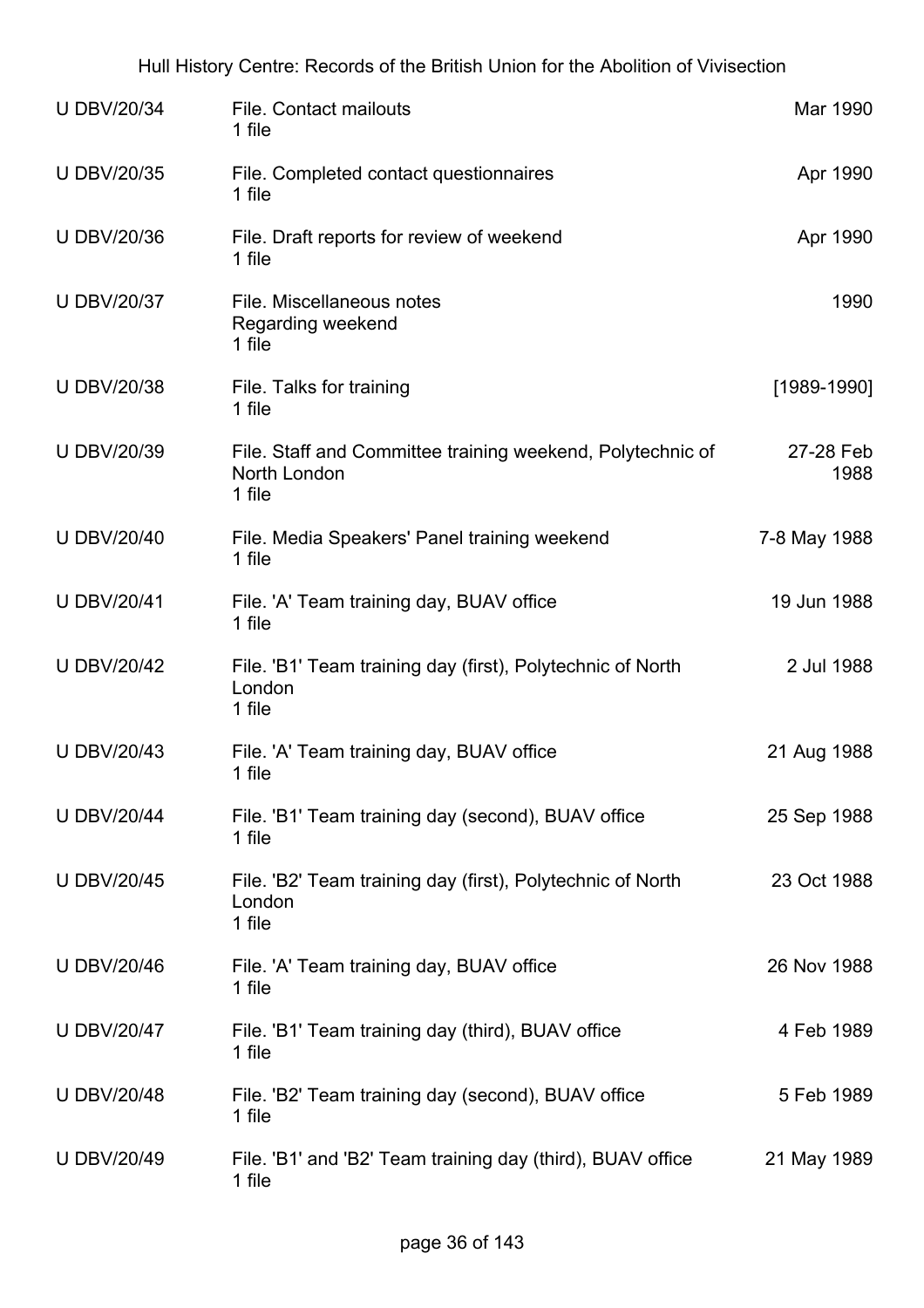| <b>U DBV/20/50</b> | File. Training days, Polytechnic of North London<br>1 file                                                                                 | 1 Feb-<br>27 Mar 1990 |
|--------------------|--------------------------------------------------------------------------------------------------------------------------------------------|-----------------------|
| <b>U DBV/21</b>    | <b>Subject files</b><br>46 files & 7 items                                                                                                 | 1880-1994             |
| <b>U DBV/21/1</b>  | Subject file. Assorted information<br>Regarding vivisection, rabies, circus cruelty and the<br>imprisonment of Dr Brian Richards<br>1 file | 1880s-1990            |
| <b>U DBV/21/2</b>  | Subject file. Alternative research<br>1 file                                                                                               | 1974-1991             |
| <b>U DBV/21/3</b>  | Subject file. Animal experiments<br>1 file                                                                                                 | 1983                  |
| <b>U DBV/21/4</b>  | Subject file. Animal Awareness Day<br>Correspondence and poems<br>1 file                                                                   | Feb 1994-<br>Mar 1994 |
| <b>U DBV/21/5</b>  | Subject file. Animal models of disease<br>With criticisms<br>1 file                                                                        | 1980s-1990s           |
| <b>U DBV/21/6</b>  | Subject file. Animal testing for cosmetics<br>1 file                                                                                       | 1976-1979             |
| <b>U DBV/21/7</b>  | Subject file. Benetton studies<br>1 file                                                                                                   | 1987-1988             |
| <b>U DBV/21/8</b>  | Subject file. Cartoons<br>1 file                                                                                                           | 1983-1992             |
| <b>U DBV/21/9</b>  | Subject file. Cats<br>Correspondence regarding a complaint about Joy Foster for<br>selling such animals for vivisection<br>1 file          | Mar 1982              |
| U DBV/21/10        | Subject file. Correspondence between System Day Ltd and<br><b>BUAV</b><br>1 file                                                           | c.1989-1991           |
| <b>U DBV/21/11</b> | Subject file. Results of searches: B<br>1 file                                                                                             | 1973-1992             |
| <b>UDBV/21/12</b>  | Subject file. Results of searches: C-H<br>1 file                                                                                           | 1969-1990             |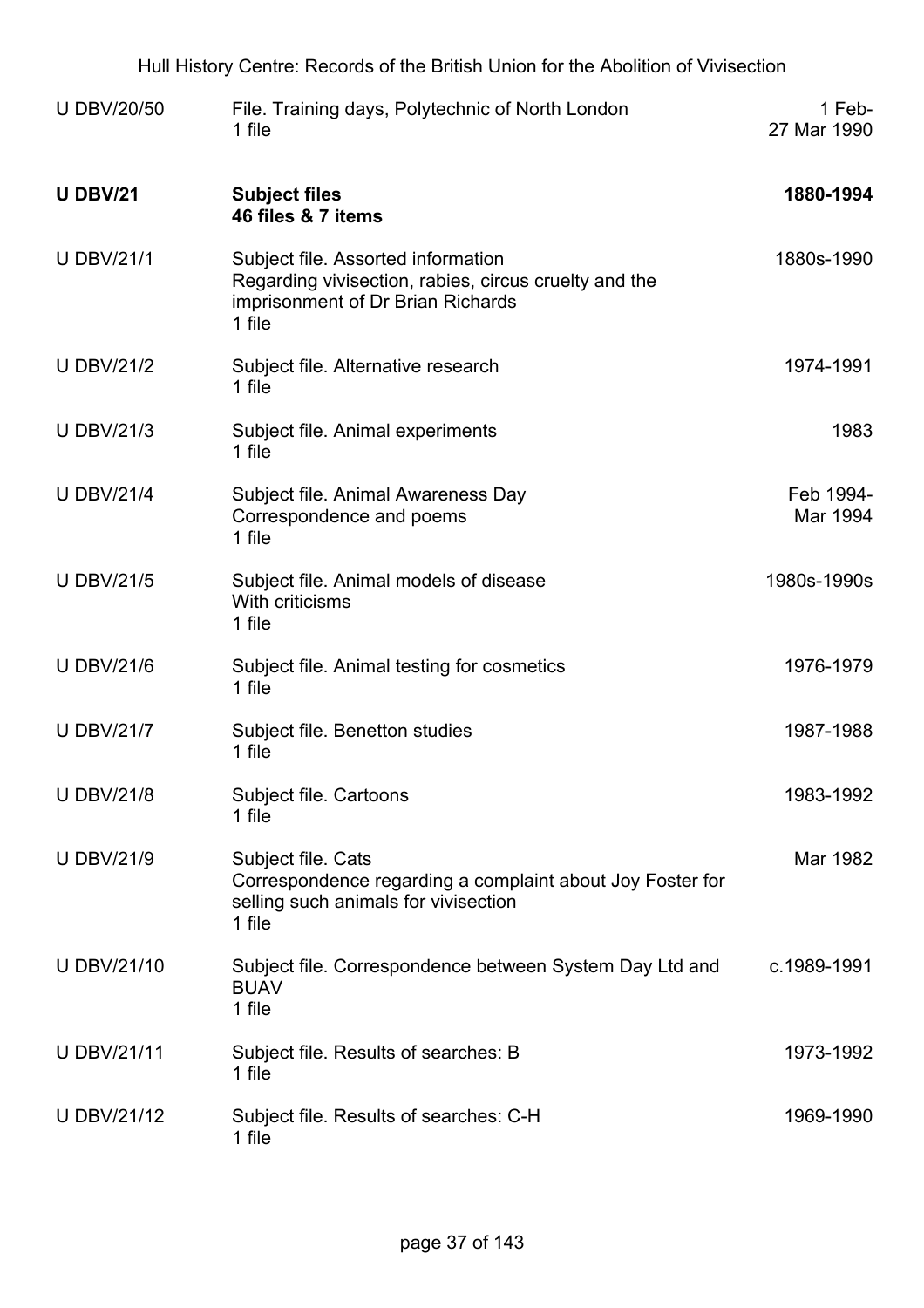| <b>U DBV/21/13</b> | Subject file. Results of searches: I<br>1 file                                                                                                         | 1919-1991 |
|--------------------|--------------------------------------------------------------------------------------------------------------------------------------------------------|-----------|
| <b>U DBV/21/14</b> | Subject file. Results of searches: L-P<br>1 file                                                                                                       | 1966-1992 |
| <b>U DBV/21/15</b> | Subject file. Results of company searches: S-W<br>Photocopied documents<br>1 file                                                                      | 1963-1992 |
| <b>U DBV/21/16</b> | Subject file. Results of searches, various subjects (c.100)<br>1 file                                                                                  | 1980s     |
| <b>U DBV/21/17</b> | Subject file. Details of procedures for searches<br>Material concerning searches<br>1 file                                                             | 1980s     |
| <b>U DBV/21/18</b> | Subject file. Application forms, procedures and sample bill<br>1 file                                                                                  | 1980s     |
| <b>U DBV/21/19</b> | Subject file. Cosmetic companies<br>Correspondence inquiring if they test on animals including<br>press cuttings relating to these companies<br>1 file | 1982-1992 |
| <b>U DBV/21/20</b> | Subject file. Cosmetics industry<br>Including correspondence with the Cosmetic, Toiletry and<br><b>Perfumery Association</b><br>1 file                 | 1979-1994 |
| <b>U DBV/21/21</b> | Bundle. Drugs and disease<br>Set of quotations on index cards<br>6 items                                                                               | post 1955 |
| <b>U DBV/21/22</b> | Subject file. Environmental information<br>1 file                                                                                                      | 1978-1979 |
| <b>U DBV/21/23</b> | Subject file. Experiments<br>Correspondence from companies concerning the use of<br>animals. Alberto Culver Company (UK) Ltd. to Kleeneze<br>1 file    | 1985-1991 |
| <b>U DBV/21/24</b> | Subject file. Experiments<br>Correspondence from companies concerning the use of<br>animals. Laboratoires Garnier to Zena Cosmetics<br>1 file          | 1987-1991 |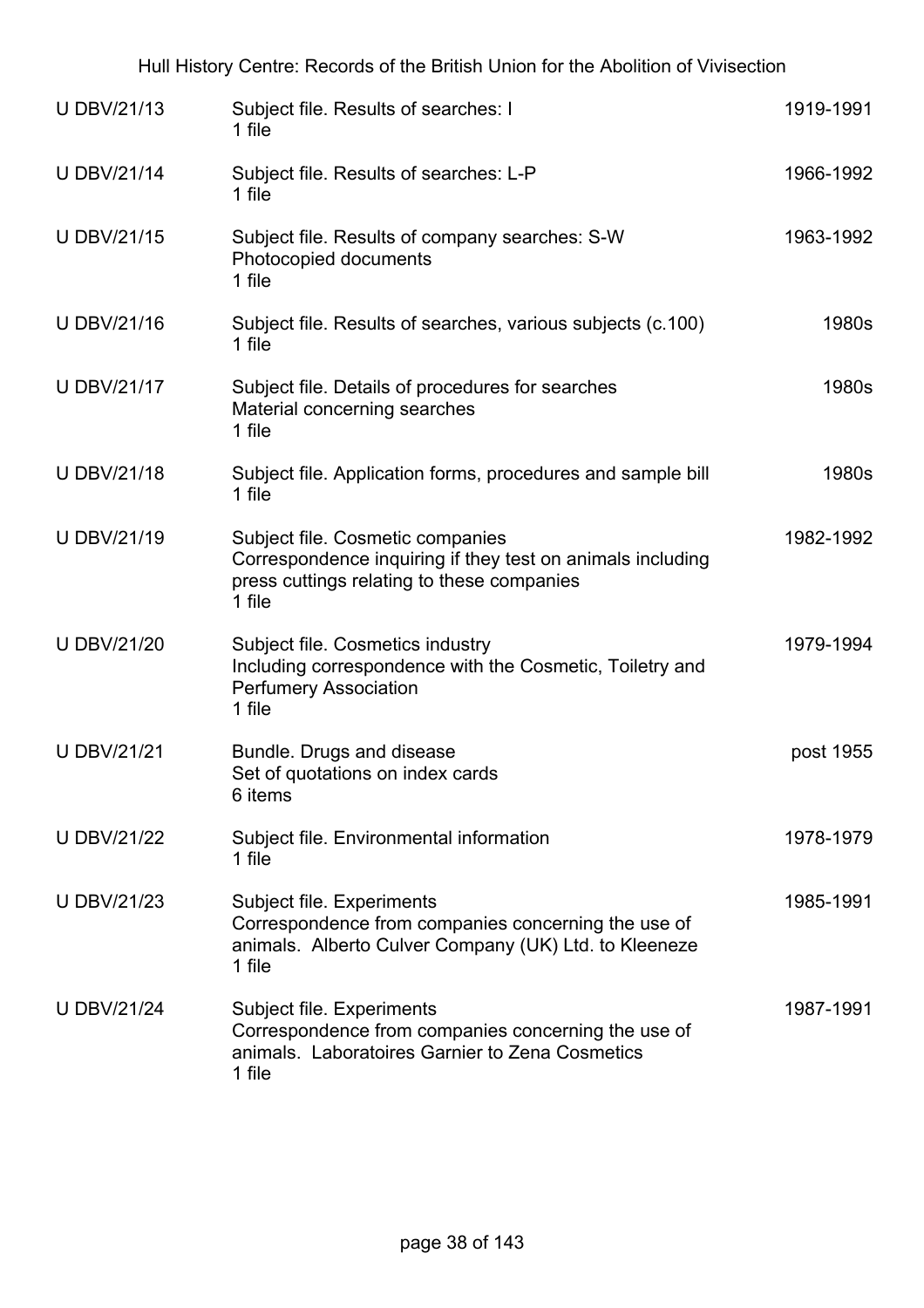| <b>U DBV/21/25</b> | Subject file. Fur trade<br>Including:<br>a) Typescript of 'Dissection in schools. The moral case<br>against it and the educational case against it', 1980s<br>b) Typescript of South London Animal Movement. Events in<br>October, Nov & Dec 1984<br>c) Typescript of 'Porton Down'. Paper discussing its<br>historical background, c.1980<br>1 file | 1980s       |
|--------------------|------------------------------------------------------------------------------------------------------------------------------------------------------------------------------------------------------------------------------------------------------------------------------------------------------------------------------------------------------|-------------|
| <b>U DBV/21/26</b> | Subject file. General Motors and Vauxhall, Nutrasweet and<br>Charing Cross Hospital use of animals in experiments<br>Correspondence, press releases and cuttings<br>1 file                                                                                                                                                                           | 1991-1993   |
| <b>U DBV/21/27</b> | Subject file. 'General Motors: The heartbreak of America: a<br>PETA special report: GM's use of animals in impact<br>experiments'<br>1 file                                                                                                                                                                                                          | 1991        |
| <b>U DBV/21/28</b> | Subject file. Government Departments<br>1 file                                                                                                                                                                                                                                                                                                       | 1976-1979   |
| <b>U DBV/21/29</b> | Subject file. Huntingdon Research Centre<br>Correspondence, press releases and details of BUAV<br>infiltration<br>1 file                                                                                                                                                                                                                             | 1990-1992   |
| <b>U DBV/21/30</b> | Subject file. London Hospital<br>Correspondence and press cuttings<br>1 file                                                                                                                                                                                                                                                                         | 1991-1992   |
| U DBV/21/31        | Subject file. Guide to medical research charities and animal<br>research<br>1 file                                                                                                                                                                                                                                                                   | 1980s       |
| <b>U DBV/21/32</b> | Subject file. BUAV medical research pack<br>1 file                                                                                                                                                                                                                                                                                                   | 1980s       |
| <b>U DBV/21/33</b> | Subject file. Miscellaneous<br>1 file                                                                                                                                                                                                                                                                                                                | 1970s-1980s |
| <b>U DBV/21/34</b> | Subject file. Nestle, Kraft Foods use of animals<br>Correspondence, press releases and cuttings<br>1 file                                                                                                                                                                                                                                            | 1990-1991   |
| <b>U DBV/21/35</b> | Subject file. Parliamentary Bills<br>1 file                                                                                                                                                                                                                                                                                                          | 1979-1980   |
| <b>U DBV/21/36</b> | Subject file. Performing animals, circuses<br>1 file                                                                                                                                                                                                                                                                                                 | 1977-1980   |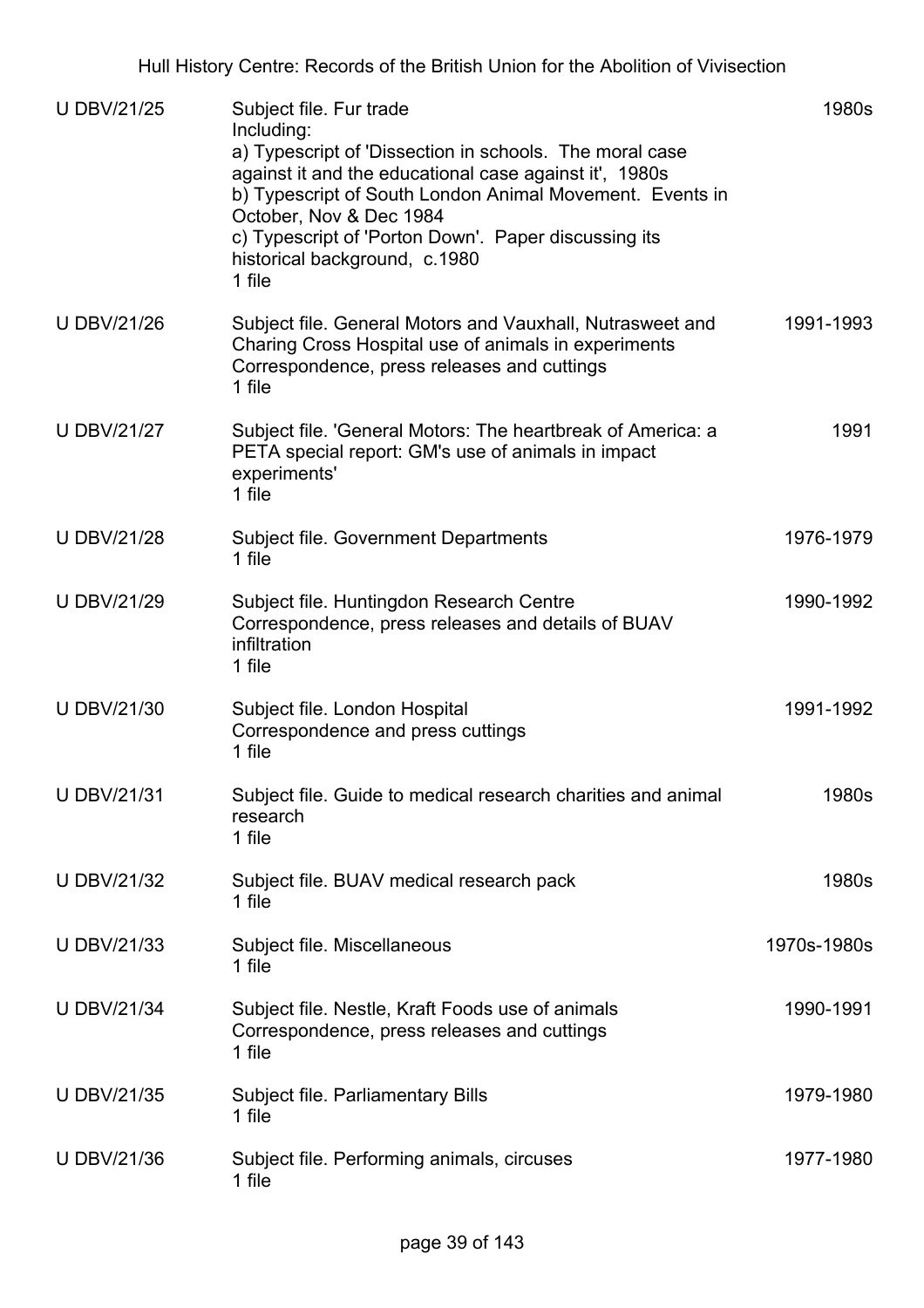Hull History Centre: Records of the British Union for the Abolition of Vivisection

| <b>U DBV/21/37</b> | Subject file. Rightwing infiltration<br>Correspondence, press cuttings and press releases<br>1 file                                          | 1980-1988   |
|--------------------|----------------------------------------------------------------------------------------------------------------------------------------------|-------------|
| <b>U DBV/21/38</b> | Subject file. Seals<br>1 file                                                                                                                | 1975-1979   |
| <b>U DBV/21/39</b> | Subject file. Statistics and scientific information<br>1 file                                                                                | 1983-1993   |
| <b>U DBV/21/40</b> | Subject file. Correspondence<br>1 file                                                                                                       | 1978-1983   |
| <b>U DBV/21/41</b> | Subject file. Press cuttings<br>1 file                                                                                                       | 1967-1987   |
| <b>U DBV/21/42</b> | Subject file. Press cuttings<br>1 file                                                                                                       | 1981-1983   |
| <b>U DBV/21/43</b> | Subject file. Miscellaneous notes<br>1 file                                                                                                  | c.1975-1985 |
| <b>U DBV/21/44</b> | Subject file. Tobacco experiments involving dogs<br>1 file                                                                                   | 1989-1992   |
| <b>U DBV/21/45</b> | <b>Typescript from House of Commons</b><br>Concerning the use of animals in cosmetic testing<br>1 item                                       | 5 Dec 1972  |
| <b>U DBV/21/46</b> | Subject file. Vaccines and animal experiments<br>1 file                                                                                      | 1974-1976   |
| <b>U DBV/21/47</b> | Subject file. Whales and seals<br>1 file                                                                                                     | 1977-1979   |
| <b>U DBV/21/48</b> | Subject file. Whole food establishments<br>1 file                                                                                            | 1990        |
| <b>U DBV/22</b>    | Animal rights groups files<br>33 files                                                                                                       | 1965-1994   |
| <b>U DBV/22/1</b>  | File. Correspondence from other animal rights groups<br>Includes leaflets, newsletters and periodicals<br>1 file                             | 1987-1988   |
| <b>U DBV/22/2</b>  | File. International campaigns material<br>Correspondence, press cuttings, reports and lists of animal<br>rights societies overseas<br>1 file | 1987-1989   |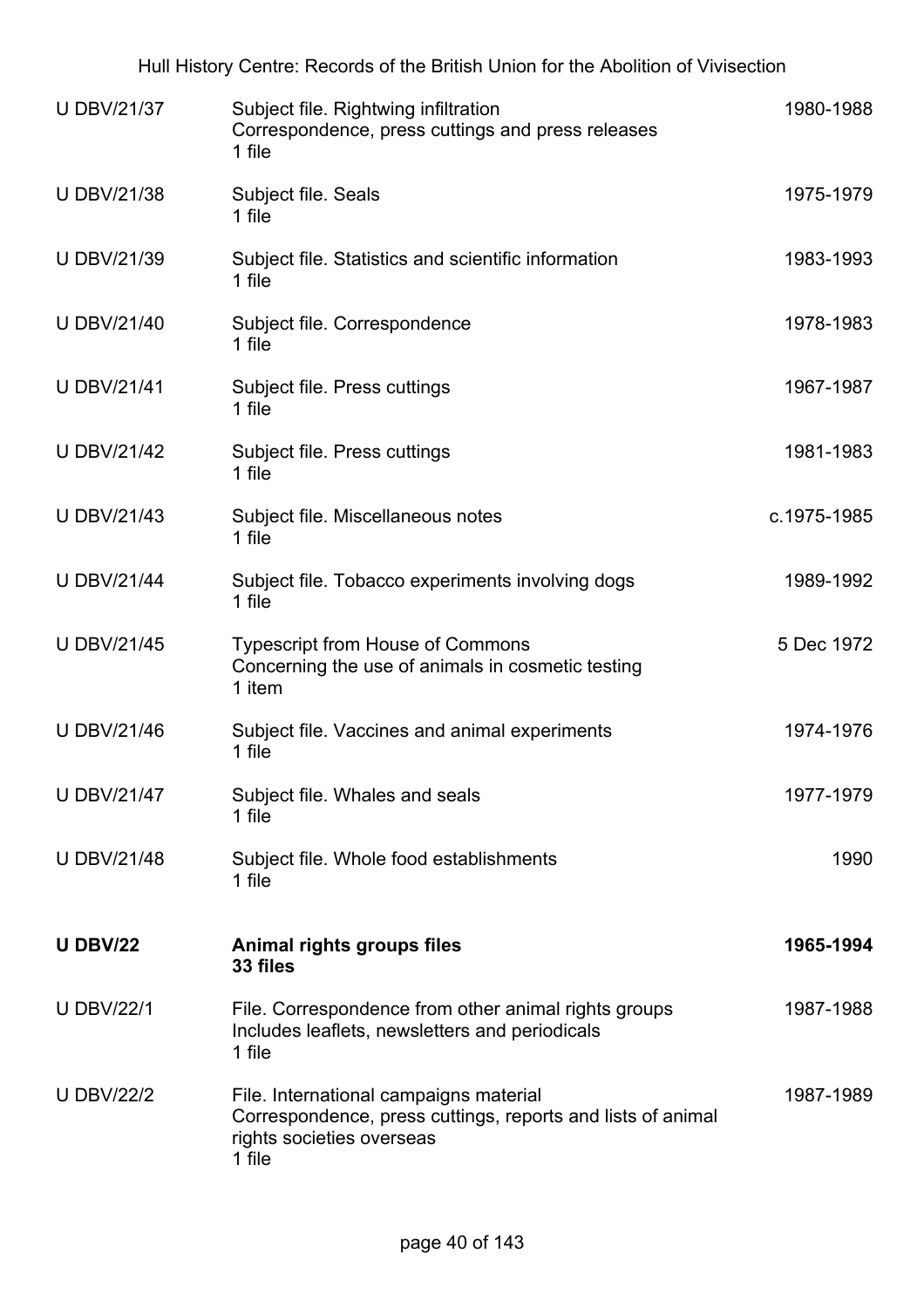| Hull History Centre: Records of the British Union for the Abolition of Vivisection |                                                                                                                                                                                                                                                       |             |  |
|------------------------------------------------------------------------------------|-------------------------------------------------------------------------------------------------------------------------------------------------------------------------------------------------------------------------------------------------------|-------------|--|
| <b>U DBV/22/3</b>                                                                  | File. Animal groups international: European and<br>international directory<br>1 file                                                                                                                                                                  | 1994        |  |
| <b>U DBV/22/4</b>                                                                  | File. Animal rights groups<br>International lists and leaflets<br>1 file                                                                                                                                                                              | 1980-1994   |  |
| <b>U DBV/22/5</b>                                                                  | File. International animal rights directory<br>Includes People for the Ethical Treatment of Animals<br>(PETA) factsheets (2), Companies that do and do not test<br>on animals (USA), May 1990<br>1 file                                               | c.1990      |  |
| <b>U DBV/22/6</b>                                                                  | File. Animal rights literature<br>1 file                                                                                                                                                                                                              | 1970s-1980s |  |
| <b>U DBV/22/7</b>                                                                  | File. Animal rights groups in other countries: A-G<br>1 file                                                                                                                                                                                          | 1980s-1993  |  |
| <b>U DBV/22/8</b>                                                                  | File. Animal rights groups in other countries: G-P<br>1 file                                                                                                                                                                                          | 1972-1993   |  |
| <b>U DBV/22/9</b>                                                                  | File. Animal rights or welfare groups: A<br>1 file                                                                                                                                                                                                    | 1983-1984   |  |
| <b>U DBV/22/10</b>                                                                 | File. Animal rights or welfare groups: Action for Victims of<br>Medical Accidents to Animal Protection, Institute of<br>1 file                                                                                                                        | 1982-1994   |  |
| <b>U DBV/22/11</b>                                                                 | File. Animal rights or welfare groups: Bradford Animal<br>Rights Collective to Campaign for Press and Broadcasting<br>Freedom<br>1 file                                                                                                               | 1983-1990   |  |
| <b>U DBV/22/12</b>                                                                 | File. Animal Aid<br>1 file                                                                                                                                                                                                                            | 1978-1979   |  |
| <b>U DBV/22/13</b>                                                                 | File, Animal research<br>Including:<br>a) 'South African Association Against Painful Experiments<br>on Animals News', vol. 1 no. 4, November 1979<br>b) 'Resource', publication of Canadian Council on Animal<br>Care, Spring - Summer 1979<br>1 file | 1979        |  |
| <b>U DBV/22/14</b>                                                                 | File. Animal rights<br>1 file                                                                                                                                                                                                                         | 1975-1980   |  |
| <b>U DBV/22/15</b>                                                                 | <b>File. British Small Animal Veterinary Association</b><br>1 file                                                                                                                                                                                    | 1974        |  |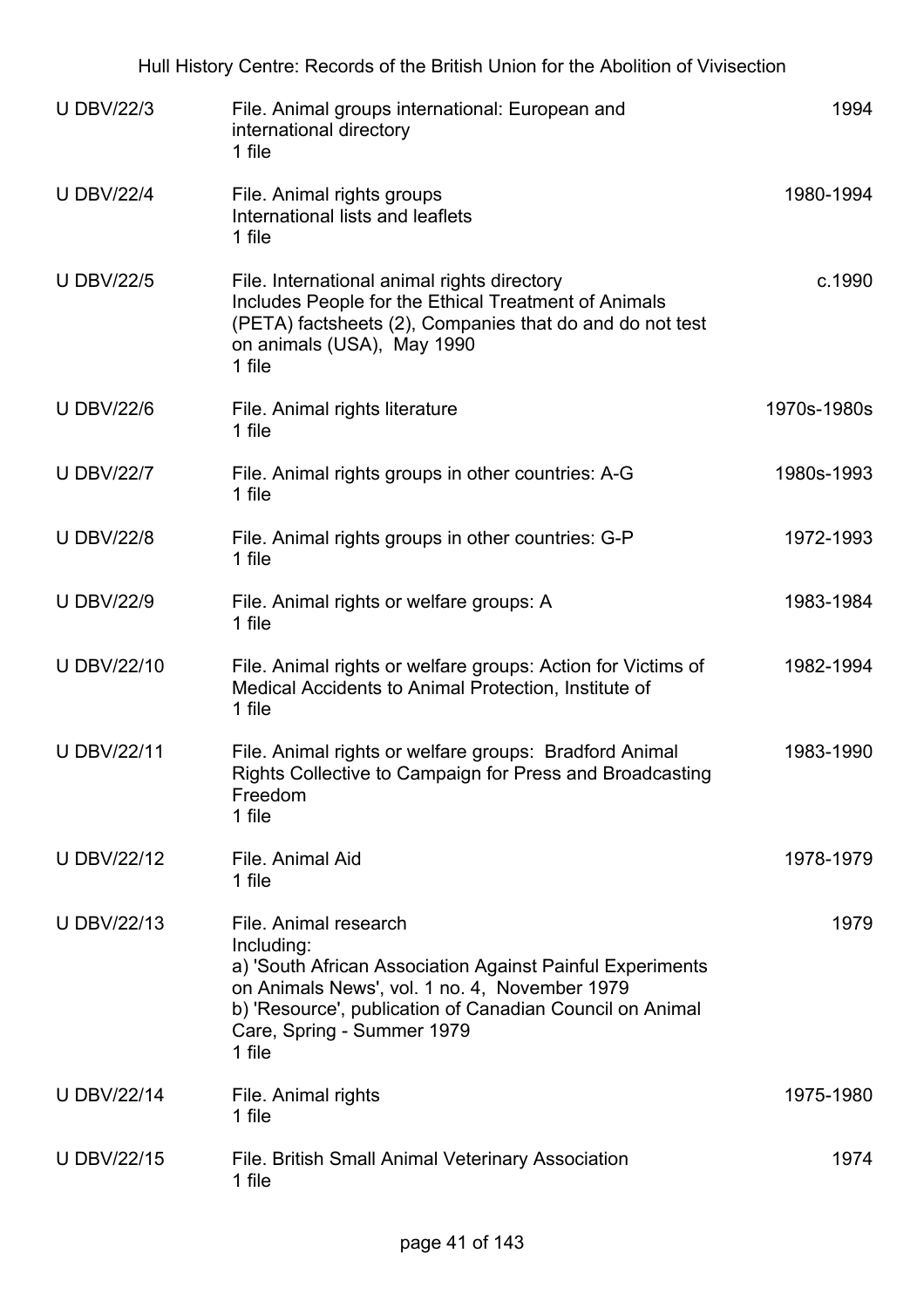| U DBV/22/16        | File. Cats Protection League<br>1 file                                                                                                                                                                                                                                                                                | 1977-1978  |
|--------------------|-----------------------------------------------------------------------------------------------------------------------------------------------------------------------------------------------------------------------------------------------------------------------------------------------------------------------|------------|
| <b>U DBV/22/17</b> | File. Fauna Preservation Society<br>1 file                                                                                                                                                                                                                                                                            | 1980s      |
| <b>U DBV/22/18</b> | File. Heavy Horse (organisation)<br>1 file                                                                                                                                                                                                                                                                            | late 1970s |
| <b>U DBV/22/19</b> | File. Humane Research Trust<br>1 file                                                                                                                                                                                                                                                                                 | 1977       |
| <b>U DBV/22/20</b> | File. Animal rights or welfare groups: Japan Animal Welfare<br>Society to music<br>1 file                                                                                                                                                                                                                             | 1980-1993  |
| <b>U DBV/22/21</b> | File. League Against Cruel Sports<br>1 file                                                                                                                                                                                                                                                                           | 1971-1979  |
| <b>U DBV/22/22</b> | File. Linnean Society of London<br>Includes minutes of meetings (2), dated 19 Apr 1979 & 7<br><b>Jun 1979</b><br>1 file                                                                                                                                                                                               | 1979-1980  |
| <b>U DBV/22/23</b> | File, Marine Action Centre - Marine Mammals<br>Includes minutes of meeting, dated 1 Jun 1979<br>1 file                                                                                                                                                                                                                | 1976-1979  |
| <b>U DBV/22/24</b> | File. Medical Research Council<br>1 file                                                                                                                                                                                                                                                                              | 1969-1978  |
| <b>U DBV/22/25</b> | File. National Anti Vivisection Society and International<br>Association Against Painful Experiments on Animals<br>Includes:<br>a) International Association Against Painful Experiments on<br>Animals constitution, April 1969<br>b) Photographs of animal experiments, New York and<br>Tokyo (7), undated<br>1 file | 1969-1977  |
| <b>U DBV/22/26</b> | File. Nature Conservancy Council<br>1 file                                                                                                                                                                                                                                                                            | 1976-1977  |
| <b>U DBV/22/27</b> | File. Research Defence Society<br>1 file                                                                                                                                                                                                                                                                              | 1965-1979  |
| <b>U DBV/22/28</b> | File. RSPCA<br>1 file                                                                                                                                                                                                                                                                                                 | 1976-1979  |
| <b>U DBV/22/29</b> | File. Scottish Anti Vivisection Society<br>1 file                                                                                                                                                                                                                                                                     | 1979       |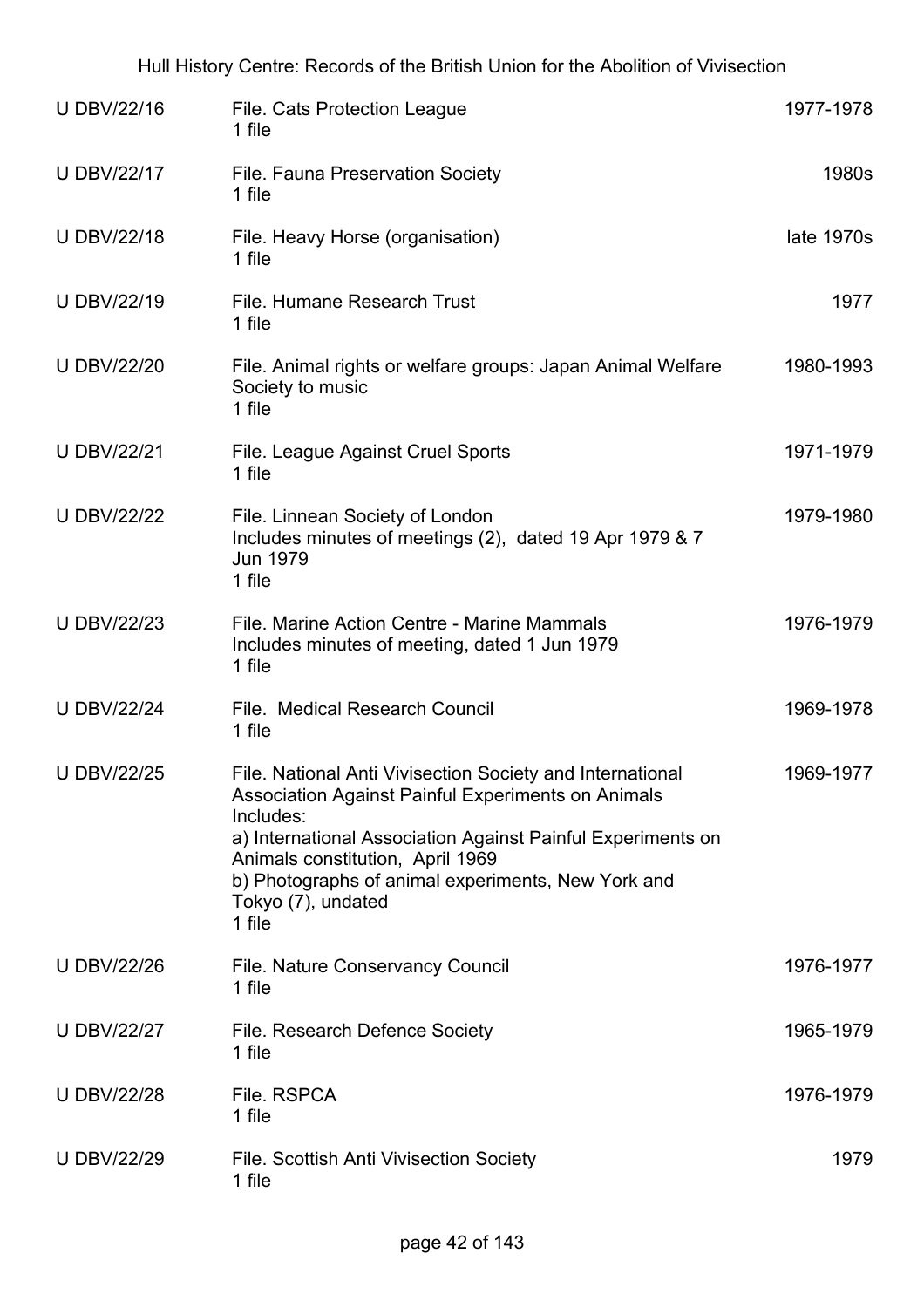| <b>U DBV/22/30</b> | File, Universities Federation for Animal Welfare<br>1 file                                                                                                                              | 1975-1989             |
|--------------------|-----------------------------------------------------------------------------------------------------------------------------------------------------------------------------------------|-----------------------|
| <b>U DBV/22/31</b> | <b>File. Wildfowl Trust</b><br>1 file                                                                                                                                                   | 1979                  |
| <b>U DBV/22/32</b> | File, World Federation for the Protection of Animals<br>1 file                                                                                                                          | 1979-1980             |
| <b>U DBV/22/33</b> | File. World Federation for the Protection of Animals, Japan<br>Animal Welfare Society, International Society for the<br>Protection of Animals, protection of animals in India<br>1 file | 1970s-1980s           |
| <b>U DBV/23</b>    | <b>Publications: Periodicals</b><br>175 items                                                                                                                                           | 1901-1994             |
| <b>U DBV/23/1</b>  | 'The Abolitionist', vols. II & III<br>1 item                                                                                                                                            | Apr 1901-<br>Mar 1902 |
| <b>U DBV/23/2</b>  | 'The Abolitionist', vol. III<br>1 item                                                                                                                                                  | Jan-Dec 1902          |
| <b>U DBV/23/3</b>  | 'The Abolitionist', vol. IV<br>1 item                                                                                                                                                   | Jan-Dec 1903          |
| <b>U DBV/23/4</b>  | 'The Abolitionist', vol. V<br>1 item                                                                                                                                                    | Apr 1904-<br>Mar 1905 |
| <b>U DBV/23/5</b>  | 'The Abolitionist'<br>1 item                                                                                                                                                            | Jan-Dec 1905          |
| <b>U DBV/23/6</b>  | 'The Abolitionist', vol. VI<br>1 item                                                                                                                                                   | Apr 1905-<br>Mar 1906 |
| <b>U DBV/23/7</b>  | 'The Abolitionist', vol. VII<br>1 item                                                                                                                                                  | Apr 1906-<br>Mar 1907 |
| <b>U DBV/23/7a</b> | 'The Abolitionist', vol. VIII<br>1 item                                                                                                                                                 | Apr 1907-<br>Mar 1908 |
| <b>U DBV/23/8</b>  | 'The Abolitionist', vol. IX<br>1 item                                                                                                                                                   | Apr 1908-<br>Mar 1909 |
| <b>U DBV/23/9</b>  | 'The Abolitionist', vol. X<br>1 item                                                                                                                                                    | Apr 1909-<br>Mar 1910 |
| <b>U DBV/23/10</b> | 'The Abolitionist', vol. X<br>1 item                                                                                                                                                    | Jan-Dec 1910          |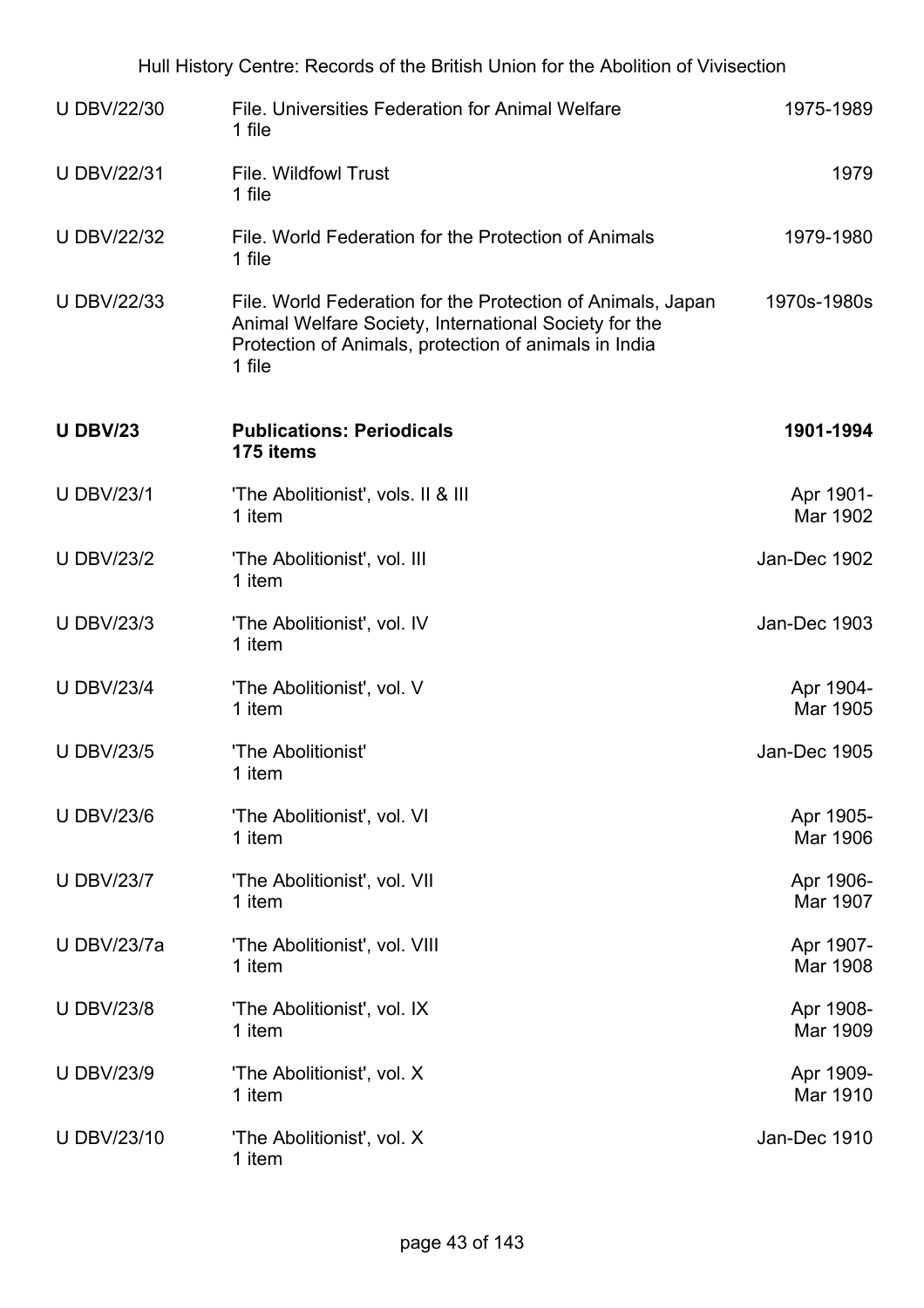| <b>U DBV/23/11</b> | 'The Abolitionist'<br>1 item                                                                                                                                                         | Jan-Dec 1911        |
|--------------------|--------------------------------------------------------------------------------------------------------------------------------------------------------------------------------------|---------------------|
| <b>U DBV/23/12</b> | 'The Abolitionist', vol. XIII<br>1 item                                                                                                                                              | Jan-Dec 1912        |
| <b>U DBV/23/13</b> | 'The Abolitionist', vol. XIV<br>1 item                                                                                                                                               | Jan-Dec 1913        |
| <b>U DBV/23/14</b> | 'The Abolitionist', vol. XV<br>1 item                                                                                                                                                | Jan-Dec 1914        |
| <b>U DBV/23/15</b> | 'The Abolitionist', vol. XVI<br>1 item                                                                                                                                               | <b>Jan-Dec 1915</b> |
| <b>U DBV/23/16</b> | 'The Abolitionist', vol. XVII<br>1 item                                                                                                                                              | Jan-Dec 1916        |
| <b>U DBV/23/17</b> | 'The Abolitionist', vol. XVIII<br>1 item                                                                                                                                             | Jan-Dec 1917        |
| <b>U DBV/23/18</b> | Offprint. 'Vivisection under the Insurance Act 1917. A<br>record of cruelties perpetuated under the National Insurance<br>Act' by Walter R Hadwen, from 'The Abolitionist'<br>1 item | Sep-Nov 1917        |
| <b>U DBV/23/19</b> | 'The Abolitionist', vol. XIX<br>1 item                                                                                                                                               | Jan-Dec 1918        |
| <b>U DBV/23/20</b> | 'The Abolitionist', vol. XX<br>1 item                                                                                                                                                | Jan-Dec 1919        |
| <b>U DBV/23/21</b> | 'The Abolitionist', vol. XXI<br>1 item                                                                                                                                               | Jan-Dec 1920        |
| <b>U DBV/23/22</b> | 'The Abolitionist', vol. XXII<br>1 item                                                                                                                                              | Jan-Dec 1921        |
| <b>U DBV/23/23</b> | 'The Abolitionist' vol. XXIII<br>1 item                                                                                                                                              | Jan-Dec 1922        |
| <b>U DBV/23/24</b> | 'The Abolitionist', vol. XXIV<br>1 item                                                                                                                                              | Jan-Dec 1923        |
| <b>U DBV/23/25</b> | 'The Abolitionist', vol. XXV<br>1 item                                                                                                                                               | Jan-Dec 1924        |
| <b>U DBV/23/26</b> | 'The Abolitionist', vol. XXVI<br>1 item                                                                                                                                              | Jan-Dec 1925        |

## Hull History Centre: Records of the British Union for the Abolition of Vivisection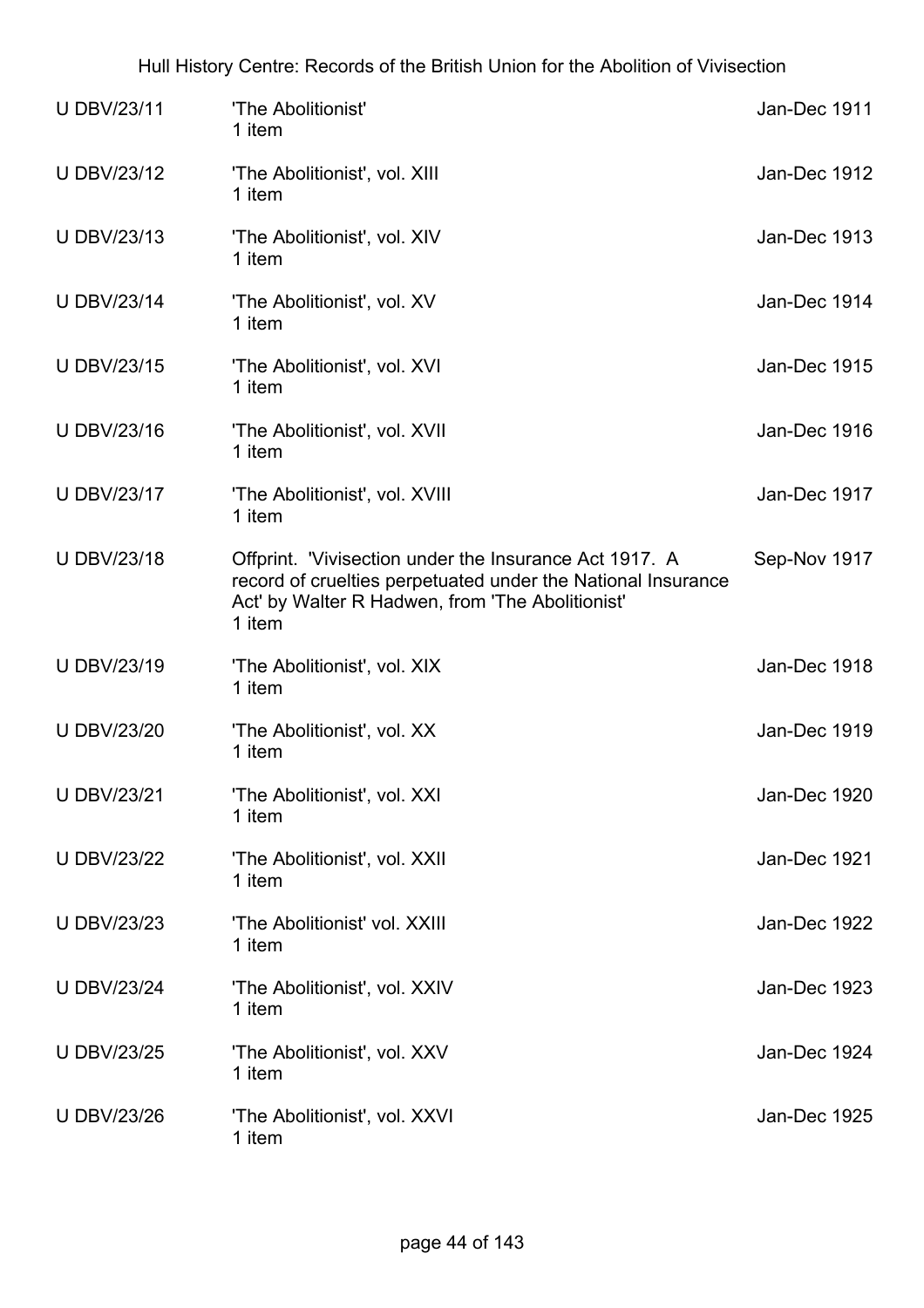| <b>U DBV/23/27</b> | 'The Abolitionist', vol. XXVII<br>1 item       | Jan-Dec 1926                 |
|--------------------|------------------------------------------------|------------------------------|
| <b>U DBV/23/28</b> | 'The Abolitionist', vol. XXVIII<br>1 item      | Jan-Dec 1927                 |
| <b>U DBV/23/29</b> | 'The Abolitionist', vol. XXIX<br>1 item        | Jan-Dec 1928                 |
| <b>U DBV/23/30</b> | 'The Abolitionist', vol. XXX<br>1 item         | Jan-Dec 1929                 |
| <b>U DBV/23/31</b> | 'The Abolitionist', vol. XXXI<br>1 item        | Jan-Dec 1930                 |
| <b>U DBV/23/32</b> | 'The Abolitionist', vol. XXXII<br>1 item       | Jan-Dec 1931                 |
| <b>U DBV/23/33</b> | 'The Abolitionist', vol. XXXIII<br>1 item      | Jan-Dec 1932                 |
| <b>U DBV/23/34</b> | 'The Abolitionist', vol. XXXIV<br>1 item       | Jan-Dec 1933                 |
| <b>U DBV/23/35</b> | 'The Abolitionist', vol. XXXV<br>1 item        | Jan-Dec 1934                 |
| <b>U DBV/23/36</b> | 'The Abolitionist', vol. XXXVI<br>1 item       | Jan-Dec 1935                 |
| <b>U DBV/23/37</b> | 'The Abolitionist', vol. XXXVII<br>1 item      | Jan-Dec 1936                 |
| <b>U DBV/23/38</b> | 'The Abolitionist', vol. XXXVIII<br>1 item     | Jan-Dec 1937                 |
| <b>U DBV/23/39</b> | 'The Abolitionist', vol. XXXIX<br>1 item       | Jan-Dec 1938                 |
| <b>U DBV/23/40</b> | 'The Abolitionist', vol. XL<br>1 item          | Jan-Dec 1939                 |
| <b>U DBV/23/41</b> | 'The Abolitionist', vol. XLI<br>1 item         | Jan-Dec 1940                 |
| <b>U DBV/23/42</b> | 'The Abolitionist', vols. XLII - XLV<br>1 item | Jan 1941-<br><b>Nov 1944</b> |
| <b>U DBV/23/43</b> | 'The Abolitionist', vols. XLVI - L<br>1 item   | Jan 1945-<br><b>Nov 1949</b> |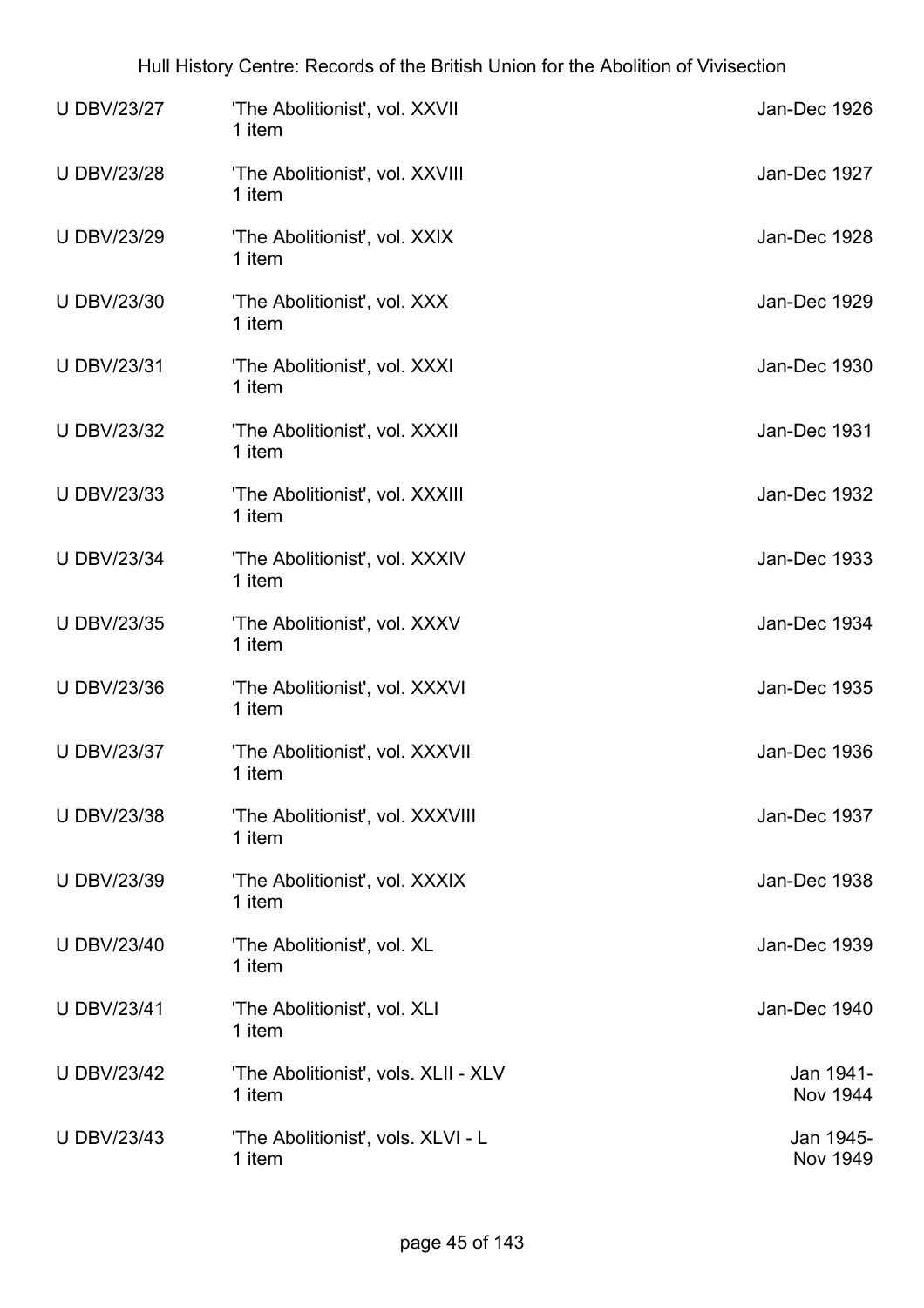| <b>U DBV/23/44</b> | 'Animal Welfare'<br>1 item                                                                | Dec 1972              |
|--------------------|-------------------------------------------------------------------------------------------|-----------------------|
| <b>U DBV/23/45</b> | 'Animal Welfare'<br>1 item                                                                | Mar 1973              |
| <b>U DBV/23/46</b> | 'Animal Welfare', special edition<br>1 item                                               | 1974                  |
| <b>U DBV/23/47</b> | 'Animal Welfare'<br>1 item                                                                | Jan-Feb 1976          |
| <b>U DBV/23/48</b> | 'Animal Welfare', vol. 1, no. 2<br>1 item                                                 | Mar 1976              |
| <b>U DBV/23/49</b> | 'Animal Welfare', vol. 1, no. 3<br>1 item                                                 | May 1976              |
| <b>U DBV/23/50</b> | 'Animal Welfare', Animal Welfare Year special edition<br>1 item                           | 1976                  |
| <b>U DBV/23/51</b> | 'Animal Welfare', vol. 1, no. 4<br>1 item                                                 | <b>Jul-Aug 1976</b>   |
| <b>U DBV/23/52</b> | 'Animal Welfare', vol. 1, no. 5<br>1 item                                                 | Sep-Oct 1976          |
| <b>U DBV/23/53</b> | 'Animal Welfare', vol. 2, no. 1<br>1 item                                                 | Jan-Feb 1977          |
| <b>U DBV/23/54</b> | 'Animal Welfare', Animal Welfare Year special no. 2<br>1 item                             | Feb 1977              |
| <b>U DBV/23/55</b> | 'Animal Welfare', vol. 2, no. 2<br>1 item                                                 | Mar-Apr 1977          |
| <b>U DBV/23/56</b> | 'Animal Welfare', vol. 2, no. 3<br>1 item                                                 | May-Jun 1977          |
| <b>U DBV/23/57</b> | 'Animal Welfare', vol. 2, no. 5<br>1 item                                                 | Sep-Oct 1977          |
| <b>U DBV/23/58</b> | 'Animal Welfare', vol. 2, no. 6<br>1 item                                                 | Nov-Dec 1977          |
| <b>U DBV/23/59</b> | 'Animal Welfare', vols. 3 - 4<br>1 volume                                                 | Jan 1978-<br>Dec 1979 |
| <b>U DBV/23/60</b> | Photocopy of 'Origins of vivisection (1)', by John Pitt, in<br>'Animal Welfare'<br>1 item | Mar-Apr 1980          |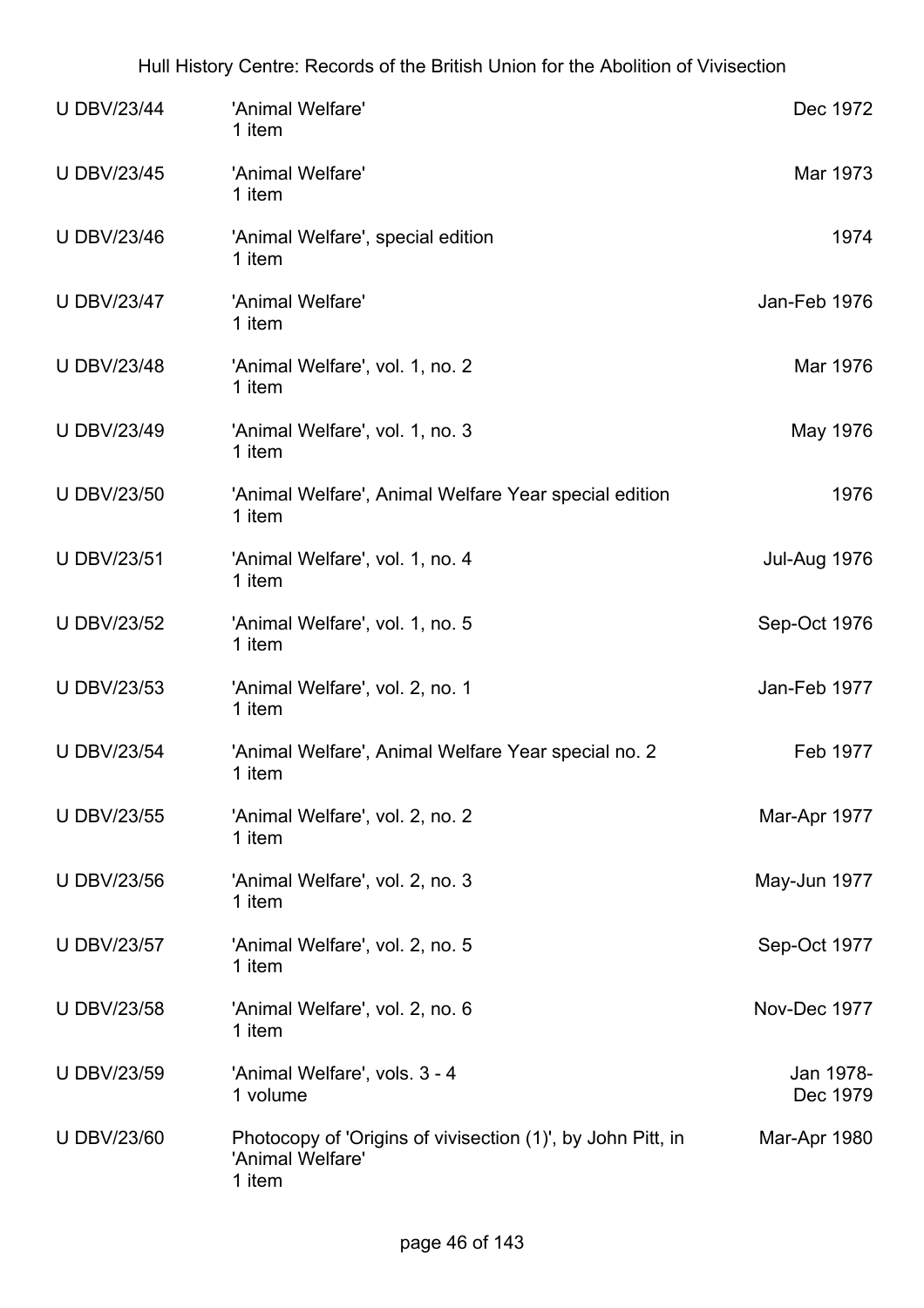| <b>UDBV/23/61</b>  | 'The Anti-Vivisectionist', vol. L, no. 5<br>1 item     | Sep-Oct 1949          |
|--------------------|--------------------------------------------------------|-----------------------|
| <b>U DBV/23/62</b> | 'The Anti-Vivisectionist', vol. LI, no. 1<br>1 item    | Jan-Feb 1950          |
| <b>U DBV/23/63</b> | 'The Anti-Vivisectionist', vol. LI, no. 3<br>1 item    | May-Jun 1950          |
| <b>U DBV/23/64</b> | 'The Anti-Vivisectionist', vol. LI, no. 4<br>1 item    | <b>Jul-Aug 1950</b>   |
| <b>U DBV/23/65</b> | 'The Anti-Vivisectionist', vol. LI, no. 5<br>1 item    | Sep-Oct 1950          |
| <b>U DBV/23/66</b> | 'The Anti-Vivisectionist', vol. LIII, no. 2<br>1 item  | Mar-Apr 1952          |
| <b>U DBV/23/67</b> | 'The Anti-Vivisectionist', vol. LIII, no. 4<br>1 item  | <b>Jul-Aug 1952</b>   |
| <b>U DBV/23/68</b> | 'The Anti-Vivisectionist', vol. LIII, no. 5<br>1 item  | Sep-Oct 1952          |
| <b>U DBV/23/69</b> | 'The Anti-Vivisectionist', vols. LVI - LX<br>1 volume  | Jan 1955-<br>Dec 1959 |
| <b>U DBV/23/70</b> | 'The Anti-Vivisectionist', vols. LXI - LXV<br>1 volume | Jan 1960-<br>Dec 1964 |
| <b>U DBV/23/71</b> | 'The Anti-Vivisectionist', vol. 66, no. 1<br>1 item    | Jan-Feb 1965          |
| <b>U DBV/23/72</b> | 'The Anti-Vivisectionist', vol. 66, no. 2<br>1 item    | Mar-Apr 1965          |
| <b>U DBV/23/73</b> | 'The Anti-Vivisectionist', vol. 66, no. 3<br>1 item    | May-Jun 1965          |
| <b>U DBV/23/74</b> | 'The Anti-Vivisectionist', vol. 66, no. 4<br>1 item    | <b>Jul-Aug 1965</b>   |
| <b>U DBV/23/75</b> | The Anti-Vivisectionist, vol. 66, no. 5<br>1 item      | Sep-Oct 1965          |
| <b>U DBV/23/76</b> | 'The Anti-Vivisectionist', vol. 66, no. 6<br>1 item    | Nov-Dec 1965          |
| <b>U DBV/23/77</b> | 'The Anti-Vivisectionist', vol. 67, no. 1<br>1 item    | Jan-Feb 1966          |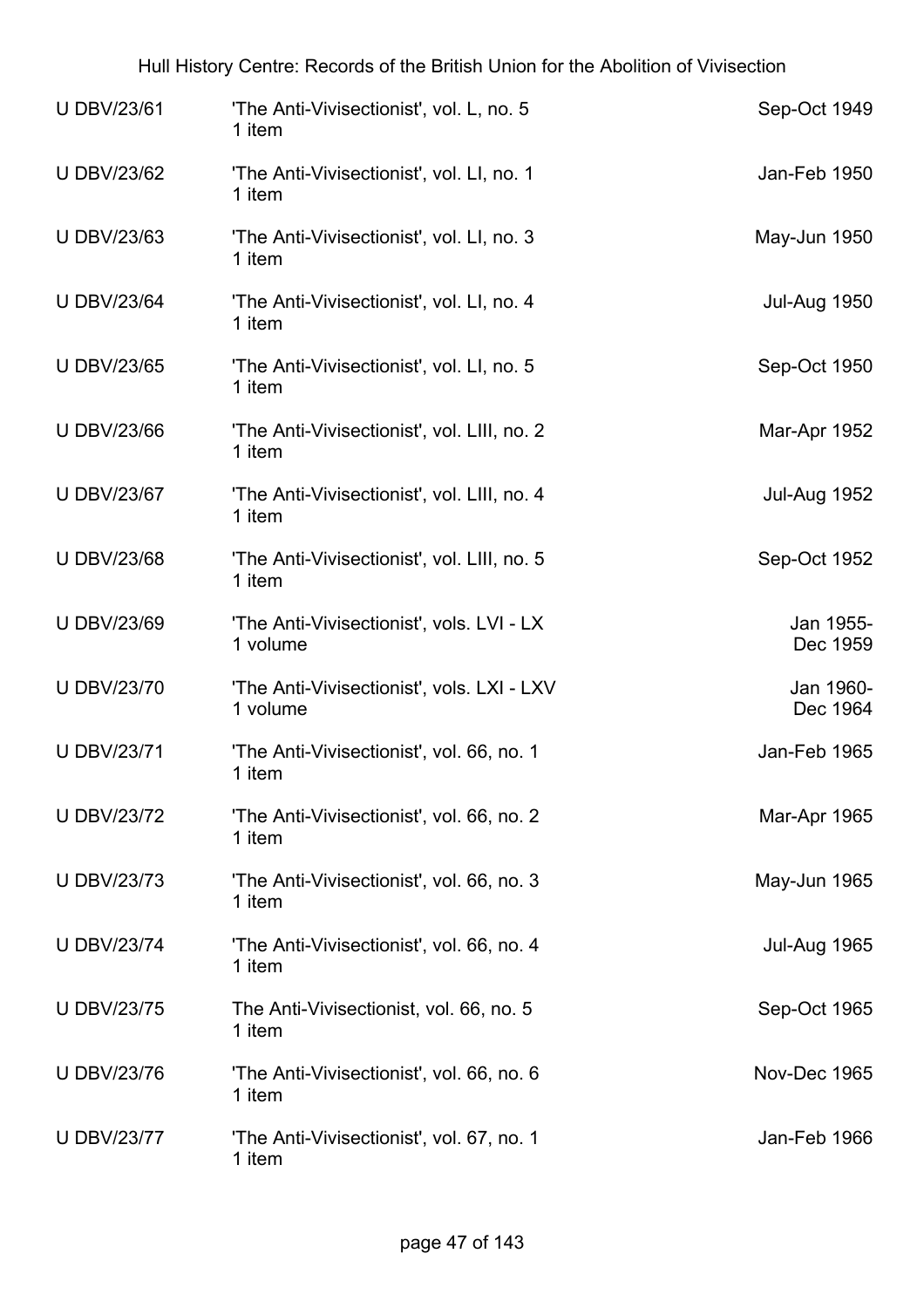| <b>UDBV/23/78</b>  | 'The Anti-Vivisectionist', vol. 67, no. 2<br>1 item | Mar-Apr 1966        |
|--------------------|-----------------------------------------------------|---------------------|
| <b>UDBV/23/79</b>  | 'The Anti-Vivisectionist', vol. 67, no. 3<br>1 item | May-Jun 1966        |
| <b>U DBV/23/80</b> | 'The Anti-Vivisectionist', vol. 67, no. 4<br>1 item | <b>Jul-Aug 1966</b> |
| <b>U DBV/23/81</b> | 'The Anti-Vivisectionist', vol. 67, no. 5<br>1 item | Sep-Oct 1966        |
| <b>U DBV/23/82</b> | 'The Anti-Vivisectionist', vol. 67, no. 6<br>1 item | Nov-Dec 1966        |
| <b>U DBV/23/83</b> | 'The Anti-Vivisectionist', vol. 68, no. 1<br>1 item | Jan-Feb 1967        |
| <b>U DBV/23/84</b> | 'The Anti-Vivisectionist', vol. 68, no. 2<br>1 item | Mar-Apr 1967        |
| <b>U DBV/23/85</b> | 'The Anti-Vivisectionist', vol. 68, no. 3<br>1 item | May-Jun 1967        |
| <b>U DBV/23/86</b> | 'The Anti-Vivisectionist', vol. 68, no. 4<br>1 item | Jul-Aug 1967        |
| <b>U DBV/23/87</b> | 'The Anti-Vivisectionist', vol. 68, no. 5<br>1 item | Sep-Oct 1967        |
| <b>U DBV/23/88</b> | 'The Anti-Vivisectionist', vol. 68, no. 6<br>1 item | Nov-Dec 1967        |
| <b>U DBV/23/89</b> | 'The Anti-Vivisectionist', vol. 69, no. 1<br>1 item | Jan-Feb 1968        |
| <b>U DBV/23/90</b> | 'The Anti-Vivisectionist', vol. 69, no. 2<br>1 item | Mar-Apr 1968        |
| <b>U DBV/23/91</b> | 'The Anti-Vivisectionist', vol. 69, no. 3<br>1 item | May-Jun 1968        |
| <b>U DBV/23/92</b> | 'The Anti-Vivisectionist', vol. 69, no. 4<br>1 item | <b>Jul-Aug 1968</b> |
| <b>U DBV/23/93</b> | 'The Anti-Vivisectionist', vol. 69, no. 5<br>1 item | Sep-Oct 1968        |
| <b>U DBV/23/94</b> | 'The Anti-Vivisectionist', vol. 69, no. 6<br>1 item | Nov-Dec 1968        |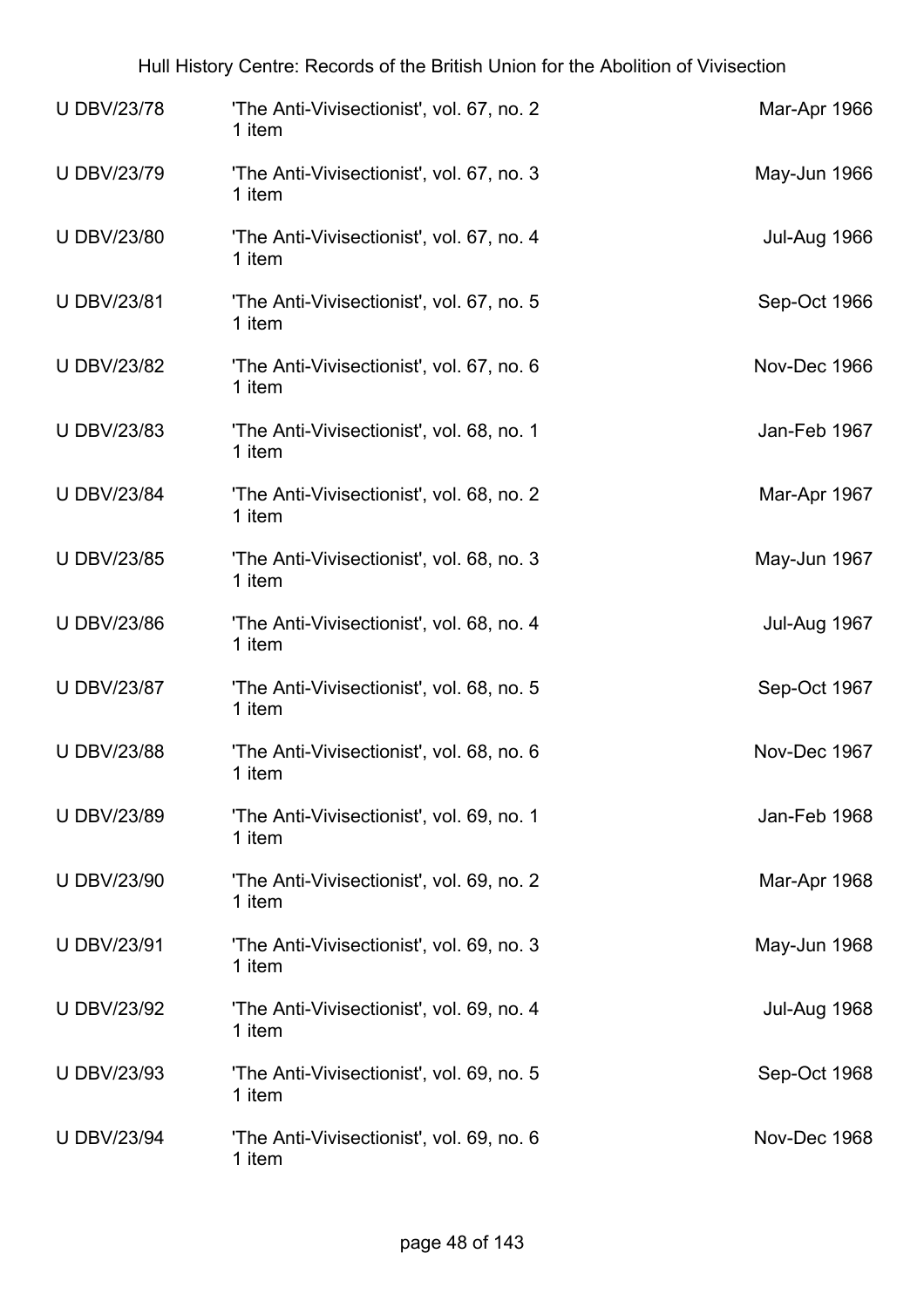| <b>U DBV/23/95</b> | 'Campaign Report'<br>1 item                  | 1991                |
|--------------------|----------------------------------------------|---------------------|
| <b>U DBV/23/96</b> | 'Campaign Report'<br>1 item                  | 1991                |
| <b>U DBV/23/97</b> | 'Campaign Report'<br>1 item                  | 1992                |
| <b>U DBV/23/98</b> | 'Campaign Report'<br>1 item                  | 1992                |
| <b>U DBV/23/99</b> | 'Campaign Report'<br>1 item                  | 1992                |
| U DBV/23/100       | 'Campaign Report'<br>1 item                  | 1993                |
| U DBV/23/101       | 'Campaign Report'<br>1 item                  | 1993                |
| U DBV/23/102       | 'Campaign Report'<br>1 item                  | 1993                |
| U DBV/23/103       | 'Campaign Report'<br>1 item                  | 1993                |
| U DBV/23/104       | 'Campaign Report'<br>1 item                  | 1993 - 1994         |
| U DBV/23/105       | 'Campaign Report'<br>1 item                  | 1994                |
| U DBV/23/106       | 'Junior Section News Sheet'<br>1 item        | Apr-May 1945        |
| U DBV/23/107       | 'Junior Section News Sheet'<br>1 item        | <b>Jun-Jul 1945</b> |
| U DBV/23/108       | 'Junior Section News Sheet'<br>1 item        | Sep-Oct 1945        |
| U DBV/23/109       | 'Junior Section News Sheet', no. 4<br>1 item | Nov-Dec 1945        |
| U DBV/23/110       | 'Junior Section News Sheet', no. 5<br>1 item | Jan-Feb 1946        |
| U DBV/23/111       | 'Junior Section News Sheet', no. 6<br>1 item | Apr 1946            |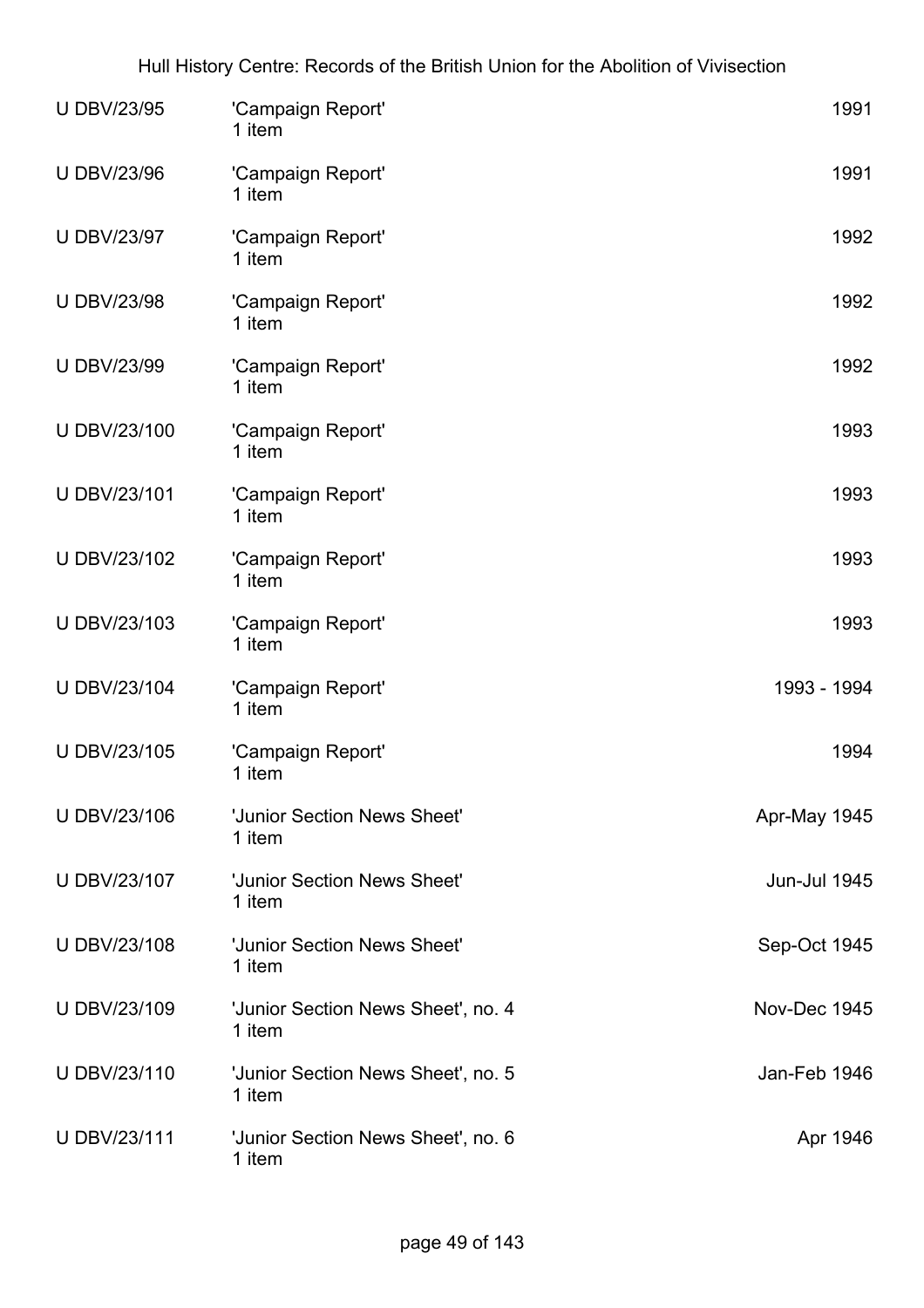| U DBV/23/112        | 'Junior Section News Sheet', no. 8<br>1 item  | Oct 1946        |
|---------------------|-----------------------------------------------|-----------------|
| U DBV/23/113        | 'Junior Section News Sheet', no. 9<br>1 item  | Jan 1947        |
| U DBV/23/114        | 'Junior Section News Sheet', no. 10<br>1 item | Apr 1947        |
| U DBV/23/115        | 'Junior Section News Sheet', no. 11<br>1 item | Jul 1947        |
| U DBV/23/116        | 'Junior Section News Sheet', no. 12<br>1 item | Oct 1947        |
| U DBV/23/117        | 'Junior Section News Sheet', no. 13<br>1 item | Jan 1948        |
| <b>UDBV/23/118</b>  | 'Junior Section News Sheet', no. 14<br>1 item | Apr 1948        |
| U DBV/23/119        | 'Junior Section News Sheet', no. 15<br>1 item | <b>Jul 1948</b> |
| U DBV/23/120        | 'Junior Section News Sheet', no. 17<br>1 item | Jan 1949        |
| U DBV/23/121        | 'Junior Section News Sheet', no. 18<br>1 item | Apr 1949        |
| <b>U DBV/23/122</b> | 'Junior Section News Sheet', no. 19<br>1 item | Jul 1949        |
| U DBV/23/123        | 'Junior Section News Sheet', no. 20<br>1 item | Oct 1949        |
| U DBV/23/124        | 'Youth Section News Sheet', no. 22<br>1 item  | Apr 1950        |
| U DBV/23/125        | 'Youth Section News Sheet', no. 24<br>1 item  | Oct 1950        |
| <b>UDBV/23/126</b>  | 'Youth Section News Sheet', no. 25<br>1 item  | Jan 1951        |
| U DBV/23/127        | 'Youth Section News Sheet', no. 26<br>1 item  | Apr 1951        |
| <b>UDBV/23/128</b>  | 'Youth Section News Sheet', no. 27<br>1 item  | <b>Jul 1951</b> |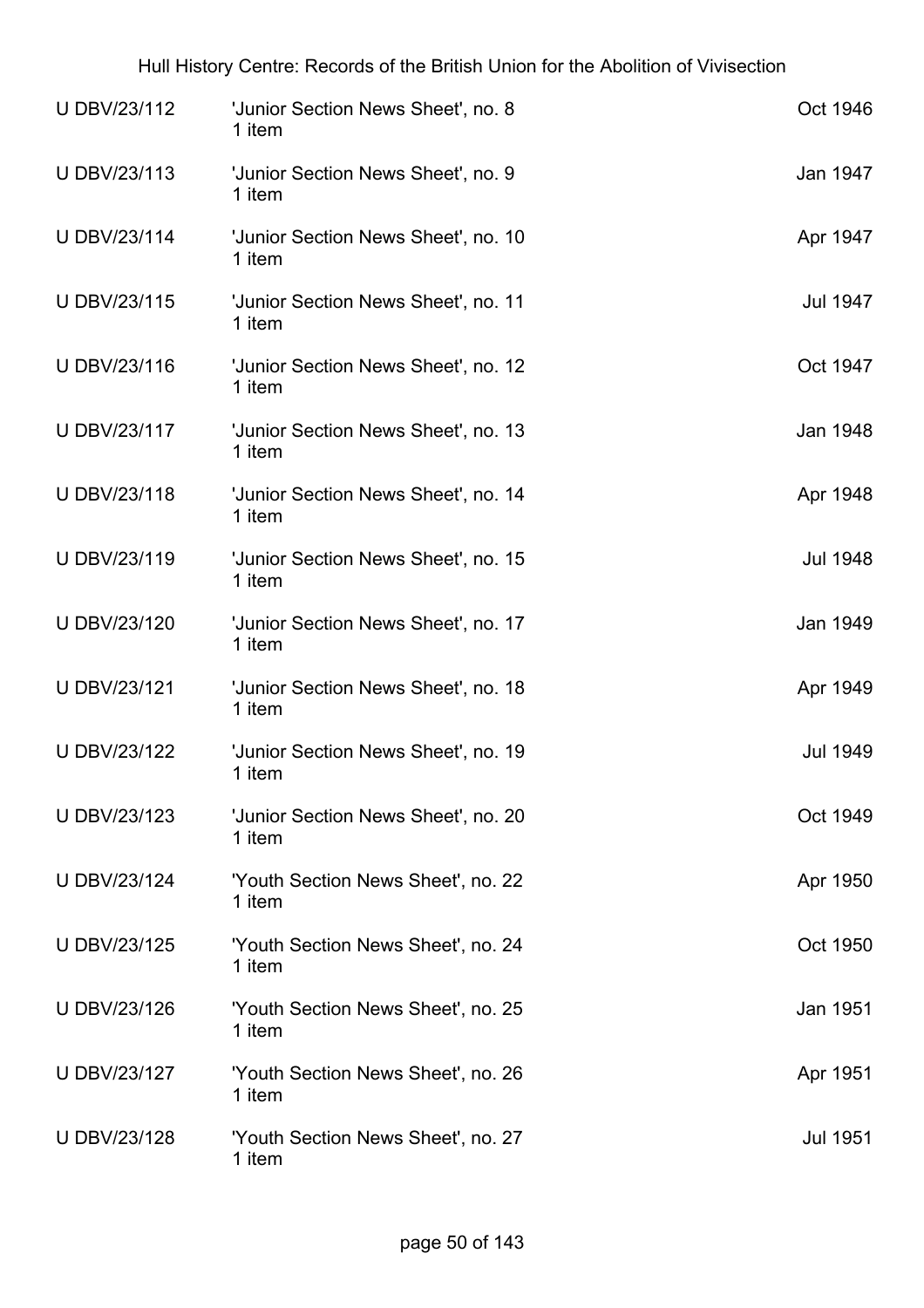| U DBV/23/129        | 'Youth Section News Sheet', no. 27<br>1 item | Oct 1951              |
|---------------------|----------------------------------------------|-----------------------|
| U DBV/23/130        | 'Youth Section News Sheet', no. 29<br>1 item | Jan 1952              |
| U DBV/23/131        | 'Youth Section News Sheet', no. 30<br>1 item | Apr 1952              |
| U DBV/23/132        | 'Youth Section News Sheet', no. 31<br>1 item | <b>Jul 1952</b>       |
| U DBV/23/133        | 'Youth Section News Sheet', no. 33<br>1 item | Jan 1953              |
| U DBV/23/134        | 'Youth Section News Sheet', no. 34<br>1 item | Apr 1953              |
| U DBV/23/135        | 'Youth Section News Sheet', no. 35<br>1 item | <b>Jul 1953</b>       |
| U DBV/23/136        | 'Youth Section News Sheet', no. 36<br>1 item | Oct 1953              |
| U DBV/23/137        | 'Liberator'<br>1 item                        | May 1983              |
| U DBV/23/138        | 'Liberator'<br>1 item                        | <b>Jun-Jul 1983</b>   |
| U DBV/23/139        | 'Liberator'<br>1 item                        | Aug-Sep 1983          |
| U DBV/23/140        | 'Liberator'<br>1 item                        | Oct-Nov 1983          |
| <b>U DBV/23/141</b> | 'Liberator'<br>1 item                        | Dec 1983-<br>Jan 1984 |
| U DBV/23/142        | 'Liberator'<br>1 item                        | Aug-Sep 1984          |
| U DBV/23/143        | 'Liberator'<br>1 item                        | Dec 1984-<br>Jan 1985 |
| <b>U DBV/23/144</b> | 'Liberator'<br>1 item                        | Feb-Mar 1985          |
| U DBV/23/145        | 'Liberator'<br>1 item                        | <b>Jul-Aug 1985</b>   |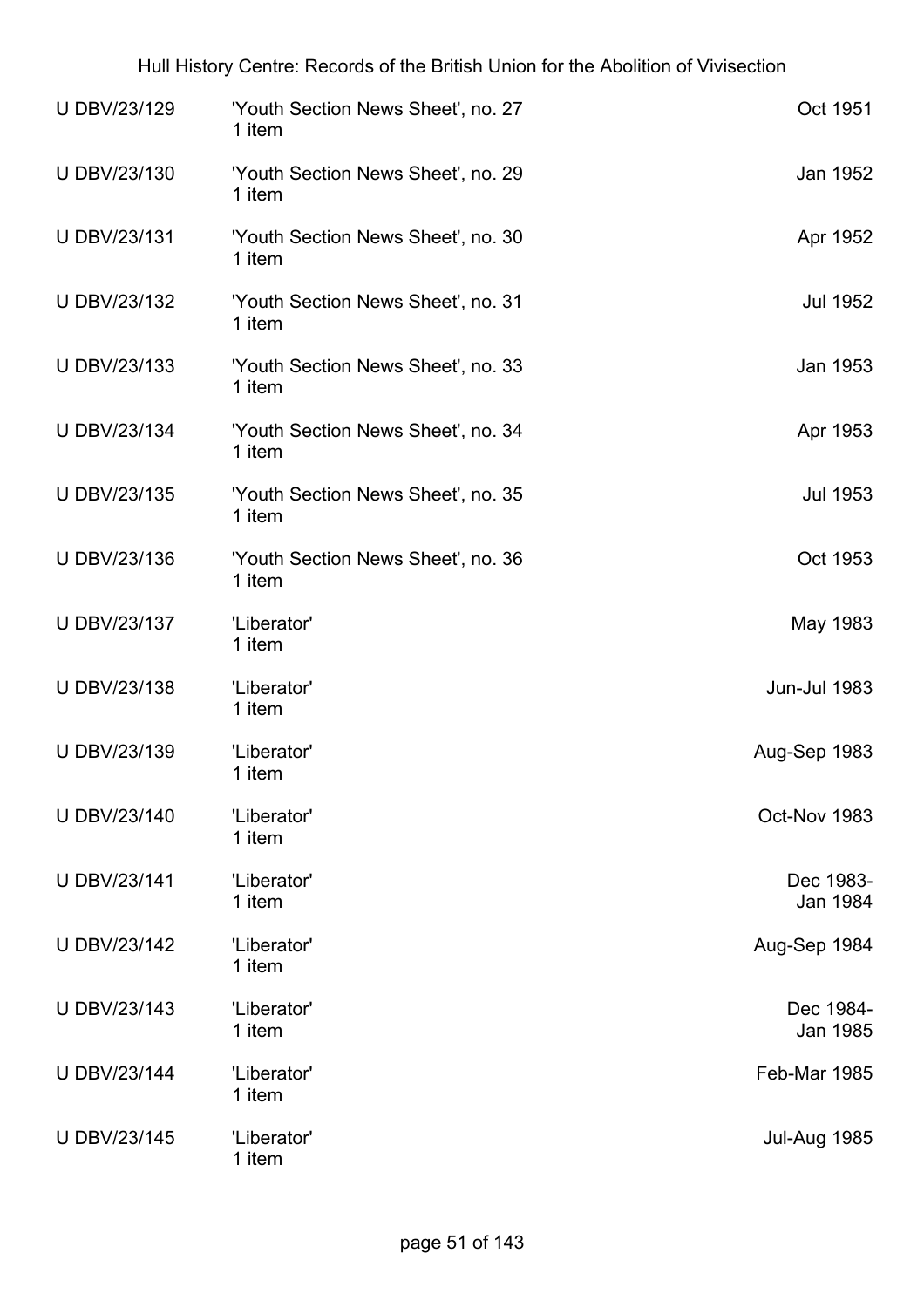| U DBV/23/146 | 'Liberator'<br>1 item                |  | Sep-Oct 1985          |
|--------------|--------------------------------------|--|-----------------------|
| U DBV/23/147 | 'Liberator'<br>1 item                |  | Nov-Dec 1985          |
| U DBV/23/148 | 'Liberator', Special issue<br>1 item |  | Jan 1986              |
| U DBV/23/149 | 'Liberator'<br>1 item                |  | Apr-May 1986          |
| U DBV/23/150 | 'Liberator'<br>1 item                |  | Jun-Jul 1986          |
| U DBV/23/151 | 'Liberator'<br>1 item                |  | Oct-Nov 1986          |
| U DBV/23/152 | 'Liberator'<br>1 item                |  | Dec 1986-<br>Jan 1987 |
| U DBV/23/153 | 'Liberator'<br>1 item                |  | Feb-Mar 1987          |
| U DBV/23/154 | 'Liberator'<br>1 item                |  | Apr-May 1987          |
| U DBV/23/155 | 'Liberator'<br>1 item                |  | Jul-Aug 1987          |
| U DBV/23/156 | 'Liberator'<br>1 item                |  | Sep-Oct 1987          |
| U DBV/23/157 | 'Liberator'<br>1 item                |  | Nov-Dec 1987          |
| U DBV/23/158 | 'Liberator'<br>1 item                |  | Jan-Feb 1988          |
| U DBV/23/159 | 'Liberator'<br>1 item                |  | Mar-Apr 1988          |
| U DBV/23/160 | 'Liberator'<br>1 item                |  | May-Jun 1988          |
| U DBV/23/161 | 'Liberator'<br>1 item                |  | Jul-Aug 1988          |
| U DBV/23/162 | 'Liberator'<br>1 item                |  | Sep-Oct 1988          |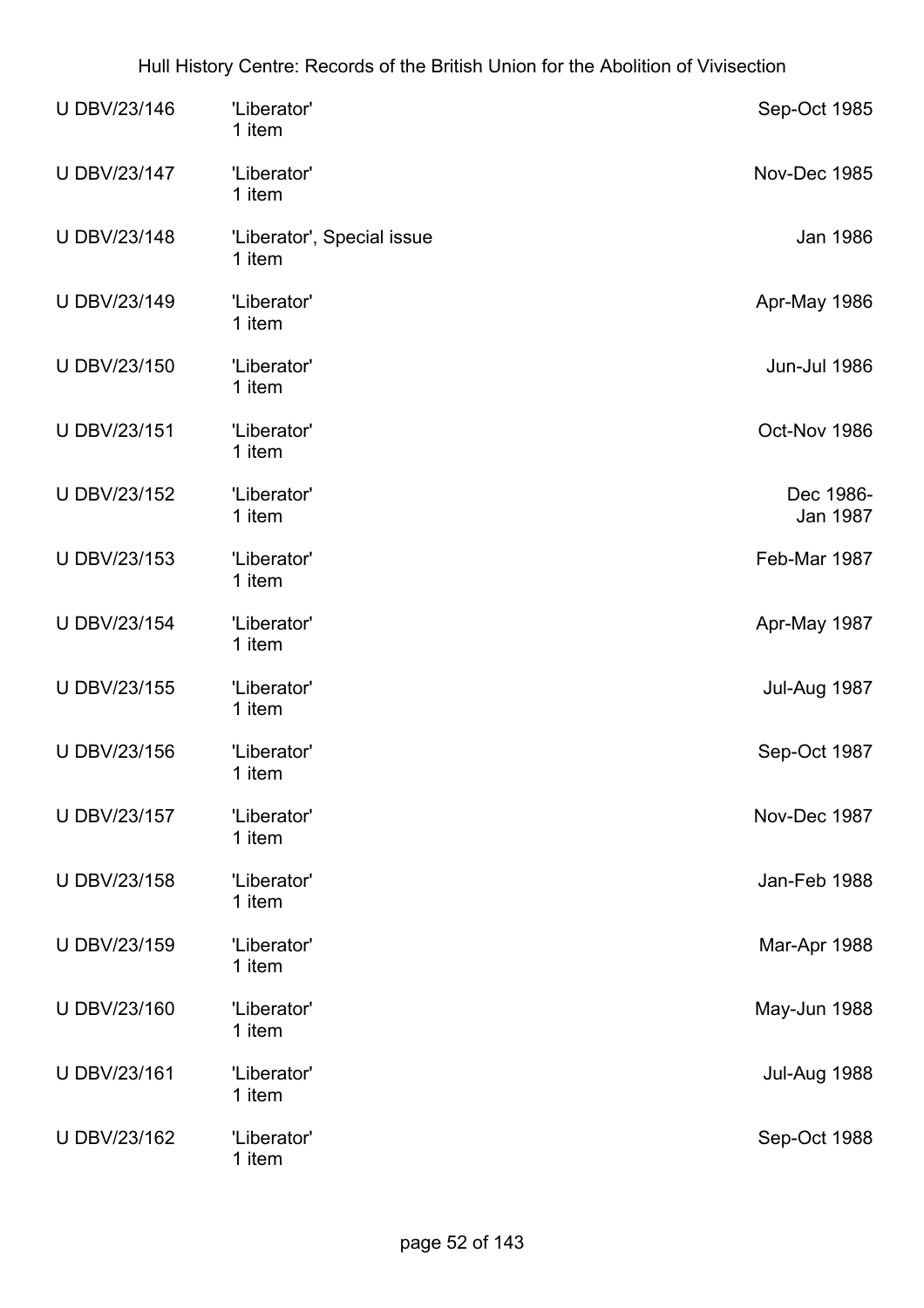| U DBV/23/163      | 'Liberator'<br>1 item                       | Nov-Dec 1988 |
|-------------------|---------------------------------------------|--------------|
| U DBV/23/164      | 'Liberator'<br>1 item                       | Jan-Feb 1989 |
| U DBV/23/165      | 'Liberator'<br>1 item                       | Mar-Apr 1989 |
| U DBV/23/166      | 'Liberator'<br>1 item                       | 1989         |
| U DBV/23/167      | 'Liberator'<br>1 item                       | 1989         |
| U DBV/23/168      | 'Liberator'<br>1 item                       | 1990         |
| U DBV/23/169      | 'Liberator'<br>1 item                       | 1990         |
| U DBV/23/170      | 'Liberator'<br>1 item                       | 1990         |
| U DBV/23/171      | 'Liberator'<br>1 item                       | 1990         |
| U DBV/23/172      | 'Liberator'<br>1 item                       | 1991         |
| U DBV/23/173      | 'Liberator'<br>1 item                       | 1991         |
| U DBV/23/174      | 'Liberator'<br>1 item                       | 1991         |
| <b>U DBV/24</b>   | <b>Publications: Newspapers</b><br>57 items | 1969-1975    |
| <b>U DBV/24/1</b> | 'AV Times'<br>1 item                        | Jan 1969     |
| <b>U DBV/24/2</b> | 'AV Times'<br>1 item                        | Feb 1969     |
| <b>U DBV/24/3</b> | 'AV Times'<br>1 item                        | Mar 1969     |
| <b>U DBV/24/4</b> | 'AV Times'<br>1 item                        | Apr 1969     |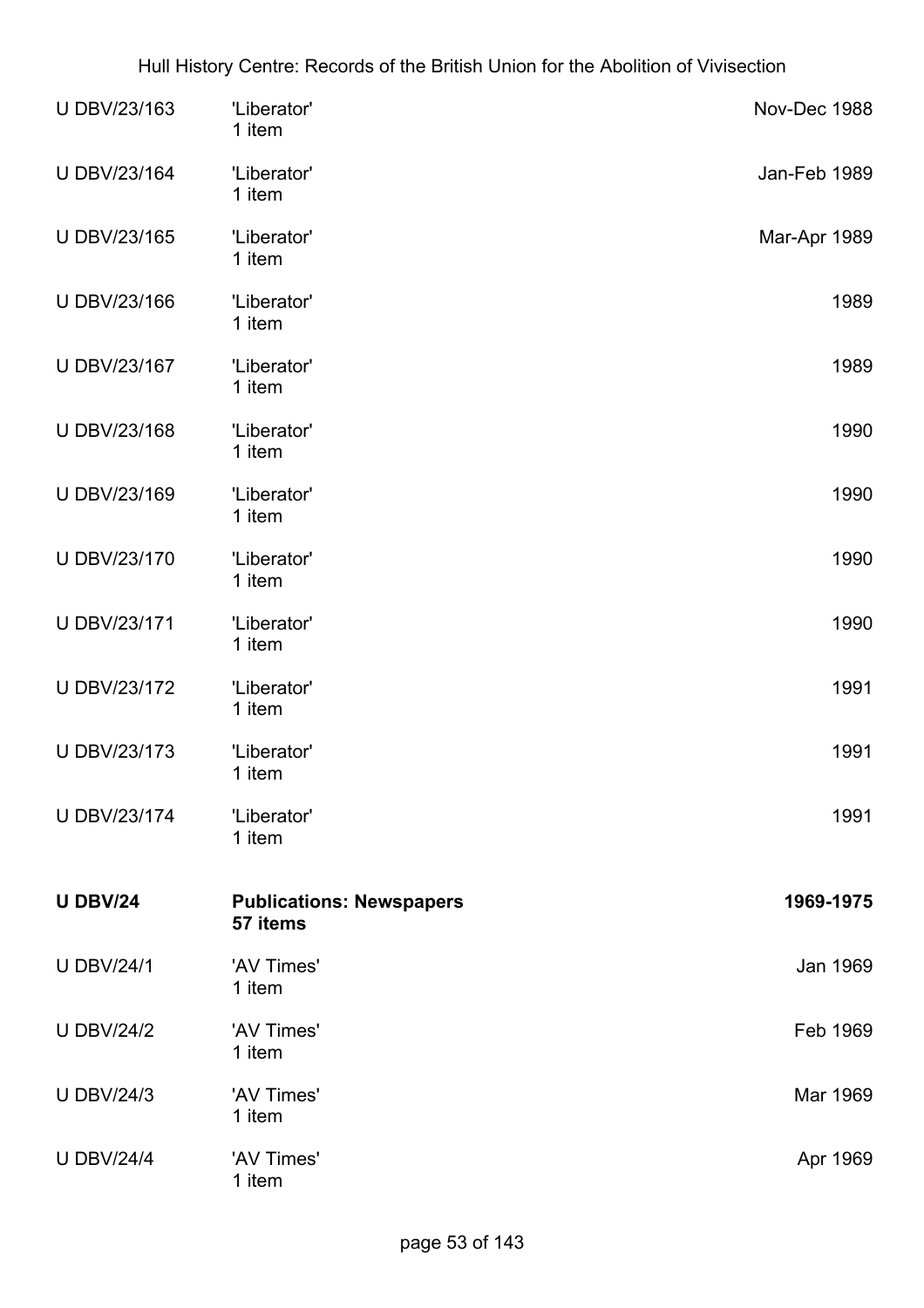| <b>U DBV/24/5</b>  | 'AV Times'<br>1 item | May 1969              |
|--------------------|----------------------|-----------------------|
| <b>U DBV/24/6</b>  | 'AV Times'<br>1 item | <b>Jun 1969</b>       |
| <b>U DBV/24/7</b>  | 'AV Times'<br>1 item | <b>Jul 1969</b>       |
| <b>U DBV/24/8</b>  | 'AV Times'<br>1 item | Aug 1969              |
| <b>U DBV/24/9</b>  | 'AV Times'<br>1 item | Sep 1969              |
| <b>U DBV/24/10</b> | 'AV Times'<br>1 item | Oct 1969              |
| <b>U DBV/24/11</b> | 'AV Times'<br>1 item | <b>Nov 1969</b>       |
| <b>U DBV/24/12</b> | 'AV Times'<br>1 item | Dec 1969-<br>Jan 1970 |
| <b>U DBV/24/13</b> | 'AV Times'<br>1 item | Feb 1970              |
| <b>U DBV/24/14</b> | 'AV Times'<br>1 item | Mar 1970              |
| <b>U DBV/24/15</b> | 'AV Times'<br>1 item | Apr 1970              |
| <b>UDBV/24/16</b>  | 'AV Times'<br>1 item | May 1970              |
| <b>U DBV/24/17</b> | 'AV Times'<br>1 item | <b>Jun 1970</b>       |
| <b>U DBV/24/18</b> | 'AV Times'<br>1 item | <b>Jul 1970</b>       |
| <b>U DBV/24/19</b> | 'AV Times'<br>1 item | Aug 1970              |
| <b>U DBV/24/20</b> | 'AV Times'<br>1 item | Sep 1970              |
| <b>U DBV/24/21</b> | 'AV Times'<br>1 item | Oct 1970              |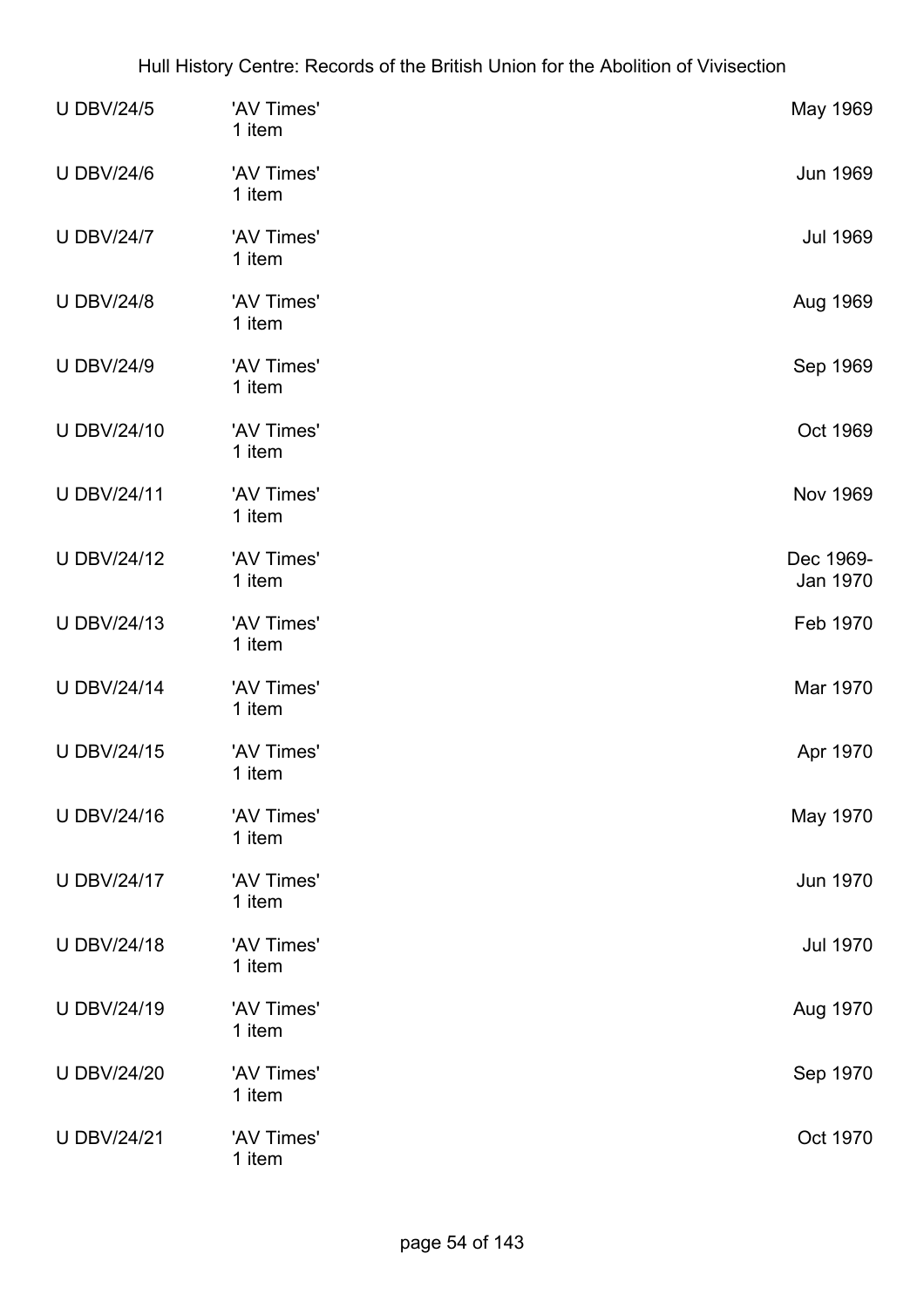| <b>U DBV/24/22</b> | 'AV Times'<br>1 item | <b>Nov 1970</b> |
|--------------------|----------------------|-----------------|
| <b>U DBV/24/23</b> | 'AV Times'<br>1 item | Dec 1970        |
| <b>U DBV/24/24</b> | 'AV Times'<br>1 item | Jan 1971        |
| <b>U DBV/24/25</b> | 'AV Times'<br>1 item | Feb 1971        |
| <b>U DBV/24/26</b> | 'AV Times'<br>1 item | Mar-Apr 1971    |
| <b>U DBV/24/27</b> | 'AV Times'<br>1 item | May 1971        |
| <b>U DBV/24/28</b> | 'AV Times'<br>1 item | Jun 1971        |
| <b>U DBV/24/29</b> | 'AV Times'<br>1 item | Aug 1971        |
| <b>U DBV/24/30</b> | 'AV Times'<br>1 item | Sep-Oct 1971    |
| <b>U DBV/24/31</b> | 'AV Times'<br>1 item | Dec 1971        |
| <b>U DBV/24/32</b> | 'AV Times'<br>1 item | Jan 1972        |
| <b>U DBV/24/33</b> | 'AV Times'<br>1 item | Mar 1972        |
| <b>U DBV/24/34</b> | 'AV Times'<br>1 item | Apr 1972        |
| <b>U DBV/24/35</b> | 'AV Times'<br>1 item | May 1972        |
| <b>U DBV/24/36</b> | 'AV Times'<br>1 item | Jun 1972        |
| <b>U DBV/24/37</b> | 'AV Times'<br>1 item | <b>Jul 1972</b> |
| <b>U DBV/24/38</b> | 'AV Times'<br>1 item | Aug 1972        |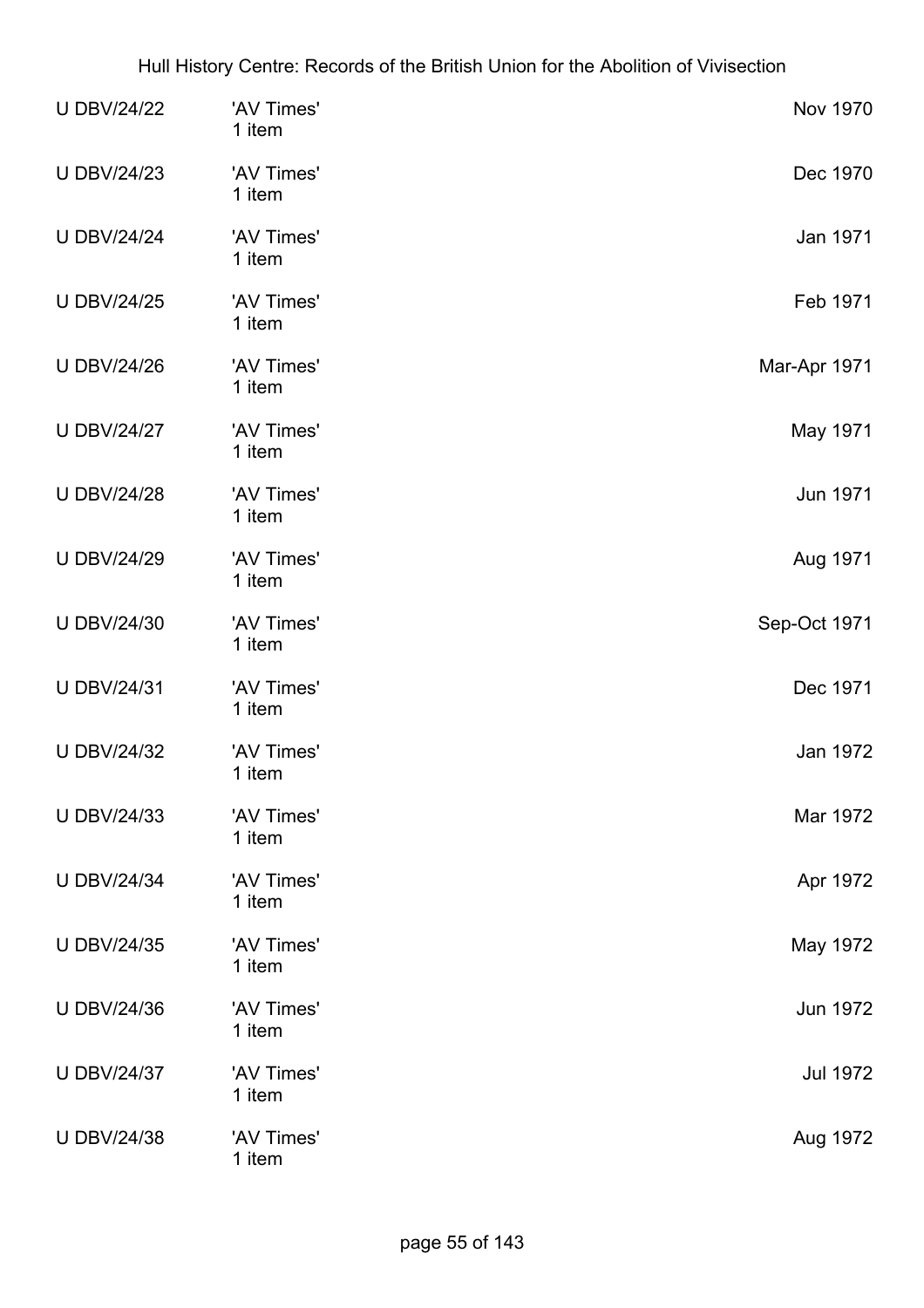| <b>U DBV/24/39</b> | 'AV Times'<br>1 item | Sep 1972        |
|--------------------|----------------------|-----------------|
| <b>U DBV/24/40</b> | 'AV Times'<br>1 item | Oct 1972        |
| <b>U DBV/24/41</b> | 'AV Times'<br>1 item | Nov-Dec 1972    |
| <b>U DBV/24/42</b> | 'AV Times'<br>1 item | Jan-Feb 1973    |
| <b>U DBV/24/43</b> | 'AV Times'<br>1 item | Mar 1973        |
| <b>U DBV/24/44</b> | 'AV Times'<br>1 item | Apr 1973        |
| <b>U DBV/24/45</b> | 'AV Times'<br>1 item | Aug 1973        |
| <b>U DBV/24/46</b> | 'AV Times'<br>1 item | Nov-Dec 1973    |
| <b>U DBV/24/47</b> | 'AV Times'<br>1 item | Jan-Feb 1974    |
| <b>U DBV/24/48</b> | 'AV Times'<br>1 item | Mar-Apr 1974    |
| <b>U DBV/24/49</b> | 'AV Times'<br>1 item | May-Jun 1974    |
| <b>U DBV/24/50</b> | 'AV Times'<br>1 item | <b>Jul 1974</b> |
| <b>U DBV/24/51</b> | 'AV Times'<br>1 item | Aug-Sep 1974    |
| <b>U DBV/24/52</b> | 'AV Times'<br>1 item | Oct-Nov 1974    |
| <b>U DBV/24/53</b> | 'AV Times'<br>1 item | Dec 1974        |
| <b>U DBV/24/54</b> | 'AV Times'<br>1 item | Feb 1975        |
| <b>U DBV/24/55</b> | 'AV Times'<br>1 item | Sep 1975        |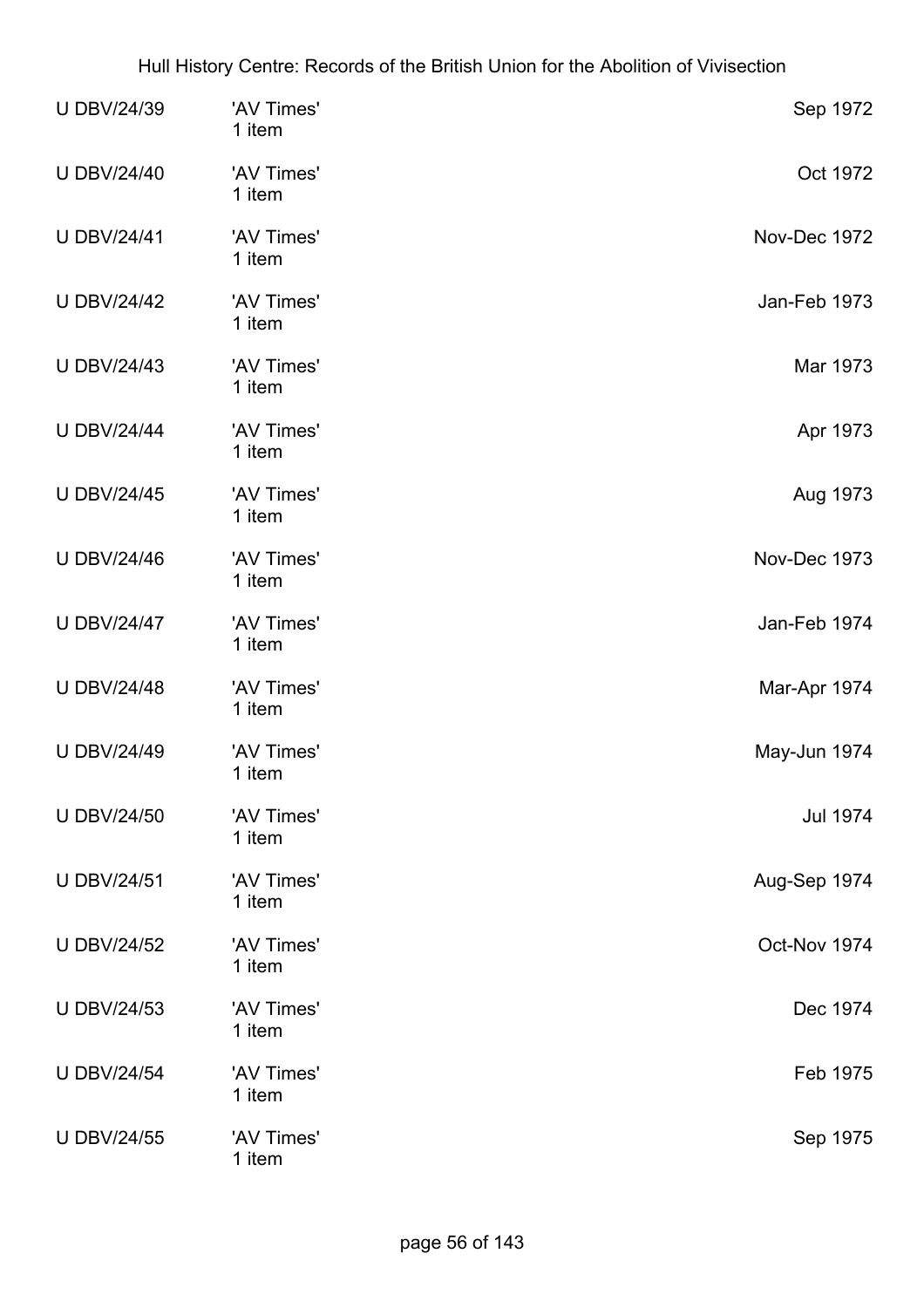| <b>U DBV/24/56</b> | 'AV Times'<br>1 item                                                                                                                                                                                                                                                                                                                                                 | Oct-Nov 1975    |
|--------------------|----------------------------------------------------------------------------------------------------------------------------------------------------------------------------------------------------------------------------------------------------------------------------------------------------------------------------------------------------------------------|-----------------|
| <b>U DBV/24/57</b> | 'AV Times', special protest issue<br>1 item                                                                                                                                                                                                                                                                                                                          | 1970s           |
| <b>U DBV/25</b>    | <b>Publications: Pamphlets</b><br>14 volumes, 27 files & 34 items                                                                                                                                                                                                                                                                                                    | 1873 - 1994     |
| <b>U DBV/25/1</b>  | Bound volume. 'Beginning the movement against vivisection<br>- copies of letters from eminent men in reply to Miss<br>Cobbe's appeals 1874 - 1877'<br>Including letters from Matthew Arnold, Charles Darwin,<br>Lewis Carroll, Lord Shaftesbury and WE Gladstone. With<br>copy letters (3) inserted loose inside front cover, dated 19<br>Mar-6 Jul 1877<br>1 volume | 1874-1877       |
| <b>U DBV/25/2</b>  | Bound volume. 'British Union Publications', varied authors<br>(19)<br>1 volume                                                                                                                                                                                                                                                                                       | $[1876 - 1927]$ |
| <b>U DBV/25/3</b>  | Bound volume. 'British Union Publications', varied authors<br>(77)<br>1 volume                                                                                                                                                                                                                                                                                       | $[1898 - 1927]$ |
| <b>U DBV/25/4</b>  | Bound volume. 'Facts regarding vivisection, volume I' (63)<br>1 volume                                                                                                                                                                                                                                                                                               | 1920s-1930s     |
| <b>U DBV/25/5</b>  | Bound volume. 'British Union Publications 1930', varied<br>authors (28)<br>1 volume                                                                                                                                                                                                                                                                                  | 1930            |
| <b>U DBV/25/6</b>  | Bound volume. 'British Union Publications', varied authors<br>(22)<br>1 volume                                                                                                                                                                                                                                                                                       | 1930            |
| <b>U DBV/25/7</b>  | Bound volume. 'Cuttings: Vivisection, volume II', varied<br>authors (79)<br>1 volume                                                                                                                                                                                                                                                                                 | 1935            |
| <b>U DBV/25/8</b>  | Bound volume. BUAV leaflets pasted into small volume (5)<br>1 volume                                                                                                                                                                                                                                                                                                 | 1960s           |
| <b>U DBV/25/9</b>  | Bound volume. 'Publications of BUAV', varied authors (78)<br>1 volume                                                                                                                                                                                                                                                                                                | 1940s-1960s     |
| <b>U DBV/25/10</b> | File. 'Archive Pamphlets A1' (10)<br>Alphabetical arrangement by title<br>1 file                                                                                                                                                                                                                                                                                     | 1900s-1960s     |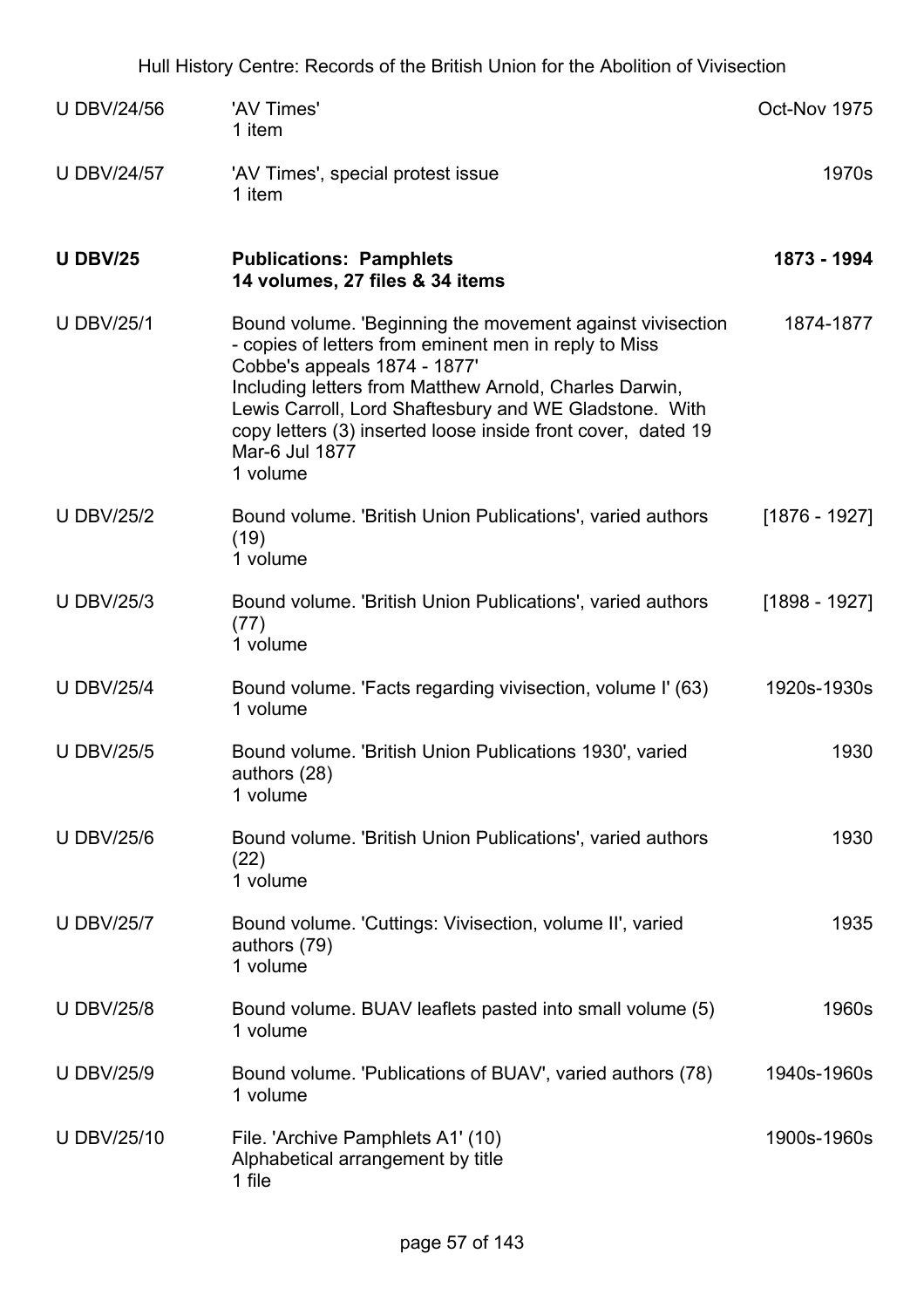| <b>U DBV/25/11</b> | File. 'Archive Pamphlets A2' (9)<br>Alphabetical arrangement by title<br>1 file     | 1920s-1970s |
|--------------------|-------------------------------------------------------------------------------------|-------------|
| <b>U DBV/25/12</b> | File. 'Archive Pamphlets B' (9)<br>Alphabetical arrangement by title<br>1 file      | 1910s-1970s |
| <b>U DBV/25/13</b> | File. 'Archive Pamphlets C' (17)<br>Alphabetical arrangement by title<br>1 file     | 1900s-1960s |
| <b>U DBV/25/14</b> | File. 'Archive Pamphlets D' (5)<br>Alphabetical arrangement by title<br>1 file      | 1900s-1980s |
| <b>U DBV/25/15</b> | File. 'Archive Pamphlets E' (6)<br>Alphabetical arrangement by title<br>1 file      | 1910s-1960s |
| <b>U DBV/25/16</b> | File. 'Archive Pamphlets F - G' (11)<br>Alphabetical arrangement by title<br>1 file | 1910s-1980s |
| <b>U DBV/25/17</b> | File. 'Archive Pamphlets H' (14)<br>Alphabetical arrangement by title<br>1 file     | 1900s-1980s |
| <b>U DBV/25/18</b> | File. 'Archive Pamphlets I' (14)<br>Alphabetical arrangement by title<br>1 file     | 1900s-1980s |
| U DBV/25/19        | File. 'Archive Pamphlets J - K' (3)<br>Alphabetical arrangement by title<br>1 file  | 1878-1960s  |
| <b>U DBV/25/20</b> | File. 'Archive Pamphlets L' (11)<br>Alphabetical arrangement by title<br>1 file     | 1898-1960s  |
| <b>U DBV/25/21</b> | File. Pamphlets M - P (7)<br>Alphabetical arrangement by title<br>1 file            | 1950s-1970s |
| <b>U DBV/25/22</b> | File. Pamphlets Q - T (12)<br>Alphabetical arrangement by title<br>1 file           | 1910s-1970s |
| <b>U DBV/25/23</b> | File. 'Archive Pamphlets V' (5)<br>Alphabetical arrangement by title<br>1 file      | 1910s-1960s |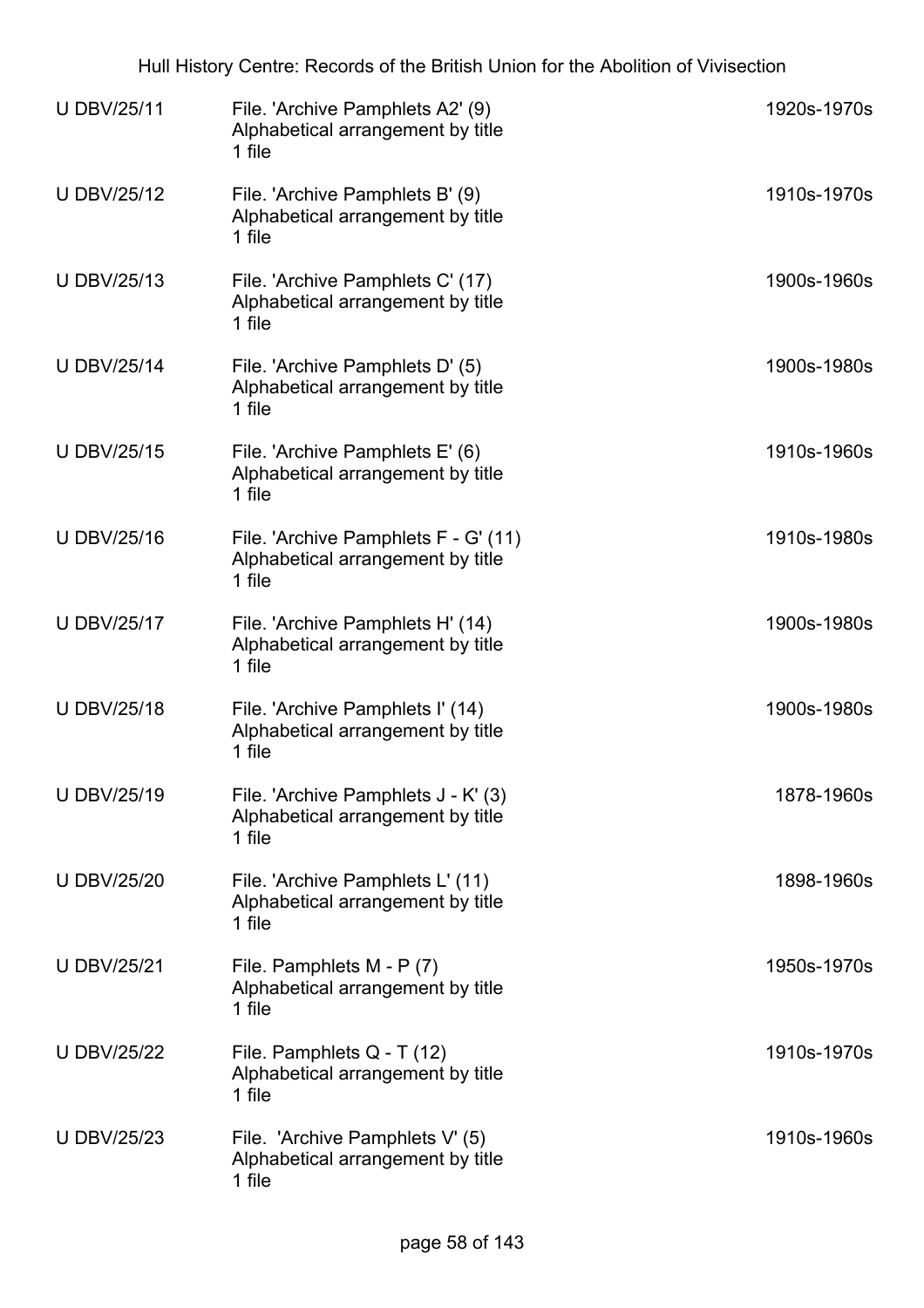| <b>U DBV/25/24</b> | File. 'Archive Pamphlets V2' (5)<br>Alphabetical arrangement by title<br>1 file                                                 | 1900s-1920s     |
|--------------------|---------------------------------------------------------------------------------------------------------------------------------|-----------------|
| <b>U DBV/25/25</b> | File. 'Archive Pamphlets V3' (8)<br>1 file                                                                                      | 1920s-1970s     |
| <b>U DBV/25/26</b> | File. 'Archive Pamphlets W' (14)<br>Alphabetical arrangement by title<br>1 file                                                 | 1910s-1987      |
| <b>U DBV/25/27</b> | File. 'Archive Pamphlets Y - Z' (3)<br>Alphabetical arrangement by title<br>1 file                                              | 1950s-1960s     |
| <b>U DBV/25/28</b> | Pamphlet on 'What is Vivisection', BUAV<br>1 item                                                                               | 1987            |
| <b>U DBV/25/29</b> | File. 'Various heading originals', BUAV<br>1 file                                                                               | 1980s           |
| <b>U DBV/25/30</b> | File, BUAV leaflet brief<br>1 file                                                                                              | 1980s           |
| <b>U DBV/25/31</b> | File. Animal rights literature<br>Regarding BUAV, Dr Hadwen Trust for Humane Research,<br>Animal Welfare Trust (43)<br>1 file   | 1960s-1970s     |
| <b>U DBV/25/32</b> | File. BUAV leaflets<br>12 items                                                                                                 | 1980-1989       |
| <b>U DBV/25/33</b> | File. BUAV leaflets<br>Regarding Anti vivisection to dissection<br>17 items                                                     | 1980s           |
| <b>U DBV/25/34</b> | File. BUAV leaflets<br><b>General Election Coordinating Committee for Animal</b><br>Protection 1983 to laboratories<br>17 items | 1980s           |
| <b>U DBV/25/35</b> | File. BUAV leaflets<br>Mobilisation for Laboratory Animals to warfare<br>32 items                                               | 1980s           |
| <b>U DBV/25/36</b> | <b>BUAV</b> leaflets<br>4 items                                                                                                 | 1980s-1994      |
| <b>U DBV/25/37</b> | BUAV catalogue of merchandise<br>1 item                                                                                         | late 20th cent. |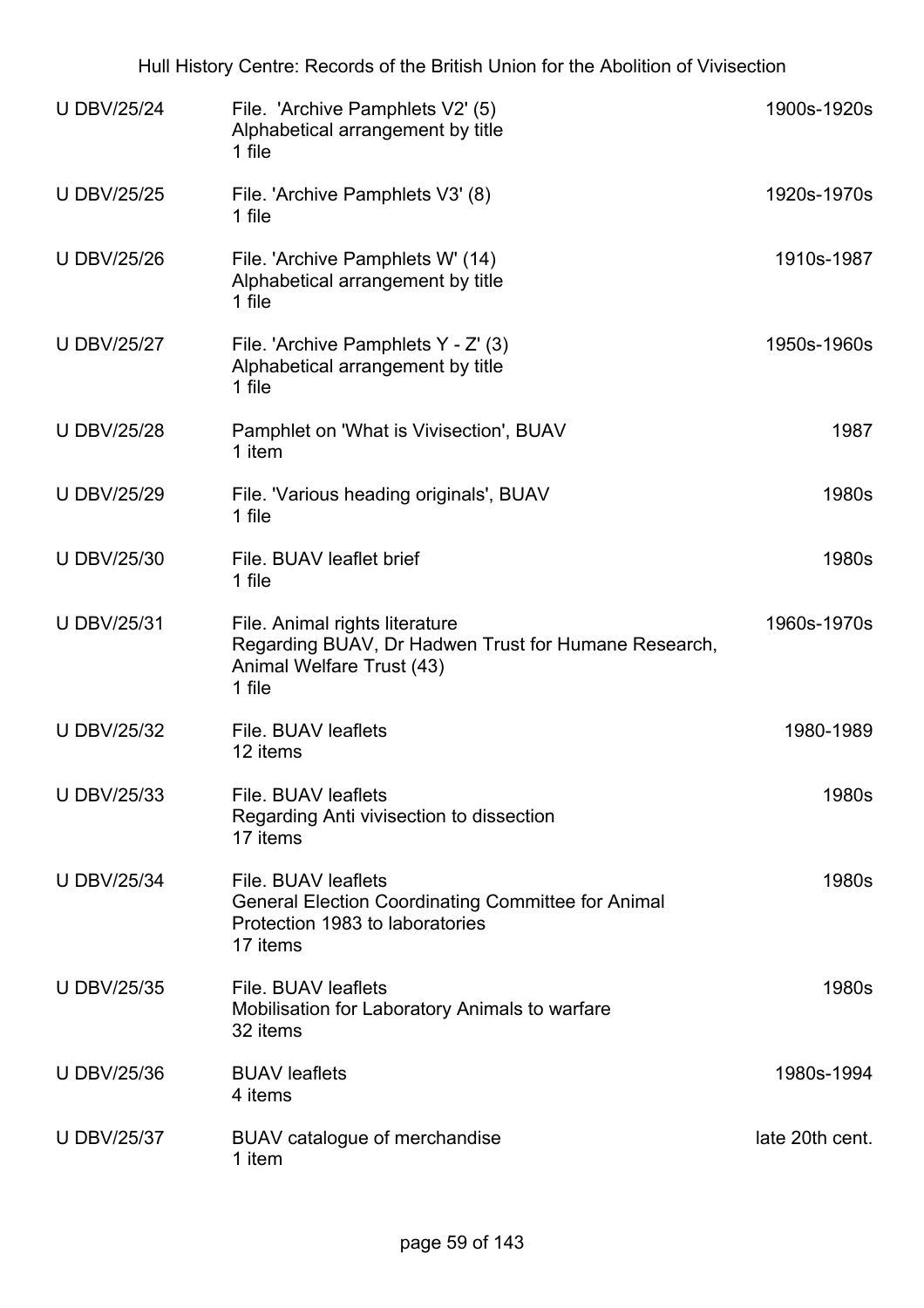| <b>U DBV/25/38</b> | BUAV catalogue of merchandise<br>1 item                                                           | Jan 1991  |
|--------------------|---------------------------------------------------------------------------------------------------|-----------|
| <b>U DBV/25/39</b> | BUAV catalogue of merchandise<br>1 item                                                           | 1991-1992 |
| <b>U DBV/25/40</b> | BUAV catalogue of merchandise<br>1 item                                                           | 1994      |
| <b>U DBV/25/41</b> | 'Support experiments without animals'<br>Unused book of seals<br>1 item                           | 1969      |
| <b>U DBV/25/42</b> | 'Scrap the act'<br>Unused book of seals<br>1 item                                                 | 1970s     |
| <b>U DBV/25/43</b> | BUAV publicity materials order form<br>1 item                                                     | 1980s     |
| <b>U DBV/25/44</b> | File. BUAV factsheet review<br>1 file                                                             | Feb 1992  |
| <b>U DBV/25/45</b> | File. BUAV factsheets<br>Covering a variety of topics<br>12 items                                 | 1980s     |
| <b>U DBV/25/46</b> | Home Office, annual returns (on animal experiments)<br>1 volume                                   | 1873-1893 |
| <b>U DBV/25/47</b> | Home Office, annual returns<br>Regarding experiments on living animals<br>1 volume                | 1894-1904 |
| <b>U DBV/25/48</b> | Home Office, annual returns<br>Regarding experiments on living animals<br>1 volume                | 1905-1915 |
| <b>U DBV/25/49</b> | Home Office, annual returns<br>Regarding experiments on living animals<br>1 volume                | 1916-1920 |
| <b>U DBV/25/50</b> | Inspector's returns<br>Regarding experiments on living animals<br>1 volume                        | 1921-1929 |
| <b>U DBV/25/51</b> | Bundle of leaflets: Home Office statistics<br>Regarding experiments on living animals<br>21 items | 1931-1967 |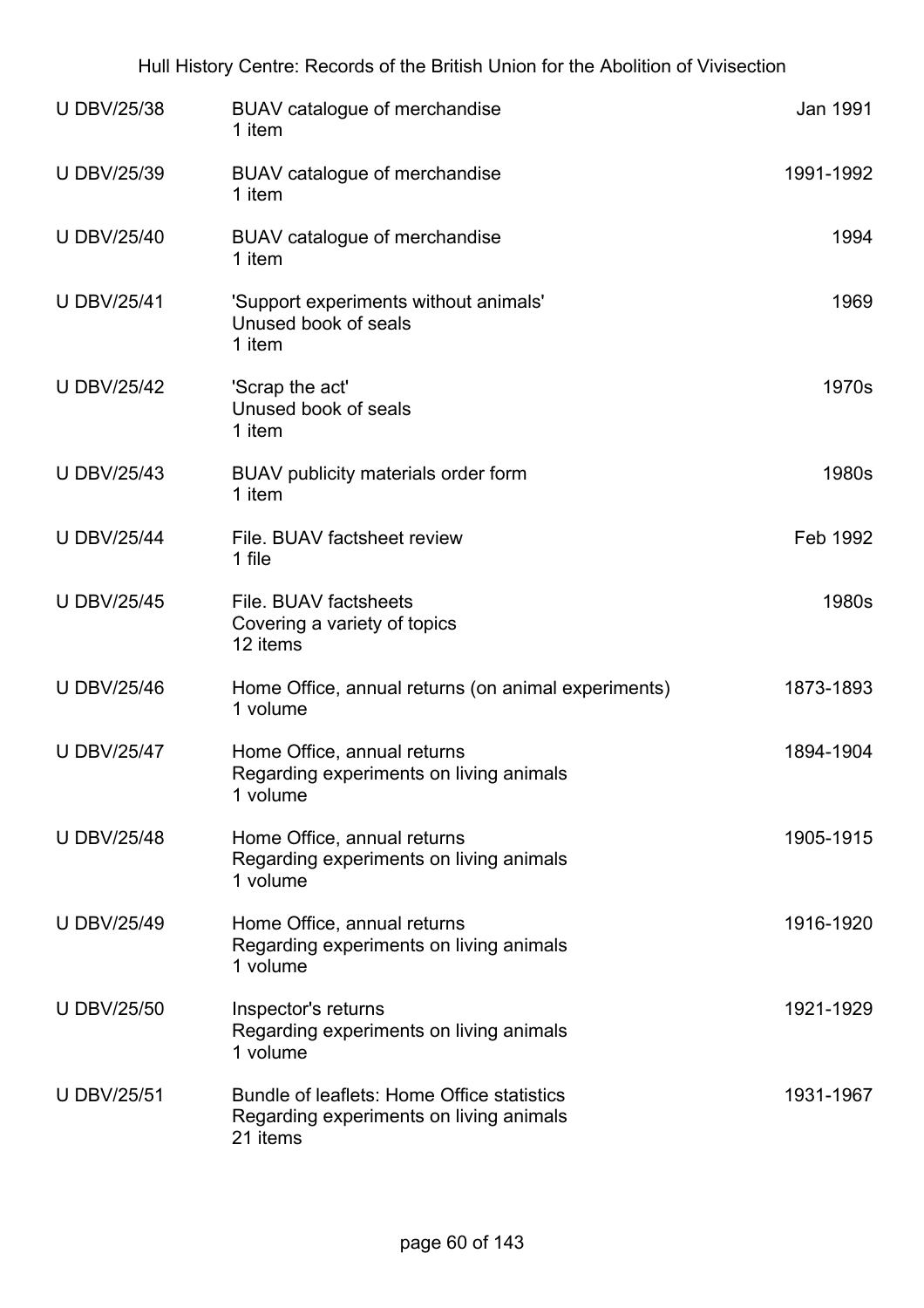| Hull History Centre: Records of the British Union for the Abolition of Vivisection |                                                                                                                                              |              |
|------------------------------------------------------------------------------------|----------------------------------------------------------------------------------------------------------------------------------------------|--------------|
| <b>U DBV/25/52</b>                                                                 | Typescript of statistics of scientific procedures on living<br>animals<br>1 item                                                             | 1992         |
| <b>U DBV/26</b>                                                                    | <b>Publications: Books</b><br>4 volumes                                                                                                      | 1888-1921    |
| <b>U DBV/26/1</b>                                                                  | 'First impressions of America', Walter R Hadwen, (London;<br>Hutchinson & Co.)<br>Inscribed to a Willesden branch member of BUAV<br>1 volume | 1921         |
| <b>U DBV/26/2</b>                                                                  | 'The modern rack: Papers on vivisection', Frances Power<br>Cobbe, (London; Swan Sonnenschein & Co.)<br>1 volume                              | 1889         |
| <b>U DBV/26/3</b>                                                                  | 'Religious duty', Frances Power Cobbe, (London; T Fisher<br>Unwin)<br>1 volume                                                               | 1894         |
| <b>U DBV/26/4</b>                                                                  | 'The scientific spirit of the age', Frances Power Cobbe,<br>(London; Smith, Elder & Co.)<br>1 volume                                         | 1888         |
| <b>U DBV/27</b>                                                                    | <b>Internal bulletins</b><br>188 items                                                                                                       | 1982-1994    |
| <b>U DBV/27/1</b>                                                                  | 'Action Mailout'. 'The charities campaign', press release<br>1 item                                                                          | [1990]       |
| <b>U DBV/27/2</b>                                                                  | 'BUAV News', no. 1<br>1 item                                                                                                                 | 20 Sep 1990  |
| <b>U DBV/27/3</b>                                                                  | 'BUAV News', no. 2<br>1 item                                                                                                                 | Feb 1992     |
| <b>U DBV/27/4</b>                                                                  | 'BUAV News', no. 3<br>1 item                                                                                                                 | Mar 1992     |
| <b>U DBV/27/5</b>                                                                  | 'BUAV News', no. 4<br>1 item                                                                                                                 | Apr-May 1992 |
| <b>U DBV/27/6</b>                                                                  | 'BUAV News', no. 5<br>1 item                                                                                                                 | Jun 1992     |
| <b>U DBV/27/7</b>                                                                  | 'BUAV News', no. 6<br>1 item                                                                                                                 | Jul-Aug 1992 |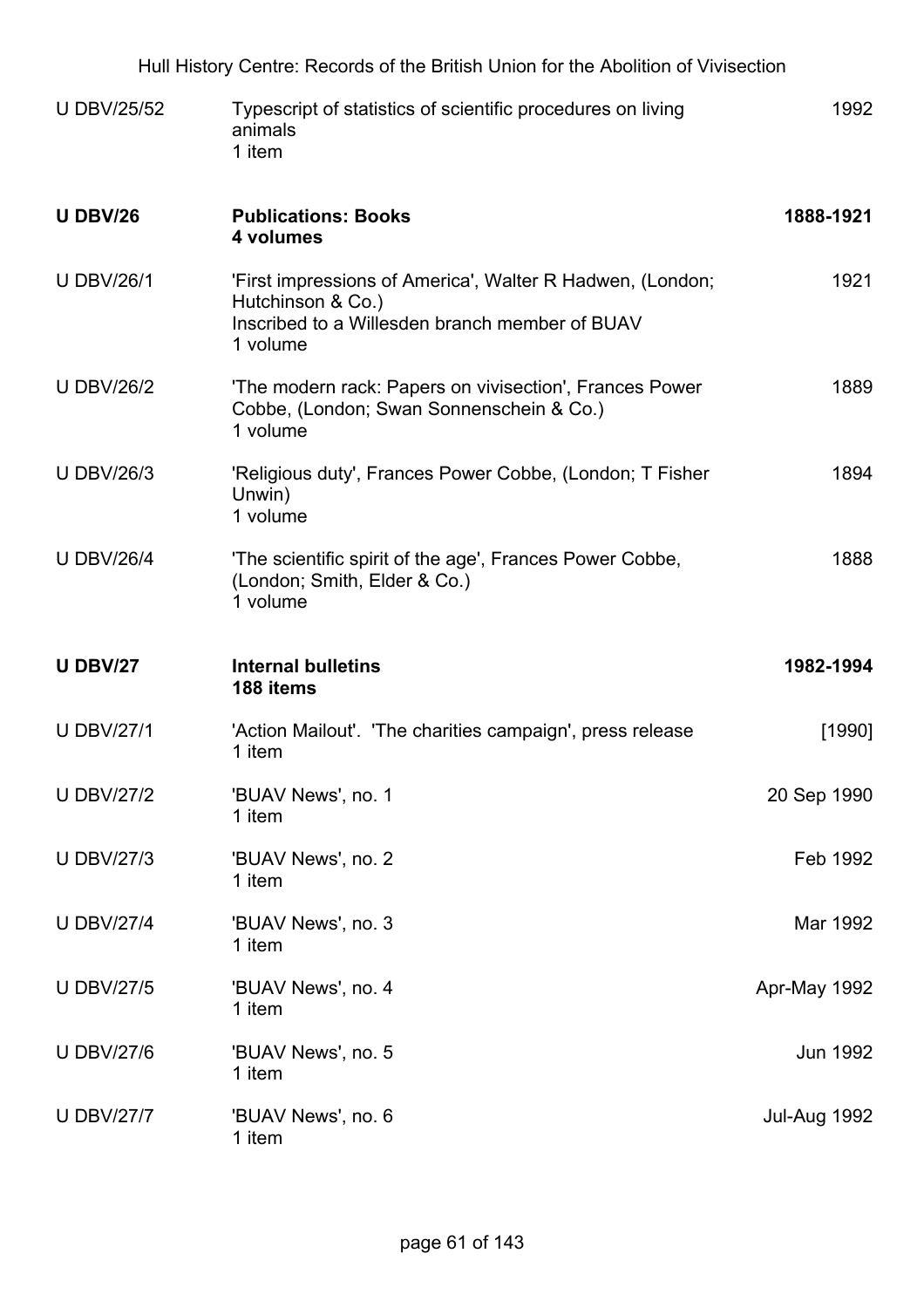| <b>U DBV/27/8</b>  | 'BUAV News', no. 7<br>1 item                   | Sep 1992        |
|--------------------|------------------------------------------------|-----------------|
| <b>U DBV/27/9</b>  | 'BUAV News', no. 8<br>1 item                   | Oct-Nov 1992    |
| U DBV/27/10        | 'BUAV News', no. 9<br>1 item                   | Dec 1992        |
| <b>U DBV/27/11</b> | 'BUAV News', no. 10<br>1 item                  | Jan 1993        |
| <b>U DBV/27/12</b> | 'BUAV News', no. 11<br>1 item                  | Feb 1993        |
| <b>U DBV/27/13</b> | 'BUAV News', no. 12<br>1 item                  | Mar 1993        |
| <b>U DBV/27/14</b> | 'BUAV News', no. 13<br>1 item                  | Apr 1993        |
| <b>U DBV/27/15</b> | 'BUAV News', no. 14<br>1 item                  | May 1993        |
| <b>UDBV/27/16</b>  | 'BUAV News', no. 15<br>1 item                  | <b>Jun 1993</b> |
| <b>U DBV/27/17</b> | 'BUAV News', no. 16<br>1 item                  | <b>Jul 1993</b> |
| <b>UDBV/27/18</b>  | 'BUAV Parliamentary Briefing', no. 3<br>1 item | Dec 1990        |
| <b>UDBV/27/19</b>  | 'BUAV Parliamentary Briefing', no. 5<br>1 item | <b>Jun 1992</b> |
| <b>U DBV/27/20</b> | 'BUAV Parliamentary Briefing', no. 6<br>1 item | Feb 1993        |
| <b>U DBV/27/21</b> | 'BUAV Parliamentary Bulletin', no. 2<br>1 item | Jan 1990        |
| <b>U DBV/27/22</b> | 'BUAV Parliamentary Bulletin', no. 3<br>1 item | <b>Jul 1990</b> |
| <b>U DBV/27/23</b> | 'BUAV Parliamentary Bulletin', no. 4<br>1 item | Dec 1990        |
| <b>U DBV/27/24</b> | 'BUAV Parliamentary Bulletin', no. 5<br>1 item | Apr 1991        |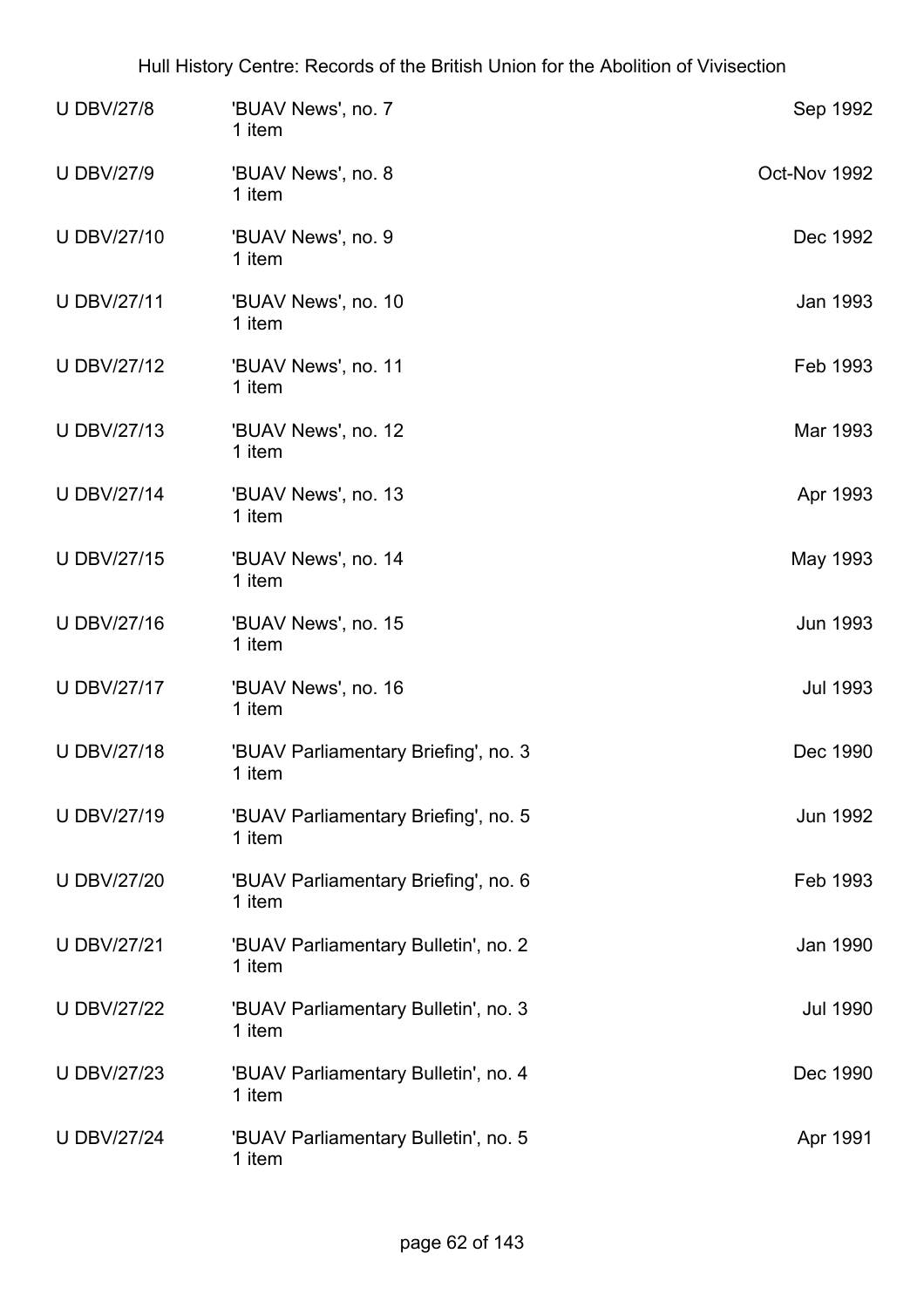| <b>U DBV/27/25</b> | 'BUAV Parliamentary Bulletin', no. 6<br>1 item | Dec 1991        |
|--------------------|------------------------------------------------|-----------------|
| <b>U DBV/27/26</b> | 'BUAV Parliamentary Bulletin', no. 7<br>1 item | Jan 1993        |
| <b>U DBV/27/27</b> | 'BUAV Parliamentary Bulletin', no. 8<br>1 item | <b>Jul 1993</b> |
| <b>U DBV/27/28</b> | 'Contacts Mailout'<br>1 item                   | 6 Dec 1982      |
| <b>U DBV/27/29</b> | 'Contacts Mailout'<br>1 item                   | Feb 1983        |
| <b>U DBV/27/30</b> | 'Contacts Mailout'<br>1 item                   | Mar [1983]      |
| <b>U DBV/27/31</b> | 'Contacts Mailout'<br>1 item                   | Apr 1983        |
| <b>U DBV/27/32</b> | 'Contacts Mailout'<br>1 item                   | May 1983        |
| <b>U DBV/27/33</b> | 'Contacts Mailout'<br>1 item                   | Jun 1983        |
| <b>U DBV/27/34</b> | 'Contacts Mailout'<br>1 item                   | <b>Jul 1983</b> |
| <b>U DBV/27/35</b> | 'Contacts Mailout'<br>1 item                   | Aug 1983        |
| <b>U DBV/27/36</b> | 'Contacts Mailout'<br>1 item                   | Sep 1983        |
| <b>U DBV/27/37</b> | 'Contacts Mailout'<br>1 item                   | Oct 1983        |
| <b>U DBV/27/38</b> | 'Contacts Mailout'<br>1 item                   | Dec 1983        |
| <b>U DBV/27/39</b> | 'Contacts Mailout'<br>1 item                   | Jan 1984        |
| <b>U DBV/27/40</b> | 'Contacts Mailout'<br>1 item                   | Apr 1984        |
| <b>U DBV/27/41</b> | 'Contacts Mailout'<br>1 item                   | May 1984        |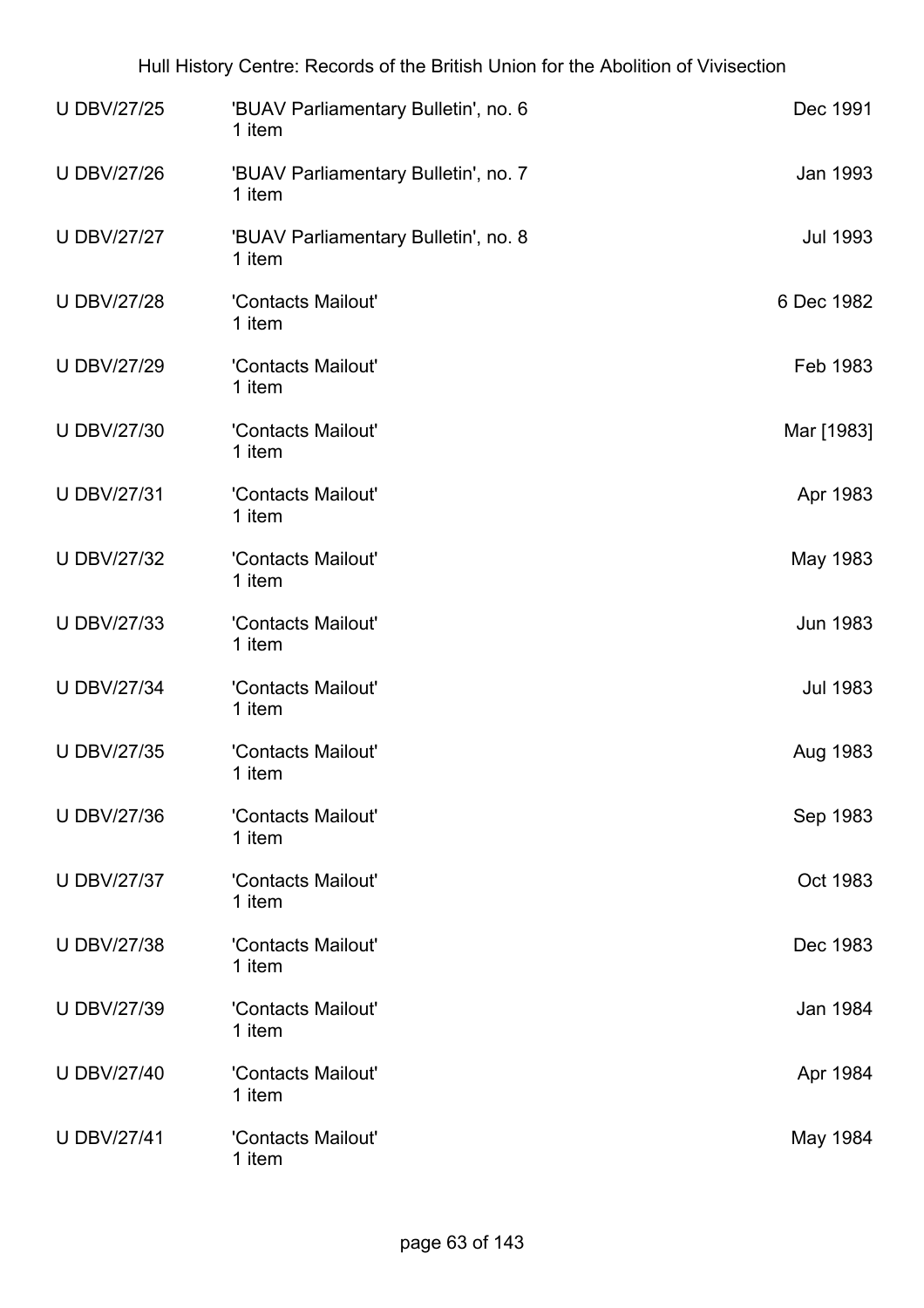| <b>U DBV/27/42</b> | 'Contacts Mailout'<br>1 item         | <b>Jun 1984</b> |
|--------------------|--------------------------------------|-----------------|
| <b>U DBV/27/43</b> | 'Contacts Mailout'<br>1 item         | Aug 1984        |
| <b>U DBV/27/44</b> | 'Contacts Mailout', no. 18<br>1 item | [Aug 1984]      |
| <b>U DBV/27/45</b> | 'Contacts Mailout', no. 19<br>1 item | [Sep 1984]      |
| <b>U DBV/27/46</b> | 'Contacts Mailout', no. 20<br>1 item | Oct 1984        |
| <b>U DBV/27/47</b> | 'Contacts Mailout', no. 21<br>1 item | <b>Nov 1984</b> |
| <b>U DBV/27/48</b> | 'Contacts Mailout', no. 22<br>1 item | Dec 1984        |
| <b>U DBV/27/49</b> | 'Contacts Mailout'<br>1 item         | <b>Jun 1985</b> |
| <b>U DBV/27/50</b> | 'Contacts Mailout'<br>1 item         | <b>Jul 1985</b> |
| <b>U DBV/27/51</b> | 'Contacts Mailout'<br>1 item         | Aug 1985        |
| <b>U DBV/27/52</b> | 'Contacts Mailout'<br>1 item         | Sep 1985        |
| <b>U DBV/27/53</b> | 'Contacts Mailout'<br>1 item         | Oct 1985        |
| <b>U DBV/27/54</b> | 'Contacts Mailout'<br>1 item         | <b>Nov 1985</b> |
| <b>U DBV/27/55</b> | 'Contacts Mailout', no. 1<br>1 item  | Jan 1986        |
| <b>U DBV/27/56</b> | 'Contacts Mailout', no. 2<br>1 item  | Feb 1986        |
| <b>U DBV/27/57</b> | 'Contacts Mailout', no. 3<br>1 item  | Mar 1986        |
| <b>U DBV/27/58</b> | 'Contacts Mailout', no. 4<br>1 item  | Apr 1986        |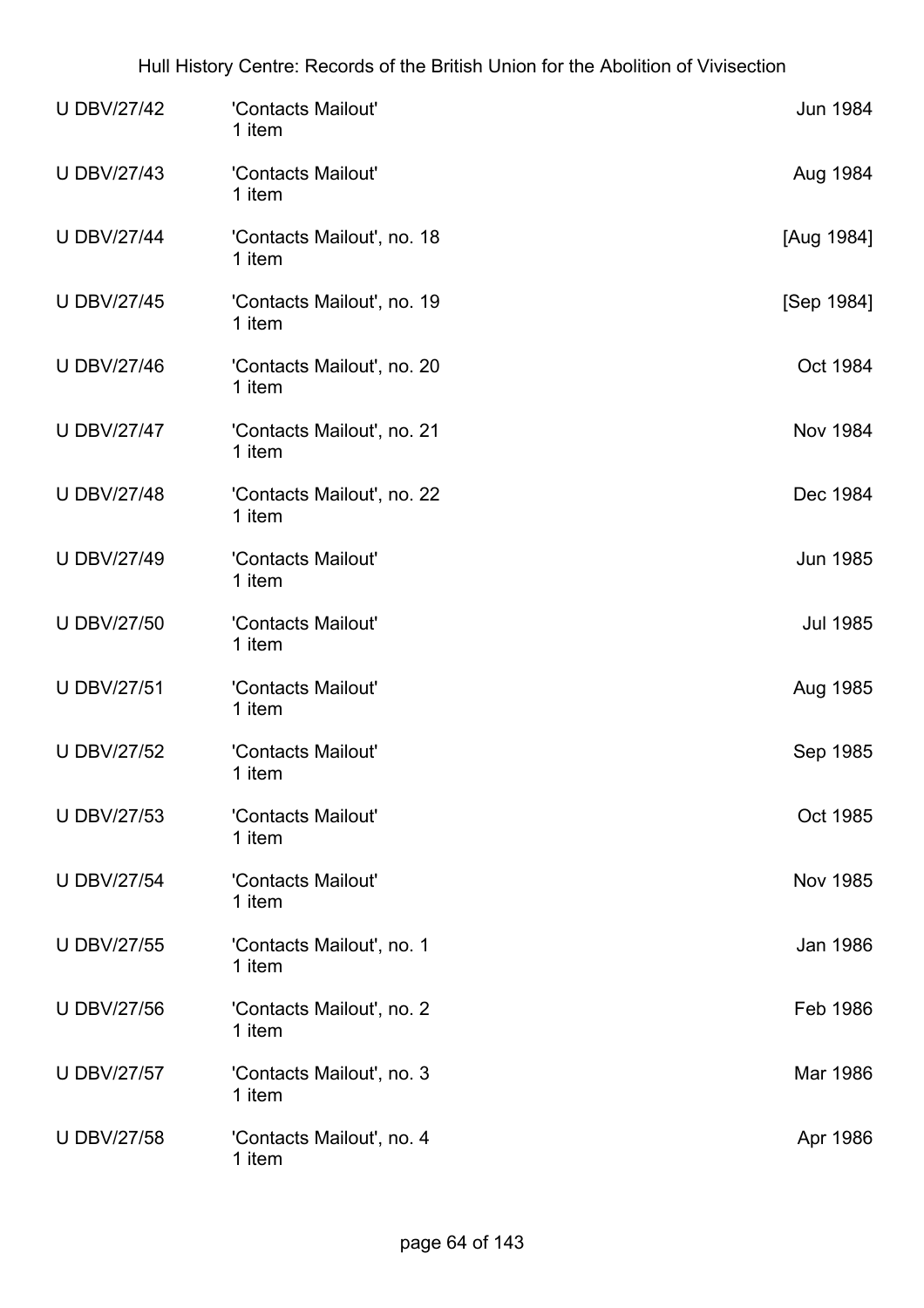| <b>U DBV/27/59</b> | 'Contacts Mailout', no. 5<br>1 item                | May 1986        |
|--------------------|----------------------------------------------------|-----------------|
| <b>U DBV/27/60</b> | 'Contacts Mailout', no. 6<br>1 item                | Jul-Aug 1986    |
| <b>U DBV/27/61</b> | 'Contacts Mailout', no. 7<br>1 item                | Sep-Oct 1986    |
| <b>U DBV/27/62</b> | 'Contacts Mailout'<br>1 item                       | Nov-Dec 1986    |
| <b>U DBV/27/63</b> | 'Contacts Mailout'<br>1 item                       | Jan-Feb 1987    |
| <b>U DBV/27/64</b> | 'Contacts Mailout', no. 10<br>1 item               | Mar-Jul 1987    |
| <b>U DBV/27/65</b> | 'Contacts Mailout', no. 11<br>1 item               | Aug-Oct 1987    |
| <b>U DBV/27/66</b> | 'Contacts Mailout', no. 12<br>1 item               | 1987-1988       |
| <b>U DBV/27/67</b> | 'Contacts Mailout', no. 13<br>1 item               | <b>Jul 1988</b> |
| <b>U DBV/27/68</b> | 'Contacts Mailout', no. 14<br>1 item               | Mar 1989        |
| <b>U DBV/27/69</b> | 'Contacts Mailout', no. 15<br>1 item               | Dec 1989        |
| <b>U DBV/27/70</b> | 'Contacts Mailout', no. 16<br>1 item               | <b>Jun 1990</b> |
| <b>U DBV/27/71</b> | 'European Parliamentary Briefing', no. 1<br>1 item | c.1991          |
| <b>U DBV/27/72</b> | 'European Parliamentary Briefing', no. 2<br>1 item | c.1991          |
| <b>U DBV/27/73</b> | 'European Parliamentary Briefing', no. 3<br>1 item | c.1991          |
| <b>U DBV/27/74</b> | 'European Parliamentary Briefing', no. 4<br>1 item | c.1991          |
| <b>U DBV/27/75</b> | 'Information Update', no. 8<br>1 item              | 21 Nov 1988     |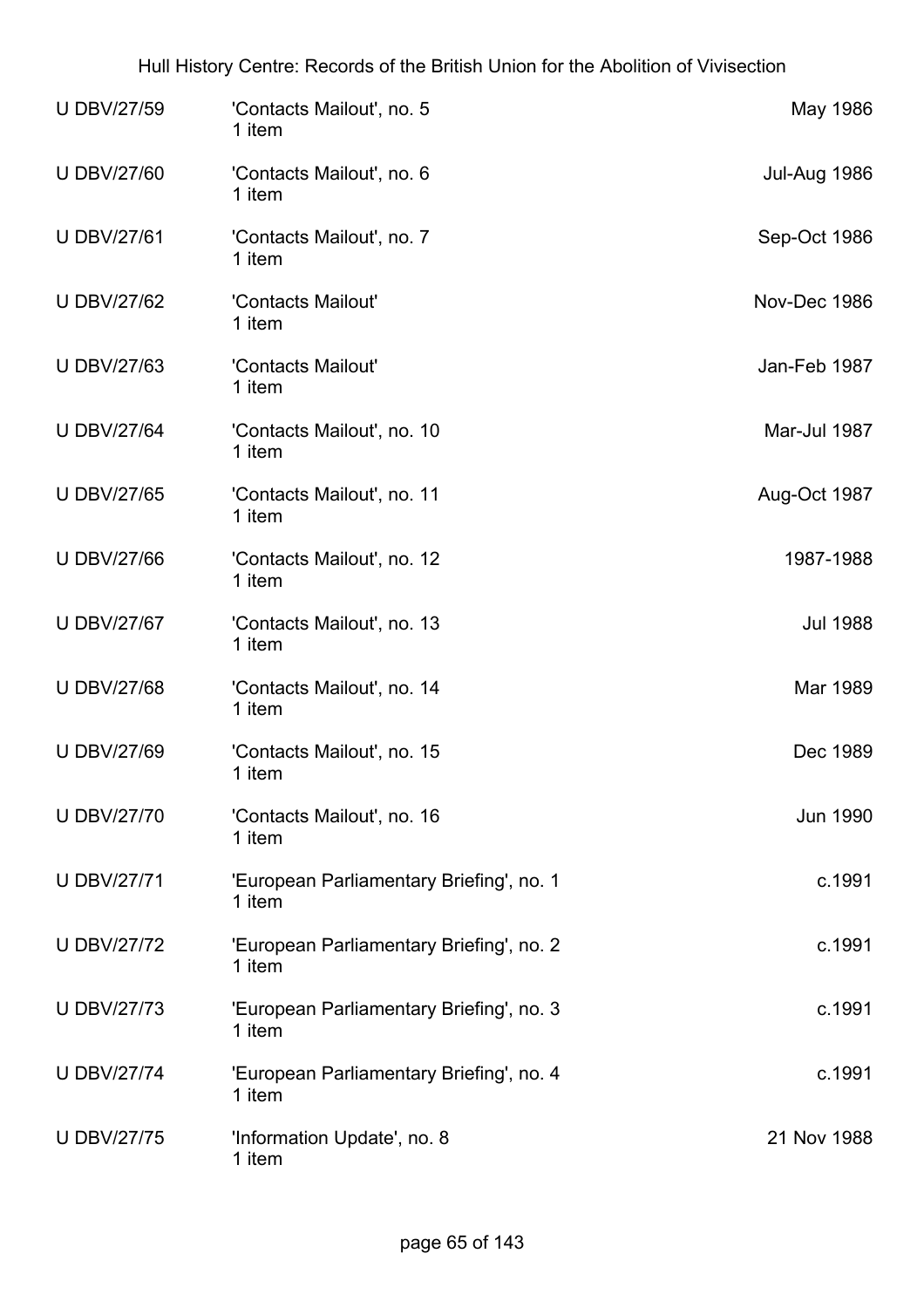| <b>UDBV/27/76</b>  | 'Information Update', no. 9<br>1 item  | 8 Dec 1988  |
|--------------------|----------------------------------------|-------------|
| <b>U DBV/27/77</b> | 'Information Update', no. 10<br>1 item | 13 Jan 1989 |
| <b>U DBV/27/78</b> | 'Information Update', no. 11<br>1 item | 3 Feb 1989  |
| <b>U DBV/27/79</b> | 'Information Update', no. 12<br>1 item | 1 Mar 1988  |
| <b>U DBV/27/80</b> | 'Information Update', no. 13<br>1 item | 10 Apr 1989 |
| <b>U DBV/27/81</b> | 'Information Update', no. 14<br>1 item | 24 Apr 1989 |
| <b>U DBV/27/82</b> | 'Information Update', no. 15<br>1 item | 26 May 1989 |
| <b>U DBV/27/83</b> | 'Information Update', no. 16<br>1 item | 7 Jun 1989  |
| <b>U DBV/27/84</b> | 'Information Update', no. 17<br>1 item | 26 Jun 1989 |
| <b>U DBV/27/85</b> | 'Information Update', no. 18<br>1 item | 24 Jul 1989 |
| <b>U DBV/27/86</b> | 'Information Update', no. 19<br>1 item | Dec 1989    |
| <b>U DBV/27/87</b> | 'Information Update', no. 20<br>1 item | 12 Jan 1990 |
| <b>U DBV/27/88</b> | 'Information Update', no. 21<br>1 item | 26 Jan 1990 |
| <b>U DBV/27/89</b> | 'Information Update', no. 22<br>1 item | 16 Feb 1990 |
| <b>U DBV/27/90</b> | 'Information Update', no. 23<br>1 item | 2 Mar 1990  |
| <b>U DBV/27/91</b> | 'Information Update', no. 24<br>1 item | 16 Mar 1990 |
| <b>U DBV/27/92</b> | 'Information Update', no. 25<br>1 item | 30 Mar 1990 |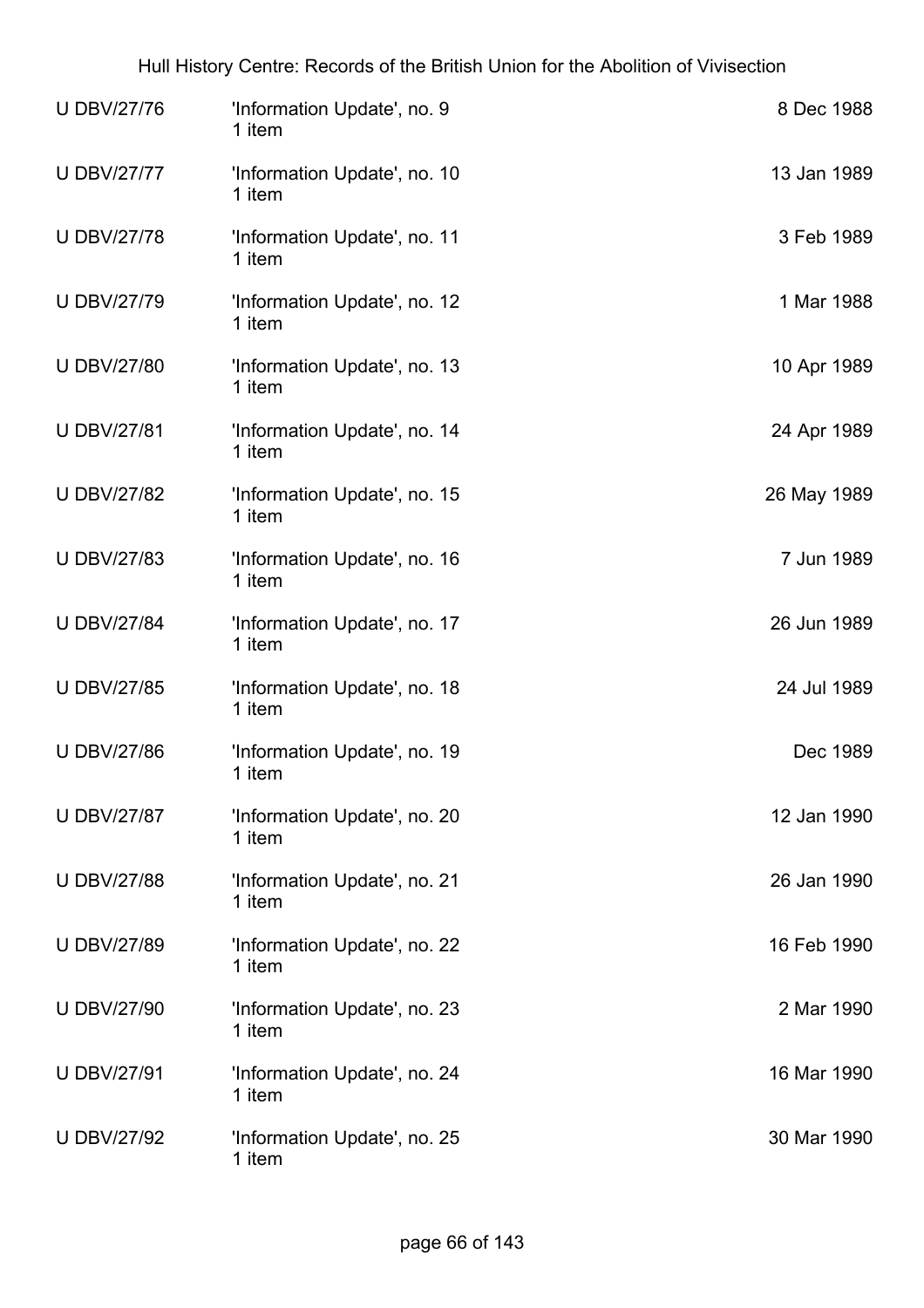| <b>U DBV/27/93</b>  | 'Information Update', no. 26<br>1 item | 20 Apr 1990 |
|---------------------|----------------------------------------|-------------|
| <b>U DBV/27/94</b>  | 'Information Update', no. 27<br>1 item | 4 May 1990  |
| <b>U DBV/27/95</b>  | 'Information Update', no. 28<br>1 item | 18 May 1990 |
| <b>U DBV/27/96</b>  | 'Information Update', no. 29<br>1 item | 1 Jun 1990  |
| <b>U DBV/27/97</b>  | 'Information Update', no. 30<br>1 item | 15 Jun 1990 |
| <b>U DBV/27/98</b>  | 'Information Update', no. 31<br>1 item | 29 Jun 1990 |
| <b>U DBV/27/99</b>  | 'Information Update', no. 32<br>1 item | 11 Jul 1990 |
| U DBV/27/100        | 'Information Update', no. 33<br>1 item | 27 Jul 1990 |
| <b>U DBV/27/101</b> | 'Information Update', no. 35<br>1 item | 6 Sep 1990  |
| U DBV/27/102        | 'Information Update', no. 36<br>1 item | 21 Sep 1990 |
| U DBV/27/103        | 'Information Update', no. 37<br>1 item | 4 Oct 1990  |
| <b>U DBV/27/104</b> | 'Information Update', no. 38<br>1 item | 18 Oct 1990 |
| <b>U DBV/27/105</b> | 'Information Update', no. 39<br>1 item | 1 Nov 1990  |
| <b>UDBV/27/106</b>  | 'Information Update', no. 40<br>1 item | 22 Nov 1990 |
| U DBV/27/107        | 'Information Update', no. 41<br>1 item | 13 Dec 1990 |
| <b>U DBV/27/108</b> | 'Information Update', no. 42<br>1 item | 17 Jan 1991 |
| U DBV/27/109        | 'Information Update', no. 43<br>1 item | 1 Feb 1991  |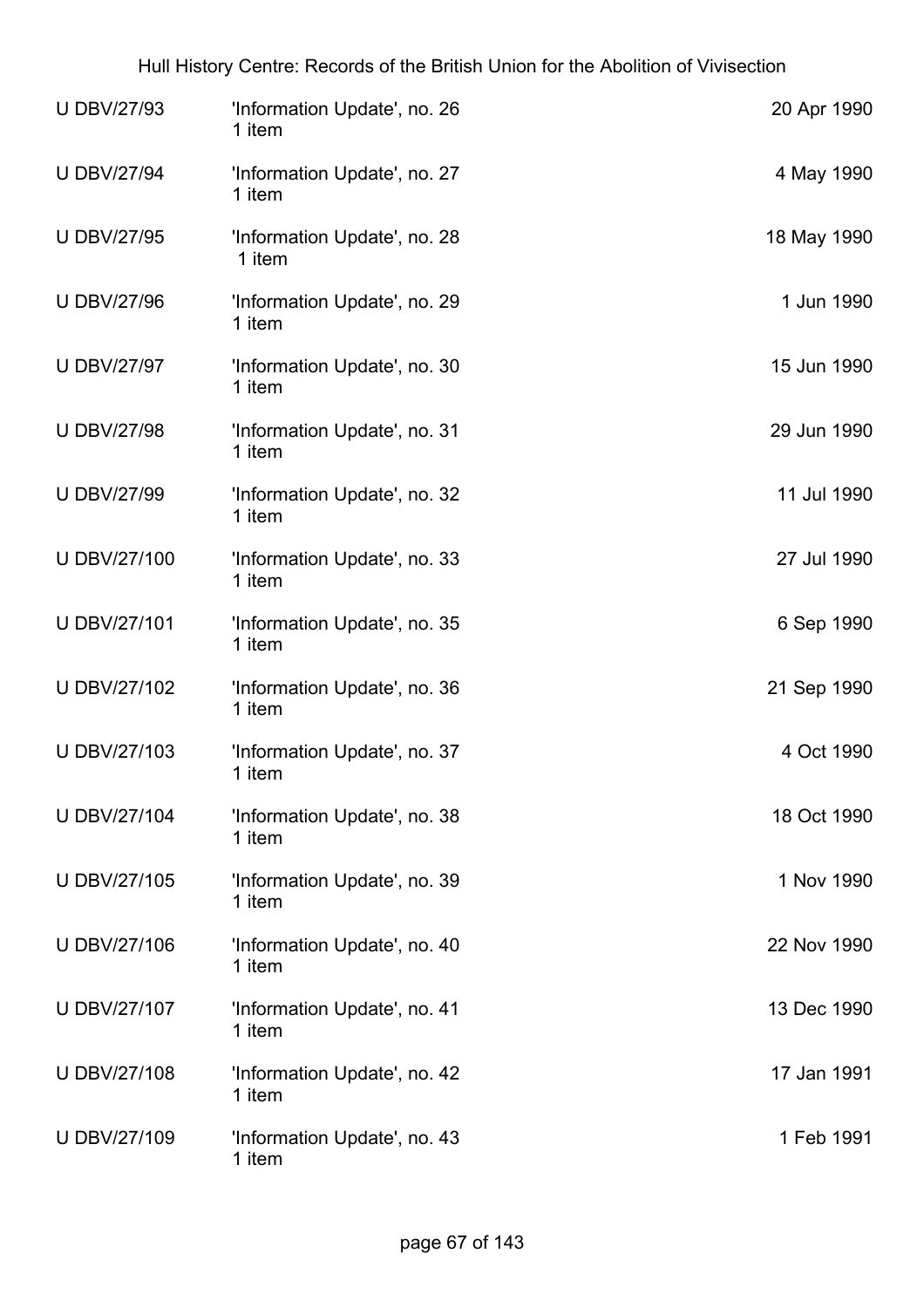| U DBV/27/110        | 'Information Update', no. 44<br>1 item | 15 Feb 1991 |
|---------------------|----------------------------------------|-------------|
| <b>UDBV/27/111</b>  | 'Information Update', no. 45<br>1 item | 7 Mar 1991  |
| U DBV/27/112        | 'Information Update', no. 46<br>1 item | 22 Mar 1991 |
| U DBV/27/113        | 'Information Update', no. 47<br>1 item | 11 Apr 1991 |
| <b>U DBV/27/114</b> | 'Information Update', no. 48<br>1 item | 26 Apr 1991 |
| U DBV/27/115        | 'Information Update', no. 49<br>1 item | 10 May 1991 |
| U DBV/27/116        | 'Information Update', no. 50<br>1 item | 24 May 1991 |
| U DBV/27/117        | 'Information Update', no. 51<br>1 item | 7 Jun 1991  |
| U DBV/27/118        | 'Information Update', no. 52<br>1 item | 21 Jun 1991 |
| U DBV/27/119        | 'Information Update', no. 53<br>1 item | 12 Jul 1991 |
| <b>U DBV/27/120</b> | 'Information Update', no. 54<br>1 item | 2 Aug 1991  |
| <b>U DBV/27/121</b> | 'Information Update', no. 55<br>1 item | 16 Aug 1991 |
| <b>U DBV/27/122</b> | 'Information Update', no. 56<br>1 item | 6 Sep 1991  |
| <b>U DBV/27/123</b> | 'Information Update', no. 57<br>1 item | 20 Sep 1991 |
| <b>U DBV/27/124</b> | 'Information Update', no. 58<br>1 item | 4 Oct 1991  |
| U DBV/27/125        | 'Information Update', no. 59<br>1 item | 18 Oct 1991 |
| <b>U DBV/27/126</b> | 'Information Update', no. 60<br>1 item | 1 Nov 1991  |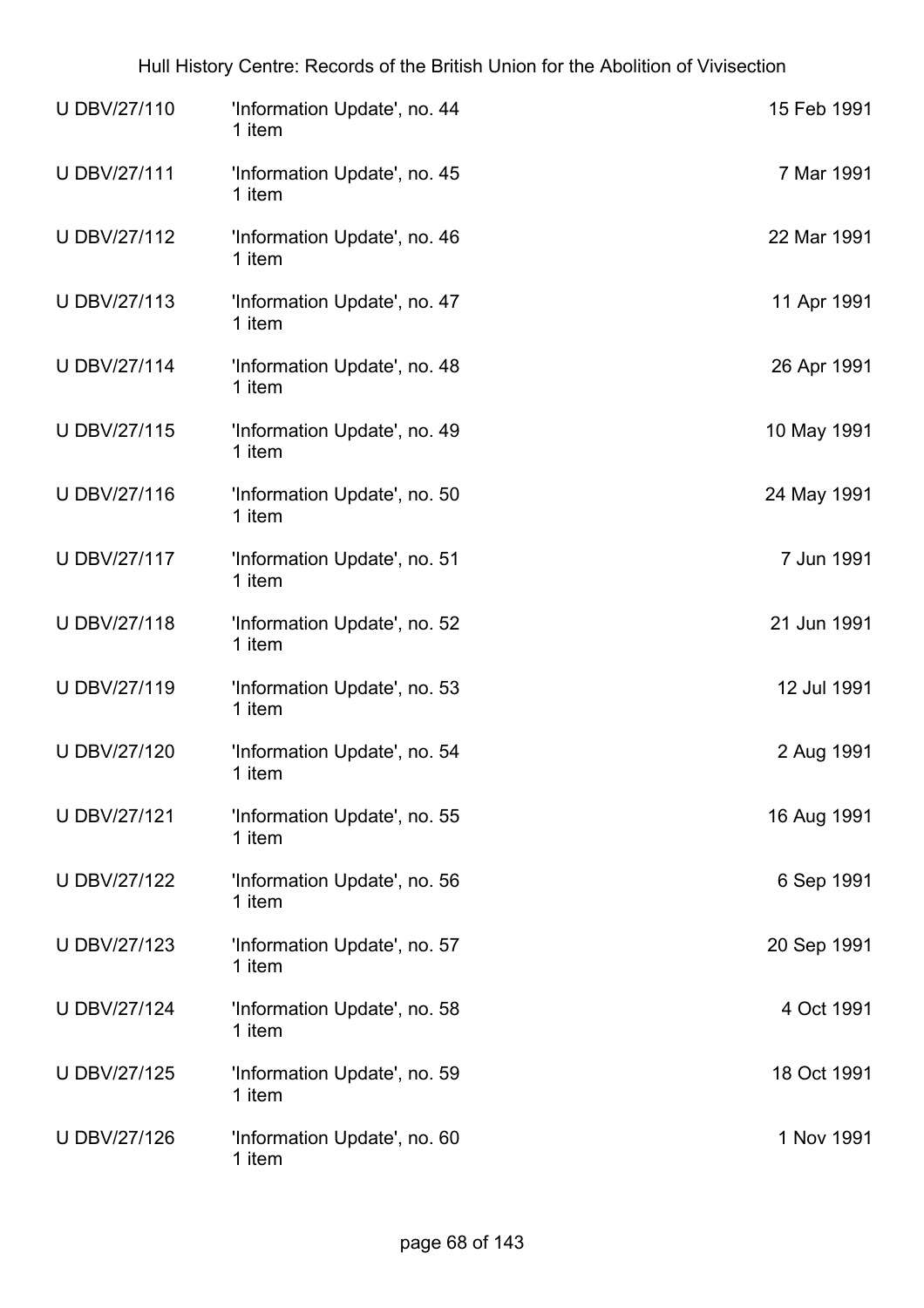| U DBV/27/127        | 'Information Update', no. 61<br>1 item | 19 Nov 1991 |
|---------------------|----------------------------------------|-------------|
| U DBV/27/128        | 'Information Update', no. 62<br>1 item | 6 Dec 1991  |
| U DBV/27/129        | 'Information Update', no. 63<br>1 item | 2 Jan 1992  |
| U DBV/27/130        | 'Information Update', no. 64<br>1 item | 17 Jan 1992 |
| U DBV/27/131        | 'Information Update', no. 65<br>1 item | 7 Feb 1992  |
| U DBV/27/132        | 'Information Update', no. 66<br>1 item | 21 Feb 1992 |
| U DBV/27/133        | 'Information Update', no. 67<br>1 item | 6 Mar 1992  |
| <b>U DBV/27/134</b> | 'Information Update', no. 68<br>1 item | 27 Mar 1992 |
| U DBV/27/135        | 'Information Update', no. 69<br>1 item | 10 Apr 1992 |
| U DBV/27/136        | 'Information Update', no. 70<br>1 item | 1 May 1992  |
| U DBV/27/137        | 'Information Update', no. 71<br>1 item | 14 May 1992 |
| U DBV/27/138        | 'Information Update', no. 72<br>1 item | 12 Jun 1992 |
| U DBV/27/139        | 'Information Update', no. 73<br>1 item | 26 Jun 1992 |
| U DBV/27/140        | 'Information Update', no. 74<br>1 item | 10 Jul 1992 |
| <b>U DBV/27/141</b> | 'Information Update', no. 75<br>1 item | 24 Jul 1992 |
| U DBV/27/142        | 'Information Update', no. 76<br>1 item | 11 Aug 1992 |
| U DBV/27/143        | 'Information Update', no. 77<br>1 item | 11 Sep 1992 |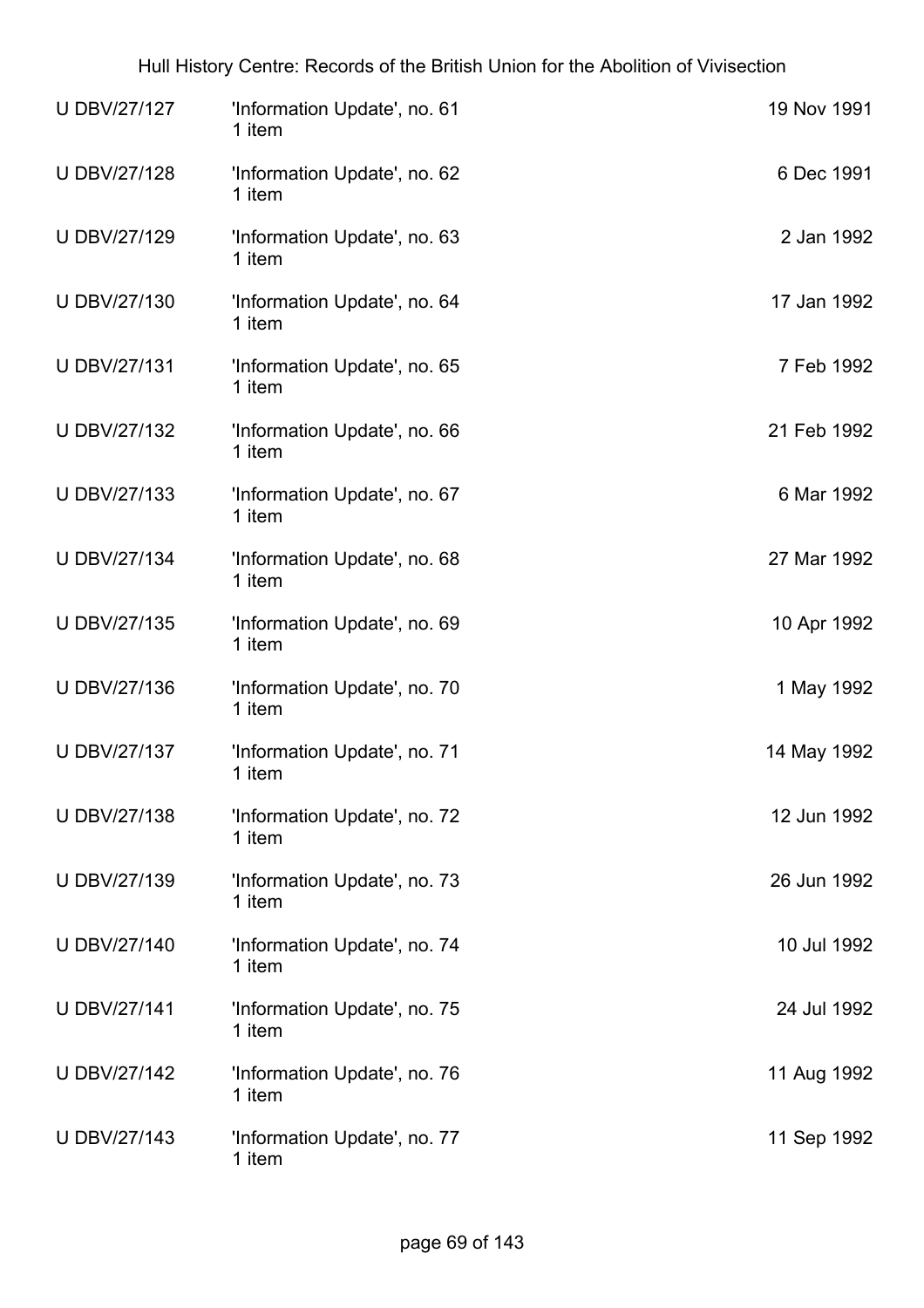| <b>U DBV/27/144</b> | 'Information Update', no. 78<br>1 item | 25 Sep 1992 |
|---------------------|----------------------------------------|-------------|
| U DBV/27/145        | 'Information Update', no. 79<br>1 item | 16 Oct 1992 |
| U DBV/27/146        | 'Information Update', no. 80<br>1 item | 6 Nov 1992  |
| U DBV/27/147        | 'Information Update', no. 81<br>1 item | 23 Nov 1992 |
| <b>U DBV/27/148</b> | 'Information Update', no. 82<br>1 item | 4 Dec 1992  |
| <b>U DBV/27/149</b> | 'Information Update', no. 83<br>1 item | 18 Dec 1992 |
| U DBV/27/150        | 'Information Update', no. 84<br>1 item | 9 Jan 1993  |
| U DBV/27/151        | 'Information Update', no. 85<br>1 item | 22 Jan 1993 |
| U DBV/27/152        | 'Information Update', no. 86<br>1 item | 5 Feb 1993  |
| U DBV/27/153        | 'Information Update', no. 87<br>1 item | 19 Feb 1993 |
| <b>U DBV/27/154</b> | 'Information Update', no. 88<br>1 item | 5 Mar 1993  |
| U DBV/27/155        | 'Information Update', no. 89<br>1 item | 19 Mar 1993 |
| U DBV/27/156        | 'Information Update', no. 90<br>1 item | 2 Apr 1993  |
| <b>U DBV/27/157</b> | 'Information Update', no. 91<br>1 item | 30 Apr 1993 |
| <b>U DBV/27/158</b> | 'Information Update', no. 92<br>1 item | 14 May 1993 |
| U DBV/27/159        | 'Information Update', no. 93<br>1 item | 28 May 1993 |
| U DBV/27/160        | 'Information Update', no. 94<br>1 item | 11 Jun 1993 |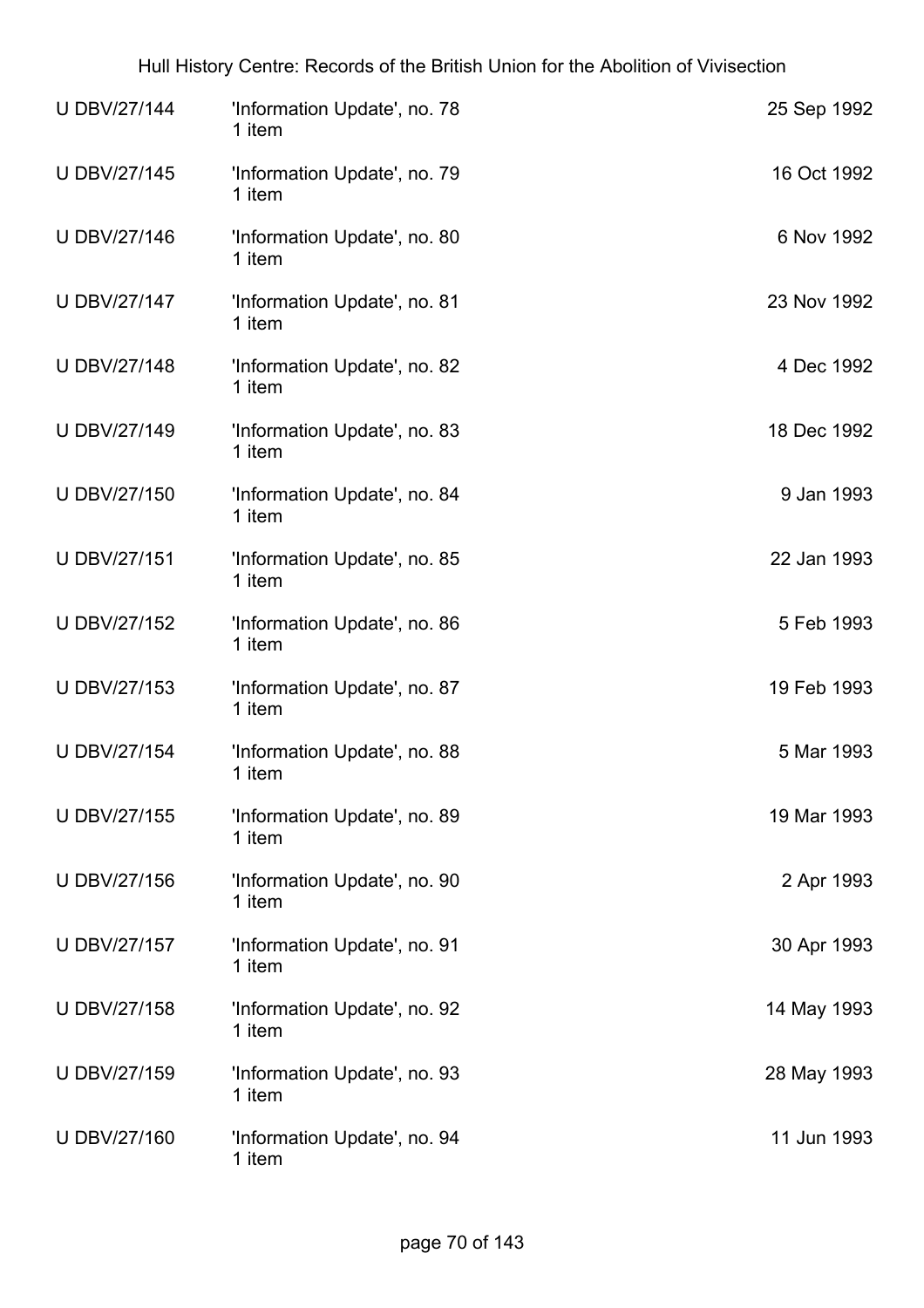| U DBV/27/161        | 'Information Update', no. 95<br>1 item        | 25 Jun 1993 |
|---------------------|-----------------------------------------------|-------------|
| U DBV/27/162        | 'Information Update', no. 96<br>1 item        | 9 Jul 1993  |
| U DBV/27/163        | 'Information Update', no. 97<br>1 item        | 23 Jul 1993 |
| <b>U DBV/27/164</b> | 'Information Update', no. 98<br>1 item        | 6 Aug 1993  |
| U DBV/27/165        | 'Information Update', no. 99<br>1 item        | 3 Sep 1993  |
| U DBV/27/166        | 'Information Update', 100th edition<br>1 item | 17 Sep 1993 |
| U DBV/27/167        | 'Information Update', no. 101<br>1 item       | 1 Oct 1993  |
| <b>UDBV/27/168</b>  | 'Information Update', no. 102<br>1 item       | 15 Oct 1993 |
| U DBV/27/169        | 'Information Update', no. 103<br>1 item       | 29 Oct 1993 |
| <b>U DBV/27/170</b> | 'Information Update', no. 104<br>1 item       | 12 Nov 1993 |
| <b>U DBV/27/171</b> | 'Information Update', no. 105<br>1 item       | 26 Nov 1993 |
| U DBV/27/172        | 'Information Update', no. 106<br>1 item       | 17 Dec 1993 |
| <b>U DBV/27/173</b> | 'Information Update', no. 107<br>1 item       | 14 Jan 1994 |
| <b>U DBV/27/174</b> | 'Information Update', no. 108<br>1 item       | 27 Jan 1994 |
| <b>U DBV/27/175</b> | 'Information Update', no. 109<br>1 item       | 15 Feb 1994 |
| <b>UDBV/27/176</b>  | 'Information Update', no. 110<br>1 item       | 24 Feb 1994 |
| <b>U DBV/27/177</b> | 'Information Update', no. 111<br>1 item       | 10 Mar 1994 |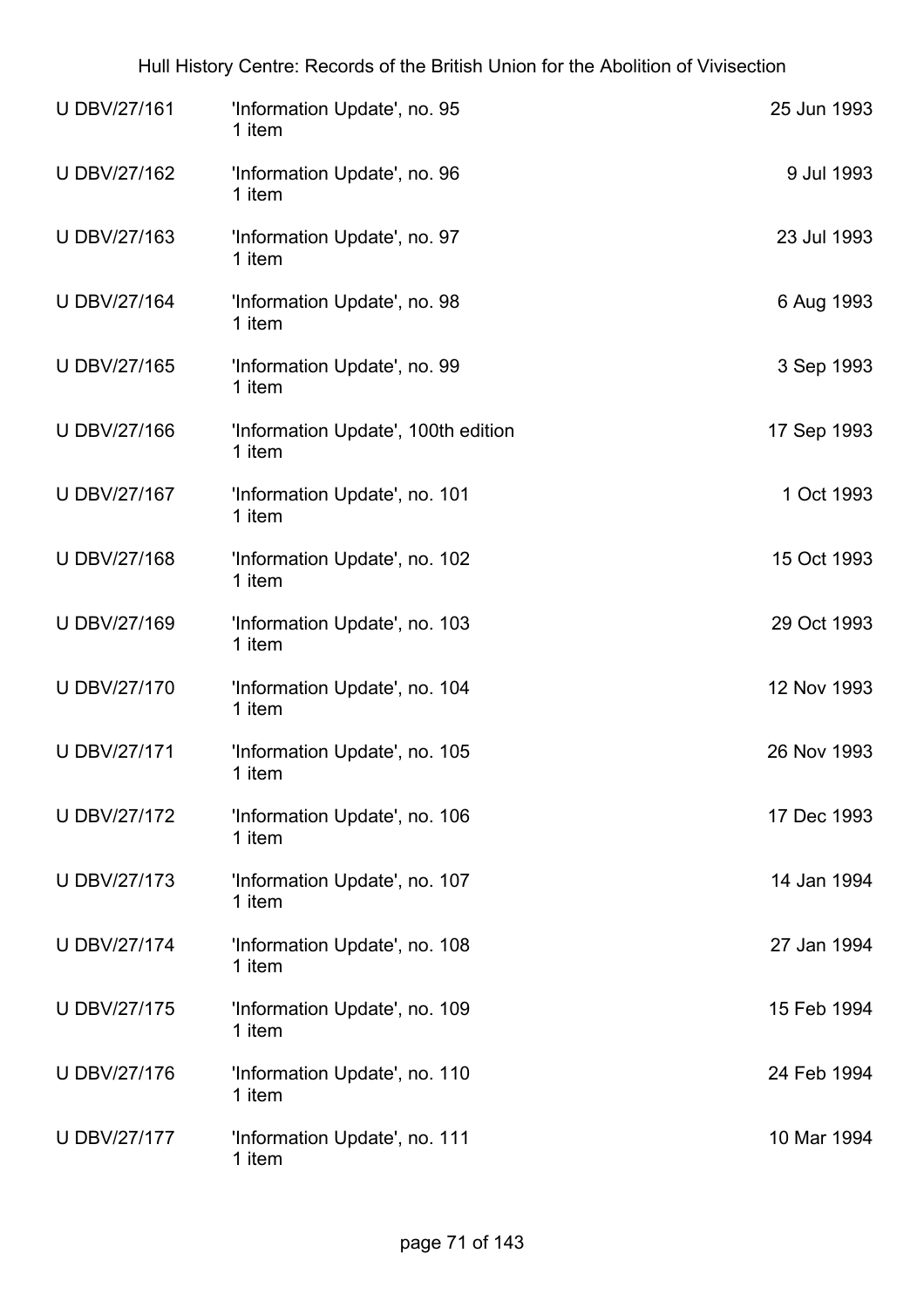| <b>UDBV/27/178</b>  | 'Information Update', no. 112<br>1 item                                                                                                                                 | 31 Mar 1994   |
|---------------------|-------------------------------------------------------------------------------------------------------------------------------------------------------------------------|---------------|
| U DBV/27/179        | 'Information Update', no. 113<br>1 item                                                                                                                                 | 14 Apr 1994   |
| <b>U DBV/27/180</b> | <b>News from BUAV</b><br>1 item                                                                                                                                         | [17 Dec 1992] |
| <b>UDBV/27/181</b>  | <b>News from BUAV</b><br>1 item                                                                                                                                         | 17 Oct 1990   |
| U DBV/27/182        | 'Science Update', no. 1<br>1 item                                                                                                                                       | 15 Jul 1988   |
| U DBV/27/183        | 'Science Update', no. 2<br>1 item                                                                                                                                       | 3 Aug 1988    |
| <b>U DBV/27/184</b> | 'Science Update', no. 3<br>1 item                                                                                                                                       | 19 Aug 1988   |
| U DBV/27/185        | 'Science Update', no. 4<br>1 item                                                                                                                                       | 9 Sep 1988    |
| U DBV/27/186        | 'Science Update', no. 5<br>1 item                                                                                                                                       | 23 Sep 1988   |
| <b>U DBV/27/187</b> | 'Science Update', no. 6<br>1 item                                                                                                                                       | 14 Oct 1988   |
| <b>U DBV/27/188</b> | 'Science Update', no. 7<br>1 item                                                                                                                                       | 4 Nov 1988    |
| <b>U DBV/28</b>     | <b>Posters</b><br>31 items                                                                                                                                              | 1980-1994     |
| <b>U DBV/28/1</b>   | File. General BUAV posters<br>20 items                                                                                                                                  | 1980s         |
| <b>U DBV/28/2</b>   | File. Posters relating to Health with Humanity, Choose<br><b>Cruelty Free, Mobilisation for Laboratory Animals</b><br>campaigns and general anti vivisection<br>8 items | 1980s         |
| <b>U DBV/28/3</b>   | Barbados campaign billboard poster<br>1 item                                                                                                                            | Apr 1994      |
| <b>U DBV/28/4</b>   | Barbados month of action poster<br>1 item                                                                                                                               | [1994]        |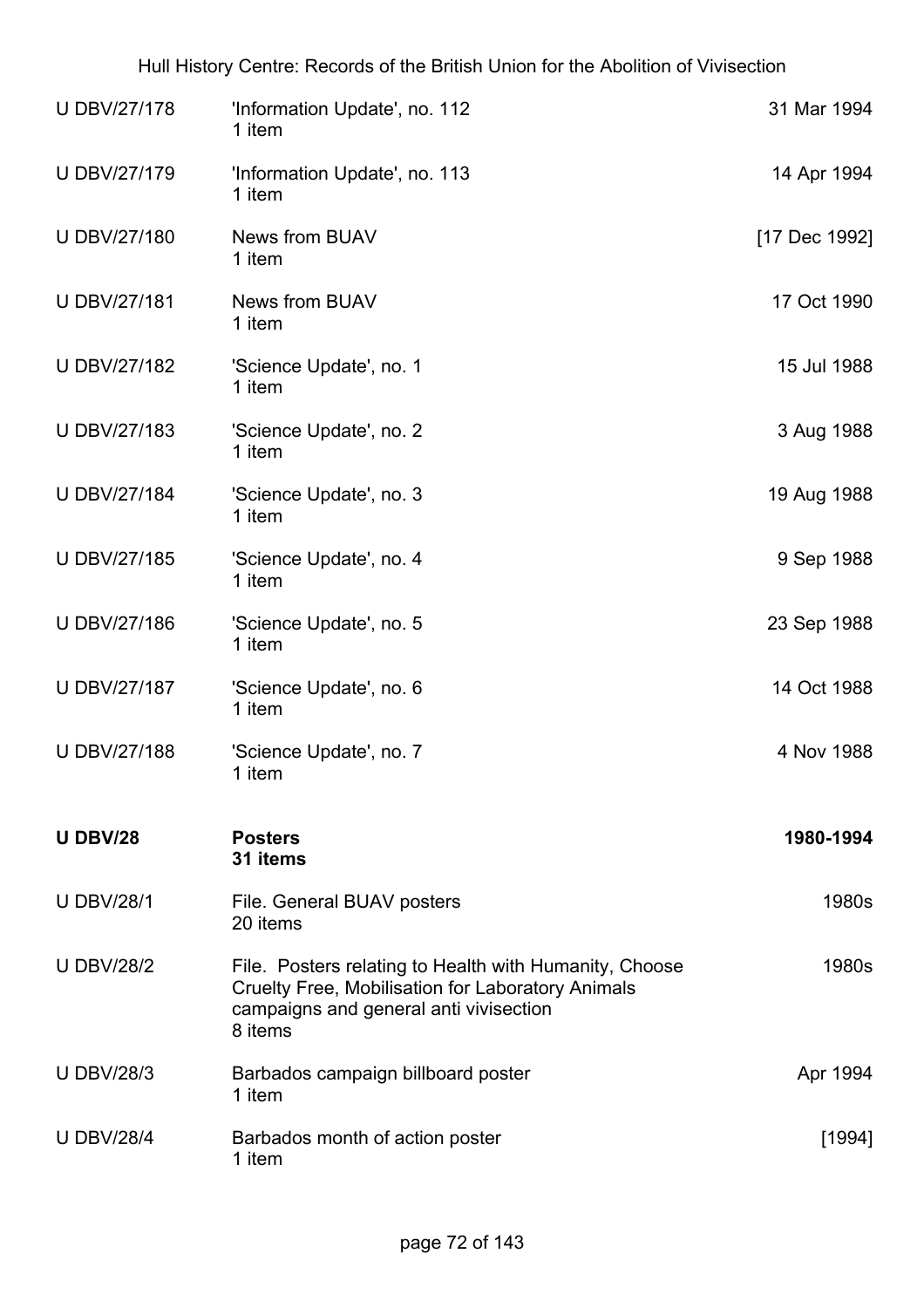| Hull History Centre: Records of the British Union for the Abolition of Vivisection |                                                                                                                           |             |
|------------------------------------------------------------------------------------|---------------------------------------------------------------------------------------------------------------------------|-------------|
| <b>U DBV/28/5</b>                                                                  | Chickens' lib poster<br>1 item                                                                                            | [1994]      |
| <b>U DBV/29</b>                                                                    | <b>Audio visual material</b><br>10 items & 3 files                                                                        | 1950-1994   |
| <b>U DBV/29/1</b>                                                                  | Video on 'Anti-vivisection by the sea'<br>Regarding Brighton demonstration. Colour, 15 minutes<br>running time.<br>1 item | 1958        |
| <b>U DBV/29/2</b>                                                                  | Video on 'Dog rescue'<br>Black and white, 20 minutes running time<br>1 item                                               | 1950s-1960s |
| <b>U DBV/29/3</b>                                                                  | Video on 'Like unto you'<br>Black and white, 20 minutes running time<br>1 item                                            | c.1960      |
| <b>U DBV/29/4</b>                                                                  | Video on 'Modern crusade'<br>Colour, 20 minutes running time<br>1 item                                                    | c.1960      |
| <b>U DBV/29/5</b>                                                                  | Video on 'Under licence'<br>Black and white, 15 minutes running time<br>1 item                                            | c.1965      |
| <b>U DBV/29/6</b>                                                                  | Video on 'Various BUAV'<br>Assorted clippings both colour and black and white, 20<br>minutes running time<br>1 item       | c.1965      |
| <b>U DBV/29/7</b>                                                                  | Audio tape on 'A song for Mone'<br>1 item                                                                                 | 1980s       |
| <b>U DBV/29/8</b>                                                                  | File. Videos for hire<br>Details of systems operation, sample paperwork and a list of<br>videos available<br>1 file       | 1980s       |
| <b>U DBV/29/9</b>                                                                  | File. Correspondence and notes<br>Relating to video production<br>1 file                                                  | 1987        |
| <b>U DBV/29/10</b>                                                                 | File. Details of videos<br>Regarding animal welfare movement<br>1 file                                                    | 1980s-1990s |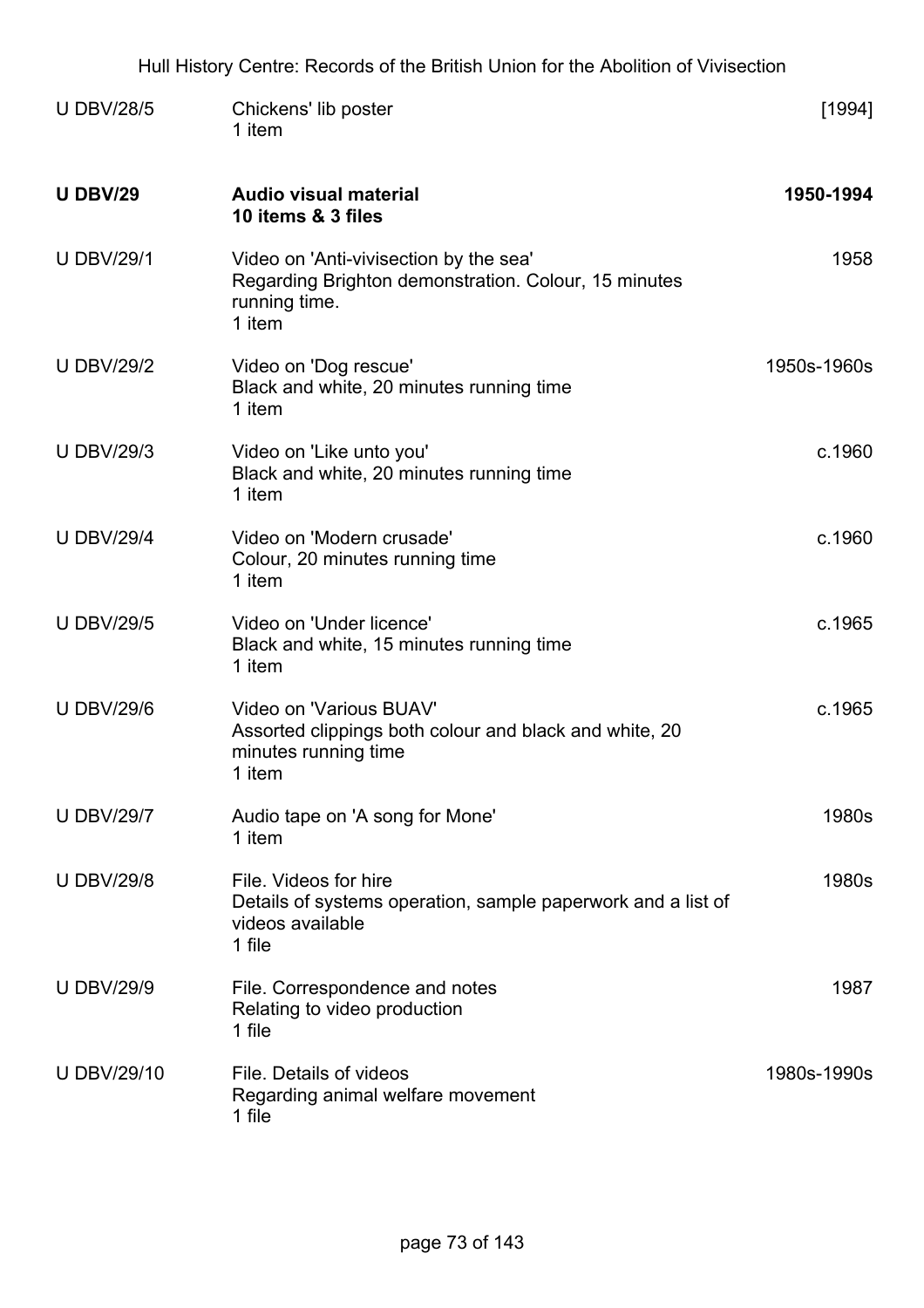Hull History Centre: Records of the British Union for the Abolition of Vivisection U DBV/29/11 Report on BUAV video production Description of images and budget by the Zoom Production **Company** 1 item Apr 1987 U DBV/29/12 Typescript of information on RSPCA videos 1 item 1980s-1990s U DBV/29/13 Report on the 'Online treatment for video programme for BUAV, VisaVis Productions Ltd.' 1 item 16 Mar 1987 **U DBV/30 Press cuttings 116 files, 1 volume & 26 items 1932-1993** U DBV/30/1 Press cuttings Regarding death of Dr W R Hadwen, 27 Dec 1932 1 volume 28 Dec 1932 - 18 Jan 1933 U DBV/30/2 File. Press cuttings Regarding BUAV, Dr Hadwen Trust for Humane Research, National Anti Vivisection Society and Animal Welfare Trust adverts and proofs 1 file 1950s-1970s U DBV/30/3 File. Press cuttings Regarding assorted animal rights topics 1 file 1973-1979 U DBV/30/4 File. Press cuttings Regarding assorted animal rights topics 1 file 1976-1982 U DBV/30/5 File. Press cuttings Regarding animal cruelty cases and 1979 general election 1 file 1978-1981 U DBV/30/6 File. Press cuttings Regarding animal experiments 1 file 1978-1981 U DBV/30/7 File. Press cuttings Regarding animal rights issues 1 file 1978-1981 U DBV/30/8 File. Press cuttings Includes article 'Blood sports' 1 file 1978-1981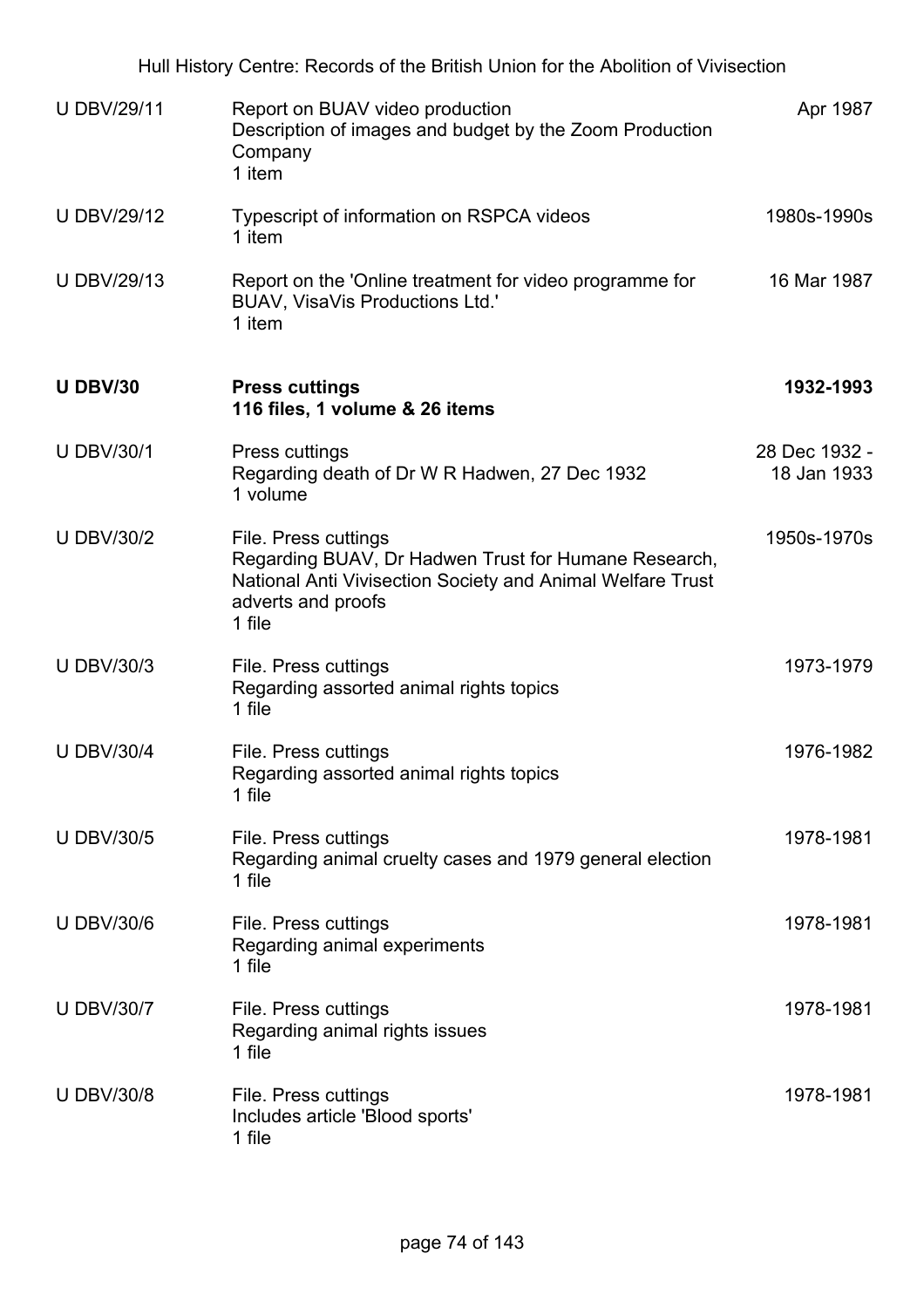| <b>U DBV/30/9</b>  | File. Press cuttings<br>Includes article 'Blood sports'<br>1 file               | 1978-1981    |
|--------------------|---------------------------------------------------------------------------------|--------------|
| U DBV/30/10        | File. Press cuttings<br>Includes article regarding Chickens<br>1 file           | 1978-1981    |
| <b>U DBV/30/11</b> | File. Press cuttings<br>Includes 'Circuses; Zoos; Safari parks'<br>1 file       | 1978-1981    |
| U DBV/30/12        | File. Press cuttings<br>Includes 'Food - Whole and health foods'<br>1 file      | 1978-1981    |
| U DBV/30/13        | File. Press cuttings<br>Regarding assorted animal rights topics<br>1 file       | 1978-1981    |
| <b>U DBV/30/14</b> | File. Press cuttings<br>Regarding Whales and seals<br>1 file                    | 1978-1981    |
| <b>U DBV/30/15</b> | File. Press cuttings<br>Regarding Anti vivisection<br>1 file                    | 1979-1980    |
| <b>U DBV/30/16</b> | File. Press cuttings<br>Regarding the environment<br>1 file                     | 1979-1981    |
| U DBV/30/17        | File. Press cuttings<br>Regarding export of live food animals<br>1 file         | 1979-1981    |
| <b>U DBV/30/18</b> | File. Press cuttings<br>Regarding chickens and other food animals<br>1 file     | 1979-1982    |
| U DBV/30/19        | File. Press cuttings<br>Regarding missing and stolen pets and dealers<br>1 file | 1979-1982    |
| <b>U DBV/30/20</b> | File. Press cuttings<br>Regarding dog experiments<br>1 file                     | 1979-1984    |
| <b>U DBV/30/21</b> | File. Press cuttings<br>Regarding assorted animal rights topics<br>1 file       | May-Dec 1980 |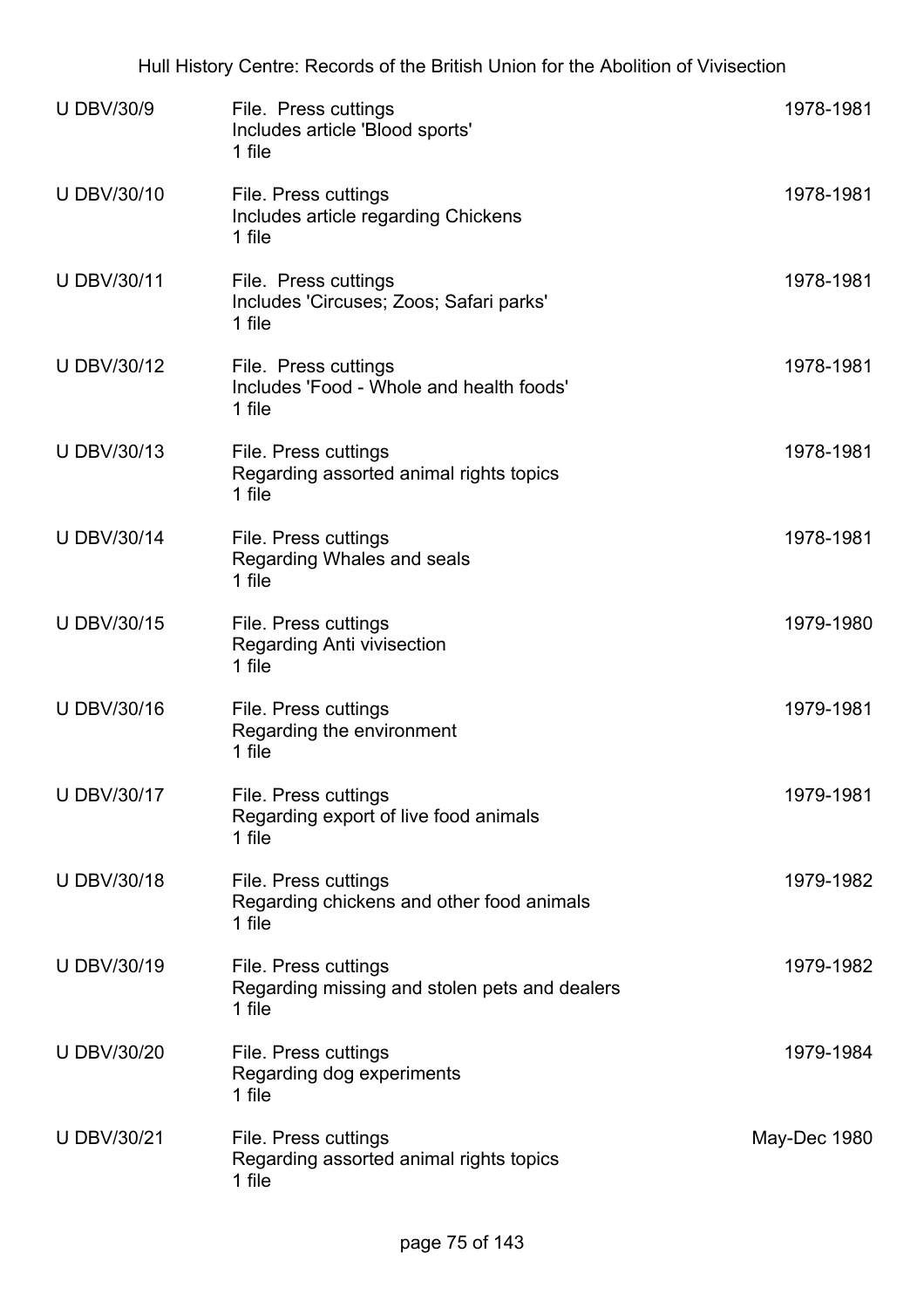| <b>U DBV/30/22</b> | File. Press cuttings<br>Regarding agricultural production<br>1 file                                                                               | 1980-1981 |
|--------------------|---------------------------------------------------------------------------------------------------------------------------------------------------|-----------|
| <b>U DBV/30/23</b> | File. Press cuttings<br>Regarding animal behaviour studies<br>1 file                                                                              | 1980-1981 |
| <b>U DBV/30/24</b> | File. Press cuttings<br>Opposition to nuclear power and World Health Organisation<br>promotion of breast feeding in Third World nations<br>1 file | 1980-1981 |
| <b>U DBV/30/25</b> | File. Press cuttings<br><b>Regarding Cancer</b><br>1 file                                                                                         | 1980-1981 |
| <b>U DBV/30/26</b> | File. Press cuttings<br>Regarding vegetarianism and veganism<br>1 file                                                                            | 1980-1981 |
| <b>U DBV/30/27</b> | File. Press cuttings<br>Direct action groups<br>1 file                                                                                            | 1980-1984 |
| <b>U DBV/30/28</b> | File. Press cuttings<br>Television and radio clippings<br>1 file                                                                                  | 1980-1984 |
| <b>U DBV/30/29</b> | File. Press cuttings<br>Regarding zoos<br>1 file                                                                                                  | 1980-1984 |
| U DBV/30/30        | File. Press cuttings<br><b>BUAV</b> adverts<br>1 file                                                                                             | Sep 1981  |
| <b>U DBV/30/31</b> | File. Press cuttings<br>Regarding demonstrations and protests<br>1 file                                                                           | 1981-1983 |
| <b>U DBV/30/32</b> | File. Press cuttings<br>Regarding assorted animal rights topics<br>1 file                                                                         | 1981-1983 |
| <b>U DBV/30/33</b> | File. Press cuttings<br>Regarding animals and politics<br>1 file                                                                                  | 1981-1984 |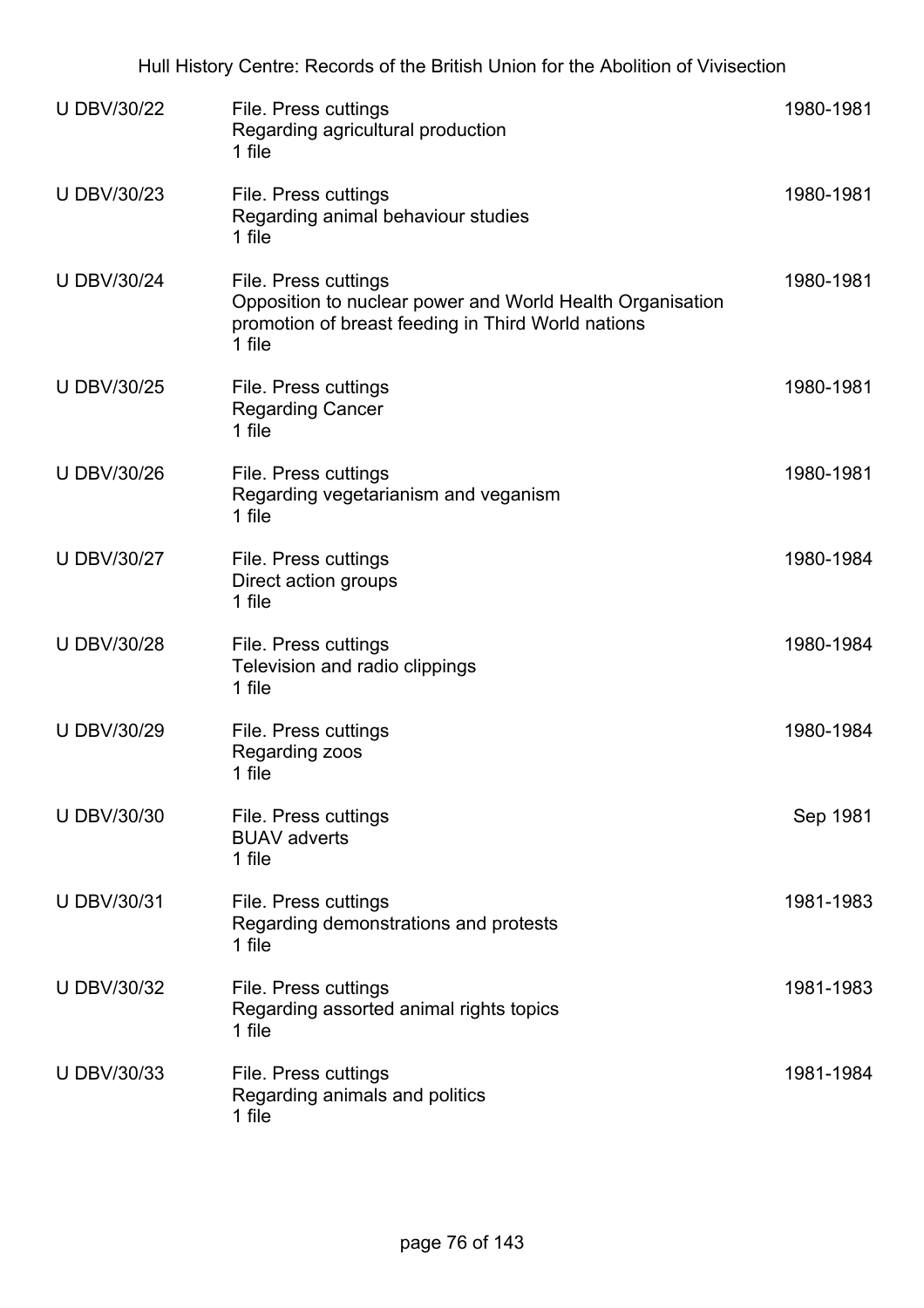| <b>U DBV/30/34</b> | File. Press cuttings<br>Regarding L[ethal] D[ose] 50<br>1 file                                     | 1981-1984             |
|--------------------|----------------------------------------------------------------------------------------------------|-----------------------|
| <b>U DBV/30/35</b> | File. Press cuttings<br>Regarding primates in experiments<br>1 file                                | 1981-1984             |
| <b>U DBV/30/36</b> | File. Press cuttings<br>Regarding demonstrations<br>1 file                                         | Jul 1981-<br>May 1984 |
| <b>U DBV/30/37</b> | File. Press cuttings<br>Regarding BUAV, Animal Aid, National Anti Vivisection<br>Society<br>1 file | Sep 1981-<br>Aug 1984 |
| <b>U DBV/30/38</b> | File. Press cuttings<br><b>Regarding 'Celebrities'</b><br>1 file                                   | Oct 1981-<br>Apr 1984 |
| <b>U DBV/30/39</b> | File. Press cuttings<br>Regarding cosmetics<br>1 file                                              | Nov 1981-<br>Apr 1984 |
| <b>U DBV/30/40</b> | File. Press cuttings<br>Assorted animal rights topics<br>1 file                                    | 1981-1984             |
| <b>U DBV/30/41</b> | File. Press cuttings<br>Regarding alcohol<br>1 file                                                | 24 Dec 1982           |
| <b>U DBV/30/42</b> | File. Press cuttings<br>Regarding food additives<br>1 file                                         | 1982-1983             |
| <b>U DBV/30/43</b> | File. Press cuttings<br>Regarding animal rights groups<br>1 file                                   | 1982-1984             |
| <b>U DBV/30/44</b> | File. Press cuttings<br>Regarding reproductive technology and research<br>1 file                   | 1982-1994             |
| <b>U DBV/30/45</b> | File. Press cuttings<br>Regarding court cases<br>1 file                                            | 1982-1984             |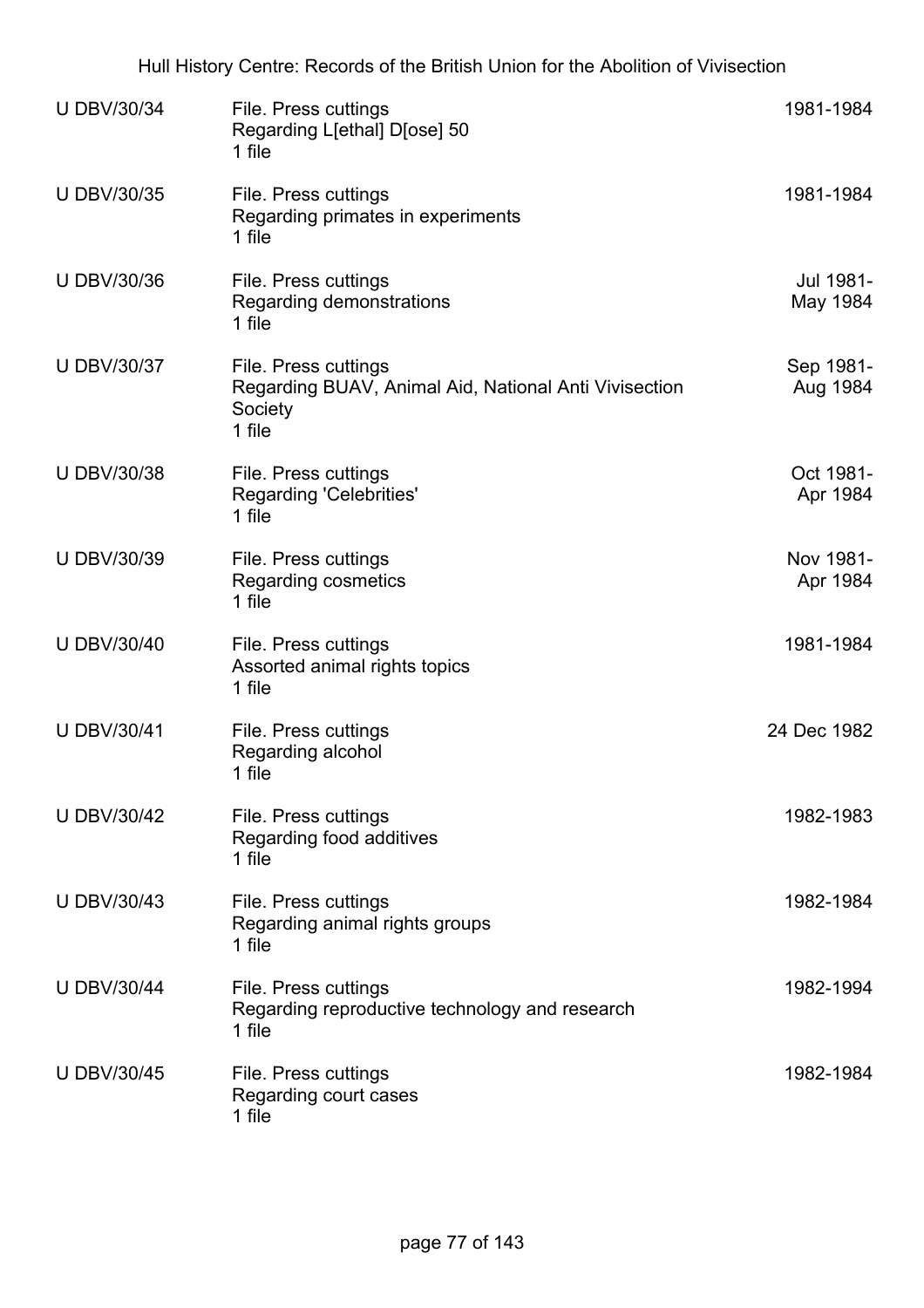| <b>U DBV/30/46</b> | File. Press cuttings<br>Regarding drug companies<br>1 file                   | 1982-1984 |
|--------------------|------------------------------------------------------------------------------|-----------|
| <b>U DBV/30/47</b> | File. Press cuttings<br><b>Regarding films</b><br>1 file                     | 1982-1984 |
| <b>U DBV/30/48</b> | File. Press cuttings<br><b>Regarding furs</b><br>1 file                      | 1982-1984 |
| U DBV/30/49        | File. Press cuttings<br>Regarding general disease<br>1 file                  | 1982-1984 |
| <b>U DBV/30/50</b> | File. Press cuttings<br>Regarding genetic engineering<br>1 file              | 1982-1994 |
| <b>U DBV/30/51</b> | File. Press cuttings<br>Regarding health<br>1 file                           | 1982-1984 |
| <b>U DBV/30/52</b> | File. Press cuttings<br>Regarding hormones and genetic engineering<br>1 file | 1982-1984 |
| <b>U DBV/30/53</b> | File. Press cuttings<br>Regarding immunology and vaccinations<br>1 file      | 1982-1984 |
| <b>U DBV/30/54</b> | File. Press cuttings<br><b>Regarding Porton Down</b><br>1 file               | 1982-1984 |
| U DBV/30/55        | File. Press cuttings<br>Regarding the RSPCA<br>1 file                        | 1982-1984 |
| <b>U DBV/30/56</b> | File. Press cuttings<br>Regarding surgery<br>1 file                          | 1982-1984 |
| <b>U DBV/30/57</b> | File. Press cuttings<br>Regarding tobacco<br>1 file                          | 1982-1984 |
| <b>U DBV/30/58</b> | File. Press cuttings<br>Regarding toxic substances<br>1 file                 | 1982-1984 |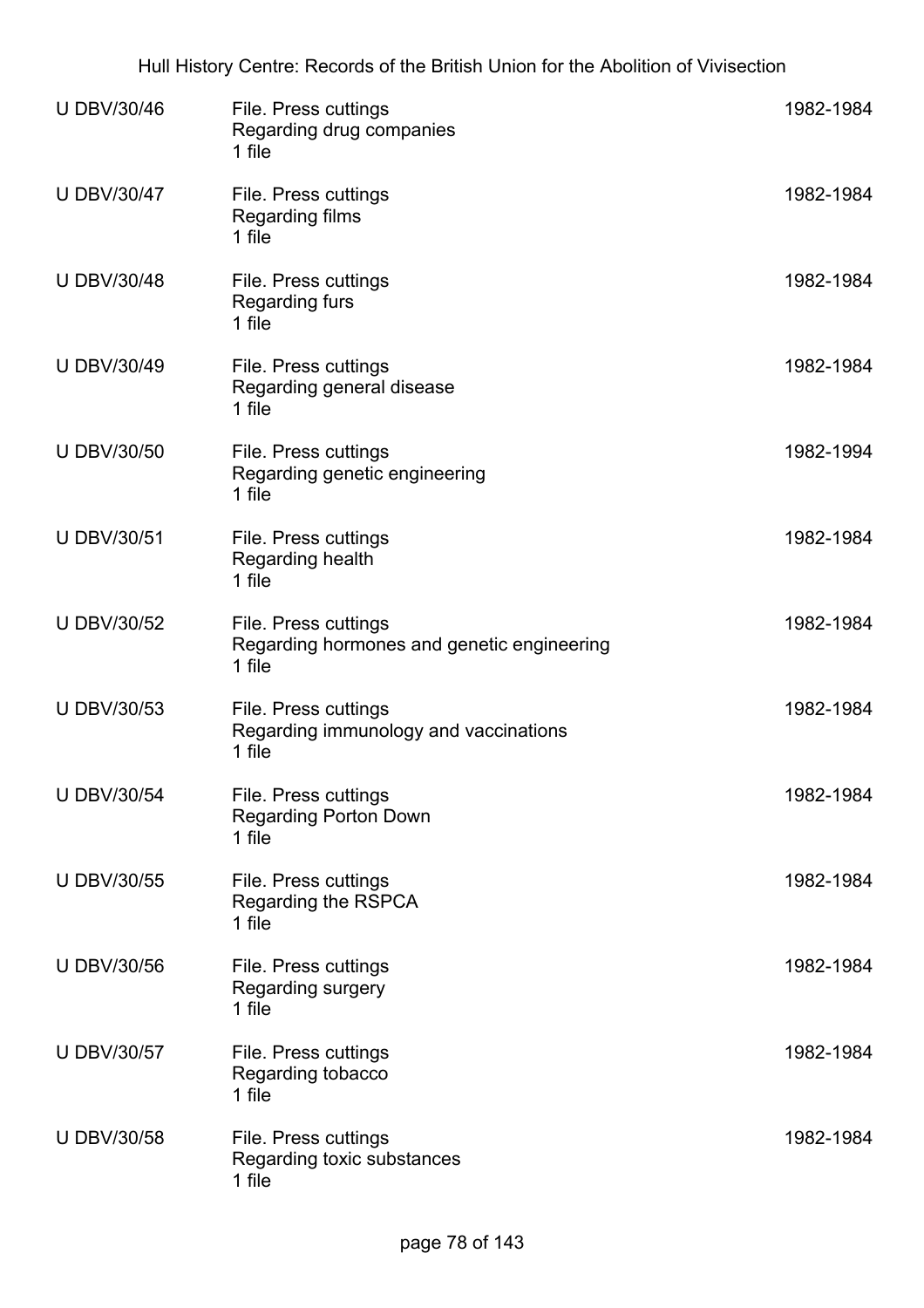| <b>U DBV/30/59</b> | File. Press cuttings<br><b>Regarding Universities</b><br>1 file      | 1982-1984             |
|--------------------|----------------------------------------------------------------------|-----------------------|
| <b>U DBV/30/60</b> | File. Press cuttings<br>Regarding alternative research<br>1 file     | 1983                  |
| <b>U DBV/30/61</b> | File. Press cuttings<br>Assorted animal rights topics<br>1 file      | 1983                  |
| <b>U DBV/30/62</b> | File. Press cuttings<br>Assorted animal rights topics<br>1 file      | 1983                  |
| U DBV/30/63        | File. Press cuttings<br><b>Regarding birds</b><br>1 file             | 1983                  |
| <b>U DBV/30/64</b> | File. Press cuttings<br>Regarding infectious diseases<br>1 file      | 1983                  |
| <b>U DBV/30/65</b> | File. Press cuttings<br>Regarding agriculture<br>1 file              | 1983-1984             |
| <b>U DBV/30/66</b> | File. Press cuttings<br>Regarding alternative medicine<br>1 file     | 1983-1984             |
| <b>U DBV/30/67</b> | File. Press cuttings<br>Regarding animal supply<br>1 file            | 1983-1984             |
| <b>U DBV/30/68</b> | File. Press cuttings<br>Regarding Anti vivisection letters<br>1 file | 1983-1984             |
| <b>U DBV/30/69</b> | File. Press cuttings<br><b>Regarding Cancer</b><br>1 file            | Oct 1983-<br>Feb 1984 |
| <b>U DBV/30/70</b> | File. Press cuttings<br>Regarding dissection<br>1 file               | 1983-1984             |
| <b>U DBV/30/71</b> | File. Press cuttings<br>Regarding factory farming<br>1 file          | 1983-1984             |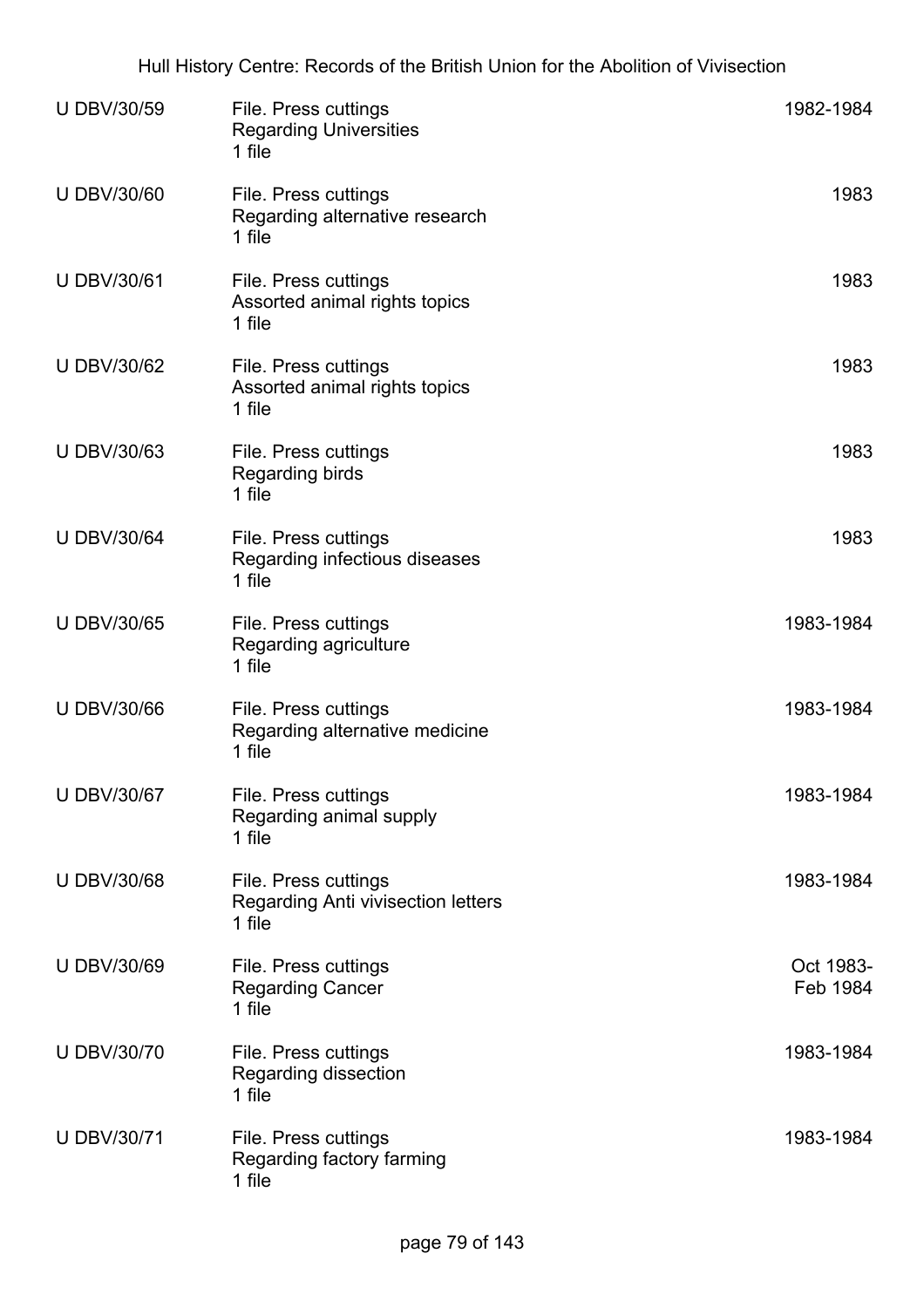| <b>U DBV/30/72</b> | File. Press cuttings<br><b>Regarding Gynaecology</b><br>1 file                                                                                                                                                                                                                                                   | 1983-1984             |
|--------------------|------------------------------------------------------------------------------------------------------------------------------------------------------------------------------------------------------------------------------------------------------------------------------------------------------------------|-----------------------|
| <b>UDBV/30/73</b>  | File. Press cuttings<br><b>Regarding hunting</b><br>1 file                                                                                                                                                                                                                                                       | 1983-1984             |
| <b>U DBV/30/74</b> | File. Press cuttings<br>Regarding meat<br>1 file                                                                                                                                                                                                                                                                 | 1983-1984             |
| <b>U DBV/30/75</b> | File. Press cuttings<br>Regarding medical procedures<br>1 file                                                                                                                                                                                                                                                   | 1983-1984             |
| <b>U DBV/30/76</b> | File. Press cuttings 'The Opposition. Research Defence<br>Society, The Fund for the Replacement of Animals in<br>Medical Experiments, Committee for the Reform of Animal<br><b>Experiments, British Veterinary Association'</b><br>Includes 'Conquest', Research Defence Society, no. 171,<br>Jan 1981<br>1 file | 1983-1984             |
| <b>U DBV/30/77</b> | File. Press cuttings<br><b>Regarding Religion</b><br>1 file                                                                                                                                                                                                                                                      | 1983-1984             |
| <b>U DBV/30/78</b> | File. Press cuttings<br>Regarding seals<br>1 file                                                                                                                                                                                                                                                                | 1983-1984             |
| <b>U DBV/30/79</b> | File. Press cuttings<br>Regarding warfare experiments<br>1 file                                                                                                                                                                                                                                                  | 1983-1984             |
| <b>U DBV/30/80</b> | File. Press cuttings<br>Regarding withdrawn arthritis drug<br>1 file                                                                                                                                                                                                                                             | 1983-1984             |
| <b>U DBV/30/81</b> | File. Press cuttings<br>Regarding cosmetics testing<br>1 file                                                                                                                                                                                                                                                    | 1983-1989             |
| <b>U DBV/30/82</b> | File. Press cuttings<br>Assorted animal rights topics<br>1 file                                                                                                                                                                                                                                                  | Feb-May 1984          |
| <b>U DBV/30/83</b> | File. Press cuttings<br>Assorted animal rights topics<br>1 file                                                                                                                                                                                                                                                  | Feb 1984-<br>Jan 1987 |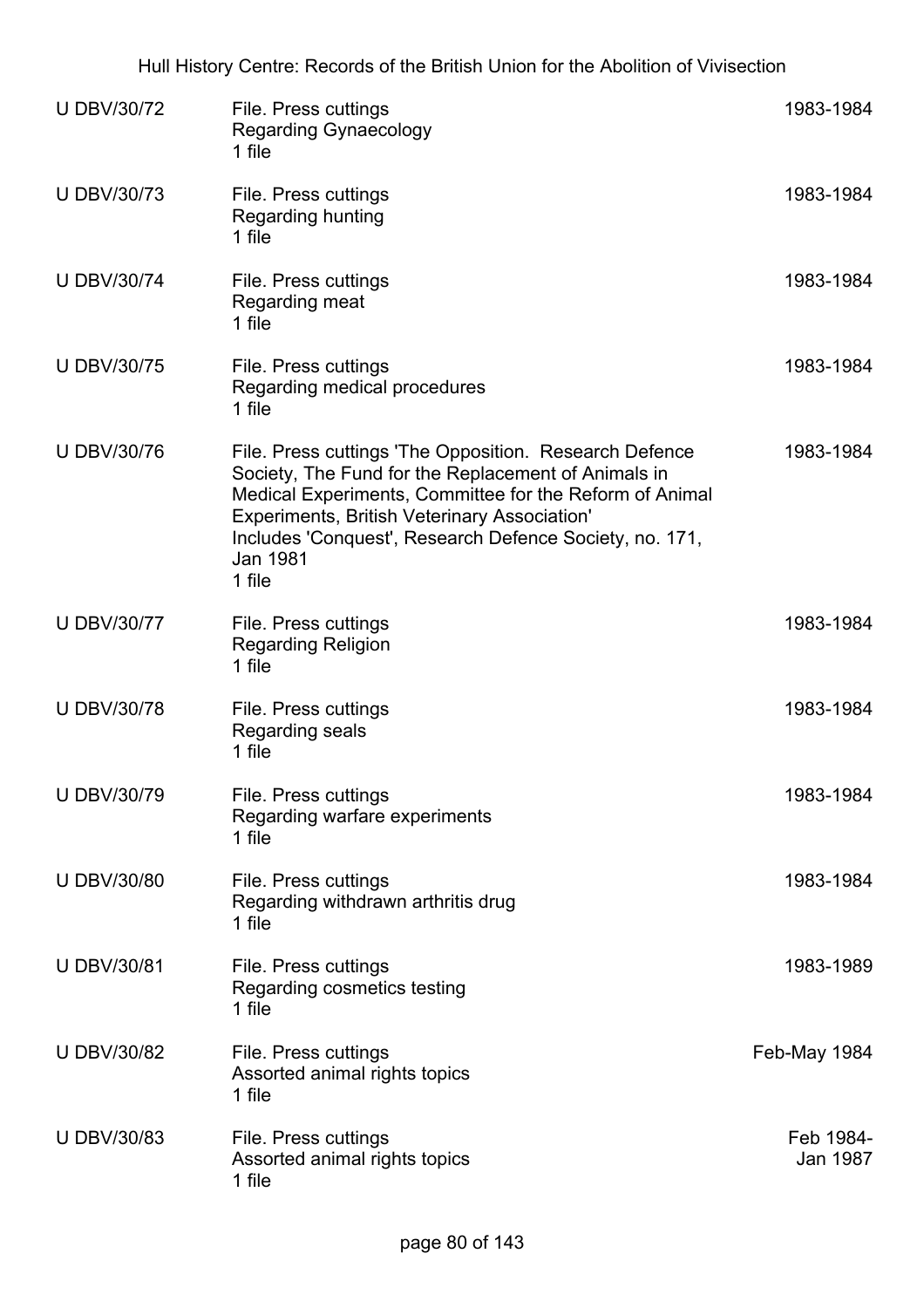| <b>U DBV/30/84</b> | File. Press cuttings<br>Assorted animal rights topics<br>1 file                                                    | May-Nov 1984                 |
|--------------------|--------------------------------------------------------------------------------------------------------------------|------------------------------|
| <b>U DBV/30/85</b> | File. Press cuttings<br>Regarding drugs and diseases<br>1 file                                                     | Jun 1984-<br>Oct 1986        |
| <b>U DBV/30/86</b> | File. Press cuttings<br>Regarding Weekend of vigils of 13-15 Jul 1984<br>1 file                                    | 2-27 Jul 1984                |
| <b>U DBV/30/87</b> | File. Press cuttings<br>Assorted animal rights topics<br>1 file                                                    | Aug 1984-<br>Oct 1986        |
| <b>U DBV/30/88</b> | File. Press cuttings<br>Regarding World Day for Laboratory Animals demonstration<br>and publicity stunts<br>1 file | 1985                         |
| <b>U DBV/30/89</b> | File. Press cuttings<br>Assorted animal rights topics<br>1 file                                                    | Mar 1985                     |
| <b>U DBV/30/90</b> | File. Press cuttings<br>Assorted animal rights topics<br>1 file                                                    | Apr 1985-<br>Apr 1986        |
| <b>U DBV/30/91</b> | File. Press cuttings<br>Assorted animal rights topics<br>1 file                                                    | May 1985                     |
| <b>U DBV/30/92</b> | File. Press cuttings<br>Assorted animal rights topics<br>1 file                                                    | <b>Jun 1985</b>              |
| <b>U DBV/30/93</b> | File. Press cuttings<br>Assorted animal rights topics<br>1 file                                                    | Jul 1985                     |
| <b>U DBV/30/94</b> | File. Press cuttings<br>Assorted animal rights topics<br>1 file                                                    | Aug 1985-<br><b>Jul 1986</b> |
| <b>U DBV/30/95</b> | File. Press cuttings<br>Assorted animal rights topics<br>1 file                                                    | Sep 1985                     |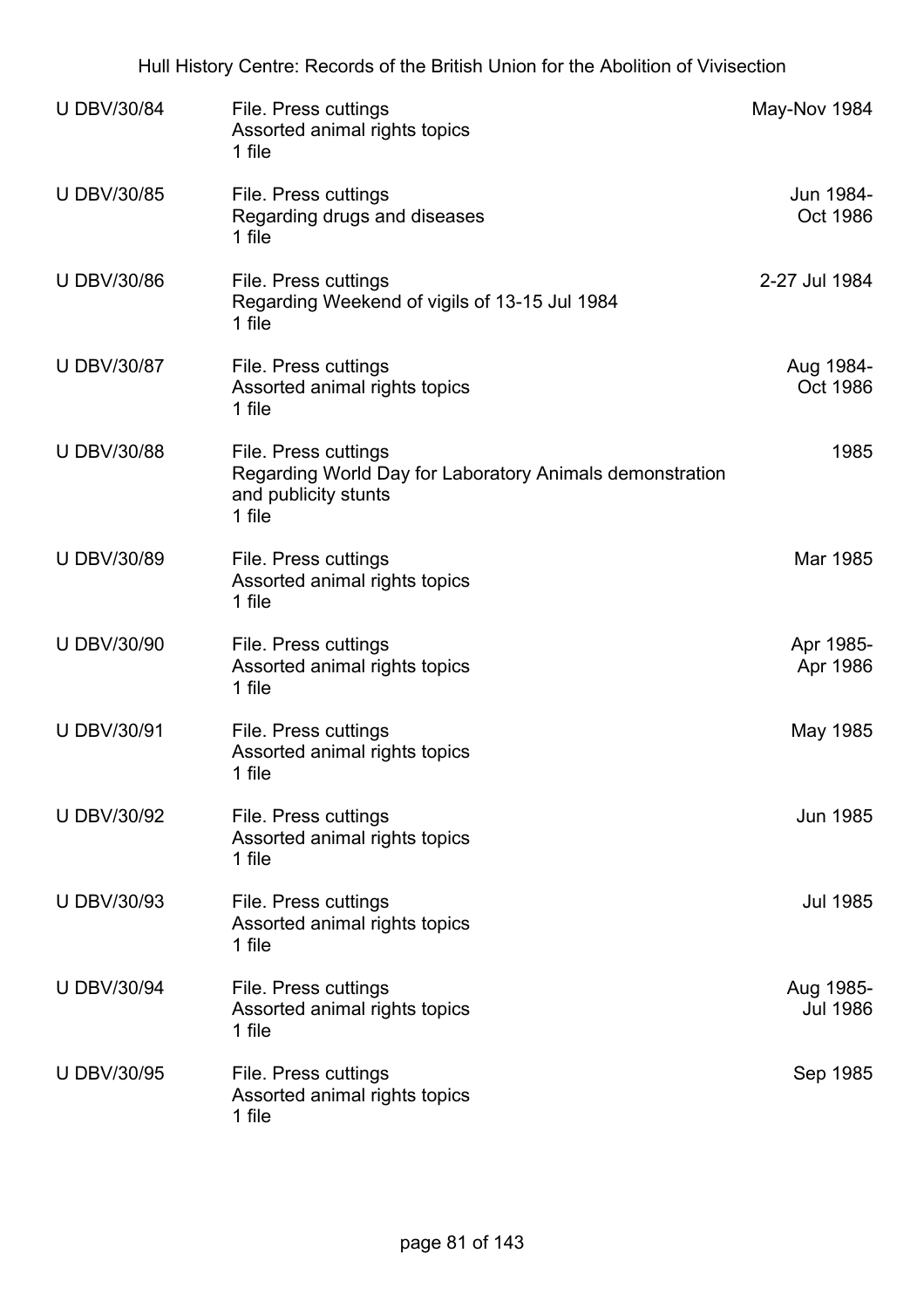| <b>U DBV/30/96</b> | File. Press cuttings<br>Assorted animal rights topics<br>1 file               | Sep 1985                     |
|--------------------|-------------------------------------------------------------------------------|------------------------------|
| <b>U DBV/30/97</b> | File. Press cuttings<br>Assorted animal rights topics<br>1 file               | Oct 1985-<br><b>Jun 1986</b> |
| <b>U DBV/30/98</b> | File. Press cuttings<br>Assorted animal rights topics<br>1 file               | Oct-Dec 1985                 |
| <b>U DBV/30/99</b> | File. Press cuttings<br>Assorted animal rights topics<br>1 file               | Nov-Dec 1985                 |
| U DBV/30/100       | File. Press cuttings<br>Assorted animal rights topics<br>1 file               | Dec 1985                     |
| U DBV/30/101       | File. Press cuttings<br>Assorted animal rights topics<br>1 file               | Dec 1985                     |
| U DBV/30/102       | File. Press cuttings<br>Assorted animal rights topics<br>1 file               | Dec 1985                     |
| U DBV/30/103       | File. Press cuttings<br>Assorted animal rights topics<br>1 file               | Jan 1986                     |
| U DBV/30/104       | File. Press cuttings<br>Regarding drugs, disease and hunt saboteurs<br>1 file | <b>Jan 1986</b>              |
| U DBV/30/105       | File. Press cuttings<br>Assorted animal rights topics<br>1 file               | <b>Jan 1986</b>              |
| U DBV/30/106       | File. Press cuttings<br>Assorted animal rights topics<br>1 file               | Jan 1986                     |
| U DBV/30/107       | File. Press cuttings<br>Assorted animal rights topics<br>1 file               | Oct 1985-<br>Jan 1986        |
| U DBV/30/108       | File. Press cuttings<br>Assorted animal rights topics<br>1 file               | Jan 1986                     |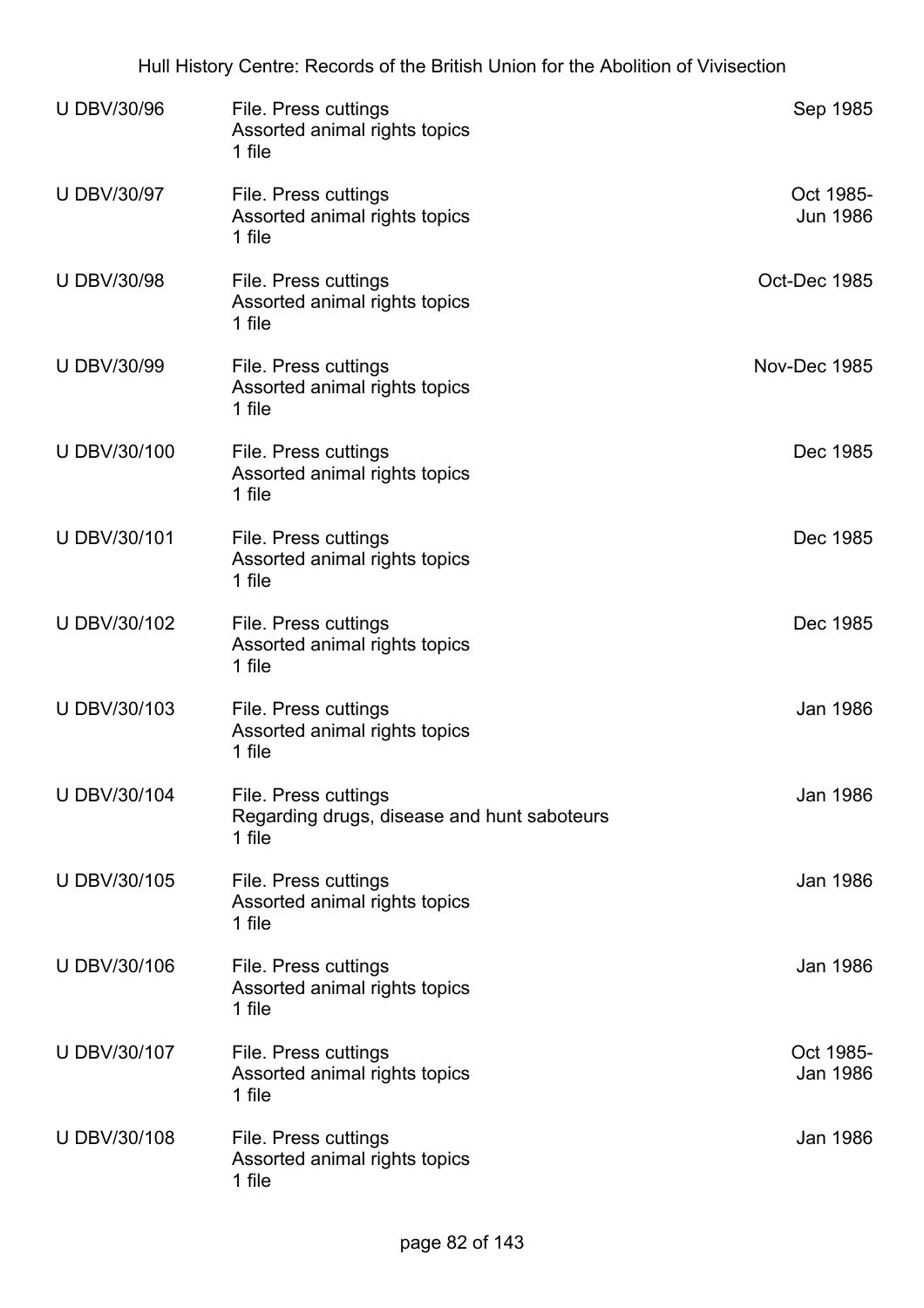| U DBV/30/109      | File. Press cuttings<br>Regarding drugs and disease<br>1 file                                                                                                                               | Jan 1986  |
|-------------------|---------------------------------------------------------------------------------------------------------------------------------------------------------------------------------------------|-----------|
| U DBV/30/110      | File. Press cuttings<br>Regarding drugs, disease and alleged bombing by animal<br>rights groups<br>1 file                                                                                   | Jan 1986  |
| U DBV/30/111      | File. Press cuttings<br>Regarding drugs and disease<br>1 file                                                                                                                               | Jan 1986  |
| U DBV/30/112      | File. Press cuttings<br>Regarding the cosmetic industry and environmental issues<br>1 file                                                                                                  | 1986-1991 |
| U DBV/30/113      | File. Press cuttings<br>Regarding health<br>1 file                                                                                                                                          | May 1987  |
| U DBV/30/114      | File. Press cuttings<br>Regarding bus tour and Choose Cruelty Free campaign<br>1 file                                                                                                       | 1987-1988 |
| U DBV/30/115      | <b>Bundle of Press cuttings</b><br>Regarding dogs<br>1 bundle/26 items                                                                                                                      | 1989      |
| U DBV/30/116      | File. Press cuttings<br>Regarding greyhounds<br>1 file                                                                                                                                      | 1989      |
| U DBV/30/117      | File. Press cuttings<br><b>Regarding Charity donations</b><br>1 file                                                                                                                        | [1990]    |
| U DBV/30/118      | File. Press cuttings<br><b>BUAV press coverage</b><br>1 file                                                                                                                                | 1992-1993 |
| <b>U DBV/31</b>   | <b>Property Records</b><br>4 files                                                                                                                                                          | 1974-1984 |
| <b>U DBV/31/1</b> | File. BUAV property<br>Correspondence regarding purchase, improvements and<br>sale of 67 Prospect Hill, Leicester (2). Includes a photocopy<br>of title deeds, dated 27 Aug 1981.<br>1 file | 1974-1980 |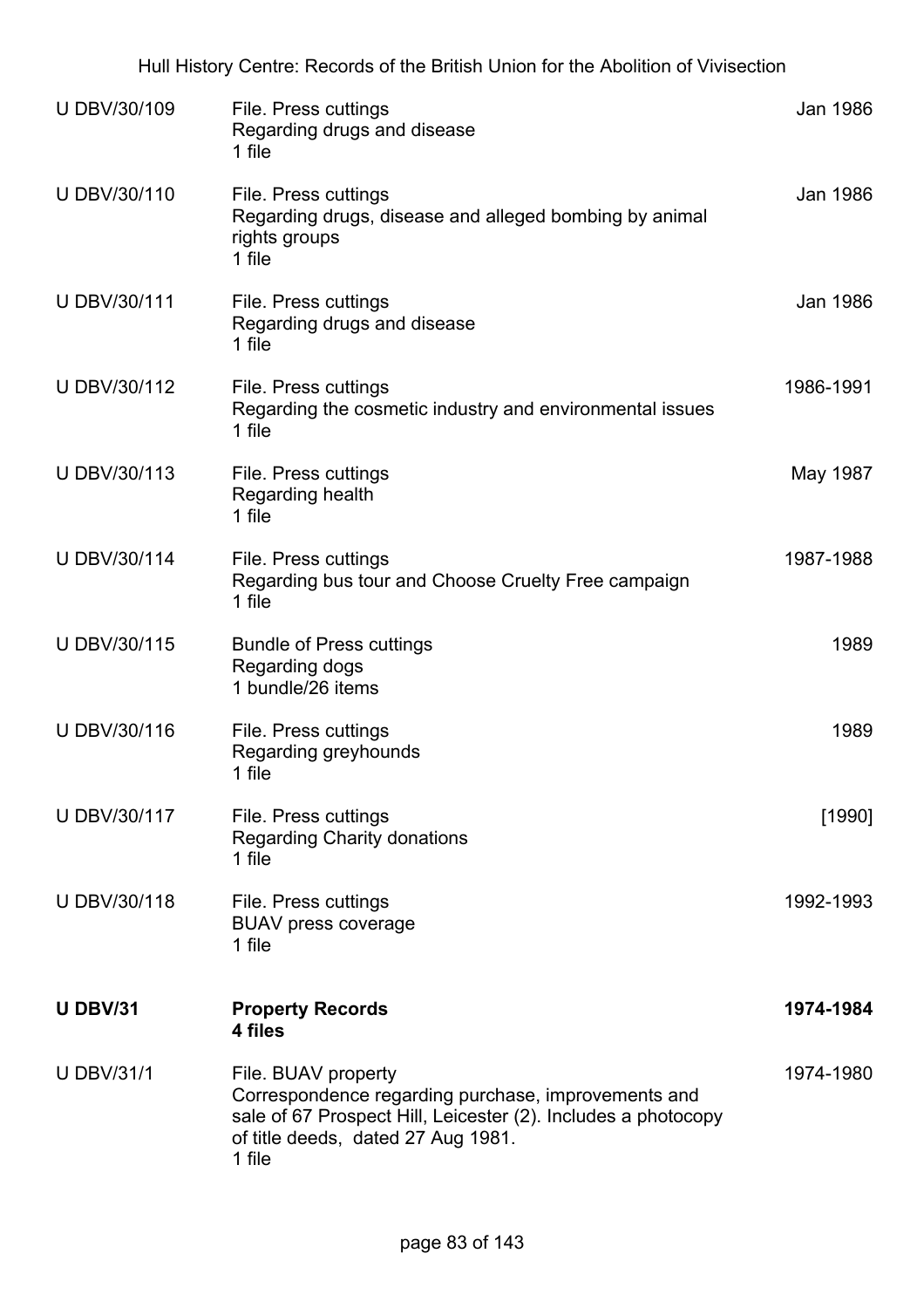|                   | Hull History Centre: Records of the British Union for the Abolition of Vivisection                                                                                                                     |           |
|-------------------|--------------------------------------------------------------------------------------------------------------------------------------------------------------------------------------------------------|-----------|
| <b>U DBV/31/2</b> | File. Correspondence and legal documents<br>Regarding the establishment of title and sale of 5<br>Strawberry Dale, Harrogate by BUAV<br>1 file                                                         | 1979-1980 |
| <b>U DBV/31/3</b> | File. Insurance at 16a Crane Grove, London<br>Policy documents<br>1 file                                                                                                                               | 1983-1984 |
| <b>U DBV/31/4</b> | File. John Hart & Company (Publicity) Ltd: Information and<br>correspondence<br>Includes loan agreement between BUAV and above and<br>Lease agreement to BUAV of premises in City of London<br>1 file  | 1977-1981 |
| <b>U DBV/32</b>   | <b>Branch Records</b><br>15 items, 20 files & 2 volumes                                                                                                                                                | 1933-1982 |
| <b>U DBV/32/1</b> | File. 'Animal Welfare Trust branches'.<br>List of Animal Welfare Trust group secretaries,<br>correspondence between General Secretary and Thurrock<br>branch and interested party in Norwich<br>1 file | 1979-1980 |
| <b>U DBV/32/2</b> | Annual report and financial statement, South Eastern Area,<br><b>BUAV</b><br>1 item                                                                                                                    | 1946      |
| <b>U DBV/32/3</b> | Annual report and financial statement, South Eastern Area,<br><b>BUAV</b><br>1 item                                                                                                                    | 1952      |
| <b>U DBV/32/4</b> | Annual report and financial statement, South Eastern Area,<br><b>BUAV</b><br>1 item                                                                                                                    | 1953      |
| <b>U DBV/32/5</b> | Annual report and financial statement, South Eastern Area,<br><b>BUAV</b><br>1 item                                                                                                                    | 1956      |
| <b>U DBV/32/6</b> | Annual report and financial statement, South Eastern Area,<br><b>BUAV</b><br>1 item                                                                                                                    | 1957      |
| <b>U DBV/32/7</b> | Annual report and financial statement, South Eastern Area,<br><b>BUAV</b><br>1 item                                                                                                                    | 1958      |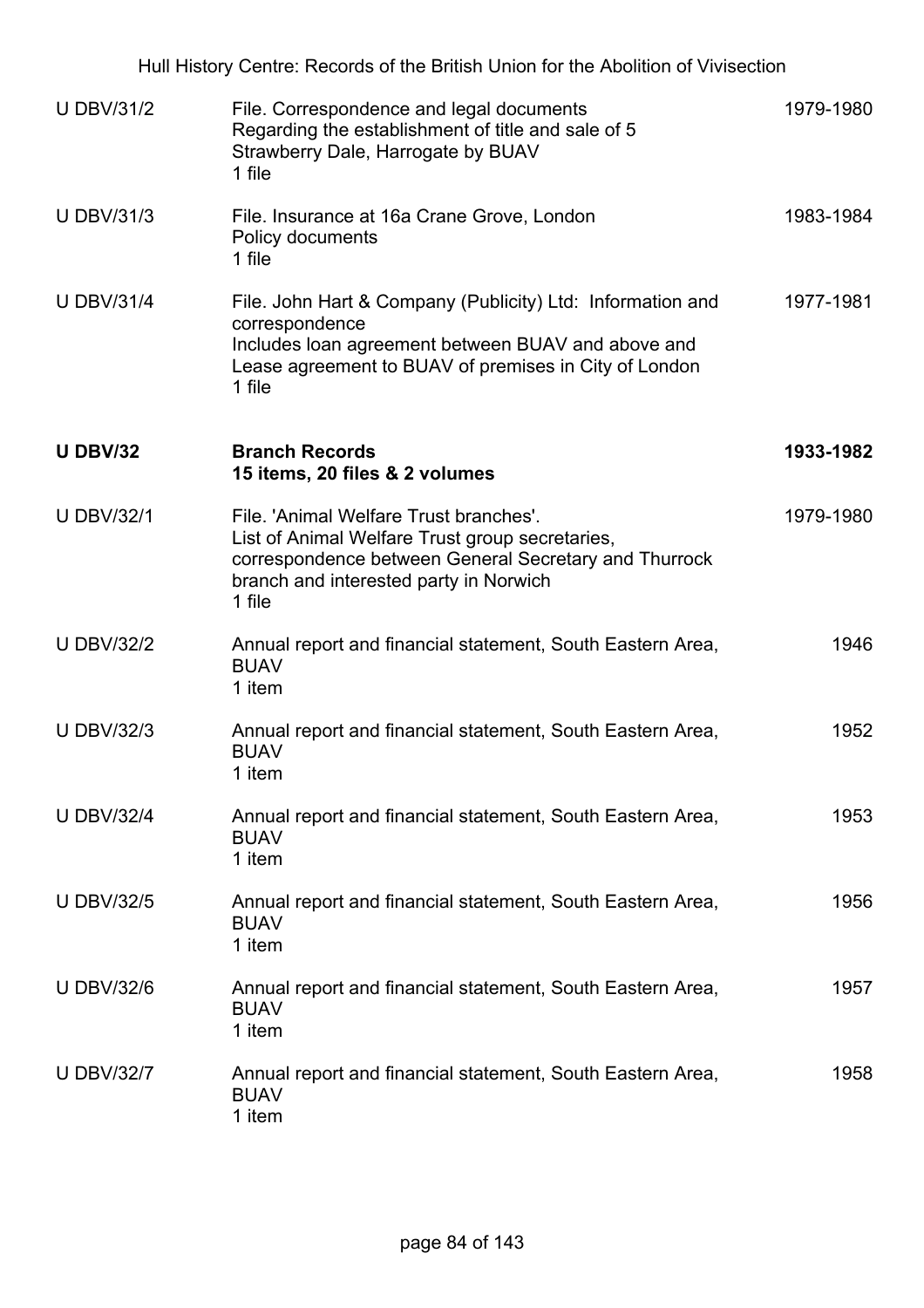| Hull History Centre: Records of the British Union for the Abolition of Vivisection |                                                                                                                                     |            |  |
|------------------------------------------------------------------------------------|-------------------------------------------------------------------------------------------------------------------------------------|------------|--|
| <b>U DBV/32/8</b>                                                                  | Annual report and financial statement, South Eastern Area,<br><b>BUAV</b><br>1 item                                                 | 1959       |  |
| <b>U DBV/32/9</b>                                                                  | Annual report and financial statement, South Eastern Area,<br><b>BUAV</b><br>1 item                                                 | 1961       |  |
| <b>U DBV/32/10</b>                                                                 | Annual report and financial statement, South Eastern Area,<br><b>BUAV</b><br>1 item                                                 | 1962       |  |
| <b>U DBV/32/11</b>                                                                 | Annual report and financial statement, South Eastern Area,<br><b>BUAV</b><br>1 item                                                 | 1963       |  |
| <b>U DBV/32/12</b>                                                                 | Pamphlets of South Eastern Area rules<br>2 items                                                                                    | 20th cent. |  |
| <b>U DBV/32/13</b>                                                                 | Minute book: Bexhill branch<br>Including Annual General Meetings and regular Committee<br>meetings<br>1 volume                      | 1953-1972  |  |
| <b>U DBV/32/14</b>                                                                 | Minute book: Cardiff branch<br>1 volume                                                                                             | 1933-1968  |  |
| <b>U DBV/32/15</b>                                                                 | Annual report for the Littlehampton branch<br>1 item                                                                                | 1963       |  |
| <b>U DBV/32/16</b>                                                                 | Annual report for the Lymington branch<br>1 item                                                                                    | 1963       |  |
| <b>U DBV/32/17</b>                                                                 | Agenda of Annual General Meeting of Worthing and<br>Lancing branch and annual report for the year end 31<br>December 1963<br>1 item | 8 Apr 1964 |  |
| <b>U DBV/32/18</b>                                                                 | File. Branch lists in areas<br>1 file                                                                                               | 20th cent. |  |
| <b>U DBV/32/19</b>                                                                 | File. Belfast correspondence<br>Includes an anual list of subscribers of £1.00 or more,<br>[1979]<br>1 file                         | 1968-1980  |  |
| <b>U DBV/32/20</b>                                                                 | File. Belfast<br>Correspondence relating to affiliation fees<br>1 file                                                              | Jan 1978   |  |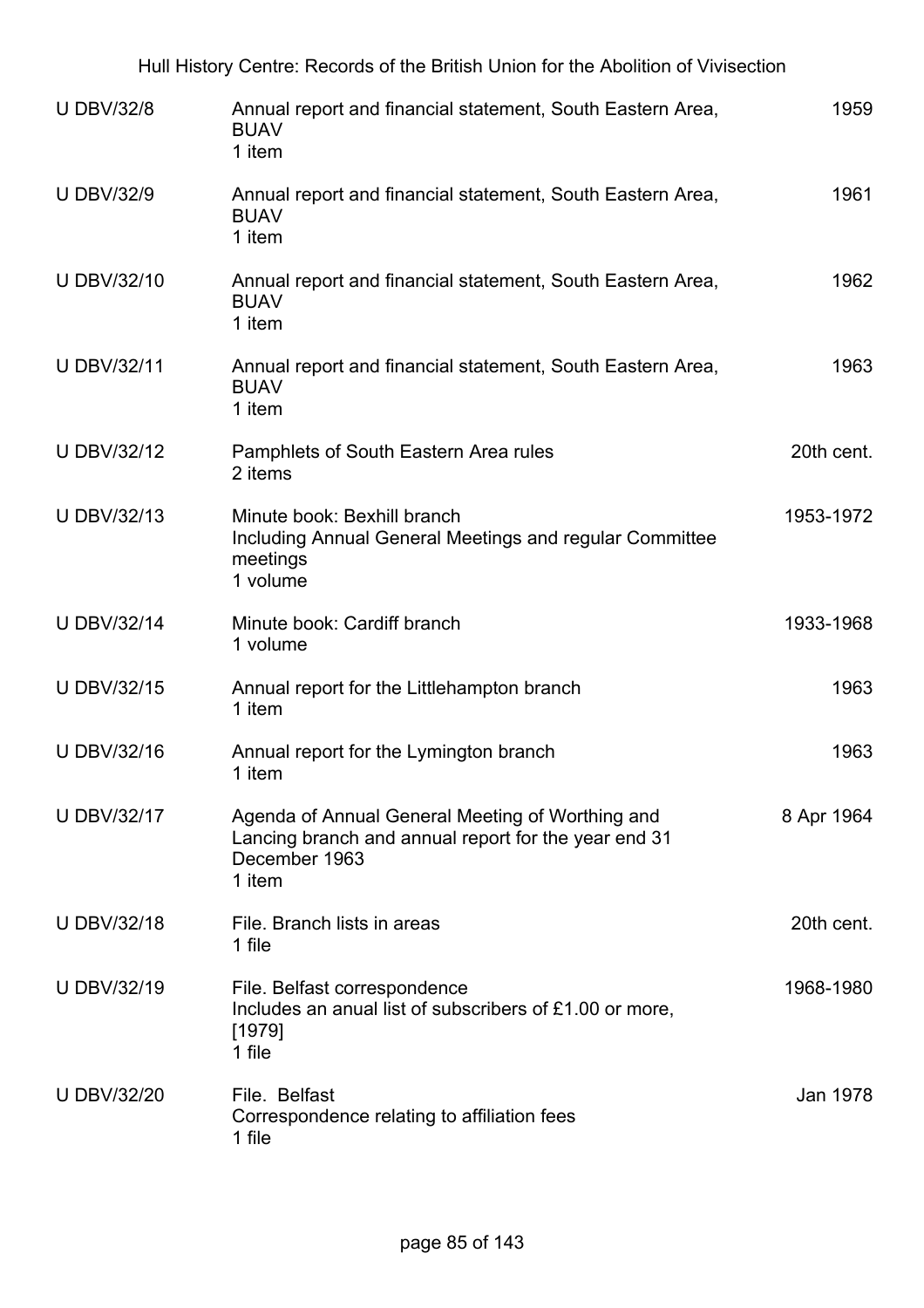| <b>U DBV/32/21</b> | File. Brighton/Hove<br>Correspondence including annual list of subscribers of<br>£1.00 or more for 1979 and an annual report for 1979<br>1 file                                                                                                    | 1978-1981 |
|--------------------|----------------------------------------------------------------------------------------------------------------------------------------------------------------------------------------------------------------------------------------------------|-----------|
| <b>U DBV/32/22</b> | File. Bromley<br>Correspondence<br>1 file                                                                                                                                                                                                          | 1970-1980 |
| <b>U DBV/32/23</b> | File. Broxbourne and Nazeing<br>Correspondence<br>1 file                                                                                                                                                                                           | 1979-1981 |
| <b>U DBV/32/24</b> | File. Cardiff<br>Correspondence and photocopy of lease of premises to Mr<br>K R Oxley to set up a BUAV shop<br>1 file                                                                                                                              | 1970-1976 |
| <b>U DBV/32/25</b> | File. Croydon<br>Correspondence<br>1 file                                                                                                                                                                                                          | 1979-1982 |
| <b>U DBV/32/26</b> | File. Darlington<br>Correspondence and street collections, including:<br>a) North East Animal Welfare Movement newsletter, Mar<br>1981/Apr 1981<br>b) Agenda of Annual General Meeting, 1972/1973<br>c) Annual report, year end Mar 1973<br>1 file | 1972-1981 |
| <b>U DBV/32/27</b> | File. Glasgow branch, new<br>Correspondence relating to establishment of branch<br>1 file                                                                                                                                                          | 1980      |
| <b>U DBV/32/28</b> | File. Ipswich<br>Correspondence<br>1 file                                                                                                                                                                                                          | 1979-1980 |
| <b>U DBV/32/29</b> | File. Isle of Wight<br>Correspondence<br>1 file                                                                                                                                                                                                    | 1964-1975 |
| U DBV/32/30        | File. Scarborough<br>Correspondence and press cuttings<br>1 file                                                                                                                                                                                   | 1967-1978 |
| <b>U DBV/32/31</b> | File. Scarborough<br>Correspondence<br>1 file                                                                                                                                                                                                      | 1979-1980 |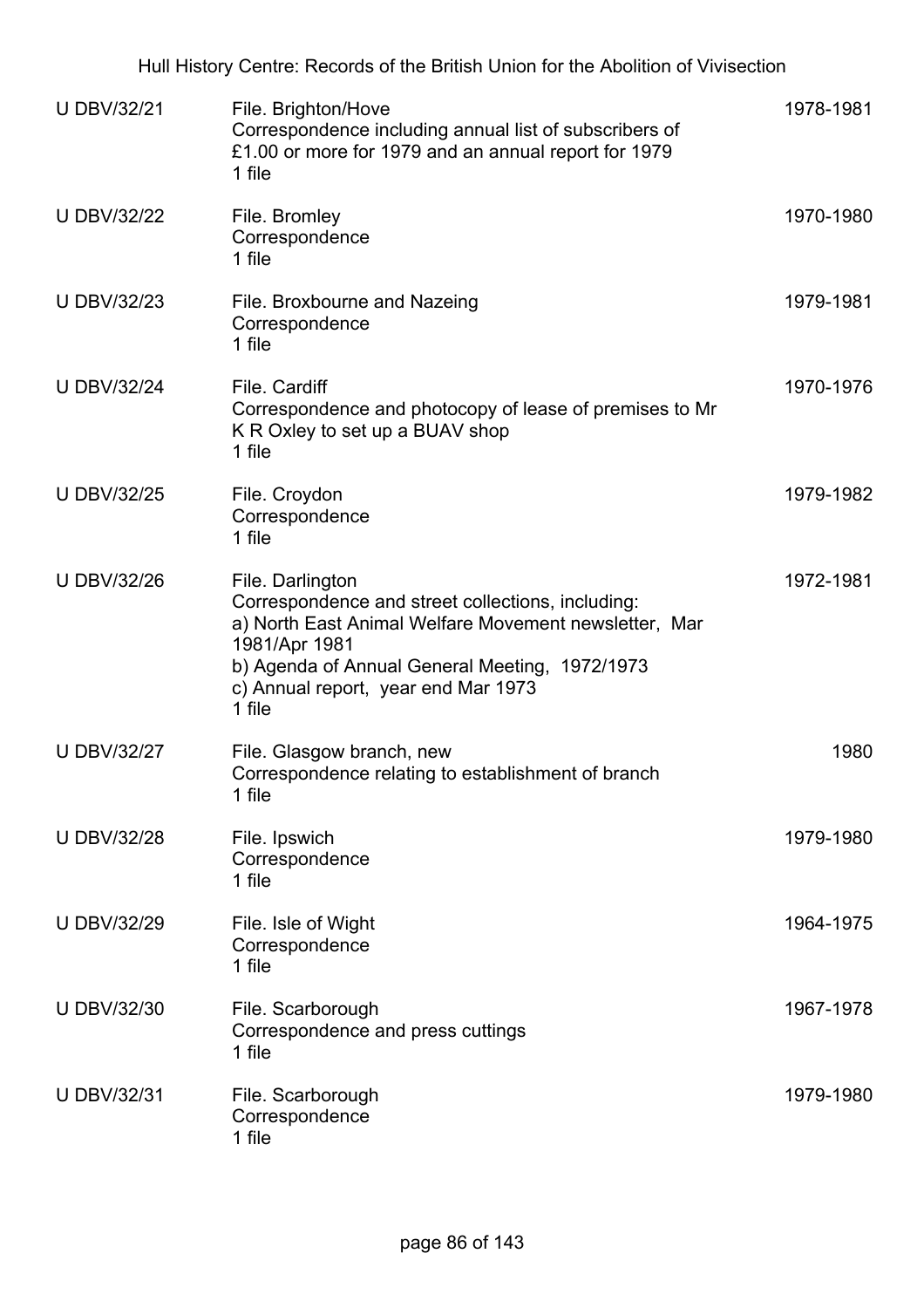| <b>U DBV/32/32</b> | File, Southend<br>Correspondence, details of Christmas bring and buy sales<br>1 file                                                                                                                | 1979-1982             |
|--------------------|-----------------------------------------------------------------------------------------------------------------------------------------------------------------------------------------------------|-----------------------|
| <b>U DBV/32/33</b> | File. Sutton<br>Correspondence, branch nominations<br>1 file                                                                                                                                        | 1980                  |
| <b>U DBV/32/34</b> | File, Sutton and District branch<br>Correspondence, including an annual list of subscribers of<br>£1.00 or more for 1979<br>1 file                                                                  | 1968-1979             |
| <b>U DBV/32/35</b> | File. Tonbridge and Tunbridge Wells<br>Correspondence, including an annual report for 1979<br>1 file                                                                                                | 1979-1981             |
| <b>U DBV/32/36</b> | File. Correspondence from branches<br>Regarding Tunbridge Wells, Tonbridge and District, and<br>Wallington branches. Includes an annual list of subscribers<br>of £1,00 or more for 1979.<br>1 file | 1969-1979             |
| <b>U DBV/33</b>    | <b>Related/joint organisations</b><br>17 files, 7 volumes & 2 items                                                                                                                                 | 1909-1992             |
| <b>U DBV/33/1</b>  | File. Animal Advocates Information Services Ltd<br>Correspondence, press cuttings and minutes<br>1 file                                                                                             | 1977-1980             |
| <b>U DBV/33/2</b>  | <b>File. Animal Protection Alliance</b><br>Includes minutes and agenda<br>1 file                                                                                                                    | Oct 1982-<br>Nov 1983 |
| <b>U DBV/33/3</b>  | <b>File, Animal Protection Alliance</b><br>Correspondence<br>1 file                                                                                                                                 | 1983-1984             |
| <b>U DBV/33/4</b>  | <b>File. Animal Protection Alliance</b><br><b>Financial statements</b><br>1 file                                                                                                                    | 3 Mar 1983            |
| <b>U DBV/33/5</b>  | <b>File. Animal Protection Alliance</b><br>Press release<br>1 file                                                                                                                                  | <b>Jun 1983</b>       |
| <b>U DBV/33/6</b>  | File. Parliamentary campaign, House of Commons<br>1 file                                                                                                                                            | 1964-1965             |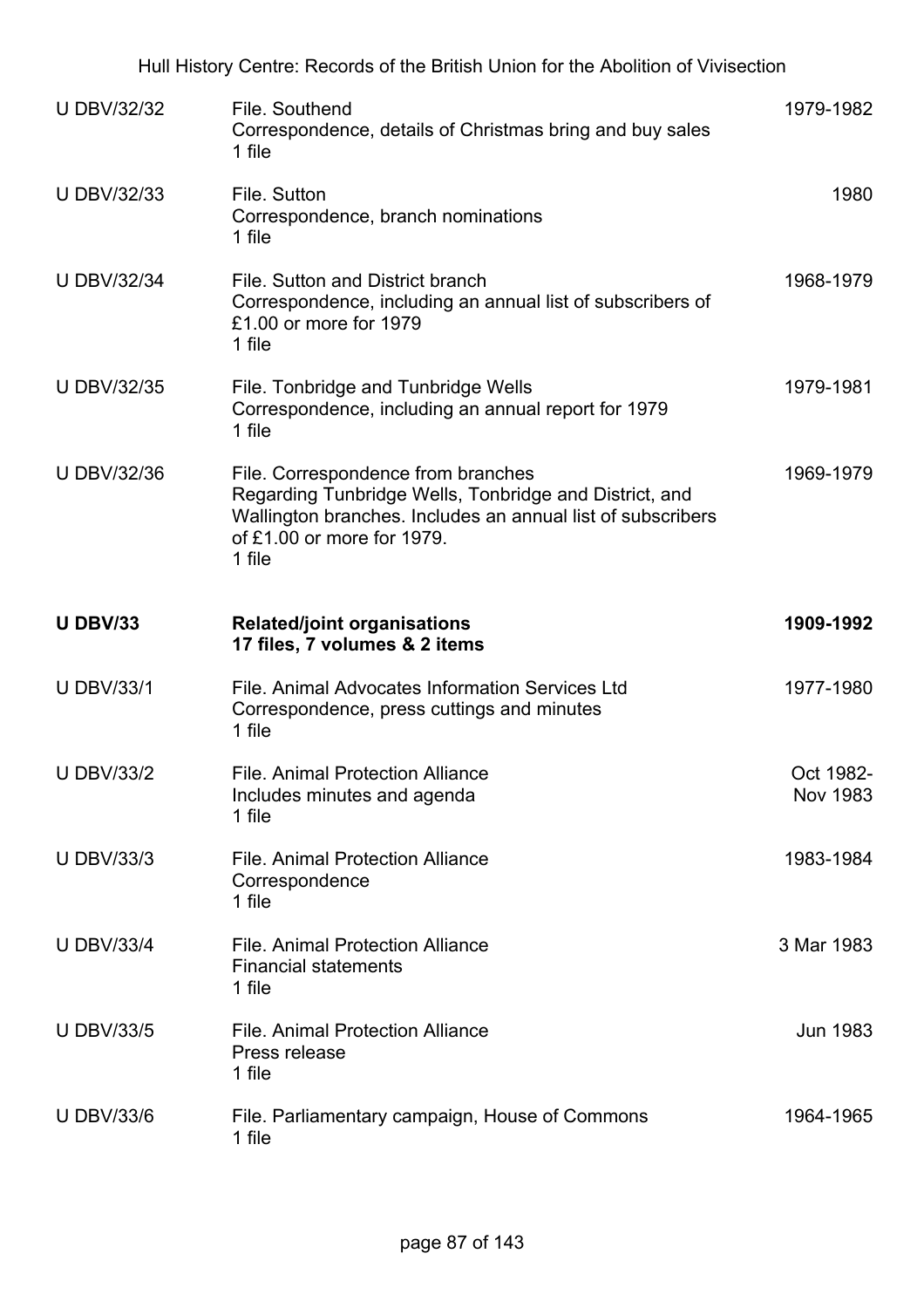| <b>U DBV/33/7</b>  | File. Parliamentary campaign, House of Commons<br>1 file                                                                                                                                                                                                                                                                | Apr 1966                    |
|--------------------|-------------------------------------------------------------------------------------------------------------------------------------------------------------------------------------------------------------------------------------------------------------------------------------------------------------------------|-----------------------------|
| <b>U DBV/33/8</b>  | File. Parliamentary campaign, House of Lords<br>1 file                                                                                                                                                                                                                                                                  | 1966-1967                   |
| <b>U DBV/33/9</b>  | File. Littlewood report<br>Comments about report by Guy Heriot for the British Council<br>of Anti Vivisectionist Societies<br>1 file                                                                                                                                                                                    | 1965                        |
| <b>U DBV/33/10</b> | Report of the fourth Triennial International Congress of The<br>World League Against Vivisection and for the Protection of<br>Animals<br>1 volume                                                                                                                                                                       | 19 Jul 1909-<br>24 Jul 1909 |
| <b>U DBV/33/11</b> | File. Committee for the reform of animal experimentation<br>Correspondence, reports and minutes<br>1 file                                                                                                                                                                                                               | 1977-1980                   |
| <b>U DBV/33/12</b> | File. Committee for the reform of animal experimentation<br>Correspondence, reports and minutes<br>1 file                                                                                                                                                                                                               | 1977-1980                   |
| <b>U DBV/33/13</b> | File. Federation of Local Animal Rights Groups<br>Includes minutes and decisions of Conference in 1987,<br>typescript of the proposal for the transformation of the<br>animal rights movement: first discussion document, 1987,<br>and a leaflet titled Time for change: second discussion<br>document, 1987.<br>1 file | 1987-1988                   |
| <b>U DBV/33/14</b> | Pamphlet on 'Manifesto for animals' Programme of political<br>action in the 1990s, published jointly by BUAV, Compassion<br>in World Farming and Lynx<br>1 item                                                                                                                                                         | [1992]                      |
| <b>U DBV/33/15</b> | File. National Coordinating Committee for Animal Protection<br>Correspondence, statement of aims and objectives and<br>minutes<br>1 file                                                                                                                                                                                | 1979-1980                   |
| <b>U DBV/33/16</b> | File. Network of Independent Campaigns for Humane<br>Education<br>Correspondence, meeting details and newsletters<br>1 file                                                                                                                                                                                             | 1988-1989                   |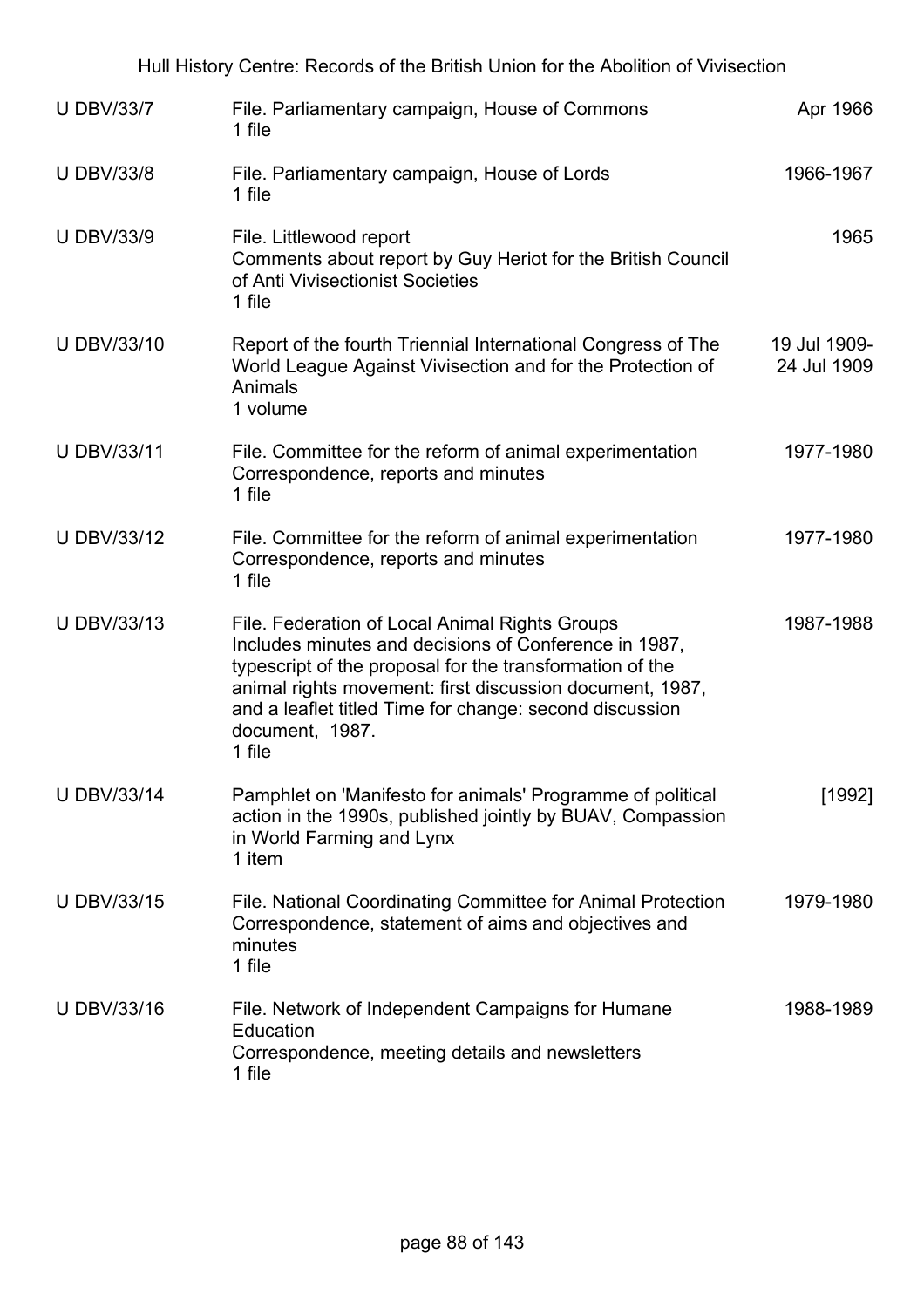| <b>U DBV/33/17</b> | World Coalition against Vivisection: Sixth International<br>Congress, Amsterdam<br>Includes a report of the Executive Council meeting, Paris,<br>dated 15 Nov 1968-16 Nov 1968<br>1 volume | Aug 1967                |
|--------------------|--------------------------------------------------------------------------------------------------------------------------------------------------------------------------------------------|-------------------------|
| <b>U DBV/33/18</b> | File. World Health Day: Smallpox Constant Alert<br>Information brochures<br>1 file                                                                                                         | 7 Apr 1965              |
| <b>U DBV/33/19</b> | Typescript on Animal rights calendar of activity<br>1 item                                                                                                                                 | May-Nov 1994            |
| <b>U DBV/33/20</b> | Minutes of the Conference of Anti Vivisection Societies<br>Including stitched in correspondence<br>1 volume                                                                                | 1942-1957               |
| <b>U DBV/33/21</b> | Minutes of the Conference of Anti Vivisection Societies<br>Includes correspondence<br>1 volume                                                                                             | 1958-1959               |
| <b>U DBV/33/22</b> | Minutes of the British Council of Anti Vivisection Societies<br>Includes correspondence and canvassing of MPs' support<br>1 volume                                                         | 1960-1961               |
| <b>U DBV/33/23</b> | Minutes of the British Council of Anti Vivisection Societies<br>Including correspondence<br>1 volume                                                                                       | 1962-1963               |
| <b>U DBV/33/24</b> | Minutes of the British Anti Vivisection Societies<br>Including correspondence and canvassing of MPs' support<br>1 volume                                                                   | 1964-1966               |
| <b>U DBV/33/25</b> | Minutes of an evening meeting of the Association of British<br><b>Anti Vivisection Societies</b><br>1 bundle                                                                               | 16 Jun 1971             |
| <b>U DBV/33/26</b> | File. Conference of Animal Welfare Societies<br>Includes agenda and minutes of meeting<br>1 file                                                                                           | 1979                    |
| <b>U DBV/34</b>    | Dr Hadwen Trust for Humane Research<br>6 items                                                                                                                                             | 1924-1989               |
| <b>U DBV/34/1</b>  | Trust deed for Dr Hadwen Trust for Humane Research<br>1 item                                                                                                                               | 27 Apr 1970             |
| <b>U DBV/34/2</b>  | Dr Hadwen Trust for Humane Research<br>Report and accounts<br>1 item                                                                                                                       | 1 Jan 1969-<br>Mar 1972 |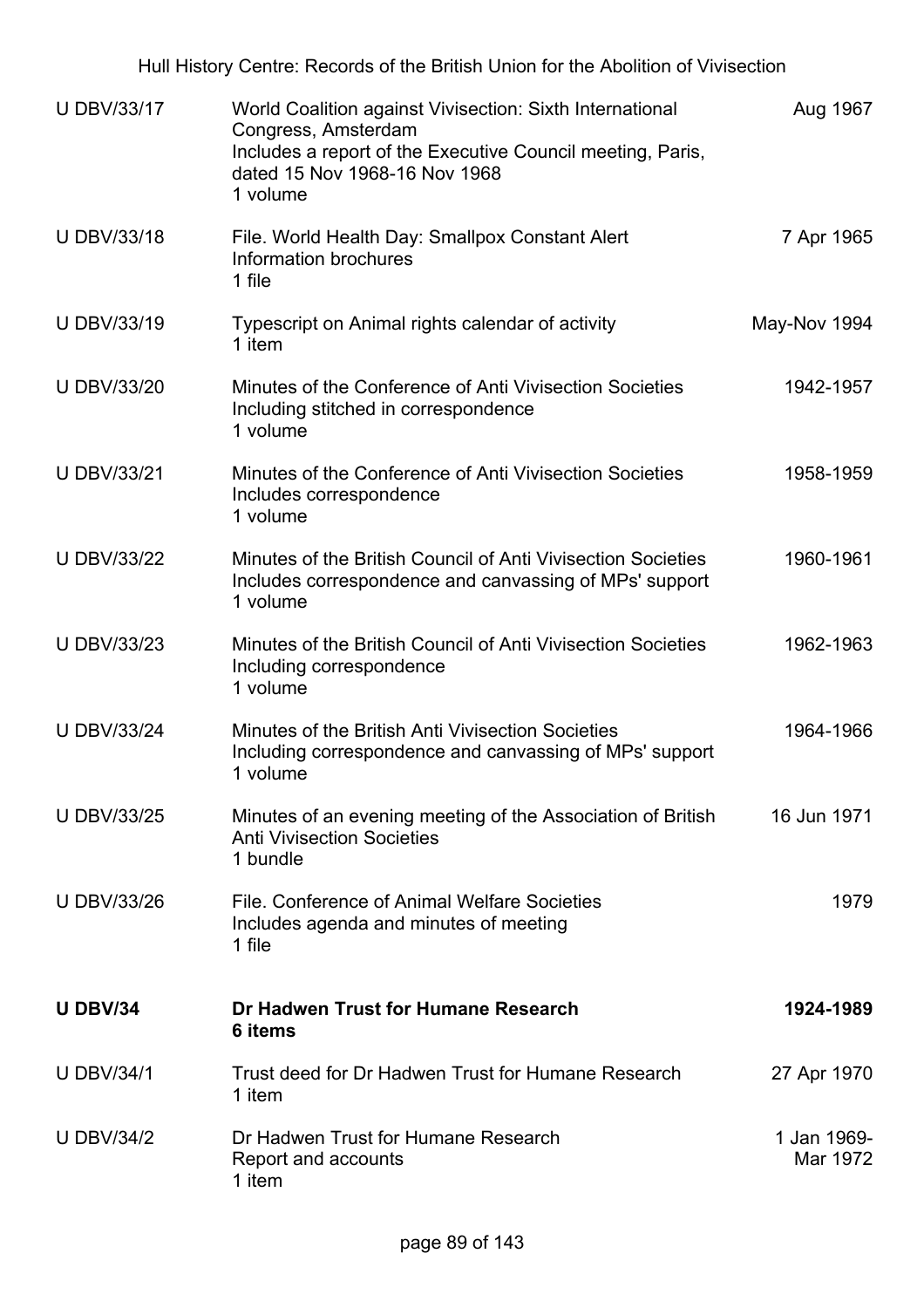|                   | Hull History Centre: Records of the British Union for the Abolition of Vivisection                                                                                                                                                                                                                                                                                                           |                   |
|-------------------|----------------------------------------------------------------------------------------------------------------------------------------------------------------------------------------------------------------------------------------------------------------------------------------------------------------------------------------------------------------------------------------------|-------------------|
| <b>U DBV/34/3</b> | Pamphlet on Dr Hadwen Trust for Humane Research 1970 -<br>1980<br>1 item                                                                                                                                                                                                                                                                                                                     | 1980              |
| <b>U DBV/34/4</b> | Leaflets<br>2 items                                                                                                                                                                                                                                                                                                                                                                          | 1980s             |
| <b>U DBV/34/5</b> | Verbatim report of the trial and acquittal of Dr W R Hadwen,<br>JP on a charge of manslaughter<br>1 item                                                                                                                                                                                                                                                                                     | 27-29 Oct<br>1924 |
| <b>U DBV/35</b>   | <b>Miscellaneous</b><br>5 files, 4 items                                                                                                                                                                                                                                                                                                                                                     | 1885 - 1992       |
| <b>U DBV/35/1</b> | Pencil copy of Leonardo da Vinci's 'Lady with an ermine',<br>signed 'D Marks'<br>1 item                                                                                                                                                                                                                                                                                                      | 20th cent.        |
| <b>U DBV/35/2</b> | Bundle. Coleridge case<br>Documents relating to Frances Power Cobbe's split from the<br>National Anti Vivisection Society and formation of BUAV.<br>Also her later dispute, backed by Beatrice Kidd, with<br>Stephen Coleridge of the National Anti Vivisection Society<br>concerning the restriction vs abolition debate and alleged<br>plagiarism by BUAV in its publications.<br>1 bundle | 1885-1923         |
| <b>U DBV/35/3</b> | File. Job descriptions for Information officer<br>1 file                                                                                                                                                                                                                                                                                                                                     | 1980s             |
| <b>U DBV/35/4</b> | File. Christmas poem competition entries<br>1 file                                                                                                                                                                                                                                                                                                                                           | 1971              |
| <b>U DBV/35/5</b> | File. 'Early Times' competition<br>Correspondence, entries, poems, pictures and songs sent in<br>by young supporters<br>1 file                                                                                                                                                                                                                                                               | 1986-1992         |
| <b>U DBV/35/6</b> | Typescript 'The tears of a monkey', play in three acts by<br><b>Vernon Charles</b><br>1 item                                                                                                                                                                                                                                                                                                 | 20th cent.        |
| <b>U DBV/35/7</b> | File. Plays, 1950, Typescript of 'The witch of Winterglow<br>Hill', play in five scenes designed for use by anti vivisection<br>societies<br>1 file                                                                                                                                                                                                                                          | $[1950]$          |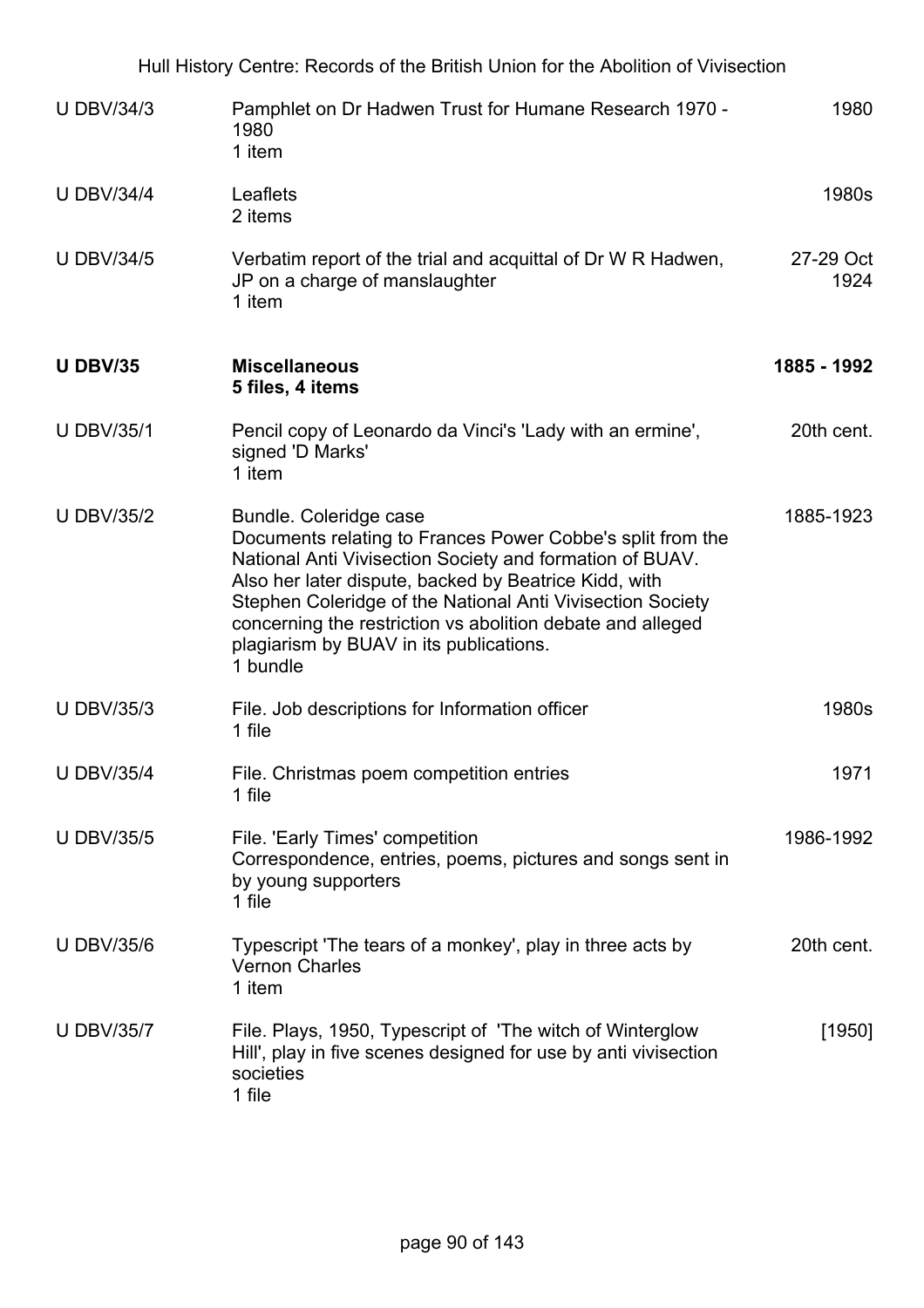- U DBV/35/8 Photograph of a nineteenth century courtroom scene including Dr Ellis, Mr Vachell and Sir Edward Marshall Hall (vivisector) 1 item 19th cent. 20th cent.
- U DBV/35/9 Photograph of Nellie Burnham 1 item

| <b>UDBV2</b>      | <b>Second Deposit</b>                                                                                                                                                                                                                                                                                                                                                                                                                           |                                                                                                                                                                                                                                                                                                                                                                                                                                                                                                                                                                                                                                                                                                                                                                                                                                                       | 1865-1996   |
|-------------------|-------------------------------------------------------------------------------------------------------------------------------------------------------------------------------------------------------------------------------------------------------------------------------------------------------------------------------------------------------------------------------------------------------------------------------------------------|-------------------------------------------------------------------------------------------------------------------------------------------------------------------------------------------------------------------------------------------------------------------------------------------------------------------------------------------------------------------------------------------------------------------------------------------------------------------------------------------------------------------------------------------------------------------------------------------------------------------------------------------------------------------------------------------------------------------------------------------------------------------------------------------------------------------------------------------------------|-------------|
|                   | <b>Contents:</b><br><b>DBV2/1</b><br><b>DBV2/2</b><br><b>DBV2/3</b><br><b>DBV2/4</b><br><b>DBV2/5</b><br><b>DBV2/6</b><br><b>DBV2/7</b><br><b>DBV2/8</b><br><b>DBV2/9</b><br><b>DBV2/10 - 15</b><br><b>DBV2/16</b><br><b>DBV2/17</b><br><b>DBV2/18</b><br><b>DBV2/19</b><br><b>DBV2/20 - 22</b><br><b>DBV2/23</b><br><b>DBV2/24</b><br><b>DBV2/25</b><br><b>DBV2/26</b><br><b>DBV2/27</b><br><b>DBV2/28</b><br><b>DBV2/29</b><br><b>DBV2/30</b> | <b>Articles of Association 1929</b><br><b>Minutes, 1967 - 1982</b><br><b>Annual reports, 1993 - 1995</b><br>Administrative records, 1966 - 1993<br>Correspondence files, 1895 - 1989<br>Personnel records, 1950 - 1992<br>Membership records, 1980 - 1981<br>Financial records, 1964 - 1990<br>Legal records, 1929 - 1993<br><b>Campaigns, 1981 - 1996</b><br>Demonstrations, 1928 - 1992<br>Education and training, 1950 - 1990<br><b>Subject files, 1900 - 1987</b><br>Animal rights groups files, 1950 - 1988<br><b>Publications, 1865 - 1996</b><br>Internal bulletns, 1985 - 1995<br>Audio visual material 1949 - 1982<br><b>Press cuttings, 1896 - 1986</b><br>Property records, 1930 - 1992<br><b>Branch records, 1963 - 1983</b><br>Related / Joint organisations, 1936 - 1987<br>Dr Hadwen Trust for Humane Research<br><b>Miscellaneous</b> |             |
| <b>U DBV2/1</b>   | <b>Articles of association</b><br>1 item                                                                                                                                                                                                                                                                                                                                                                                                        |                                                                                                                                                                                                                                                                                                                                                                                                                                                                                                                                                                                                                                                                                                                                                                                                                                                       | 1929        |
| <b>U DBV2/1/1</b> | Memorandum (abridged)<br>1 item                                                                                                                                                                                                                                                                                                                                                                                                                 | Includes articles of association of BUAV, incorporated 22<br>Nov 1929, under the Companies Act 1929                                                                                                                                                                                                                                                                                                                                                                                                                                                                                                                                                                                                                                                                                                                                                   | 22 Nov 1929 |
| <b>U DBV2/2</b>   | <b>Minutes</b><br>13 items                                                                                                                                                                                                                                                                                                                                                                                                                      |                                                                                                                                                                                                                                                                                                                                                                                                                                                                                                                                                                                                                                                                                                                                                                                                                                                       | 1967-1982   |
| <b>U DBV2/2/1</b> | 1 item                                                                                                                                                                                                                                                                                                                                                                                                                                          | <b>Report of Executive Committee meeting</b>                                                                                                                                                                                                                                                                                                                                                                                                                                                                                                                                                                                                                                                                                                                                                                                                          | 16 Nov 1981 |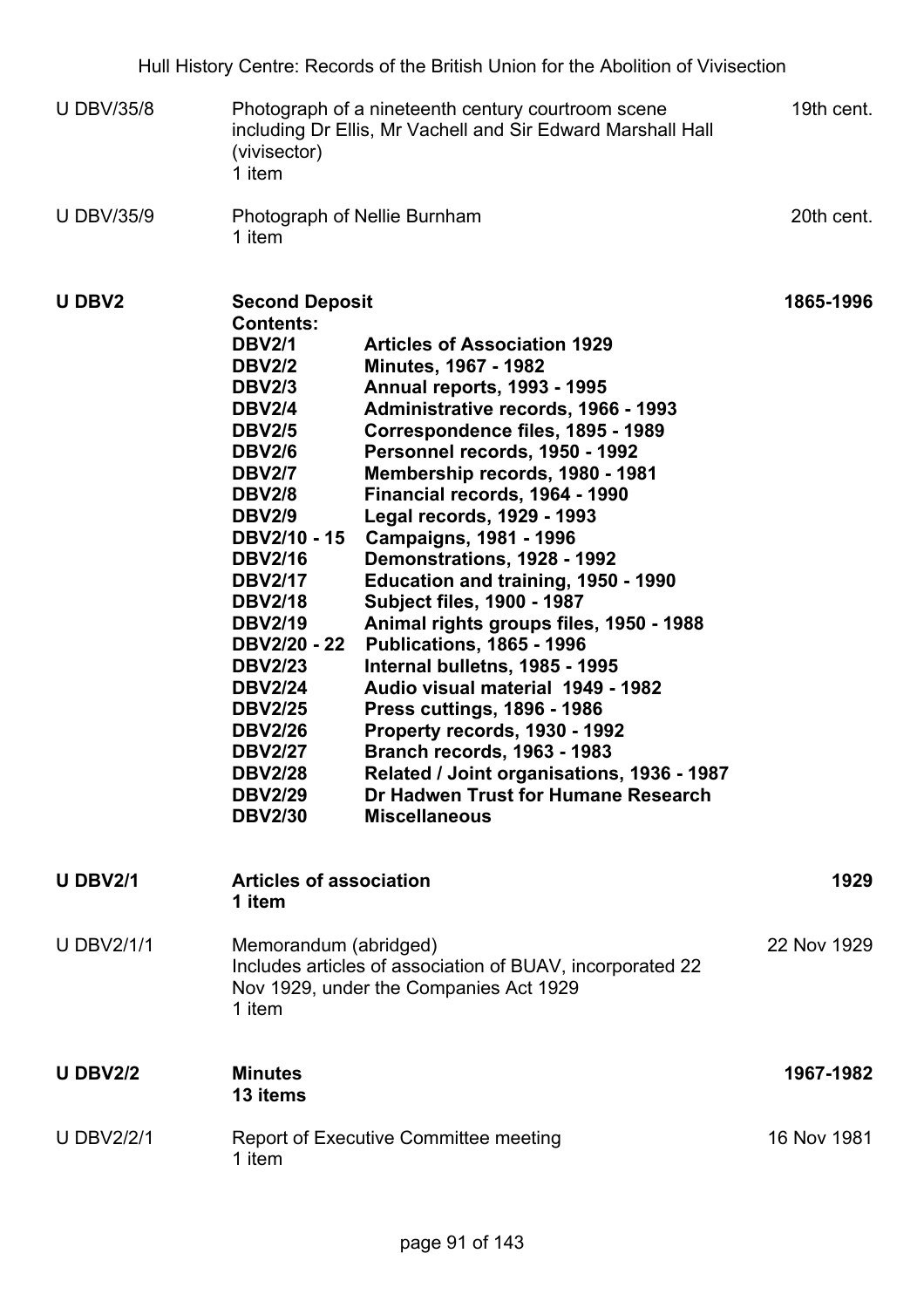| <b>U DBV2/2/2</b>  | Minutes of Executive Committee meeting<br>1 item                                                                                                                                                                                                  | 2 Jan 1982  |
|--------------------|---------------------------------------------------------------------------------------------------------------------------------------------------------------------------------------------------------------------------------------------------|-------------|
| <b>U DBV2/2/3</b>  | <b>Minutes of Annual General Meeting</b><br>1 item                                                                                                                                                                                                | 20 Jul 1967 |
| <b>U DBV2/2/4</b>  | <b>Minutes of Annual General Meeting</b><br>1 item                                                                                                                                                                                                | 5 Jul 1973  |
| <b>U DBV2/2/5</b>  | Minutes of Annual General Meeting, morning session<br>1 item                                                                                                                                                                                      | 20 Jul 1974 |
| <b>U DBV2/2/6</b>  | Minutes of Annual General Meeting, afternoon session<br>1 item                                                                                                                                                                                    | 20 Jul 1974 |
| <b>U DBV2/2/7</b>  | <b>Minutes of Annual General Meeting</b><br>1 item                                                                                                                                                                                                | 25 Sep 1975 |
| <b>U DBV2/2/8</b>  | <b>Minutes of Annual General Meeting</b><br>1 item                                                                                                                                                                                                | 13 Oct 1977 |
| <b>U DBV2/2/9</b>  | File. BUAV Annual General Meeting 1978<br>Containing notice of the Annual General Meeting, 9 Sep<br>1978, and minutes of the 1977 Annual General Meeting with<br>an attached note from an Extraordinary General Meeting, 13<br>Oct 1977<br>1 file | 1977-1978   |
| <b>U DBV2/2/10</b> | <b>Minutes of Annual General Meeting</b><br>1 item                                                                                                                                                                                                | 9 Sep 1978  |
| <b>U DBV2/2/11</b> | Notice of Annual General Meeting<br>With details of candidates nominated for the Executive<br>Committee<br>1 item                                                                                                                                 | 13 Dec 1981 |
| <b>U DBV2/2/12</b> | Minutes of Extraordinary General Meeting<br>1 item                                                                                                                                                                                                | 13 Oct 1977 |
| <b>U DBV2/2/13</b> | Minutes of Finance Committee meeting<br>1 item                                                                                                                                                                                                    | 3 Aug 1981  |
| <b>U DBV2/3</b>    | <b>Annual reports</b><br>6 items                                                                                                                                                                                                                  | 1993-1995   |
| <b>U DBV2/3/1</b>  | Annual report and accounts<br>1 item                                                                                                                                                                                                              | 1993        |
| <b>U DBV2/3/2</b>  | Annual report and financial review<br>1 item                                                                                                                                                                                                      | 1993        |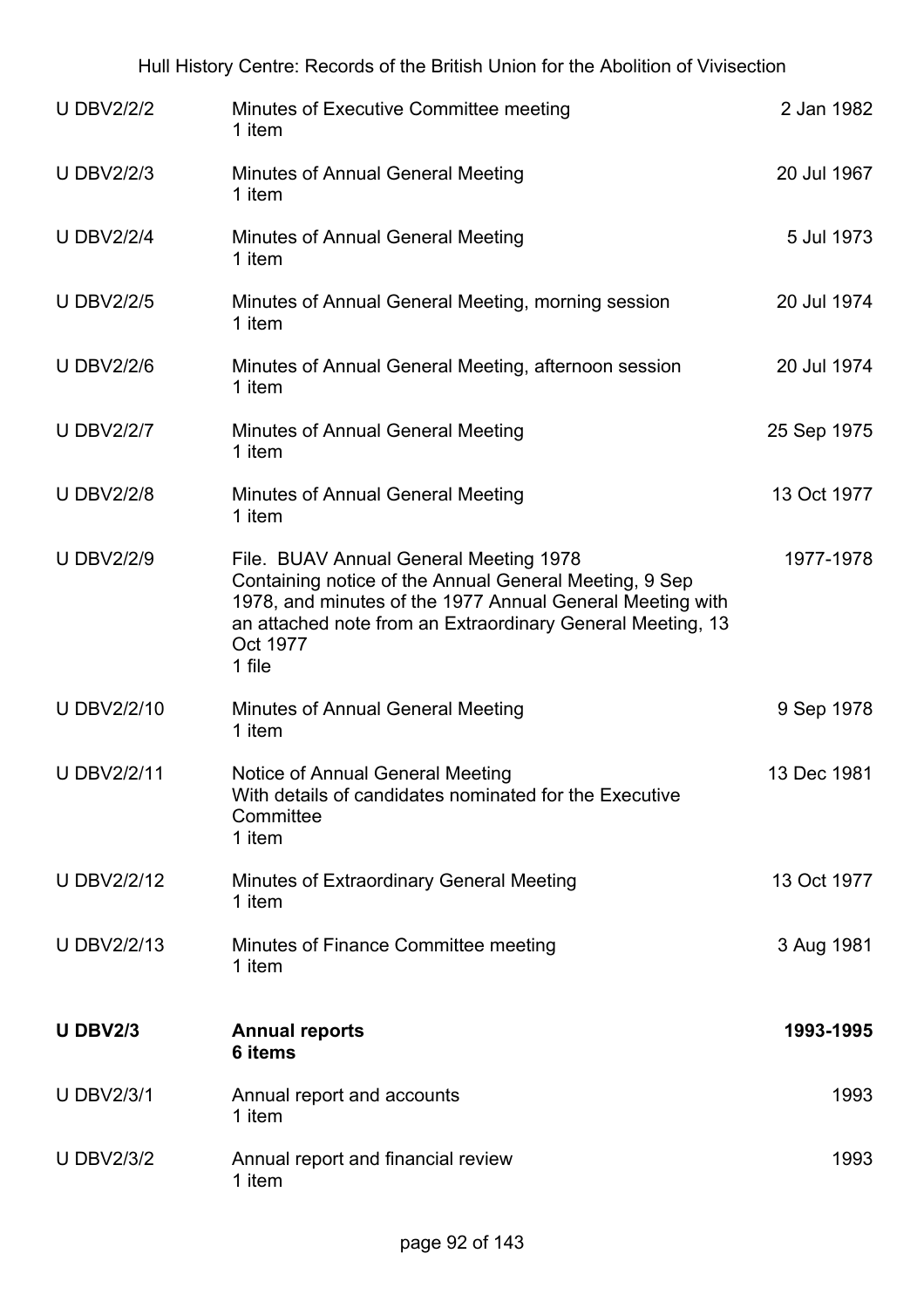| <b>U DBV2/3/3</b> | Annual report and accounts<br>1 item                                                                                                                                                                                                                      | 1993 - 1994           |
|-------------------|-----------------------------------------------------------------------------------------------------------------------------------------------------------------------------------------------------------------------------------------------------------|-----------------------|
| <b>U DBV2/3/4</b> | Annual review 1993-1994<br>1 item                                                                                                                                                                                                                         | 31 Mar 1994           |
| <b>U DBV2/3/5</b> | Annual report and accounts<br>1 item                                                                                                                                                                                                                      | 1994-1995             |
| <b>U DBV2/3/6</b> | Annual review 1994-1995<br>1 item                                                                                                                                                                                                                         | 31 Mar 1995           |
| <b>U DBV2/4</b>   | <b>Administrative records</b><br>36 files & 3 items                                                                                                                                                                                                       | 1966-1993             |
| <b>U DBV2/4/1</b> | File. Executive Committee, 1981<br>Correspondence and agenda for meeting. Includes minutes<br>of Executive Committee (6), dated 11 Dec 1980-1 Nov<br>1981, and minutes of the inaugural meeting of the Finance<br>Committee, dated 6 June 1981.<br>1 file | Sep 1979-<br>Dec 1981 |
| <b>U DBV2/4/2</b> | <b>File. Executive Committee</b><br>Minutes with draft copies, includes Steering Committee<br>minutes, 2 May 1981<br>1 file                                                                                                                               | Feb 1980-<br>Sep 1981 |
| <b>U DBV2/4/3</b> | File. Minutes of meetings (Executive Committee), 1980<br>Including correspondence<br>1 file                                                                                                                                                               | Apr-Dec 1980          |
| <b>U DBV2/4/4</b> | File. Papers relating to upheavals within the Executive<br>Committee<br>Includes minutes of Executive Committee (3), dated 7 Feb-<br>11 Oct 1981<br>1 file                                                                                                | Feb-Nov 1981          |
| <b>U DBV2/4/5</b> | File. Memoranda to Executive Committee<br>1 file                                                                                                                                                                                                          | Feb-Sep 1981          |
| <b>U DBV2/4/6</b> | File. Holland, Brian<br>Regarding nomination to Executive Committee<br>1 file                                                                                                                                                                             | Apr 1980              |
| <b>U DBV2/4/7</b> | File. Kilne, John<br>Regarding nomination to Executive Committee<br>1 file                                                                                                                                                                                | Mar-Apr 1980          |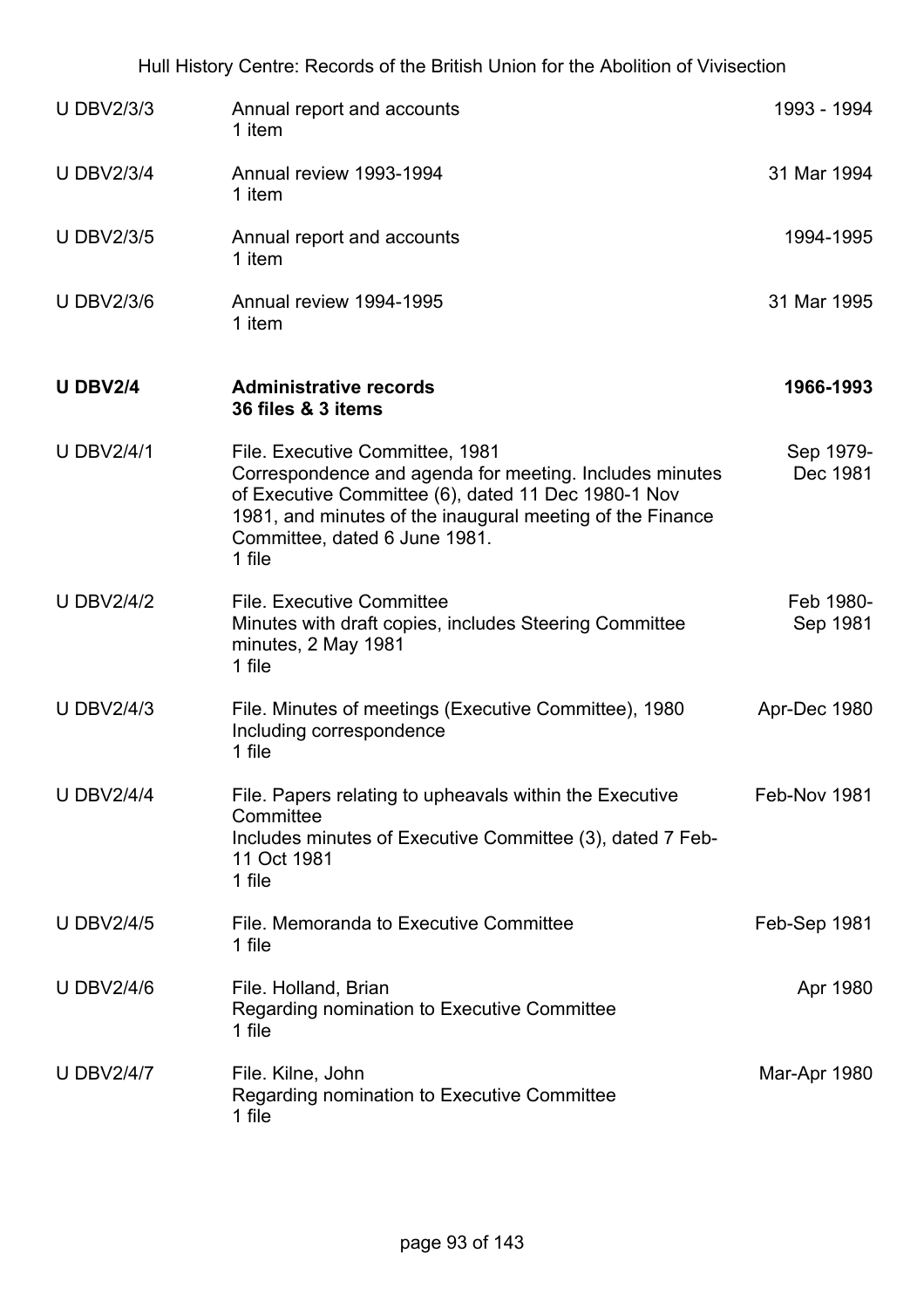|                    | Hull History Centre: Records of the British Union for the Abolition of Vivisection                                                                                                                                                                                                                                                  |                       |
|--------------------|-------------------------------------------------------------------------------------------------------------------------------------------------------------------------------------------------------------------------------------------------------------------------------------------------------------------------------------|-----------------------|
| <b>U DBV2/4/8</b>  | File. Shuman, Mr J<br>Regarding nomination to Executive Committee<br>1 file                                                                                                                                                                                                                                                         | Apr 1980              |
| <b>U DBV2/4/9</b>  | File. Spence, Beryl<br>Regarding nomination to Executive Committee<br>1 file                                                                                                                                                                                                                                                        | Mar-Apr 1980          |
| <b>U DBV2/4/10</b> | File. Walton, Barbara<br>Regarding nomination to Executive Committee<br>1 file                                                                                                                                                                                                                                                      | Apr 1980              |
| <b>U DBV2/4/11</b> | File. Papers relating to Ordinary Meeting on 24 Nov 1980<br>Includes proxy voting forms<br>1 file                                                                                                                                                                                                                                   | <b>Nov 1980</b>       |
| <b>U DBV2/4/12</b> | File. Extraordinary General Meeting 1966<br>Correspondence<br>1 file                                                                                                                                                                                                                                                                | Feb-Mar 1966          |
| <b>U DBV2/4/13</b> | File. Photocopies of documents relating to Extraordinary<br>General Meeting of 13 Dec 1980<br>Also regarding Executive Committee nominations and David<br>Paterson's industrial tribunal. Includes minutes of Executive<br>Committee, dated 27 November 1980.<br>1 file                                                             | Sep 1979-<br>May 1981 |
| <b>U DBV2/4/14</b> | Report: On certain matters arising in connection with the<br>management of BUAV, vol. I, 2 November 1981, Chartered<br>Institute of Arbitrators<br>1 item                                                                                                                                                                           | 2 Nov 1981            |
| <b>U DBV2/4/15</b> | A report on certain matters arising in connection with the<br>management of BUAV, vol. IV, Chartered Institute of<br>Arbitrators<br>1 item                                                                                                                                                                                          | 2 Nov 1981            |
| U DBV2/4/16        | File. Correspondence<br>Regarding the management of BUAV, includes an annual<br>report of The Australian Association Against Painful<br>Experiments on Animals Ltd, 1981, a report on certain<br>matters arising in connection with the management of<br>BUAV, [Chartered Institute of Arbitrators], dated 2 Nov<br>1981.<br>1 file | Dec 1980-<br>Dec 1981 |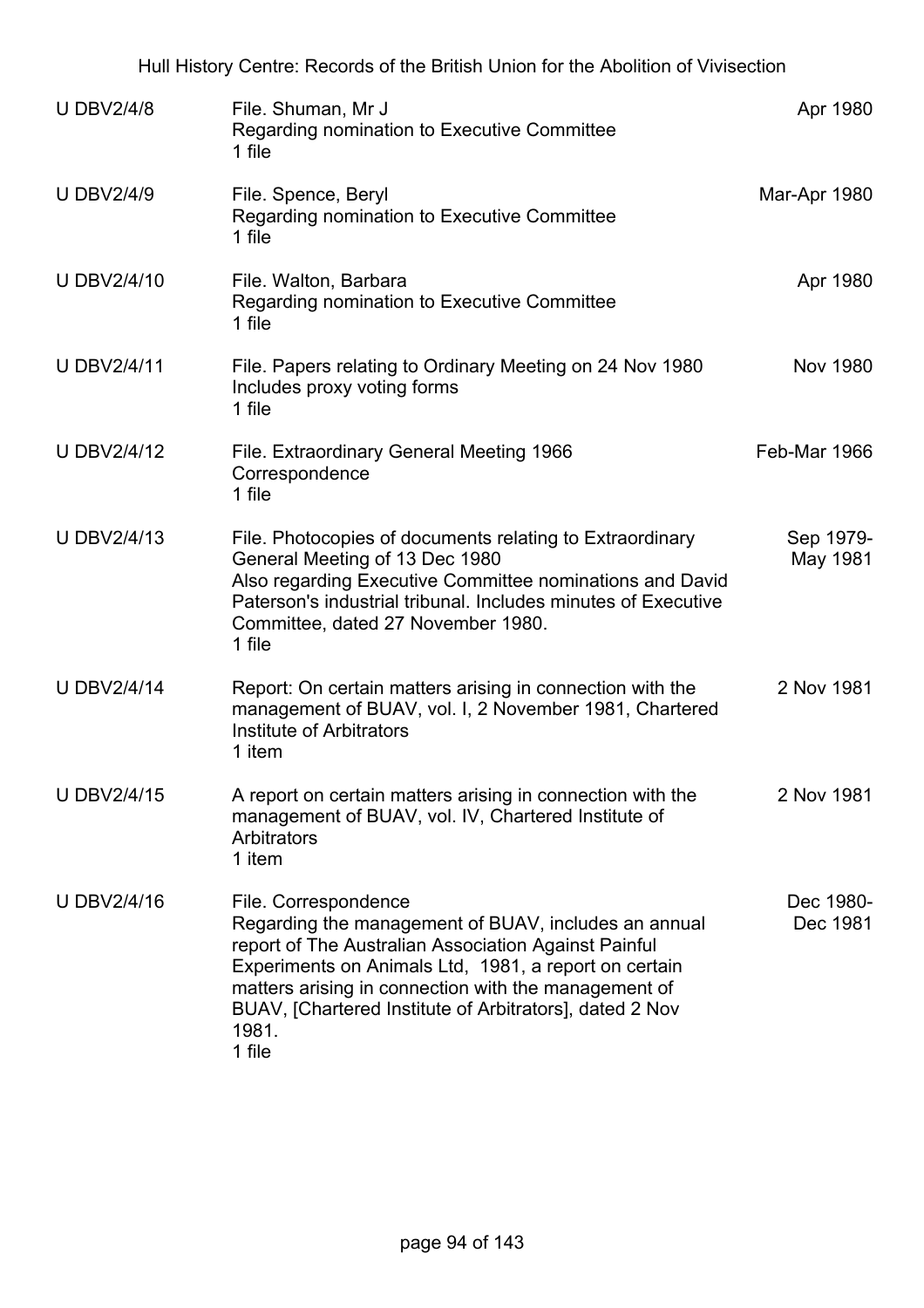Hull History Centre: Records of the British Union for the Abolition of Vivisection U DBV2/4/17 File. Correspondence Regarding administration, personnel and the Executive Committee, includes minutes of a meeting of the Humane Education Council, dated 10 June 1980. 1 file **This item contains personal sensitive information and is not available for public inspection for 75 years until Jan 2057. This is in accordance with data protection legislation. If you have a query about access to this record please contact archives@hull.ac.uk.** Mar 1980 - Sep 1981 U DBV2/4/18 File. Internal policy papers 1 file Oct 1985- Oct 1986 U DBV2/4/19 File. Weekly staff time sheets 1 file **This item contains personal sensitive information and is not available for public inspection for 75 years until Jan 2069. This is in accordance with data protection legislation. If you have a query about access to this record please contact archives@hull.ac.uk.** Apr 1992- Feb 1993 U DBV2/4/20 File. Weekly staff time sheets 1 file **This item contains personal sensitive information and is not available for public inspection for 75 years until Jan 2069. This is in accordance with data protection legislation. If you have a query about access to this record please contact archives@hull.ac.uk.** Nov 1992- Jul 1993 U DBV2/4/21 File. Weekly staff time sheets 1 file **This item contains personal sensitive information and is not available for public inspection for 75 years until Jan 2069. This is in accordance with data protection legislation. If you have a query about access to this record please contact archives@hull.ac.uk.** Feb-Jul 1993 U DBV2/4/22 File. Working groups Including reports of meetings held at BUAV headquarters 1 file **This item contains personal sensitive information and is not available for public inspection for 75 years until Jan 2062. This is in accordance with data protection legislation. If you have a query about access to this record please contact archives@hull.ac.uk.** 1983-1986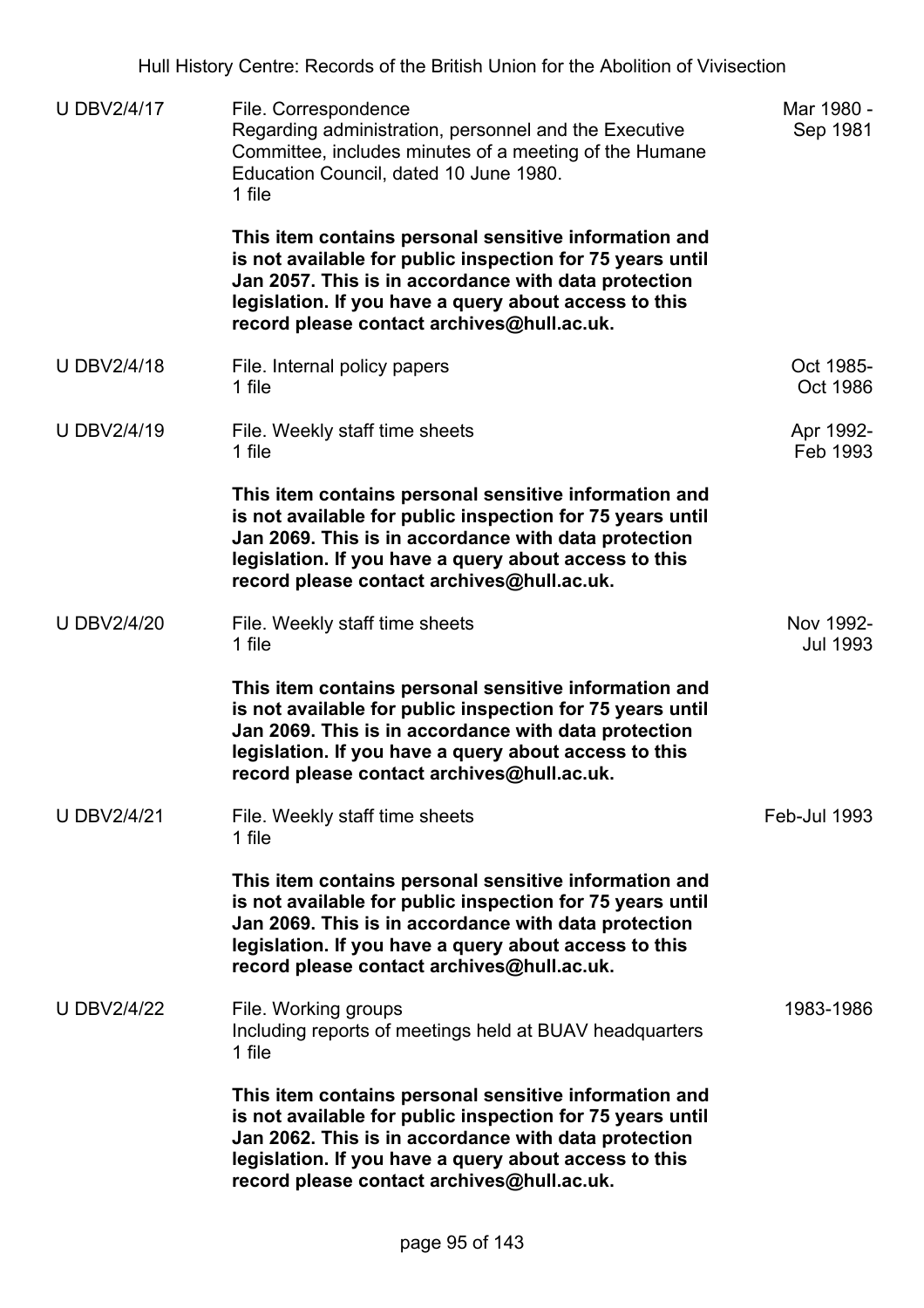| <b>U DBV2/4/23</b> | Typescript of The BUAV contacts network<br>1 item                   | c.1988                      |
|--------------------|---------------------------------------------------------------------|-----------------------------|
| <b>U DBV2/4/24</b> | File. Advertisements in the 'New Law Journal'<br>1 file             | 14 Jul-<br>29 Dec 1978      |
| <b>U DBV2/4/25</b> | File. Advertising, 1977<br>1 file                                   | 9 Feb-<br>1 Sep 1977        |
| <b>U DBV2/4/26</b> | File. Advertising, 1978<br>1 file                                   | 26 Oct 1976-<br>20 Nov 1978 |
| <b>U DBV2/4/27</b> | File. Advertising, 1979<br>1 file                                   | 26 Jun 1976-<br>14 Dec 1979 |
| <b>U DBV2/4/28</b> | File. Advertising<br>1 file                                         | 19 Aug 1975-<br>17 Oct 1977 |
| <b>U DBV2/4/29</b> | File. Advertising: QB Printers<br>1 file                            | 30 Jan-<br>1 Aug 1979       |
| <b>U DBV2/4/30</b> | File. Printing and promotion, 1977<br>1 file                        | 4 Jan-<br>12 Sep 1977       |
| <b>U DBV2/4/31</b> | File. Printing and promotion, 1978<br>1 file                        | 22 Jun-<br>15 Dec 1978      |
| <b>U DBV2/4/32</b> | File. Printing and promotion, 1979<br>1 file                        | Jul 1978-<br>10 Oct 1979    |
| <b>U DBV2/4/33</b> | File. Motorent (UK) Ltd<br><b>Regarding BUAV vehicles</b><br>1 file | $12$ Jan-<br>17 May 1981    |
| <b>U DBV2/4/34</b> | File. Transport, 1974<br>1 file                                     | 6 Feb 1974-<br>20 Sep 1974  |
| <b>U DBV2/4/35</b> | File. Transport, 1975<br>1 file                                     | 20 May 1974-<br>17 Oct 1975 |
| <b>U DBV2/4/36</b> | File. Transport, 1976<br>1 file                                     | 18 Aug 1975-<br>1 Apr 1977  |
| <b>U DBV2/4/37</b> | File. Transport, 1977<br>1 file                                     | 25 Apr 1975-<br>10 Jan 1978 |
| <b>U DBV2/4/38</b> | File. Transport, 1978<br>1 file                                     | 8 Apr 1976-<br>24 Aug 1978  |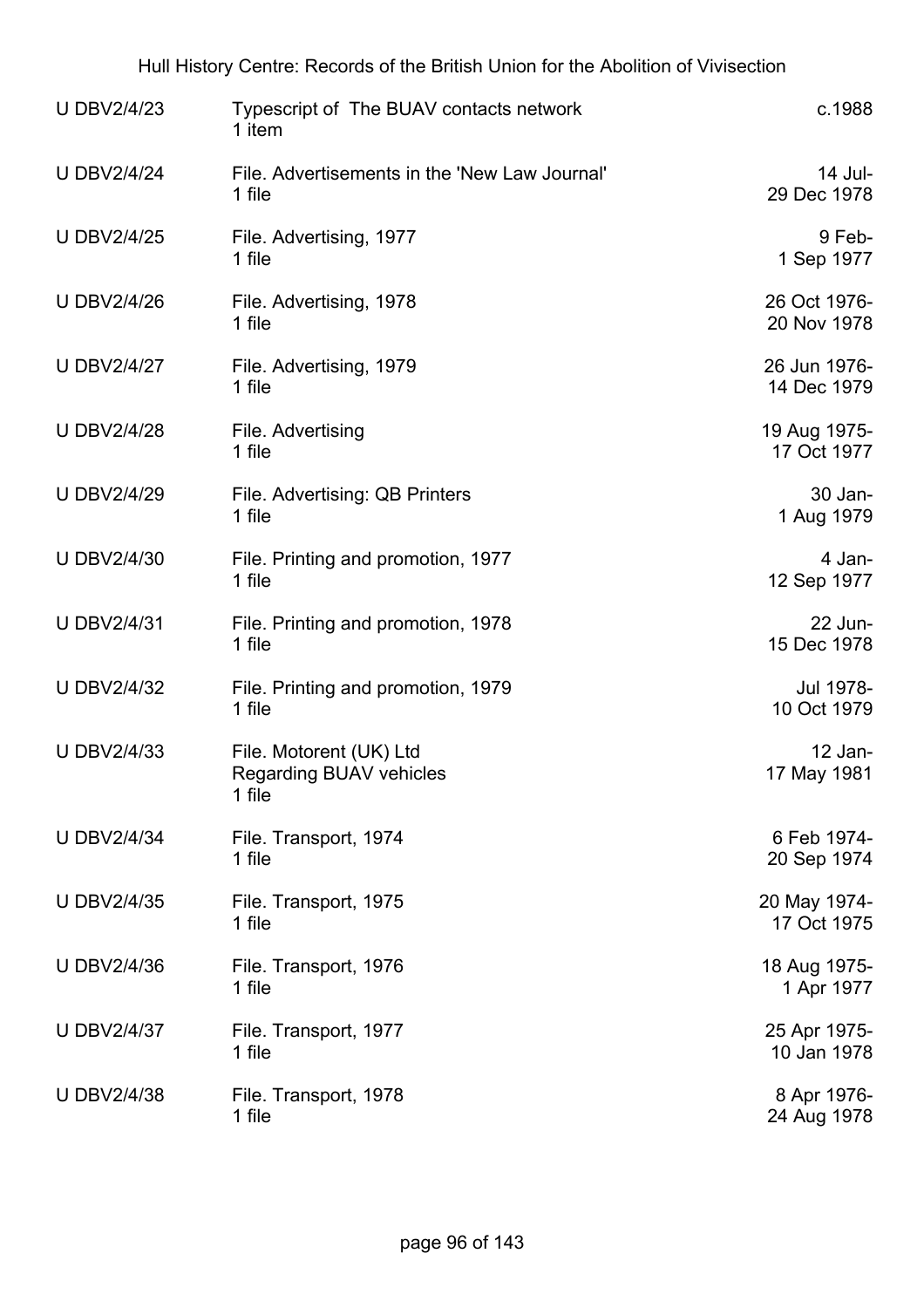| <b>U DBV2/4/39</b> | File. Transport, 1979<br>1 file                                                                                                                                | 1 Dec 1976-<br>17 Sep 1979  |
|--------------------|----------------------------------------------------------------------------------------------------------------------------------------------------------------|-----------------------------|
| <b>U DBV2/5</b>    | <b>Correspondence files</b><br>35 files                                                                                                                        | 1895-1989                   |
| <b>U DBV2/5/1</b>  | File. General correspondence; 47 Whitehall, London [BUAV]<br>office]<br>1 file                                                                                 | 15 May 1909-<br>16 May 1979 |
| <b>U DBV2/5/2</b>  | File. General correspondence<br>1 file                                                                                                                         | 12 Feb 1960-<br>19 Sep 1966 |
| <b>U DBV2/5/3</b>  | File. General correspondence<br>1 file                                                                                                                         | 26 Aug 1963-<br>29 Nov 1974 |
| <b>U DBV2/5/4</b>  | General correspondence<br>Includes minutes of General Election Coordinating<br>Committee, dated 10 Jan 1979<br>1 file                                          | 4 Sep 1963-<br>8 Dec 1981   |
| <b>U DBV2/5/5</b>  | File. General correspondence<br>1 file                                                                                                                         | 18 Sep 1967-<br>1 Aug 1979  |
| <b>U DBV2/5/6</b>  | File. General correspondence<br>1 file                                                                                                                         | 27 Jan 1970-<br>22 Nov 1979 |
| <b>U DBV2/5/7</b>  | File. General correspondence<br>1 file                                                                                                                         | 28 Apr 1970-<br>23 Dec 1974 |
| <b>U DBV2/5/8</b>  | File. General correspondence<br>1 file                                                                                                                         | Mar 1974-<br>31 Aug 1979    |
| <b>U DBV2/5/9</b>  | File. General correspondence<br>1 file                                                                                                                         | 1 Jan 1975-<br>26 Apr 1977  |
| <b>U DBV2/5/10</b> | File. General correspondence<br>Also includes correspondence regarding an informal petition<br>against ICI's use of beagles in cigarette experiments<br>1 file | 30 Jan 1975-<br>11 Oct 1978 |
| <b>U DBV2/5/11</b> | File. General correspondence<br>1 file                                                                                                                         | 20 Feb 1976-<br>25 Aug 1976 |
| <b>U DBV2/5/12</b> | File. General correspondence<br>1 file                                                                                                                         | 26 May 1976-<br>20 Jun 1979 |
| <b>U DBV2/5/13</b> | File. General correspondence<br>1 file                                                                                                                         | 25 Apr 1977-<br>1 Dec 1978  |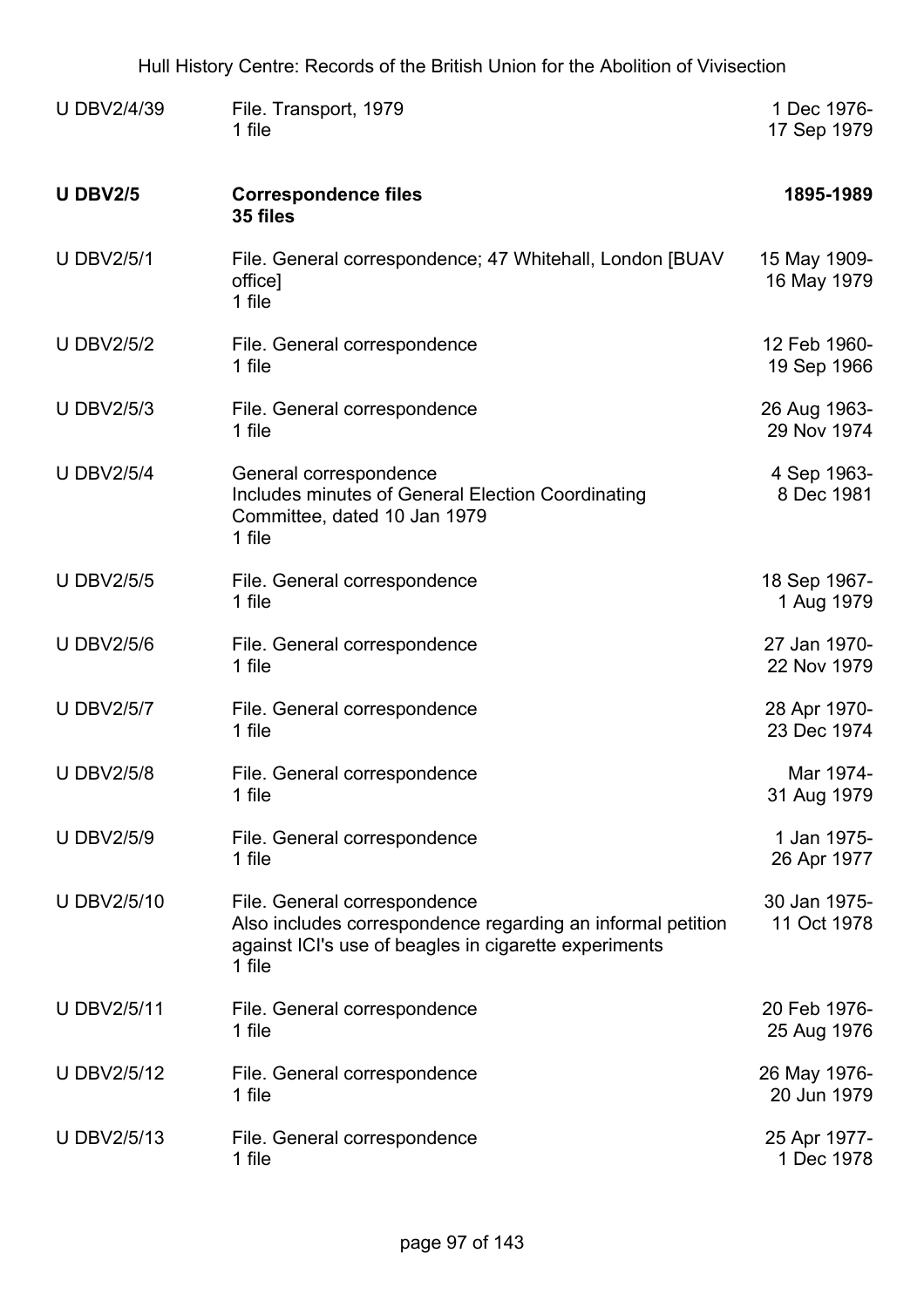| <b>U DBV2/5/14</b> | File. General correspondence<br>1 file                                                                       | 20 Oct 1977-<br>22 Feb 1979 |
|--------------------|--------------------------------------------------------------------------------------------------------------|-----------------------------|
| <b>U DBV2/5/15</b> | File. Barbonell, M[aurice]<br>Correspondence with BUAV<br>1 file                                             | 15 May 1965-<br>10 Jan 1977 |
| <b>U DBV2/5/16</b> | File. Bertram, Miss T M<br>Correspondence with BUAV<br>1 file                                                | 14 Apr 1952-<br>1 May 1972  |
| <b>U DBV2/5/17</b> | File. Blackwood, J<br>Correspondence with BUAV Secretary<br>1 file                                           | 10 Mar 1936-<br>11 Apr 1938 |
| <b>U DBV2/5/18</b> | File. Cawkell, Mrs M B R<br>Correspondence with BUAV<br>1 file                                               | 6 Apr 1966-<br>3 Aug 1970   |
| <b>U DBV2/5/19</b> | File. Corrie, Miss Lillian<br>Correspondence with BUAV<br>1 file                                             | 1 Jul 1963-<br>29 May 1970  |
| <b>U DBV2/5/20</b> | File. Henneberry, Mrs Margaret<br>Correspondence with BUAV<br>1 file                                         | 9 Mar 1973-<br>23 May 1974  |
| <b>U DBV2/5/21</b> | File. Mrs E Huxley<br>Correspondence with BUAV<br>1 file                                                     | 30 Apr-<br>10 Jun 1969      |
| <b>U DBV2/5/22</b> | File. Mr S Lennox<br>Correspondence with BUAV<br>1 file                                                      | 21 Oct 1974-<br>12 Mar 1976 |
| <b>U DBV2/5/23</b> | File. Osborne, Mrs J M<br>Correspondence with BUAV<br>1 file                                                 | 2 Oct 1969-<br>10 Dec 1969  |
| <b>U DBV2/5/24</b> | File. Powell, Andrew, BUAV Group coordinator<br>Outgoing correspondence<br>1 file                            | Nov 1988-<br>May 1989       |
| <b>U DBV2/5/25</b> | File. Scobie Trumper, Mr P, of Surrey University<br>Correspondence with BUAV<br>1 file                       | 24 Nov 1977-<br>9 Jun 1978  |
| <b>U DBV2/5/26</b> | File. Miss Nina Worley [Honorary Secretary of<br>Kidderminster branch]<br>Correspondence with BUAV<br>1 file | 28 Dec 1964-<br>18 Jun 1970 |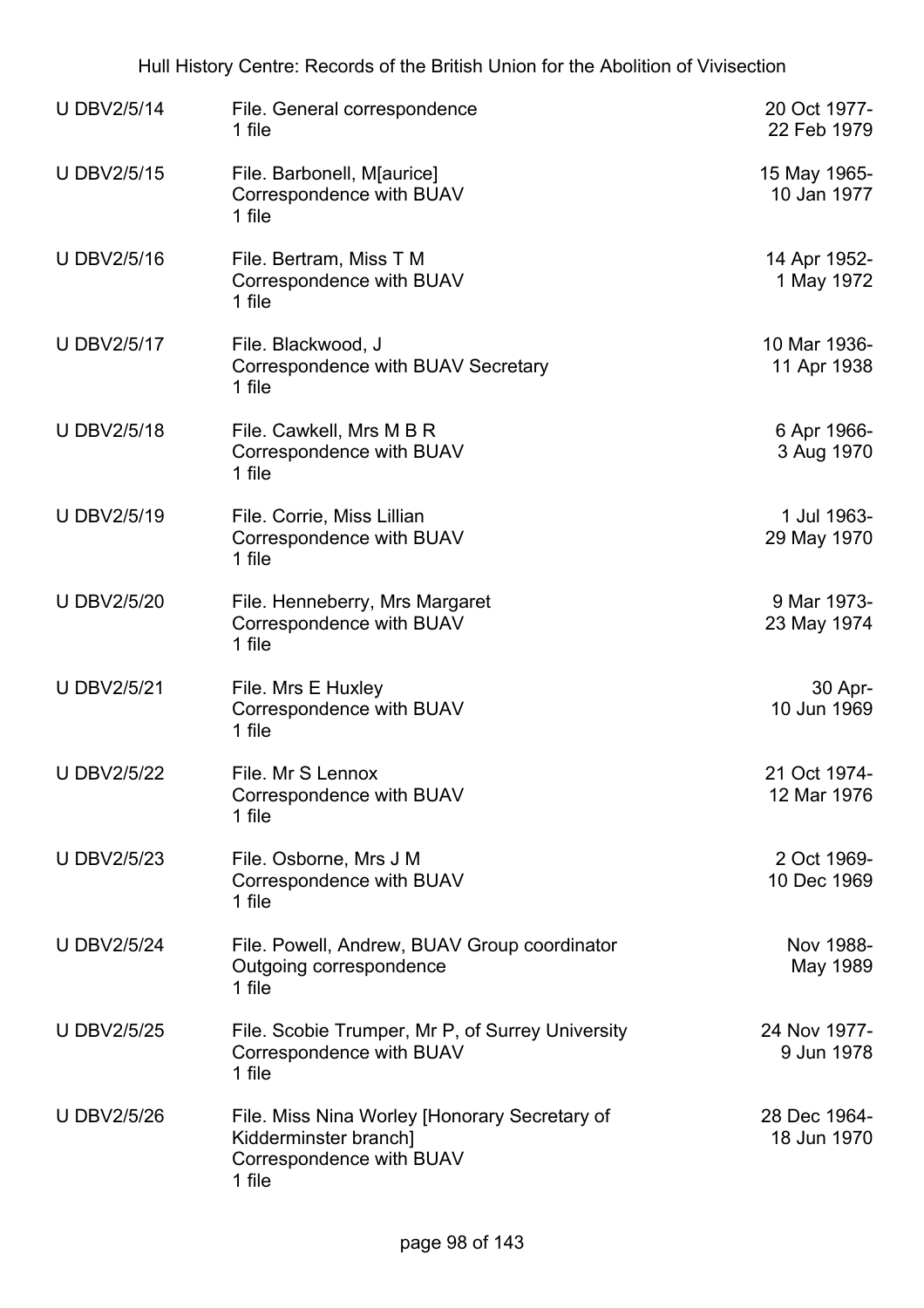| <b>U DBV2/5/27</b> | Correspondence file: R<br>Regarding subscriptions and merchandise<br>1 file                                                                                                                           | 21 Mar 1977-<br>20 Jun 1978 |
|--------------------|-------------------------------------------------------------------------------------------------------------------------------------------------------------------------------------------------------|-----------------------------|
| <b>UDBV2/5/28</b>  | Correspondence file: R<br>Regarding subscriptions and merchandise<br>1 file                                                                                                                           | 26 Jun 1978-<br>14 Dec 1978 |
| <b>U DBV2/5/29</b> | Correspondence file: T<br>Regarding subscriptions, donations and merchandise<br>1 file                                                                                                                | 11 May 1977-<br>23 Jun 1978 |
| <b>U DBV2/5/30</b> | Correspondence file: T<br>Regarding subscriptions and merchandise<br>1 file                                                                                                                           | 4 Jun 1978-<br>3 Jan 1979   |
| <b>U DBV2/5/31</b> | Circular letter from Jan Brookes, Information Officer for the<br><b>Natural Medicines Society</b><br>Regarding the attitude of the British Medical Association<br>towards natural medicines<br>1 item | late 20th cent.             |
| <b>U DBV2/5/32</b> | Letter from the Charity Organisation Society to Herbert<br><b>Phillips of Macclesfield</b><br>Regarding the suitability of Mr Lesse as Secretary of BUAV<br>1 item                                    | 1 Jan 1895                  |
| <b>U DBV2/5/33</b> | Letter from Rose Bellows to Dr Walter Hadwen<br>Regarding articles in 'The Abolitionist'<br>1 item                                                                                                    | 31 Aug 1920                 |
| <b>U DBV2/5/34</b> | Circular letter from Chris Fisher, BUAV Chairman<br>Regarding the low turnout at Annual General Meeting<br>1 item                                                                                     | c.1987                      |
| <b>U DBV2/5/35</b> | Circular letter from Chris Fisher, BUAV Chairman<br>Regarding libel action against BUAV by Wickham Research<br>Laboratories Ltd. and others<br>1 item                                                 | 30 Oct 1987                 |
| <b>U DBV2/6</b>    | <b>Personnel records</b><br>9 files & 3 items                                                                                                                                                         | 1950-1992                   |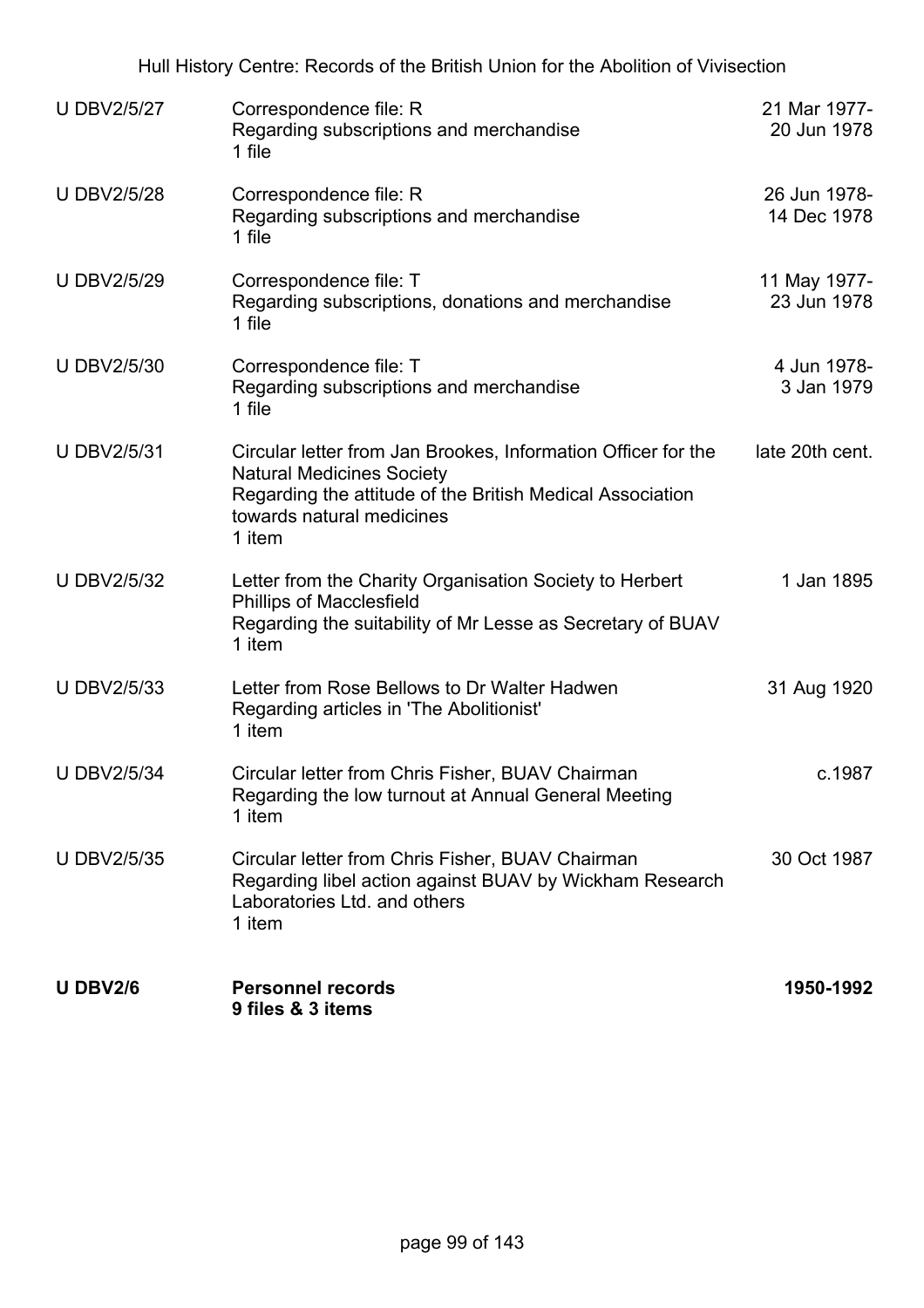| <b>U DBV2/6/1</b> | File. Papers relating to the case of David Paterson (former<br>General Secretary of BUAV) before an industrial tribunal<br>Also regarding the expulsion of nine Executive Committee<br>members<br>1 file                                                                          | 6 Sep 1979-<br>28 May 1981  |
|-------------------|-----------------------------------------------------------------------------------------------------------------------------------------------------------------------------------------------------------------------------------------------------------------------------------|-----------------------------|
|                   | This item contains personal sensitive information and<br>is not available for public inspection for 75 years until<br>Jan 2057. This is in accordance with data protection<br>legislation. If you have a query about access to this<br>record please contact archives@hull.ac.uk. |                             |
| <b>U DBV2/6/2</b> | <b>Bundle of letters</b><br>Regarding the Executive Committee's refusal to negotiate<br>with employees belonging to the Association of Clerical,<br>Technical and Supervisory Staffs (7)<br>1 bundle                                                                              | 29 Jul 1988-<br>6 Feb 1989  |
| <b>U DBV2/6/3</b> | Papers regarding discord within BUAV<br>Also regarding the Executive Committee's refusal to<br>recognise the rights of members of the Association of<br><b>Clerical, Technical and Supervisory Staffs</b><br>3 items                                                              | Apr-Jun 1989                |
| <b>U DBV2/6/4</b> | File. Correspondence and related material<br>Regarding members of BUAV staff<br>1 file                                                                                                                                                                                            | 30 Mar 1950-<br>1 Mar 1963  |
|                   | This item contains personal sensitive information and<br>is not available for public inspection for 75 years until<br>Jan 2039. This is in accordance with data protection<br>legislation. If you have a query about access to this<br>record please contact archives@hull.ac.uk. |                             |
| <b>U DBV2/6/5</b> | File. Da Cata, Sally<br>Regarding employment with BUAV<br>1 file                                                                                                                                                                                                                  | 28 Nov 1978-<br>30 Jun 1981 |
|                   | This item contains personal sensitive information and<br>is not available for public inspection for 75 years until<br>Jan 2057. This is in accordance with data protection<br>legislation. If you have a query about access to this<br>record please contact archives@hull.ac.uk. |                             |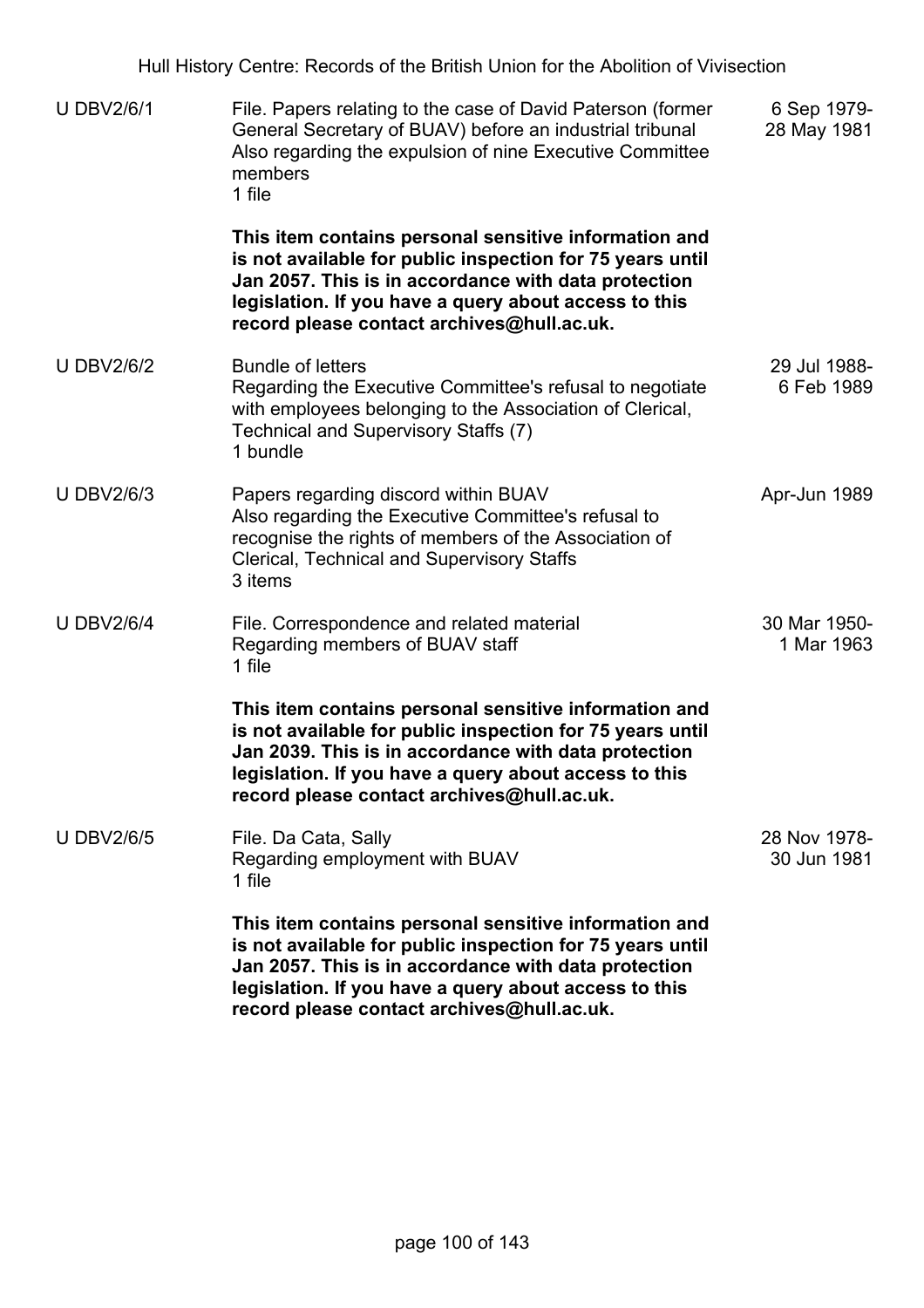| <b>U DBV2/6/6</b> | File, Kosa<br>Regarding employment with BUAV<br>1 file                                                                                                                                                                                                                            | 3 Oct 1980-<br>30 Apr 1981  |
|-------------------|-----------------------------------------------------------------------------------------------------------------------------------------------------------------------------------------------------------------------------------------------------------------------------------|-----------------------------|
|                   | This item contains personal sensitive information and<br>is not available for public inspection for 75 years until<br>Jan 2057. This is in accordance with data protection<br>legislation. If you have a query about access to this<br>record please contact archives@hull.ac.uk. |                             |
| <b>U DBV2/6/7</b> | File. Rawlings, Ginny<br>Regarding employment with BUAV<br>1 file                                                                                                                                                                                                                 | 1 Apr 1977-<br>12 Feb 1981  |
|                   | This item contains personal sensitive information and<br>is not available for public inspection for 75 years until<br>Jan 2057. This is in accordance with data protection<br>legislation. If you have a query about access to this<br>record please contact archives@hull.ac.uk. |                             |
| <b>U DBV2/6/8</b> | File. Schilling, Katherine<br>Regarding employment with BUAV<br>1 file                                                                                                                                                                                                            | 20 Sep 1980-<br>26 Jan 1981 |
|                   | This item contains personal sensitive information and<br>is not available for public inspection for 75 years until<br>Jan 2057. This is in accordance with data protection<br>legislation. If you have a query about access to this<br>record please contact archives@hull.ac.uk. |                             |
| <b>U DBV2/6/9</b> | File. BUAV Contracts of employment and applications<br>1 file                                                                                                                                                                                                                     | 3 Feb 1964-<br>2 May 1978   |
|                   | This item contains personal sensitive information and<br>is not available for public inspection for 75 years until<br>Jan 2054. This is in accordance with data protection<br>legislation. If you have a query about access to this<br>record please contact archives@hull.ac.uk. |                             |
| <b>UDBV2/6/10</b> | File. BUAV employment applications and work placement<br>applications and programmes<br>1 file                                                                                                                                                                                    | 26 Mar 1992-<br>Dec 1992    |
|                   | This item contains personal sensitive information and<br>is not available for public inspection for 75 years until<br>Jan 2068. This is in accordance with data protection<br>legislation. If you have a query about access to this<br>record please contact archives@hull.ac.uk. |                             |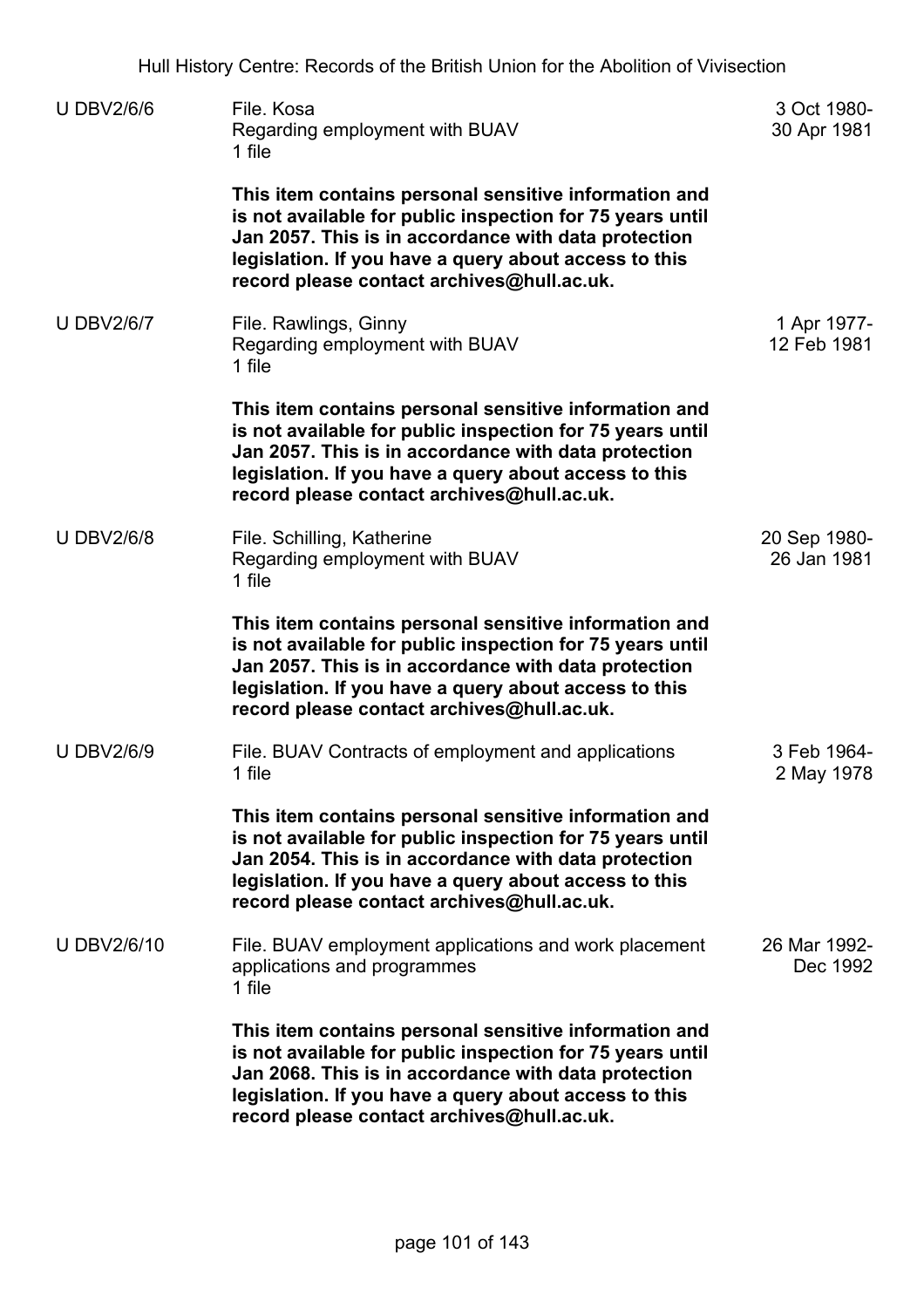| <b>U DBV2/7</b>   | <b>Membership records</b><br>4 files<br>Items in this series contain sensitive personal<br>information. In accordance with data protection<br>legislation, records containing sensitive personal<br>information are not available for public inspection for<br>75 years if the information relates to adults, or 100<br>years if the information relates to children. Please see<br>item level records for details. | 1980-1981                   |
|-------------------|---------------------------------------------------------------------------------------------------------------------------------------------------------------------------------------------------------------------------------------------------------------------------------------------------------------------------------------------------------------------------------------------------------------------|-----------------------------|
| <b>U DBV2/7/1</b> | File. BUAV Membership applications for the Executive<br>Committee, 29 May 1980<br>Containing completed application forms for ordinary<br>membership<br>1 file                                                                                                                                                                                                                                                       | 19 Apr-<br>26 Jun 1980      |
|                   | This item contains personal sensitive information and<br>is not available for public inspection for 75 years until<br>Jan 2056. This is in accordance with data protection<br>legislation. If you have a query about access to this<br>record please contact archives@hull.ac.uk.                                                                                                                                   |                             |
| <b>U DBV2/7/2</b> | File. BUAV Membership applications for the Executive<br>Committee, 31 July 1980 (brought forward to 30 August<br>1980)<br>Containing completed application forms for ordinary<br>membership<br>1 file                                                                                                                                                                                                               | 13 Jun 1980-<br>15 Sep 1980 |
|                   | This item contains personal sensitive information and<br>is not available for public inspection for 75 years until<br>Jan 2056. This is in accordance with data protection<br>legislation. If you have a query about access to this<br>record please contact archives@hull.ac.uk.                                                                                                                                   |                             |
| <b>U DBV2/7/3</b> | File. BUAV Membership applications for the Executive<br>Committee, 16 October 1980<br>Containing completed application forms for ordinary<br>membership<br>1 file                                                                                                                                                                                                                                                   | 5 Sep 1980-<br>7 Nov 1980   |
|                   | This item contains personal sensitive information and<br>is not available for public inspection for 75 years until<br>Jan 2056. This is in accordance with data protection<br>legislation. If you have a query about access to this<br>record please contact archives@hull.ac.uk.                                                                                                                                   |                             |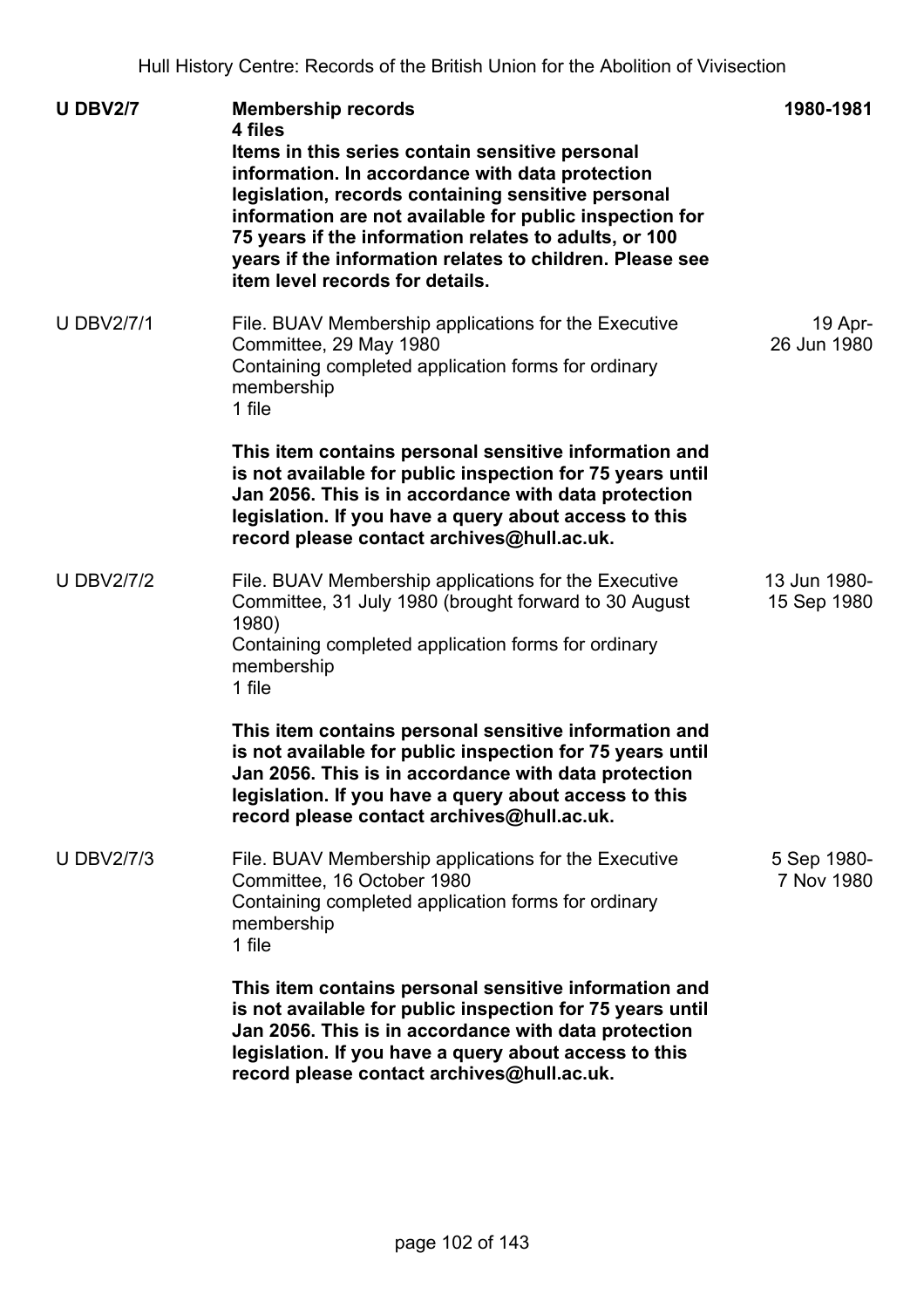| <b>U DBV2/7/4</b> | File. BUAV Membership applications for the Executive<br>Committee, 17 January 1981<br>Containing completed application forms for ordinary<br>membership<br>1 file                                                                                                                 | 1 Dec 1980-<br>29 Jan 1981   |
|-------------------|-----------------------------------------------------------------------------------------------------------------------------------------------------------------------------------------------------------------------------------------------------------------------------------|------------------------------|
|                   | This item contains personal sensitive information and<br>is not available for public inspection for 75 years until<br>Jan 2057. This is in accordance with data protection<br>legislation. If you have a query about access to this<br>record please contact archives@hull.ac.uk. |                              |
| <b>U DBV2/8</b>   | <b>Financial records</b><br>11 files, 4 items & 2 volumes                                                                                                                                                                                                                         | 1964-1990                    |
| <b>U DBV2/8/1</b> | BUAV balance sheet for year end 31 March 1969<br>Regarding income and expenditure<br>1 item                                                                                                                                                                                       | 1969                         |
| <b>U DBV2/8/2</b> | BUAV balance sheet for year end 31 March 1971<br>Regarding income, expenditure and schedule of accounts<br>1 item                                                                                                                                                                 | 1971                         |
| <b>U DBV2/8/3</b> | Income volume<br>1 volume                                                                                                                                                                                                                                                         | Apr 1970-<br>Mar 1978        |
| <b>U DBV2/8/4</b> | Typescript of BUAV monthly totals for Feb 1986<br>Incomplete<br>1 item                                                                                                                                                                                                            | Feb 1986                     |
| <b>U DBV2/8/5</b> | Typescript of BUAV monthly [financial] report for January<br>1987<br>1 item                                                                                                                                                                                                       | Jan 1987                     |
| <b>U DBV2/8/6</b> | File. BUAV Monthly financial report, spreadsheet<br>1 file                                                                                                                                                                                                                        | <b>Jul-Nov 1988</b>          |
| <b>U DBV2/8/7</b> | Legacies [received by BUAV] prior to September 1981,<br>Index<br>1 volume                                                                                                                                                                                                         | Nov 1973-<br><b>Jul 1982</b> |
| <b>U DBV2/8/8</b> | File. Ames & Company, Chartered Accountants<br>1 file                                                                                                                                                                                                                             | 31 Mar 1969-<br>14 Jul 1977  |
| <b>U DBV2/8/9</b> | File. Accountants, Ames & Company<br>1 file                                                                                                                                                                                                                                       | 6 Aug 1975-<br>11 Jan 1978   |
| <b>UDBV2/8/10</b> | File. Animal Properties: General correspondence<br>1 file                                                                                                                                                                                                                         | 17 Jun 1981-<br>16 Jun 1990  |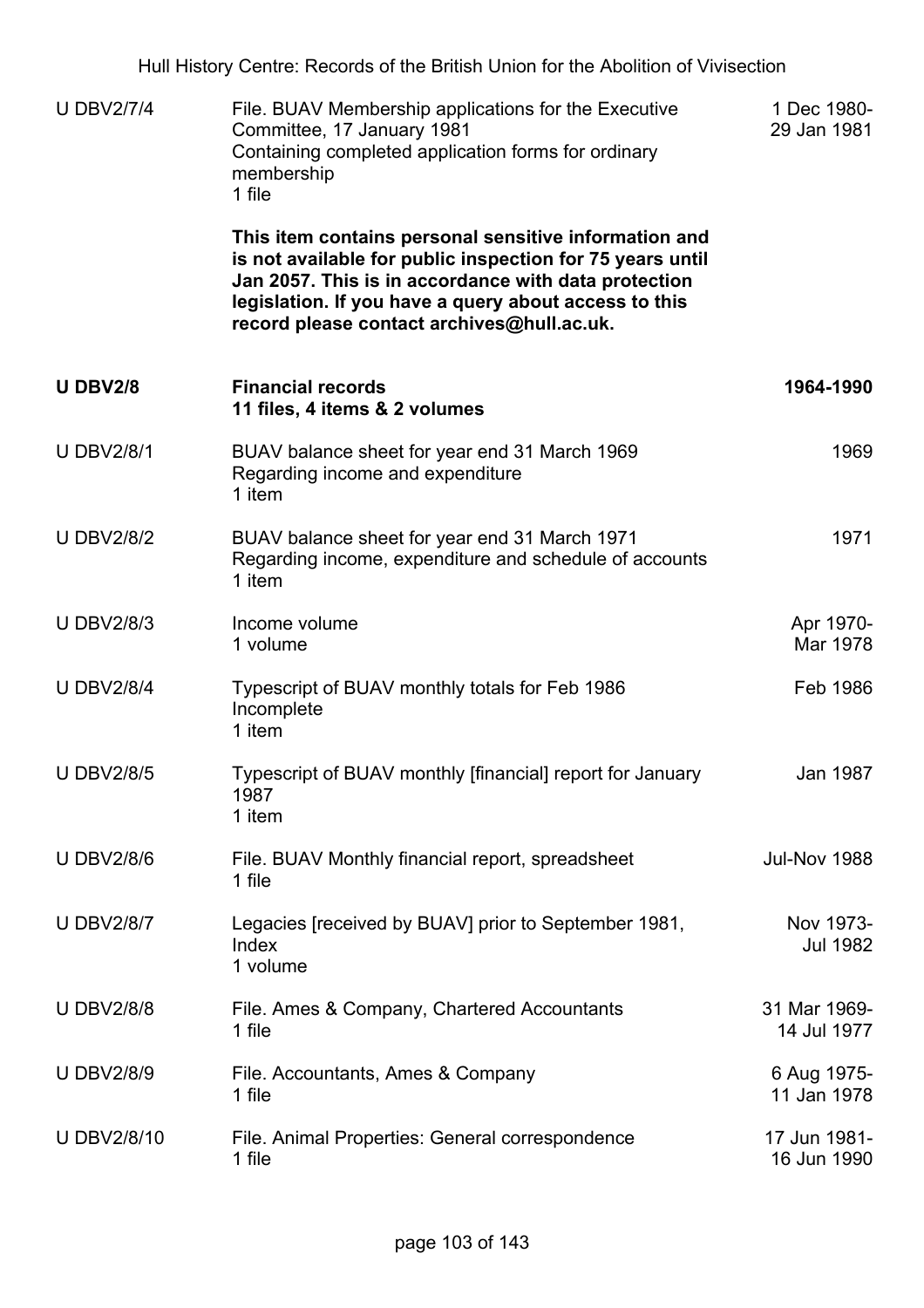| <b>U DBV2/8/11</b> | File. Mr Reynolds, Animal Welfare Trust, Strawberry Dale,<br>Harrogate<br>Sales invoices, price lists and stock lists<br>1 file                                                                             | 6 Mar 1964-<br>10 Sep 1977  |
|--------------------|-------------------------------------------------------------------------------------------------------------------------------------------------------------------------------------------------------------|-----------------------------|
| <b>UDBV2/8/12</b>  | File. Expenses, Animal Welfare Trust<br>1 file                                                                                                                                                              | 31 May 1979-<br>31 Mar 1980 |
| <b>U DBV2/8/13</b> | File. Coutts & Company<br>1 file                                                                                                                                                                            | 30 Jun 1980-<br>3 Jul 1980  |
| <b>U DBV2/8/14</b> | File. Investments<br>Regarding the sale of BUAV stock<br>1 file                                                                                                                                             | 8 May 1970-<br>26 Oct 1976  |
| <b>U DBV2/8/15</b> | File. Correspondence with Lloyds Bank<br>1 file                                                                                                                                                             | 19 Dec 1969-<br>15 Nov 1976 |
| <b>U DBV2/8/16</b> | File. Claude de Medici, pension fund papers<br>1 file                                                                                                                                                       | 22 Jul 1986-<br>22 Jan 1987 |
| <b>U DBV2/8/17</b> | Artificial bundle of correspondence and statements<br>Regarding BUAV's share holdings<br>1 bundle/c.140 items                                                                                               | 1967-1976                   |
|                    |                                                                                                                                                                                                             |                             |
| <b>U DBV2/9</b>    | <b>Legal records</b><br>13 files & 2 items                                                                                                                                                                  | 1929-1993                   |
| <b>U DBV2/9/1</b>  | Artificial file. Legal documents in the case of Horace Edwin<br>Hobbs versus Blanche A Watson (Honorary Propaganda<br>Secretary, BUAV Hull branch), 1929 H no. 2979<br>1 file                               | 10 Dec 1929-<br>23 Jan 1933 |
| <b>U DBV2/9/2</b>  | Artificial file. Papers relating to the case of BUAV versus<br>MacGregor<br>Regarding attempts to change the articles of association to<br>allow MacGregor to be removed from the list of members<br>1 file | 9 Jun 1932-<br>11 May 1934  |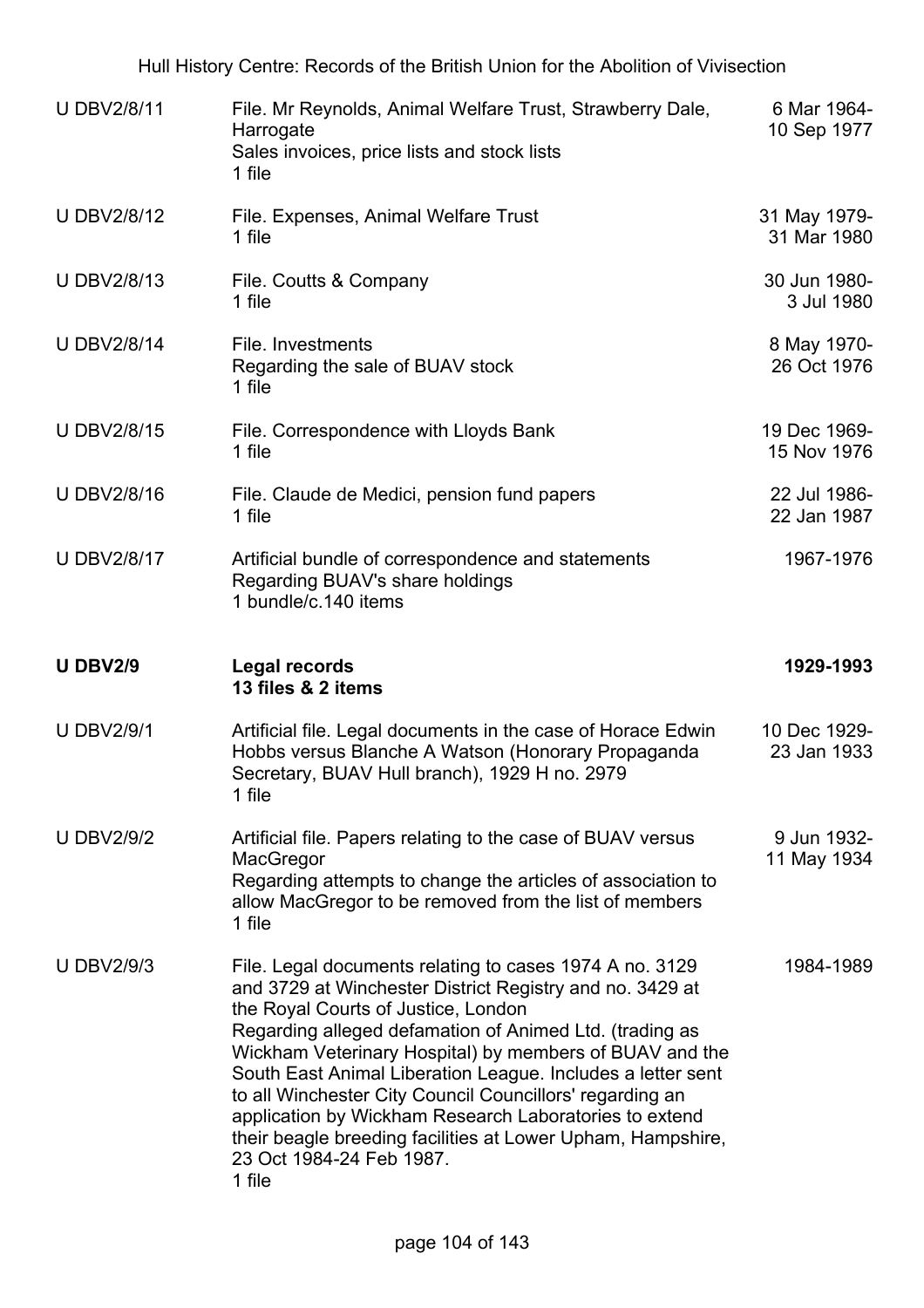| <b>U DBV2/9/4</b>  | File. Legal documents in the case of Bantin and Kingman<br>Ltd versus BUAV and others, 1985 B no. 846, Kingston<br>upon Hull District Registry<br>Libel action regarding an article in 'Liberator' describing the<br>living conditions of animals kept by the company<br>1 file   | 1 Jan 1985-<br>22 Apr 1988  |
|--------------------|-----------------------------------------------------------------------------------------------------------------------------------------------------------------------------------------------------------------------------------------------------------------------------------|-----------------------------|
| <b>U DBV2/9/5</b>  | File. Bantin and Kingman Ltd versus BUAV and others,<br>case 1985 B no. 846 at Kingston upon Hull District Registry<br>Regarding BUAV's cash settlement for damages following<br>the libel action<br>1 file                                                                       | 1985-<br>19 May 1987        |
| <b>U DBV2/9/6</b>  | File. Derby City Council action against BUAV for<br>unauthorised advertising<br>1 file                                                                                                                                                                                            | 7 Apr 1983-<br>8 Aug 1986   |
| <b>U DBV2/9/7</b>  | File. Fly posting complaints<br>1 file                                                                                                                                                                                                                                            | 25 Nov 1983-<br>10 Aug 1988 |
| <b>U DBV2/9/8</b>  | T ypescript of Memorandum and article of association<br>Counsel's opinion regarding clause 3(a) of the<br>memorandum and article 47', concerning conditions of<br>membership of the Executive Committee and BUAV's<br>principal object<br>1 item                                  | c.1980                      |
| <b>U DBV2/9/9</b>  | File. Papers regarding discord within BUAV<br>Also regarding David Paterson's dismissal, debate over<br>militant action, the Animal Welfare Trust and the Dr Hadwen<br><b>Trust for Humane Research</b><br>1 file                                                                 | 1978-1983                   |
|                    | This item contains personal sensitive information and<br>is not available for public inspection for 75 years until<br>Jan 2059. This is in accordance with data protection<br>legislation. If you have a query about access to this<br>record please contact archives@hull.ac.uk. |                             |
| <b>U DBV2/9/10</b> | File. Correspondence with Halsey, Lightly and Hemsley,<br><b>Solicitors</b><br>1 file                                                                                                                                                                                             | 11 Jan 1943-<br>18 Dec 1972 |
| <b>U DBV2/9/11</b> | File. Correspondence with Halsey, Lightly and Hemsley,<br><b>Solicitors</b><br>1 file                                                                                                                                                                                             | 19 Jan 1973-<br>30 Oct 1978 |
| U DBV2/9/12        | File. Various legal correspondence<br>1 file                                                                                                                                                                                                                                      | 30 Sep 1981-<br>25 Nov 1986 |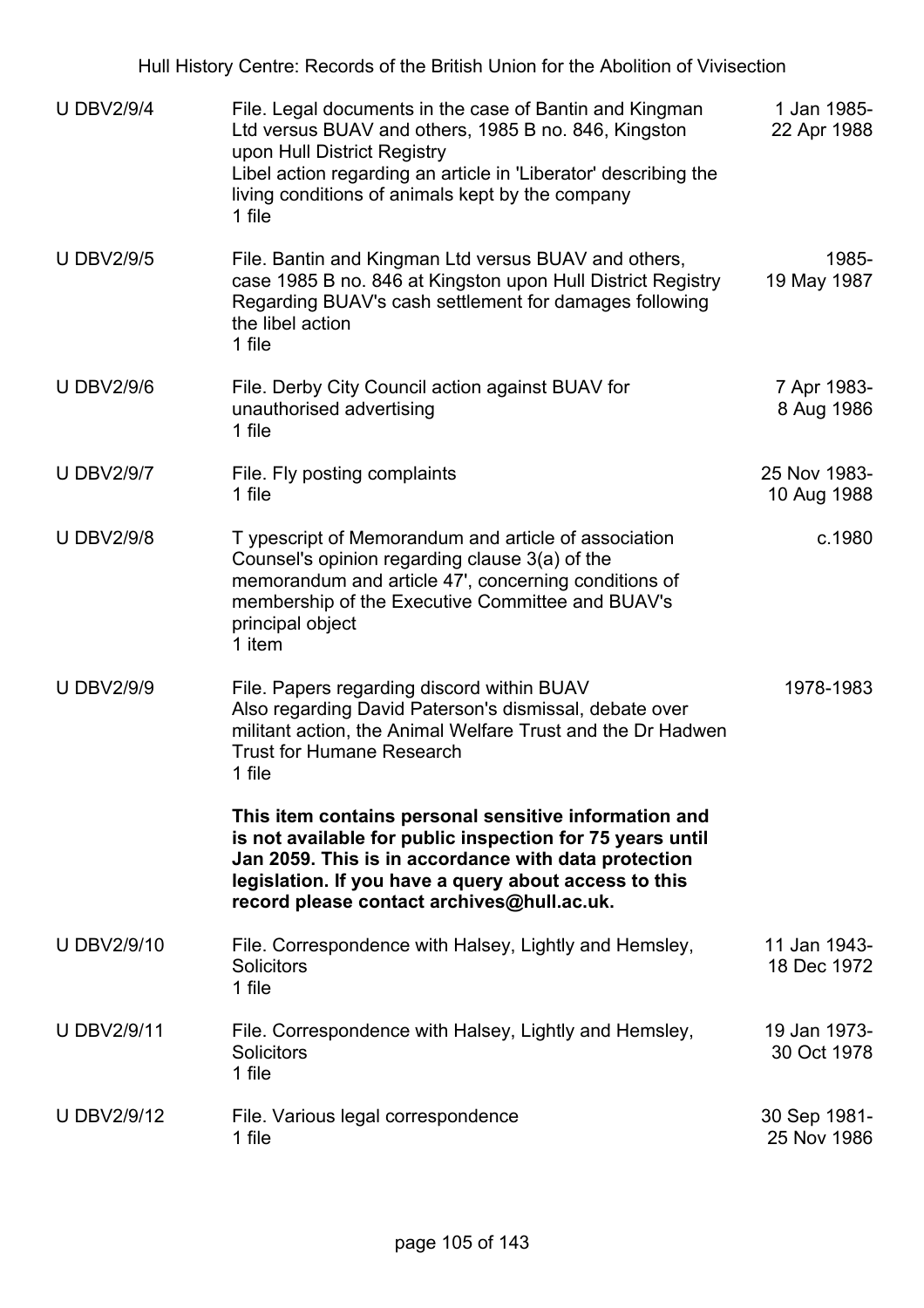|                    | Hull History Centre: Records of the British Union for the Abolition of Vivisection                                                                                                            |                             |
|--------------------|-----------------------------------------------------------------------------------------------------------------------------------------------------------------------------------------------|-----------------------------|
| <b>U DBV2/9/13</b> | File. General Insurance correspondence<br>Includes a papers on the Somerville Insurance Services,<br>dated 23 Oct 1991-16 Apr 1993<br>1 file                                                  | 8 Jun 1982-<br>16 Apr 1993  |
| <b>U DBV2/9/14</b> | File. Lloyds of London, renewal policy, libel insurance,<br><b>BUAV</b><br>1 file                                                                                                             | 26 Apr 1960-<br>25 Apr 1967 |
| <b>U DBV2/9/15</b> | Will of Miss Lena Wain of Brockley, London<br>1 item                                                                                                                                          | 13 Dec 1966                 |
| <b>U DBV2/10</b>   | <b>Choose Cruelty Free campaign</b><br>12 items & 2 files                                                                                                                                     | 1986-1996                   |
| <b>U DBV2/10/1</b> | File. Typescript Address by Chris Fisher, BUAV General<br>Secretary, to the Amsterdam press conference<br>To launch the Choose Cruelty Free principles in The<br><b>Netherlands</b><br>1 file | 12 Jun 1991                 |
| <b>U DBV2/10/2</b> | File. Choose Cruelty Free campaign<br>Original artwork for the design of Vanity the rabbit<br>1 file                                                                                          | <b>Jul 1990</b>             |
| <b>U DBV2/10/3</b> | Choose Cruelty Free campaign 'Approved cosmetic and<br>household product guide'<br>1 item                                                                                                     | [1987]                      |
| <b>U DBV2/10/4</b> | Choose Cruelty Free campaign 'Approved cosmetic and<br>household product guide'<br>1 item                                                                                                     | [1988]                      |
| <b>U DBV2/10/5</b> | Choose Cruelty Free campaign 'Approved cosmetic and<br>household product guide'<br>1 item                                                                                                     | 1990-1991                   |
| <b>UDBV2/10/6</b>  | Choose Cruelty Free campaign 'Approved cosmetic and<br>household product guide'<br>1 item                                                                                                     | 1992-1993                   |
| <b>U DBV2/10/7</b> | Chose Cruelty Free campaign 'Approved cosmetic and<br>household product guide'<br>1 item                                                                                                      | 1994-1995                   |
| <b>UDBV2/10/8</b>  | Choose Cruelty Free campaign 'Approved cosmetic and<br>household product guide'<br>1 item                                                                                                     | 1996                        |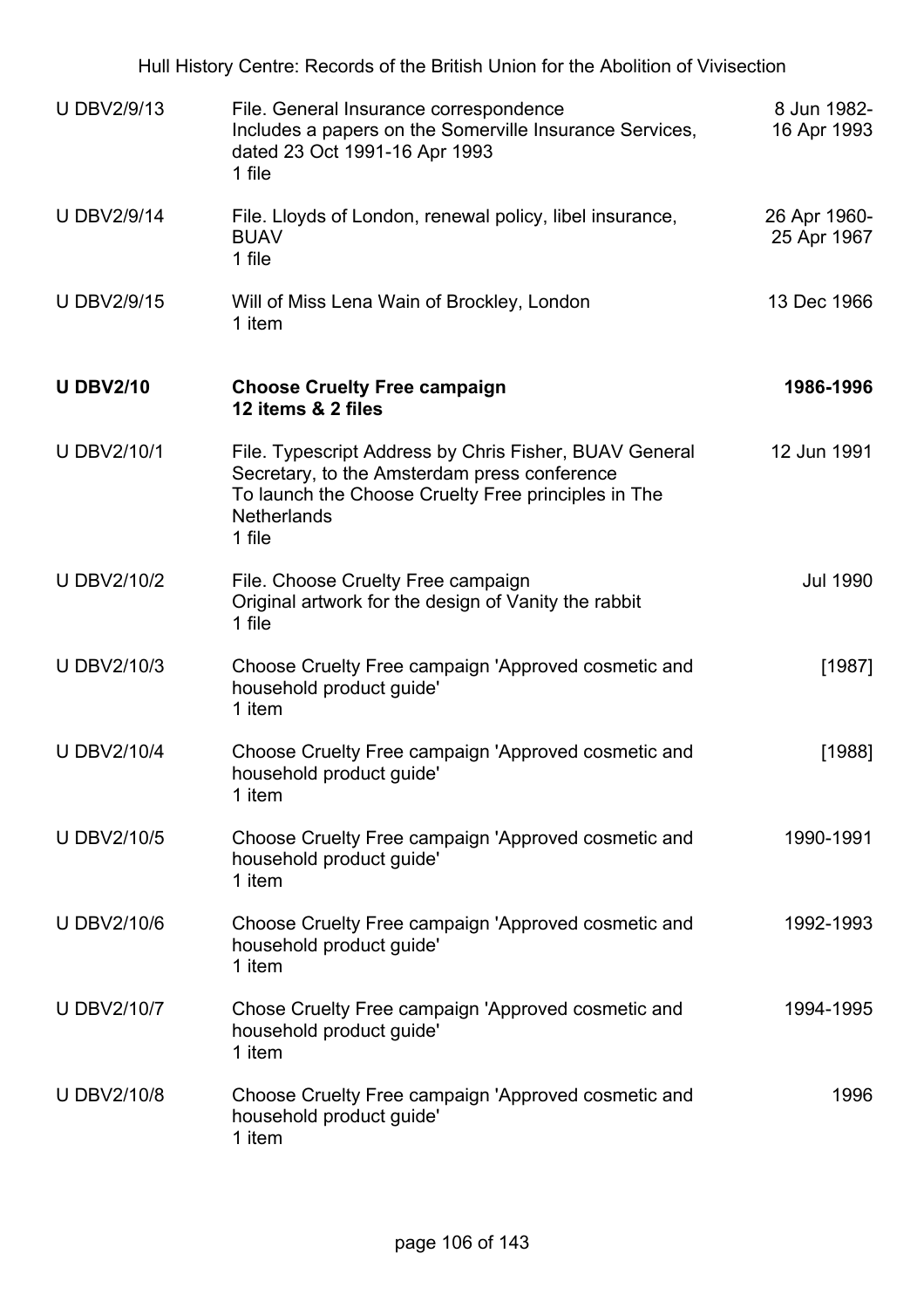| <b>U DBV2/10/9</b> | Choose Cruelty Free campaign: Group information pack<br>1 item               | c.1986                      |
|--------------------|------------------------------------------------------------------------------|-----------------------------|
| U DBV2/10/10       | Choose Cruelty Free campaign mailout<br>1 item                               | [1987]                      |
| U DBV2/10/11       | Choose Cruelty Free campaign literature<br>5 items                           | $[1987 - 1996]$             |
| U DBV2/10/12       | Choose Cruelty Free campaign: Catalogue of cosmetic<br>merchandise<br>1 item | [1987]                      |
| U DBV2/10/13       | Choose Cruelty Free campaign sticker<br>1 item                               | [1987]                      |
| U DBV2/10/14       | Choose Cruelty Free campaign rosette<br>1 item                               | 1980s                       |
|                    |                                                                              |                             |
| <b>U DBV2/11</b>   | <b>Christmas Behind Bars campaign</b><br>8 files                             | 1986-1987                   |
| <b>U DBV2/11/1</b> | File. Christmas Behind Bars Action mailout<br>1 file                         | Oct 1986                    |
| <b>U DBV2/11/2</b> | File. Christmas Behind Bars: Respondents<br>1 file                           | Oct-Dec 1986                |
| <b>U DBV2/11/3</b> | File. Christmas Behind Bars: Response packs<br>1 file                        | <b>Nov 1986</b>             |
| <b>U DBV2/11/4</b> | File. Christmas Behind Bars: Seven day fast<br>1 file                        | <b>Nov 1986</b>             |
| <b>U DBV2/11/5</b> | File. Christmas Behind Bars: Press cuttings and releases<br>1 file           | 23 Sep 1986-<br>16 Dec 1986 |
| <b>UDBV2/11/6</b>  | File. Press cuttings<br>1 file                                               | 31 Oct 1986-<br>Jan 1987    |
| <b>U DBV2/11/7</b> | File, Christmas Behind Bars: Leaflets<br>1 file                              | <b>Nov 1986</b>             |
| <b>UDBV2/11/8</b>  | File. Graph detailing Christmas Behind Bars campaign<br>enquiries<br>1 file  | 20 Oct 1986-<br>29 Dec 1986 |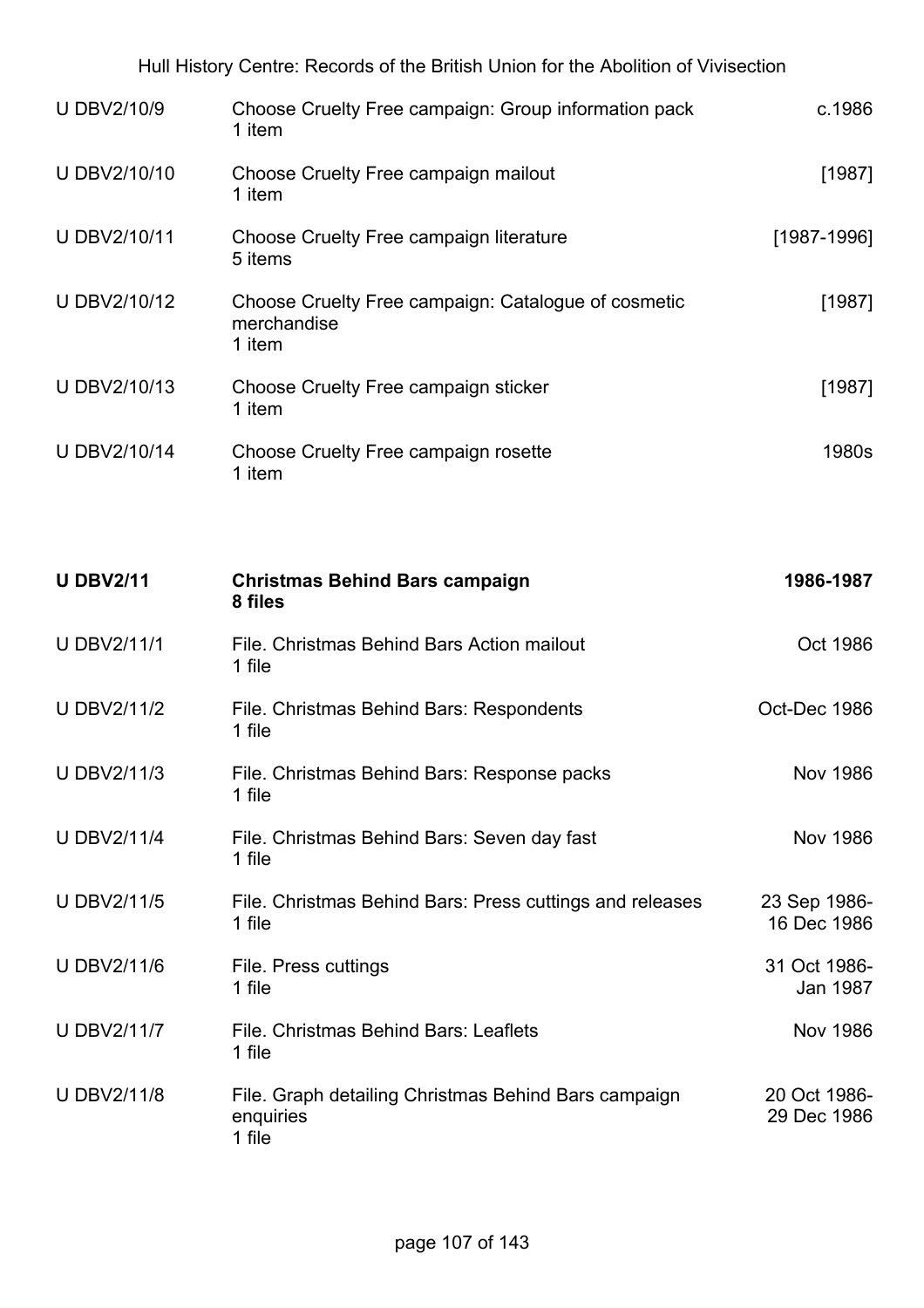| <b>U DBV2/12</b>   | <b>Campaign to close Club Row animal market</b><br>1 file                                                                                                      | 1981-1983                  |
|--------------------|----------------------------------------------------------------------------------------------------------------------------------------------------------------|----------------------------|
| <b>U DBV2/12/1</b> | File. Campaign to close Club Row 1982-1983 (Animal<br>market in the East End of London)<br>1 file                                                              | 9 Oct 1981-<br>28 Mar 1983 |
| <b>U DBV2/13</b>   | <b>European Cosmetics campaign</b><br>3 items                                                                                                                  | 1990-1993                  |
| <b>U DBV2/13/1</b> | <b>Petition form</b><br>Against the use of animals in cosmetic tests within the<br>European Union, European Cosmetics campaign<br>1 item                       | 1990                       |
| <b>U DBV2/13/2</b> | Pamphlet on Campaigning for change<br>A programme of action for laboratory animals in Europe,<br><b>European Coalition to End Animal Experiments</b><br>1 item | post 1990                  |
| <b>U DBV2/13/3</b> | European Cosmetics campaign literature<br>3 items                                                                                                              | [1990-1992]                |
| <b>U DBV2/14</b>   | <b>Paradise Lost: End the International Trade in Primates</b><br>for Research campaign<br>1 bundle                                                             | $[1992 - 1993]$            |
| <b>U DBV2/14/1</b> | Paradise Lost: End the International Trade in Primates for<br>Research campaign literature<br>9 items                                                          | [1992-1993]                |
| <b>U DBV2/15</b>   | <b>True Colours of Benetton campaign</b><br>6 files                                                                                                            | 1988                       |
| <b>U DBV2/15/1</b> | File. True Colours of Benetton campaign<br>Correspondence between BUAV and Benetton regarding<br>BUAV's campaign against their animal testing<br>1 file        | 4 Nov 1988-<br>25 Nov 1988 |
| <b>U DBV2/15/2</b> | File. True Colours of Benetton campaign<br>Press pack<br>1 file                                                                                                | Sep 1988                   |
| <b>U DBV2/15/3</b> | File. True Colours of Benetton campaign<br>Press cuttings from regional newspapers<br>1 file                                                                   | 16 Sep 1988-<br>3 Dec 1988 |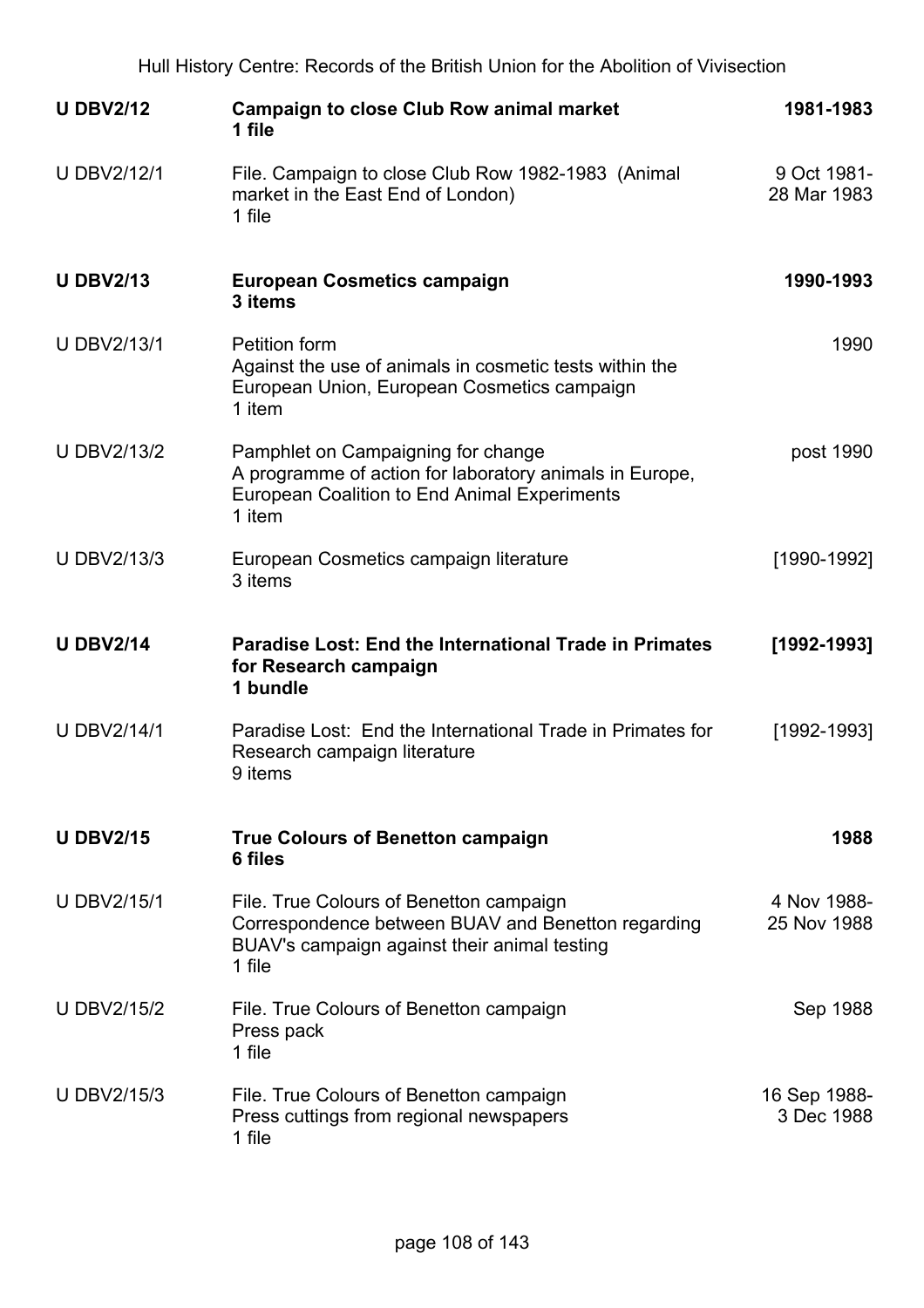| Hull History Centre: Records of the British Union for the Abolition of Vivisection |                                                                                                                                                                                        |                             |  |
|------------------------------------------------------------------------------------|----------------------------------------------------------------------------------------------------------------------------------------------------------------------------------------|-----------------------------|--|
| <b>U DBV2/15/4</b>                                                                 | File. True Colours of Benetton campaign<br>Overseas press cuttings<br>1 file                                                                                                           | Jan-Oct 1988                |  |
| <b>U DBV2/15/5</b>                                                                 | File. True Colours of Benetton campaign<br>Press cuttings and promotional material<br>1 file                                                                                           | 16 Sep 1988-<br>8 Dec 1988  |  |
| <b>U DBV2/15/6</b>                                                                 | File. True Colours of Benetton campaign<br>Press cuttings regarding the 'Daily Mirror's' campaign<br>against cosmetic testing on animals<br>1 file                                     | 16 Sep 1988-<br>5 Dec 1988  |  |
| <b>U DBV2/16</b>                                                                   | <b>Demonstrations</b><br>20 files & 3 items                                                                                                                                            | 1928-1992                   |  |
| <b>U DBV2/16/1</b>                                                                 | File. Correspondence<br>Includes four black and white photographs of an early<br>demonstration for animal welfare during Animal Welfare<br>Week, May 1928, Hampstead, London<br>1 file | May 1928-<br>Jun 1992       |  |
| <b>U DBV2/16/2</b>                                                                 | Letter from John Quirke<br>Giving thanks for the support received during his<br>imprisonment following a demonstration<br>1 item                                                       | 15 Jun 1986                 |  |
| U DBV2/16/3                                                                        | File. World Day 1985: General correspondence<br>1 file                                                                                                                                 | 17 Dec 1984-<br>23 May 1985 |  |
| <b>U DBV2/16/4</b>                                                                 | File. World Day 1985<br>Regarding march details and related correspondence<br>1 file                                                                                                   | $11$ Jan-<br>30 Oct 1985    |  |
| <b>UDBV2/16/5</b>                                                                  | File. World Day 1985: Invoices and receipts<br>1 file                                                                                                                                  | 19 Mar-<br>2 May 1985       |  |
| <b>U DBV2/16/6</b>                                                                 | File. World Day 1985: Contact mailout<br>1 file                                                                                                                                        | 30 Nov 1984-<br>16 Apr 1985 |  |
| <b>U DBV2/16/7</b>                                                                 | File. World Day 1985: Press<br>Photocopied cuttings<br>1 file                                                                                                                          | [Jan 1985]                  |  |
| <b>UDBV2/16/8</b>                                                                  | File. World Day 1985<br>Leaflets and information regarding the march<br>1 file                                                                                                         | Sep 1984-<br>Apr 1985       |  |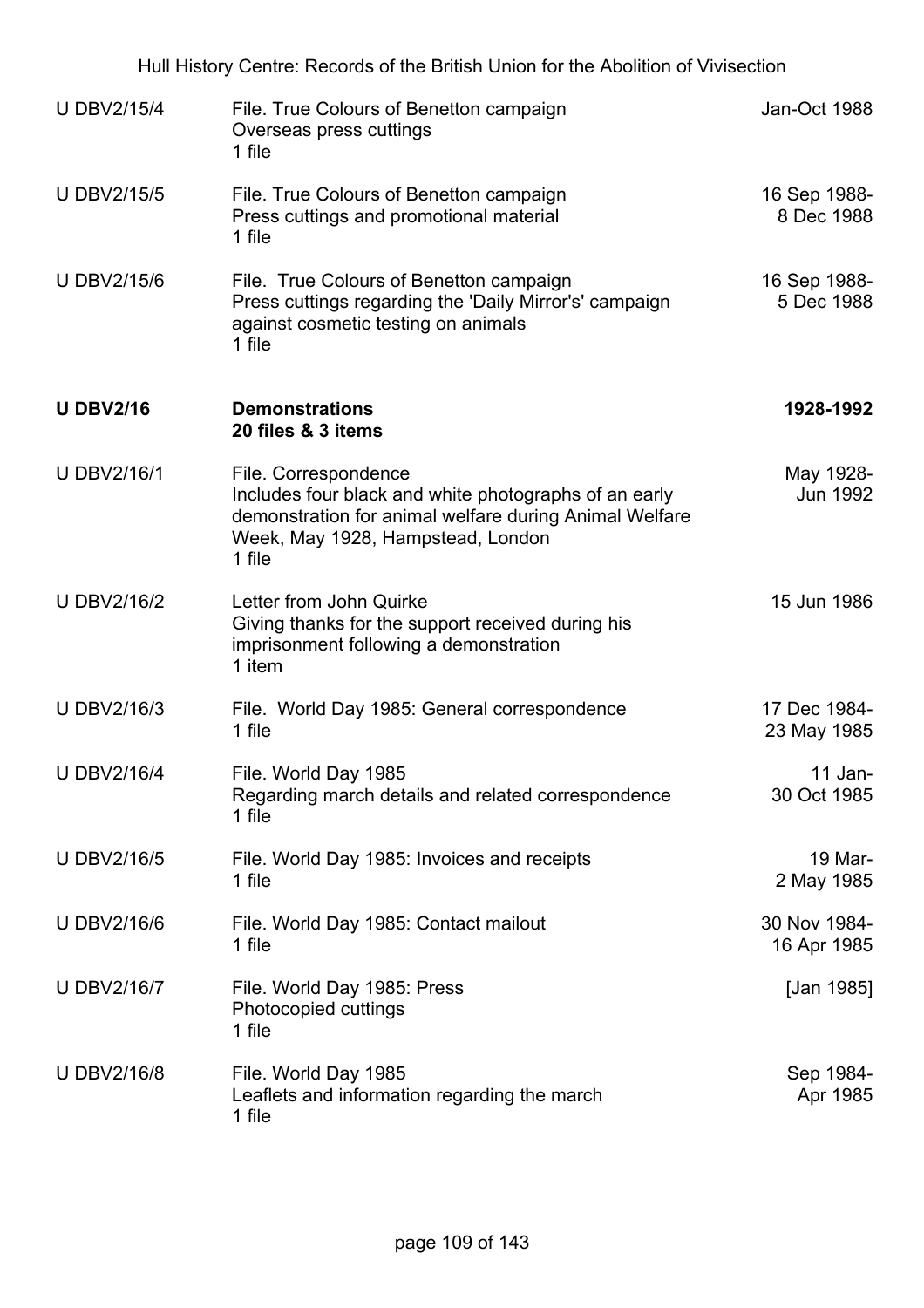| <b>UDBV2/16/9</b> | Cassette tape<br>Repeated short speech highlighting the type of experiments<br>carried out at Wickham Research Laboratories and calling<br>for public opposition<br>1 item | Apr 1985                    |
|-------------------|----------------------------------------------------------------------------------------------------------------------------------------------------------------------------|-----------------------------|
| U DBV2/16/10      | <b>Note</b><br>Regarding World Day for Laboratory Animals<br>1 item                                                                                                        | c.1985                      |
| U DBV2/16/11      | File. World Day 1986: Swansea<br>General correspondence<br>1 file                                                                                                          | 1 Mar-<br>15 May 1986       |
| U DBV2/16/12      | File. World Day 1986: Swansea<br>March details and letters<br>1 file                                                                                                       | 21 Nov 1985-<br>20 May 1986 |
| U DBV2/16/13      | File. World Day 1986: Swansea<br><b>Contact mailouts</b><br>1 file                                                                                                         | 19 Mar 1986-<br>17 Apr 1986 |
| U DBV2/16/14      | File. World Day 1986: Swansea<br>Press releases and cuttings<br>1 file                                                                                                     | 16 Apr 1986-<br>12 Jun 1986 |
| U DBV2/16/15      | File. World Day 1986: Swansea<br>Leaflets<br>1 file                                                                                                                        | Apr 1986                    |
| U DBV2/16/16      | File. Unilever march details<br>1 file                                                                                                                                     | Aug 1986                    |
| U DBV2/16/17      | File. Unilever march correspondence<br>1 file                                                                                                                              | 1 Jul 1986-<br>18 Aug 1986  |
| U DBV2/16/18      | File. Unilever press cuttings<br>1 file                                                                                                                                    | 31 Jul 1986-<br>13 Aug 1986 |
| U DBV2/16/19      | File. Unilever trial and prisoner information<br>1 file                                                                                                                    | <b>Jun 1986</b>             |
| U DBV2/16/20      | File. Unilever prisoner mailout<br>1 file                                                                                                                                  | 28 Aug 1986                 |
| U DBV2/16/21      | File. Unilever member and contacts mailouts<br>1 file                                                                                                                      | 23 Jun 1986-<br>7 Jul 1986  |
| U DBV2/16/22      | File. Unilever leaflets and poster designs<br>1 file                                                                                                                       | Aug 1986                    |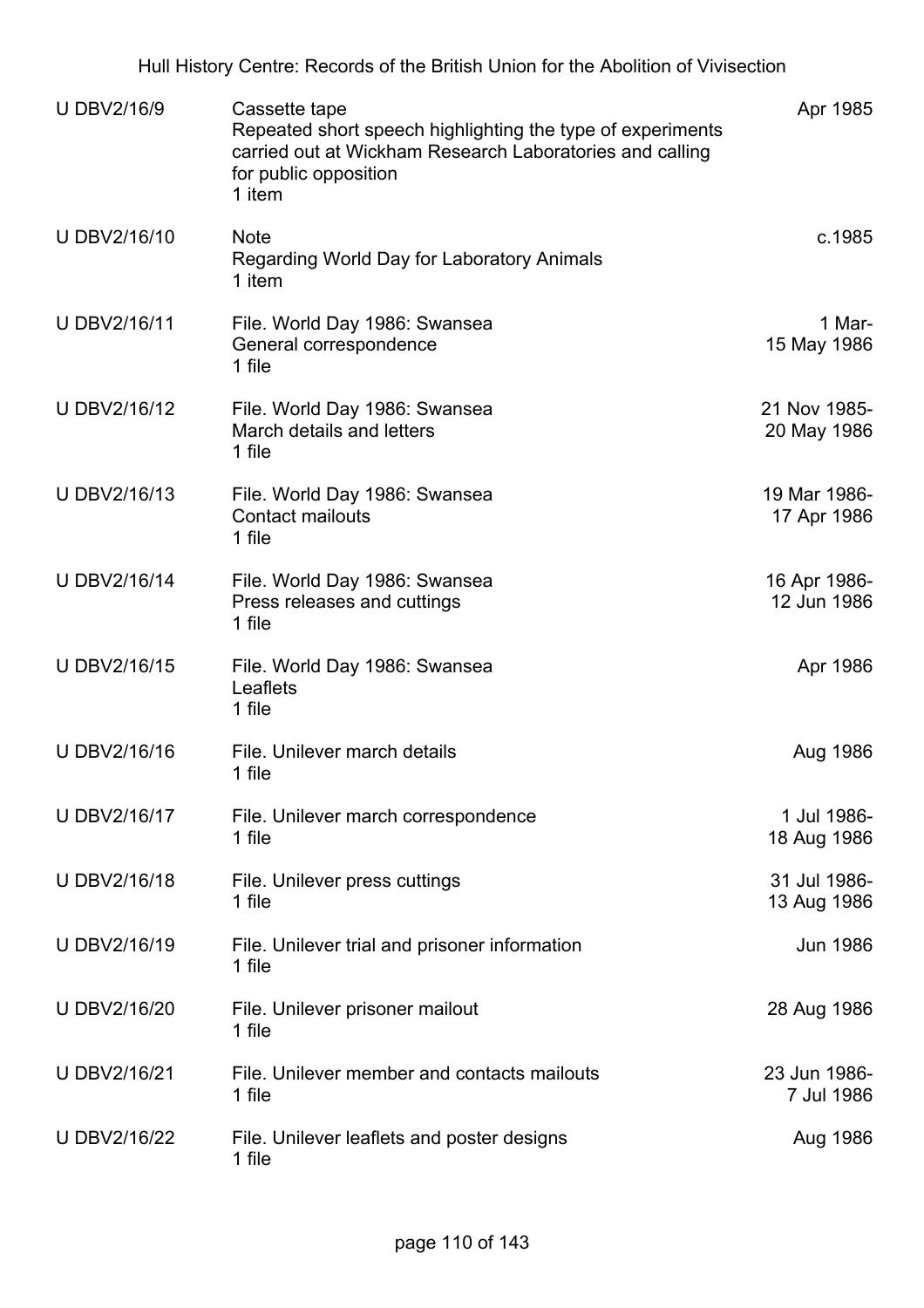| <b>UDBV2/16/23</b> | File. Unilever Bedford maps<br>1 file                                                                                                          | 1985                        |
|--------------------|------------------------------------------------------------------------------------------------------------------------------------------------|-----------------------------|
| <b>U DBV2/17</b>   | <b>Education and training</b><br>24 files or 15 items                                                                                          | 1950-1990                   |
| <b>U DBV2/17/1</b> | Typescript of Things to do at school<br>Suggested methods to raise the awareness of animal<br>experiments and vivisection in schools<br>1 item | 1970s                       |
| <b>U DBV2/17/2</b> | Typescript of BUAV ideas on the moral questions<br>surrounding the use of animal experiments in education<br>1 item                            | 1970s                       |
| <b>U DBV2/17/3</b> | Typescript of Provisional 1989 [BUAV] bus tour schedule<br>1 item                                                                              | 1989                        |
| <b>U DBV2/17/4</b> | Typescript of the 1990 schools bus tour<br>Programme of events<br>1 item                                                                       | 26 Feb 1990-<br>6 Apr 1990  |
| <b>UDBV2/17/5</b>  | File. BUAV schools bus tour<br>Sample booking forms and correspondence<br>1 file                                                               | 1990                        |
| <b>U DBV2/17/6</b> | Correspondence from various schools within London and<br>the South East of England<br>6 items                                                  | 26 May 1989-<br>21 Jul 1989 |
| <b>U DBV2/17/7</b> | Typescript of the 'BUAV schools bus tour<br>Suggested materials and sample headed paper for<br>publications<br>1 item                          | 1990                        |
| <b>U DBV2/17/8</b> | File. Schools bus tour: Standard letters<br>Also containing eight miscellaneous letters to schools<br>1 file                                   | Mar-Dec 1989                |
| <b>U DBV2/17/9</b> | File. Schools bus tour Spring 1989<br>Outline and plan of action for the programme<br>1 file                                                   | 8 Mar 1989                  |
| U DBV2/17/10       | File. Cancelled bus visits<br>1 file                                                                                                           | 27 Jun 1989-<br>8 Feb 1990  |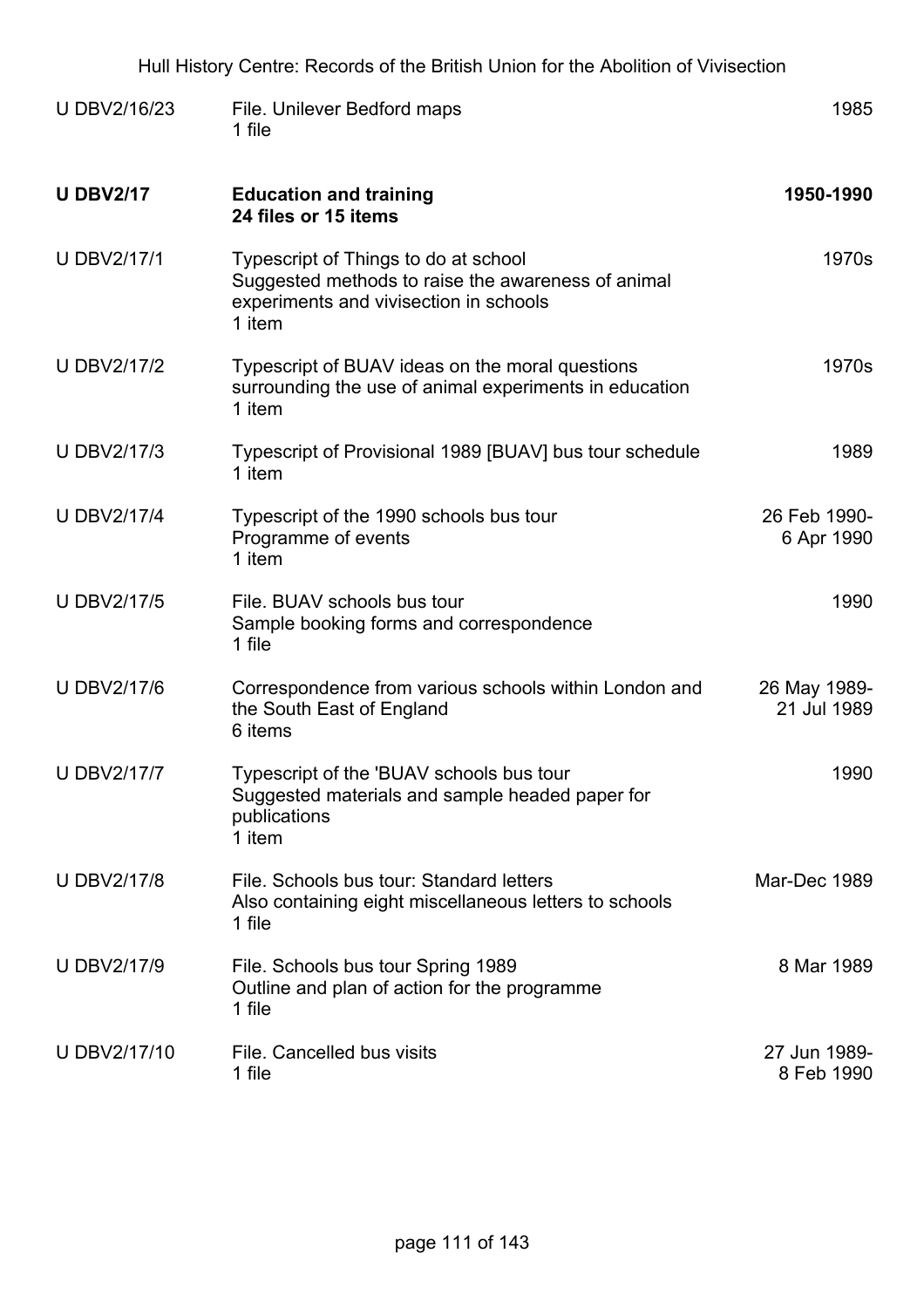| U DBV2/17/11        | Typescript of the BUAV schools bus tour: Teachers'<br>questionnaire<br>Containing two questionnaires completed by teachers at St<br>Chad's School, Tilbury, Essex<br>1 item | 1990                        |
|---------------------|-----------------------------------------------------------------------------------------------------------------------------------------------------------------------------|-----------------------------|
| <b>U DBV2/17/12</b> | Typescript of the BUAV schools bus tour: Teachers' pack<br>1 item                                                                                                           | 1990                        |
| U DBV2/17/13        | File. Notes and plan<br>Regarding alterations to the bus<br>1 file                                                                                                          | 7-10 Mar 1990               |
| U DBV2/17/14        | File. Bus tour to University College School, Hampstead,<br>London, 28 February 1990<br>Correspondence, maps and itinerary<br>1 file                                         | 2 Jul 1989-<br>28 Feb 1990  |
| U DBV2/17/15        | File. Bus tour to Quintin Kynaston School, St. John's Wood,<br>London, 1 March 1990<br>Correspondence, maps and itinerary<br>1 file                                         | 20 Jul 1989-<br>1 Mar 1990  |
| U DBV2/17/16        | File. Bus tour to Queens Park School, Brent, London, 2<br>March 1990<br>Correspondence, maps and itinerary<br>1 file                                                        | 27 Oct 1989-<br>2 Mar 1990  |
| U DBV2/17/17        | File. Bus tour to Brentford School for Girls, Brentford,<br>Middlesex, 6 March 1990<br>Correspondence, maps and itinerary<br>1 file                                         | 11 Jul 1989-<br>6 Mar 1990  |
| U DBV2/17/18        | File. Bus tour to Ashcombe School, Dorking, Surrey, 7<br>March 1990<br>Correspondence, maps and itinerary<br>1 file                                                         | 12 Dec 1989-<br>7 Mar 1990  |
| <b>U DBV2/17/19</b> | File. Bus tour to Beverley School, New Malden, Surrey, 9<br>March 1990<br>Correspondence, maps and itinerary<br>1 file                                                      | 18 Jul 1989-<br>9 Mar 1990  |
| U DBV2/17/20        | File. Bus tour to Richard Challoner School, New Malden,<br>Surrey, 12 March 1990<br>Correspondence, maps and itinerary<br>1 file                                            | 19 Jul 1989-<br>12 Mar 1990 |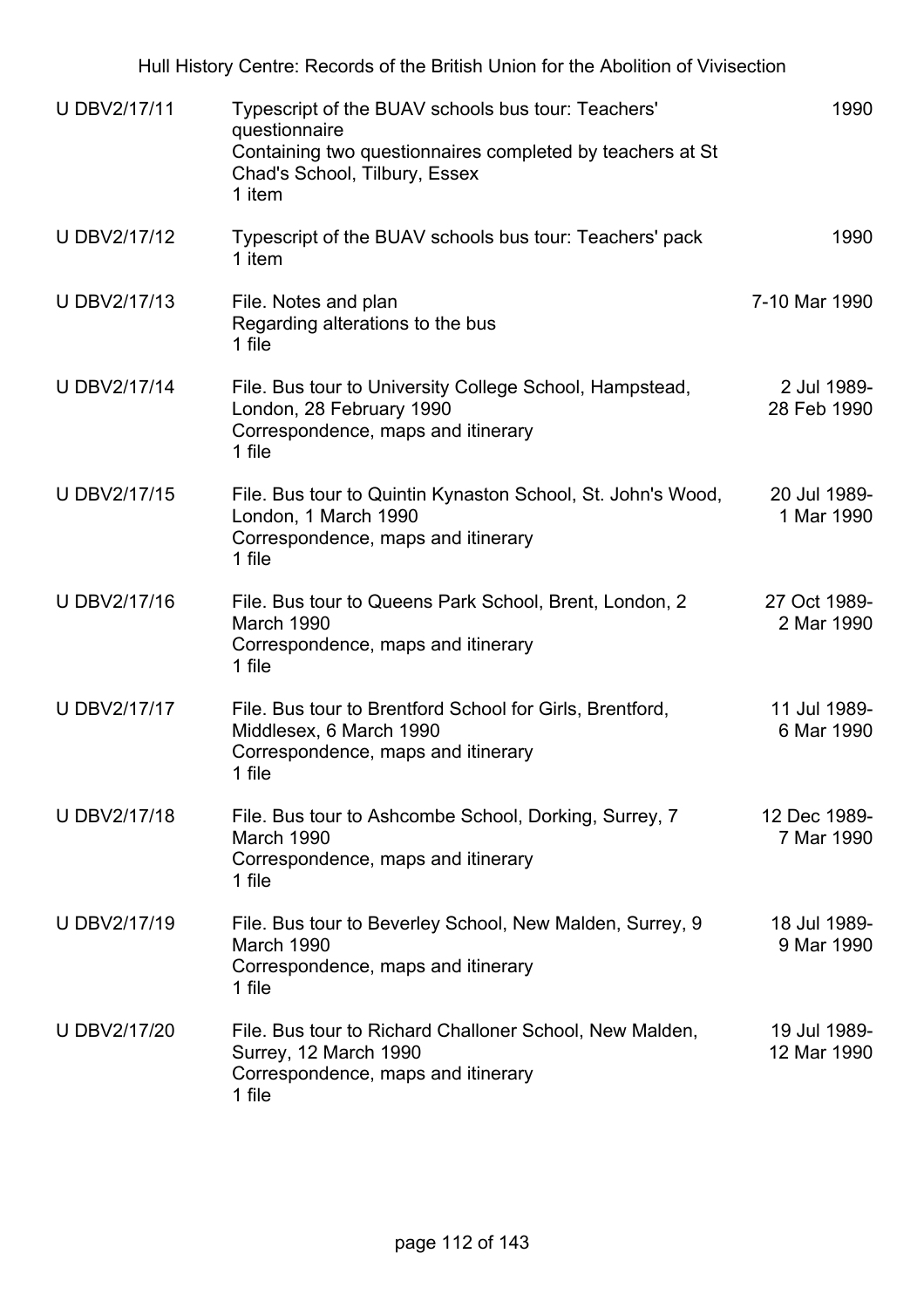| U DBV2/17/21        | File. Bus tour to Holland Park School, Kensington, London,<br>16 March 1990<br>Correspondence, maps and itinerary<br>1 file                               | 19 Jul 1989-<br>16 Mar 1990 |
|---------------------|-----------------------------------------------------------------------------------------------------------------------------------------------------------|-----------------------------|
| <b>U DBV2/17/22</b> | File. Bus tour to Connaught School for Girls, Leytonstone,<br>London, 19 March 1990<br>Correspondence, maps and itinerary<br>1 file                       | 28 Sep 1989-<br>19 Mar 1990 |
| U DBV2/17/23        | File. Bus tour to Moulsham High School, Chelmsford,<br>Essex, 21 March 1990<br>Correspondence, map and itinerary<br>1 file                                | 20 Sep 1989-<br>21 Mar 1990 |
| <b>U DBV2/17/24</b> | File. Bus tour to St Chad's School, Tilbury, Essex, 22 March<br>1990<br>Correspondence, map and itinerary<br>1 file                                       | 5 Jul 1989-<br>22 Mar 1990  |
| U DBV2/17/25        | File. Bus tour to Queen Elizabeth School, Faversham, Kent,<br>23 March 1990<br>Correspondence, maps and itinerary<br>1 file                               | 18 Sep 1989-<br>23 Mar 1990 |
| U DBV2/17/26        | File. Bus tour to Pendergast School, Lewisham, London, 26<br>March 1990<br>Correspondence, maps and itinerary<br>1 file                                   | 2 Nov 1989-<br>26 Mar 1990  |
| <b>U DBV2/17/27</b> | File. Bus tour to Woodlands School, Basildon, Essex, 27<br>March 1990<br>Correspondence, maps and itinerary<br>1 file                                     | 27 Oct 1989-<br>27 Mar 1990 |
| U DBV2/17/28        | File. Bus tour to St. Simon Stock School, Maidstone, Kent,<br>30 March 1990<br>Correspondence, maps and itinerary<br>1 file                               | 2 Aug 1989-<br>30 Mar 1990  |
| U DBV2/17/29        | File. Bus tour to Cardinal Hinsley Roman Catholic School,<br>Brent, London, 2 April 1990 and 3 April 1990<br>Correspondence, maps and itinerary<br>1 file | 25 Sep 1989-<br>3 Apr 1990  |
| <b>UDBV2/17/30</b>  | File. Bus tour to St Ignatius College, Enfield, Middlesex, 4<br>April 1990<br>Correspondence, maps and itinerary<br>1 file                                | 20 Jul 1989-<br>4 Apr 1990  |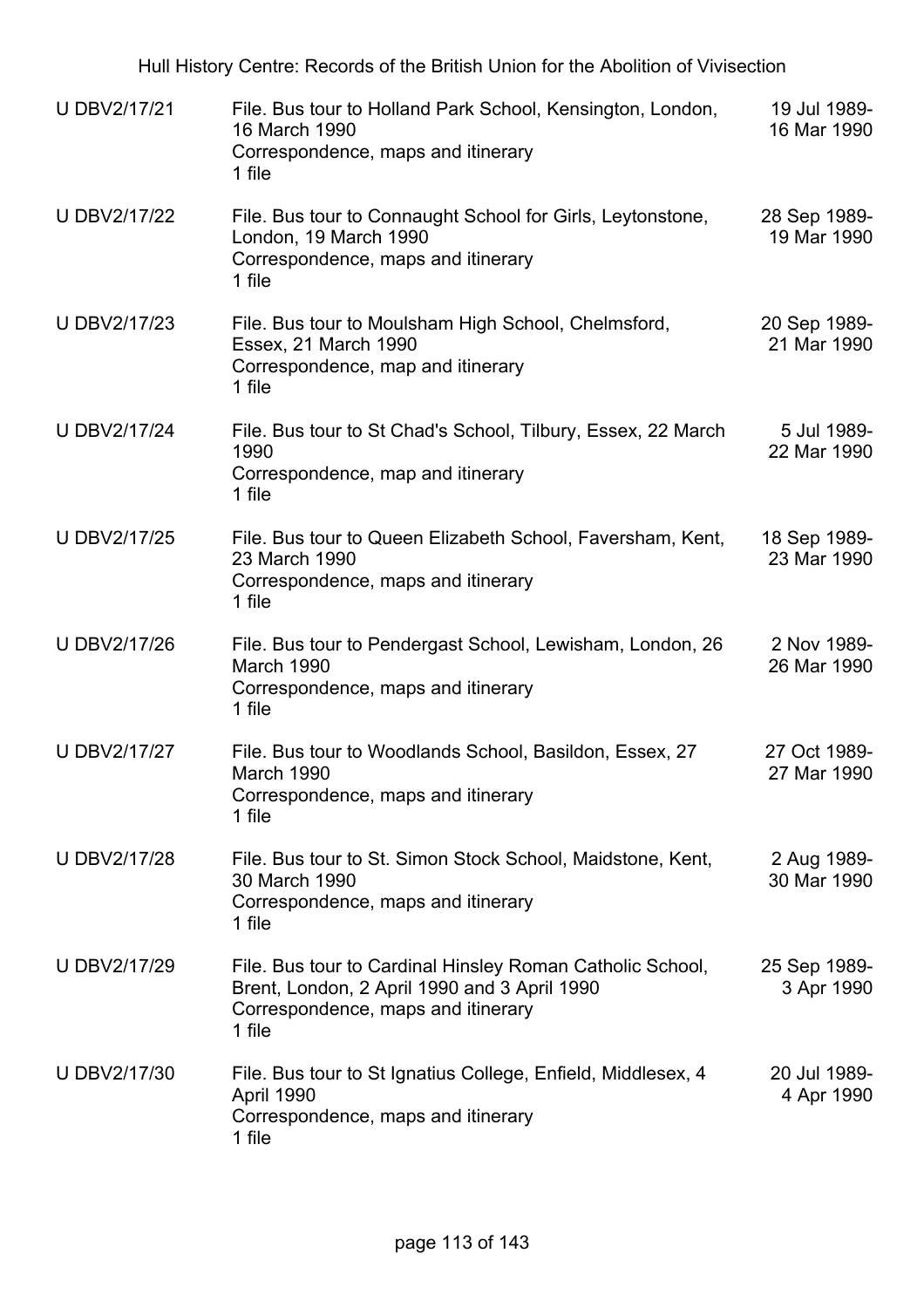| U DBV2/17/31       | File. 1990 towns and cities bus tour: Press coverage<br>Nationwide touring exhibition in the campaign to ban<br>cosmetic tests on animals throughout Europe<br>1 file                             | 9 May 1990-<br>7 Sep 1990       |
|--------------------|---------------------------------------------------------------------------------------------------------------------------------------------------------------------------------------------------|---------------------------------|
| U DBV2/17/32       | File. Savapet campaign leaflet and collection box<br>1 file                                                                                                                                       | 1950s                           |
| U DBV2/17/33       | 'Rat pack' leaflets campaign for young people against<br>animal experiments<br>2 items                                                                                                            | $[1980]$                        |
| <b>U DBV2/18</b>   | <b>Subject files</b><br>22 files                                                                                                                                                                  | 1900-1987                       |
| <b>U DBV2/18/1</b> | File. Animal Suppliers (London) Ltd<br>1 file                                                                                                                                                     | 12 Jul 1967-<br><b>Nov 1986</b> |
| <b>U DBV2/18/2</b> | File. Animal welfare and politicians<br>1 file                                                                                                                                                    | 27 Apr 1979-<br>26 Jul 1982     |
| <b>U DBV2/18/3</b> | File. Anti vivisection and alternative methods<br>1 file                                                                                                                                          | Sep 1969-<br>13 Aug 1972        |
| <b>U DBV2/18/4</b> | File. AV Times<br><b>Draft articles</b><br>1 file                                                                                                                                                 | 1970s                           |
| <b>U DBV2/18/5</b> | File. Artwork for publications<br>1 file                                                                                                                                                          | 1900s-1940s                     |
| <b>UDBV2/18/6</b>  | File.'Committee of Enquiry<br>Papers relating to the Committee on Experiments on<br>Animals, chaired by Sir Sydney Littlewood, including BUAV<br>branch newsletters, nos. 1-20, [1960s]<br>1 file | 10 Aug 1959-<br>30 Sep 1965     |
| <b>U DBV2/18/7</b> | File. Experiments using animals<br>1 file                                                                                                                                                         | c.1985                          |
| <b>UDBV2/18/8</b>  | <b>File. Glasgow University</b><br>Details of animal breeding and experimentation<br>1 file                                                                                                       | 1974-<br>30 Apr 1986            |
| <b>UDBV2/18/9</b>  | File. Home Office<br>1 file                                                                                                                                                                       | 4 Feb 1975-<br>26 Nov 1979      |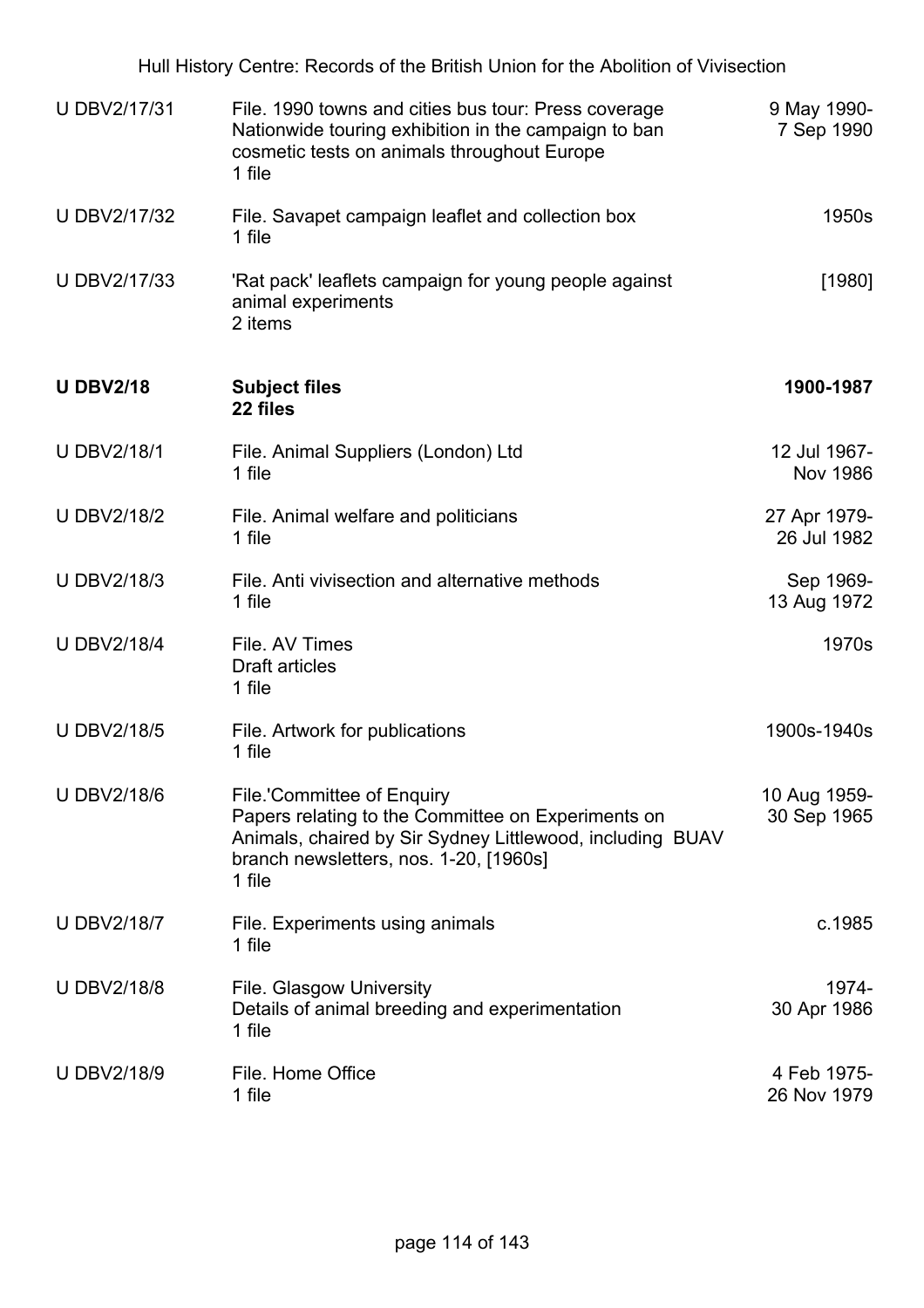Hull History Centre: Records of the British Union for the Abolition of Vivisection U DBV2/18/10 File. Leicester Polytechnic Details of alternative research funded by the Dr Hadwen Trust for Humane Research 1 file 1983- 4 Jun 1985 U DBV2/18/11 File. Leicester University Details of animal experiments and funding 1 file 1976- 19 Feb 1986 U DBV2/18/12 File. Manchester University Medical Trauma Unit Details of experiments 1 file 1978- 24 Feb 1986 U DBV2/18/13 File. Parliament and Ministries 1 file 21 Feb 1967- 1 Oct 1976 U DBV2/18/14 File. Political. House of Commons 1 file 28 Jun 1971- 14 Dec 1979 U DBV2/18/15 File. BUAV press releases 1 file 5 Apr 1974- 14 Mar 1978 U DBV2/18/16 File. Press releases From the Department of the Environment, Friends of the Earth, the Labour Party, and the Ministry of Agriculture, Fisheries and Food 1 file 21 Nov 1975- 13 Jan 1978 U DBV2/18/17 File. Press releases From the Ministry of Agriculture, Fisheries and Food 1 file 8 Mar 1977- 19 Dec 1978 U DBV2/18/18 File. Rabies 1 file 28 May 1974- 14 Mar 1979 U DBV2/18/19 File. Regulation, police, government documents Papers relating to house to house collections, demonstrations and parking spaces in the City of London 1 file 30 Apr 1970- 14 Dec 1971 U DBV2/18/20 File. The Royal Mint 1 file 29 Jun 1977- 28 Sep 1977 U DBV2/18/21 File. Salford University Regarding the use of animals in experiments 1 file 1984 U DBV2/18/22 File. Zoos and the supply of animals to dealers 1 file 26 Feb 1987- 2 Mar 1987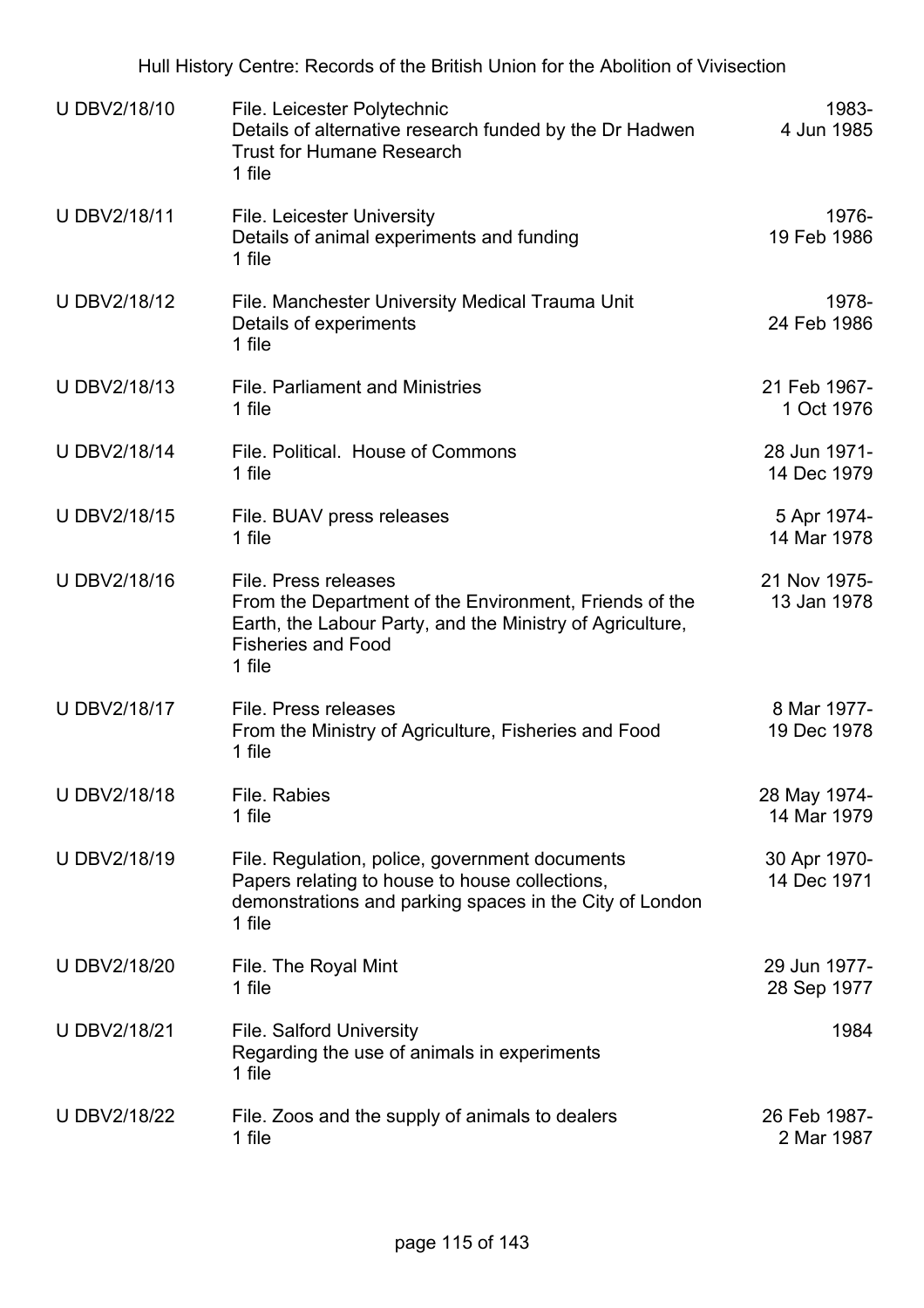| <b>U DBV2/19</b>   | Animal rights groups files<br>24 files                                                                                                                                                                                                                                                                                                                                                                                                                                                                                                                                                                                                                                                                | 1950-1988                   |
|--------------------|-------------------------------------------------------------------------------------------------------------------------------------------------------------------------------------------------------------------------------------------------------------------------------------------------------------------------------------------------------------------------------------------------------------------------------------------------------------------------------------------------------------------------------------------------------------------------------------------------------------------------------------------------------------------------------------------------------|-----------------------------|
| <b>U DBV2/19/1</b> | File. Other societies (overseas) correspondence<br>Regarding anti vivisection, including:<br>a) Annual reports, Japan Animal Welfare Society (2), fiscal<br>years 1964 - 1965 and 1965 - 1966<br>b) Newsletters, Blue Cross of India (2), July 1965 -<br>November 1965<br>c) Annual report, Blue Cross of India, 1965<br>d) Bundle. News bulletins, Animal Defence League of<br>Canada (53), no. 50, 27 March 1963 - no. 74, August 1967<br>e) Bundle. Correspondence with Canadian Anti Vivisection<br>Society, Victoria, British Columbia (5), 16 October 1962 - 5<br>April 1963<br>f) Bundle. Correspondence with Anti Vivisection League of<br>Canada (11), 3 March 1961 - 7 March 1969<br>1 file | 12 Jan 1954-<br>7 Mar 1969  |
| <b>U DBV2/19/2</b> | File. Other societies (overseas)<br>Correspondence regarding anti vivisection<br>1 file                                                                                                                                                                                                                                                                                                                                                                                                                                                                                                                                                                                                               | 2 Apr 1968-<br>5 Aug 1977   |
| <b>U DBV2/19/3</b> | File. Overseas anti vivisection societies<br>1 file                                                                                                                                                                                                                                                                                                                                                                                                                                                                                                                                                                                                                                                   | 23 Jul 1974-<br>17 Aug 1977 |
| <b>U DBV2/19/4</b> | File. Animal Defence and Anti Vivisection Society<br>Includes:<br>a) Minutes of Animal Defence Society Ltd. (6), 5 December<br>1967 - 15 July 1976<br>b) Reports from the Council of Management, Animal<br>Defence Society Ltd (3), 1970 - 1976<br>c) Minutes of Animal Defence Trust, 14 March 1972<br>1 file                                                                                                                                                                                                                                                                                                                                                                                        | 29 Sep 1954-<br>5 May 1977  |
| <b>U DBV2/19/5</b> | File. Animal Defence League Canada<br>Includes News bulletins (7), no.85, June 1970 & no. 96,<br>March 1973<br>1 file                                                                                                                                                                                                                                                                                                                                                                                                                                                                                                                                                                                 | Jun 1970-<br>Mar 1973       |
| <b>U DBV2/19/6</b> | File. Animal Mayday<br>1 file                                                                                                                                                                                                                                                                                                                                                                                                                                                                                                                                                                                                                                                                         | 9 Mar 1976-<br>30 Oct 1978  |
| <b>U DBV2/19/7</b> | File. Animals' Vigilantes<br>Includ Annual report for 1974<br>1 file                                                                                                                                                                                                                                                                                                                                                                                                                                                                                                                                                                                                                                  | 4 Feb 1966-<br>16 Dec 1976  |
| <b>U DBV2/19/8</b> | File. Beauty Without Cruelty<br>1 file                                                                                                                                                                                                                                                                                                                                                                                                                                                                                                                                                                                                                                                                | 1 Oct 1960-<br>3 Apr 1978   |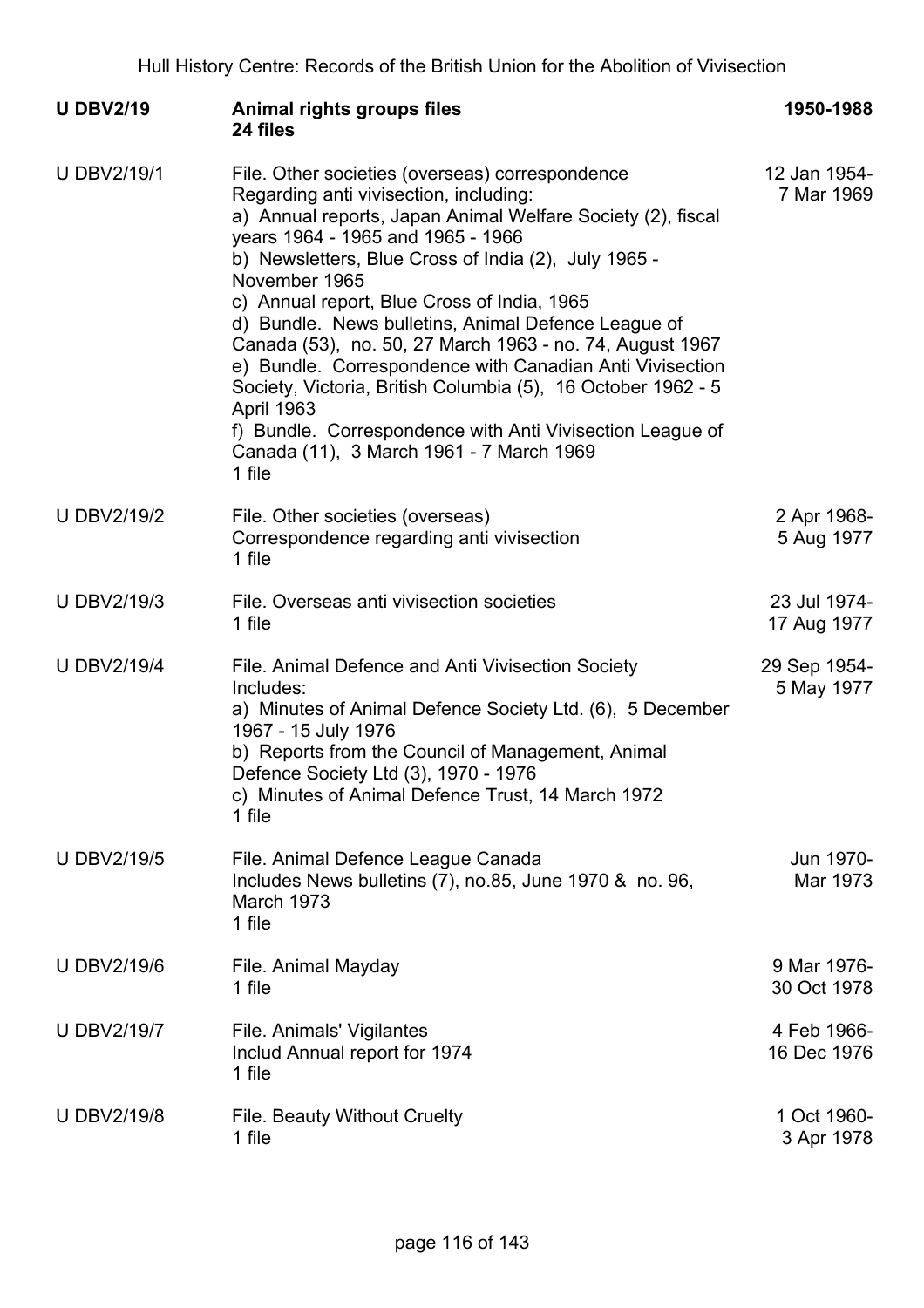| <b>U DBV2/19/9</b>  | File. Catholic Study Circle for Animal Welfare<br>1 file                                                                                                                                                                            | 13 Jul 1961-<br>30 Aug 1967  |
|---------------------|-------------------------------------------------------------------------------------------------------------------------------------------------------------------------------------------------------------------------------------|------------------------------|
| U DBV2/19/10        | File. Church Anti Vivisection League Trust<br>1 file                                                                                                                                                                                | 1 Jul 1950-<br>20 Jan 1972   |
| U DBV2/19/11        | File. Compassion in World Farming<br>1 file                                                                                                                                                                                         | 16 Jan 1975-<br>2 Oct 1979   |
| U DBV2/19/12        | File. Federation of Local Animal Rights Groups<br>1 file                                                                                                                                                                            | 23 Oct 1984-<br>6 Dec 1987   |
| U DBV2/19/13        | File. Freshfields Animal Rescue Centre, Liverpool<br>1 file                                                                                                                                                                         | 28 Jan 1986-<br>24 Feb 1987  |
| <b>U DBV2/19/14</b> | File. Friends of the Earth - whaling<br>1 file                                                                                                                                                                                      | Jan 1971-<br>20 Jun 1975     |
| U DBV2/19/15        | File. Fund for the Replacement of Animals in Medical<br><b>Experiments</b><br>1 file                                                                                                                                                | Apr 1970-<br><b>Nov 1976</b> |
| U DBV2/19/16        | File. The Howey Foundation [against vaccination]<br>1 file                                                                                                                                                                          | 25 Mar 1967-<br>Mar 1973     |
| U DBV2/19/17        | File. International Fund for Animal Welfare, Inc<br>1 file                                                                                                                                                                          | 3 Apr 1970-<br>6 Aug 1975    |
| U DBV2/19/18        | File. Irish Anti Vivisection Society<br>1 file                                                                                                                                                                                      | 1 Jan 1967-<br>31 Dec 1975   |
| U DBV2/19/19        | <b>File. National Anti Vivisection Society</b><br>Includes memorandum and articles of association, 27 June<br>1963<br>1 file                                                                                                        | 11 Nov 1969-<br>27 Jan 1977  |
| U DBV2/19/20        | File. People for the Ethical Treatment of Animals<br>Containing report, 'Behind closed doors: cruelty and<br>consumer fraud. An investigation by PETA' and material<br>regarding PETA's campaign against cosmetic testing<br>1 file | [Oct 1988]                   |
| <b>U DBV2/19/21</b> | File. Pioneer Animal Welfare Society of Rhodesia<br>1 file                                                                                                                                                                          | 7 Nov 1968-<br>10 Sep 1976   |
| U DBV2/19/22        | <b>File. Scottish Anti Vivisection Society</b><br>Includ annual reports (3) for 1972-1976<br>1 file                                                                                                                                 | 27 Apr 1967-<br>31 Dec 1976  |
| U DBV2/19/23        | File. Scottish Society for the Prevention of Vivisection<br>1 file                                                                                                                                                                  | 22 Nov 1959-<br>19 Apr 1979  |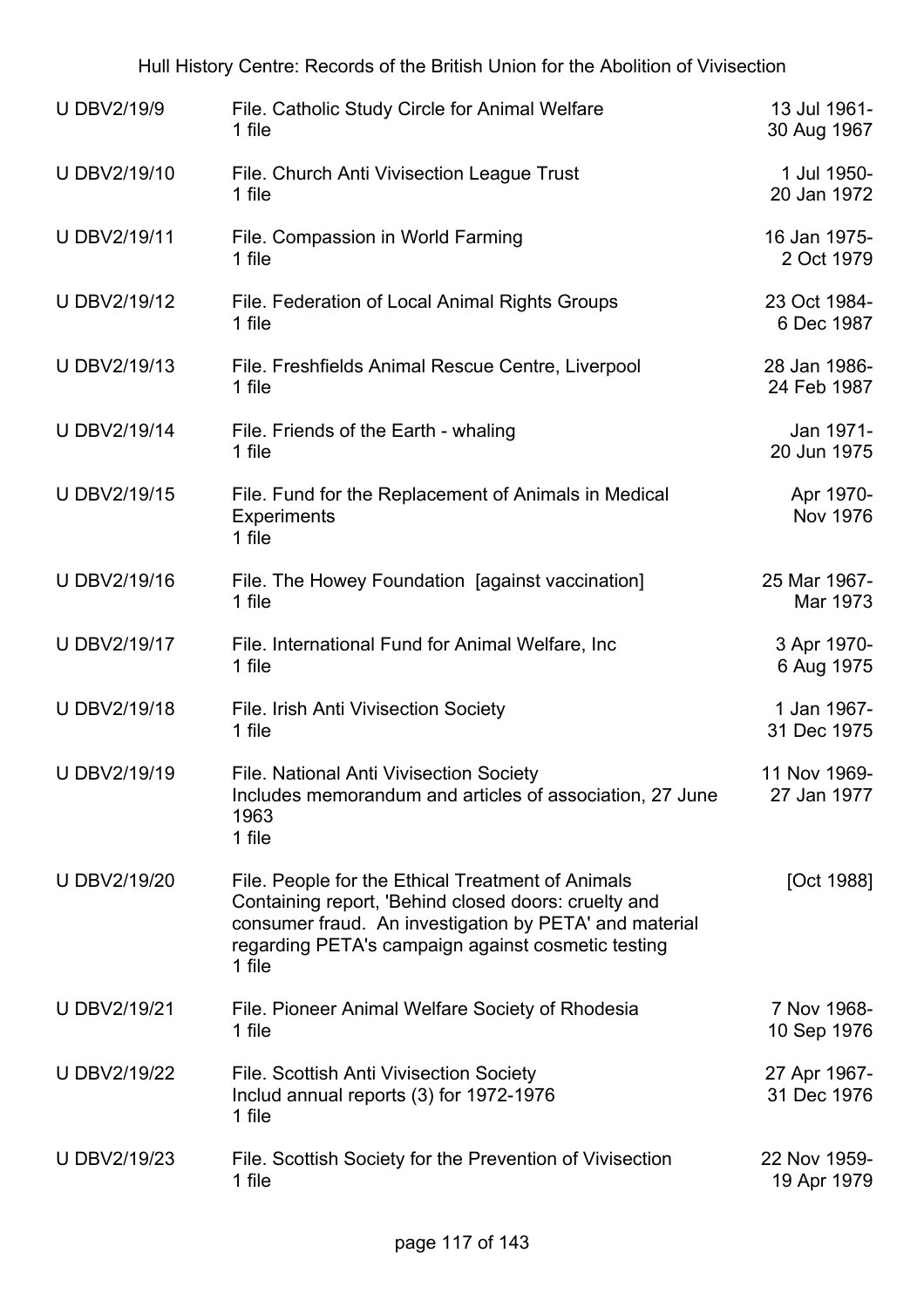| <b>U DBV2/19/24</b> | File. United Action for Animals Inc<br>1 file | Apr 1966-<br>8 Sep 1970 |
|---------------------|-----------------------------------------------|-------------------------|
| <b>U DBV2/20</b>    | <b>Publications: Periodicals</b><br>31 items  | 1899-1996               |
| <b>U DBV2/20/1</b>  | 'The Abolitionist', vol. I, no. 2<br>1 item   | 15 May 1899             |
| <b>U DBV2/20/2</b>  | 'The Abolitionist', vol. I, no. 3<br>1 item   | 15 Jun 1899             |
| <b>U DBV2/20/3</b>  | 'The Abolitionist', vol. I, no. 4<br>1 item   | 15 Jul 1899             |
| <b>U DBV2/20/4</b>  | 'The Abolitionist', vol. I, no. 5<br>1 item   | 15 Aug 1899             |
| <b>U DBV2/20/5</b>  | 'The Abolitionist', vol. I, no. 6<br>1 item   | 15 Sep 1899             |
| <b>U DBV2/20/6</b>  | 'The Abolitionist', vol. I, no. 7<br>1 item   | 16 Oct 1899             |
| <b>U DBV2/20/7</b>  | 'The Abolitionist', vol. I, no. 8<br>1 item   | 15 Nov 1899             |
| <b>U DBV2/20/8</b>  | 'The Abolitionist', vol. I, no. 9<br>1 item   | 15 Dec 1899             |
| <b>U DBV2/20/9</b>  | 'The Abolitionist', vol. I, no. 10<br>1 item  | 15 Jan 1900             |
| U DBV2/20/10        | 'The Abolitionist', vol. I, no. 11<br>1 item  | 15 Feb 1900             |
| U DBV2/20/11        | 'The Abolitionist', vol. I, no. 12<br>1 item  | 15 Mar 1900             |
| U DBV2/20/12        | 'The Abolitionist', vol. I, no. 13<br>1 item  | 16 Apr 1900             |
| U DBV2/20/13        | 'The Abolitionist', vol. I, no. 14<br>1 item  | 15 May 1900             |
| U DBV2/20/14        | 'The Abolitionist', vol. I, no. 15<br>1 item  | 15 Jun 1900             |
| U DBV2/20/15        | 'The Abolitionist', vol. I, no. 16<br>1 item  | 16 Jul 1900             |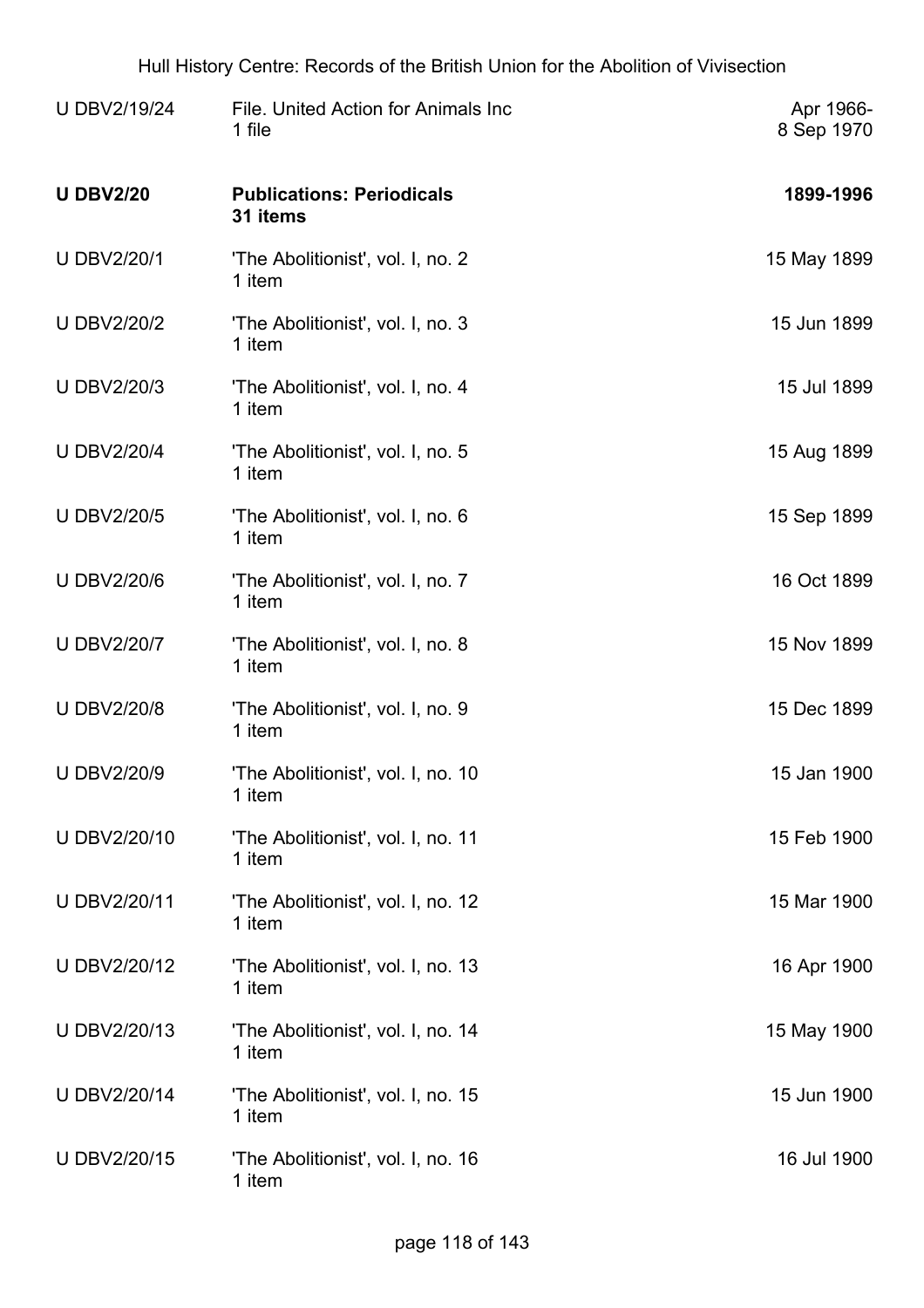|                                                       | 1875-1996                      |
|-------------------------------------------------------|--------------------------------|
| 'Campaign Report', Winter 1995 - 1996<br>1 item       | 1995-1996                      |
| 'Campaign Report', Autumn 1995<br>1 item              | 1995                           |
| 'Campaign Report', Summer 1995<br>1 item              | 1995                           |
| 'Campaign Report', Spring 1995<br>1 item              | 1995                           |
| 'Campaign Report', Winter 1994 - 1995<br>1 item       | 1994-1995                      |
| 'Campaign Report', Summer 1994<br>1 item              | 1994                           |
| 'The Abolitionist', vol. XVIII, no. 1<br>1 item       | 1 Jan 1917                     |
| 'The Abolitionist', vol. 1 (part II). Index<br>1 item | Apr 1900-<br>Mar 1901          |
| 'The Abolitionist', vol. I, no. 24<br>1 item          | 15 Mar 1901                    |
| 'The Abolitionist', vol. I, no. 23<br>1 item          | 15 Feb 1901                    |
| 'The Abolitionist', vol. I, no. 22<br>1 item          | 15 Jan 1901                    |
| 'The Abolitionist', vol. I, no. 21<br>1 item          | 15 Dec 1900                    |
| 'The Abolitionist', vol. I, no. 20<br>1 item          | 15 Nov 1900                    |
| 'The Abolitionist', vol. I, no. 19<br>1 item          | 15 Oct 1900                    |
| 'The Abolitionist', vol. I, no. 18<br>1 item          | 15 Sep 1900                    |
| 'The Abolitionist', vol. I, no. 17<br>1 item          | 15 Aug 1900                    |
|                                                       | <b>Publications: Pamphlets</b> |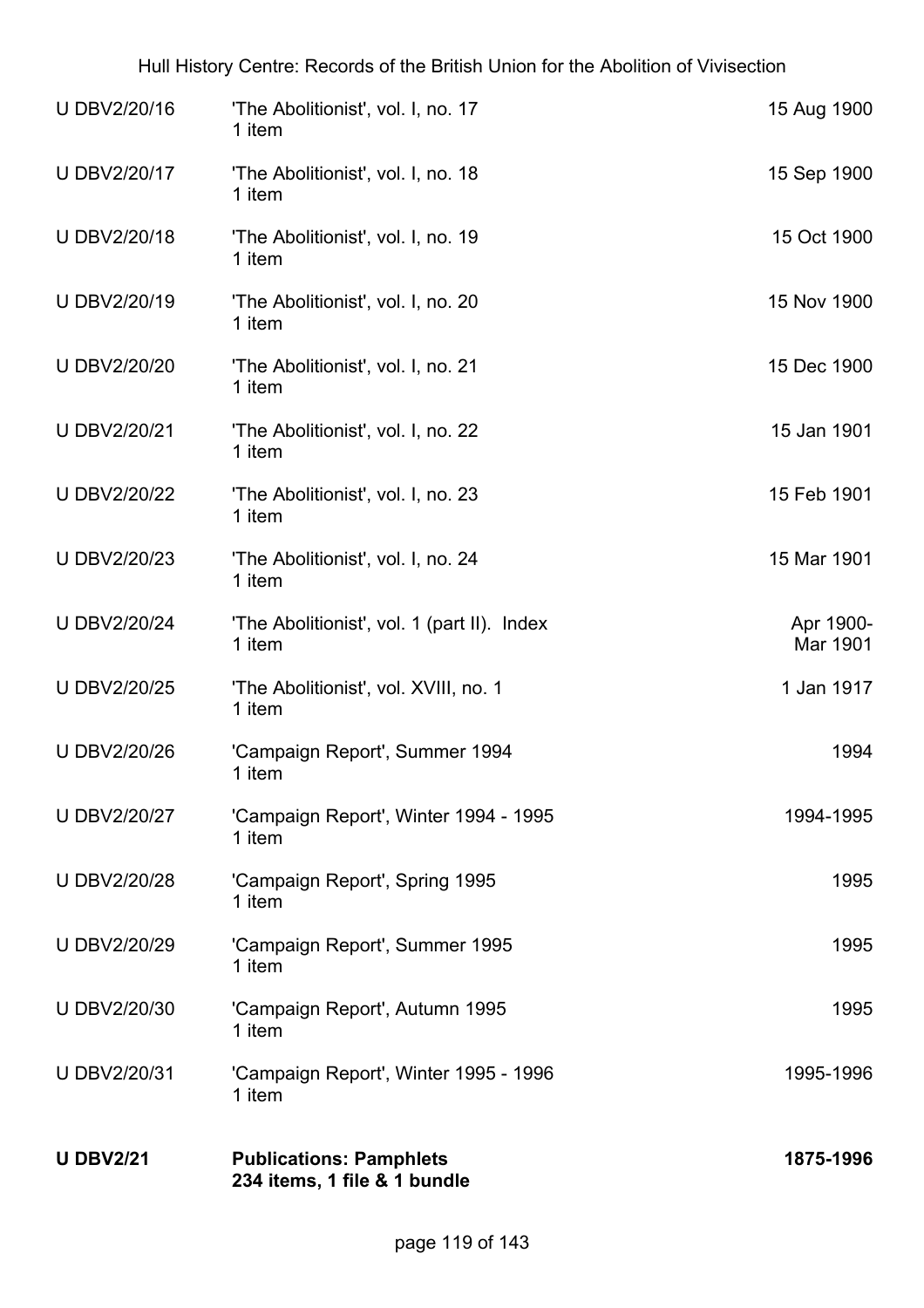| <b>U DBV2/21/1</b> | Artificial file. BUAV pamphlets A-C<br>Alphabetical arrangement by title<br>9 items  | 1930-1994 |
|--------------------|--------------------------------------------------------------------------------------|-----------|
| <b>U DBV2/21/2</b> | Artificial file. BUAV pamphlets D-J<br>Alphabetical arrangement by title<br>9 items  | 1960-1994 |
| U DBV2/21/3        | Artificial file. BUAV pamphlets L-O<br>Alphabetical arrangement by title<br>9 items  | 1909-1969 |
| <b>U DBV2/21/4</b> | Artificial file. BUAV pamphlets P<br>Alphabetical arrangement by title<br>10 items   | 1892-1969 |
| <b>U DBV2/21/5</b> | Artificial file. BUAV pamphlets R<br>Alphabetical arrangement by title<br>8 items    | 1913-1989 |
| <b>UDBV2/21/6</b>  | Artificial file. BUAV pamphlets S-T<br>Alphabetical arrangement by title<br>11 items | 1907-1961 |
| <b>U DBV2/21/7</b> | Artificial file. BUAV pamphlets U-W<br>Alphabetical arrangement by title<br>8 items  | 1875-1959 |
| <b>UDBV2/21/8</b>  | File. BUAV leaflets<br>From 1902 to the present [1970s]<br>1 file                    | 1902-1979 |
| <b>U DBV2/21/9</b> | <b>Bundle of BUAV leaflets</b><br>Regarding dogs<br>6 items                          | 1910-1950 |
| U DBV2/21/10       | <b>Bundle of BUAV leaflets</b><br>Regarding legislation<br>6 items                   | 1925-1985 |
| U DBV2/21/11       | <b>Bundle of BUAV leaflets</b><br>Regarding religion and vivisection<br>9 items      | 1933-1965 |
| U DBV2/21/12       | <b>Bundle of BUAV leaflets</b><br>Regarding vaccination and inoculation<br>15 items  | 1915-1958 |
| U DBV2/21/13       | <b>Bundle of BUAV leaflets</b><br>16 items                                           | 1970-1995 |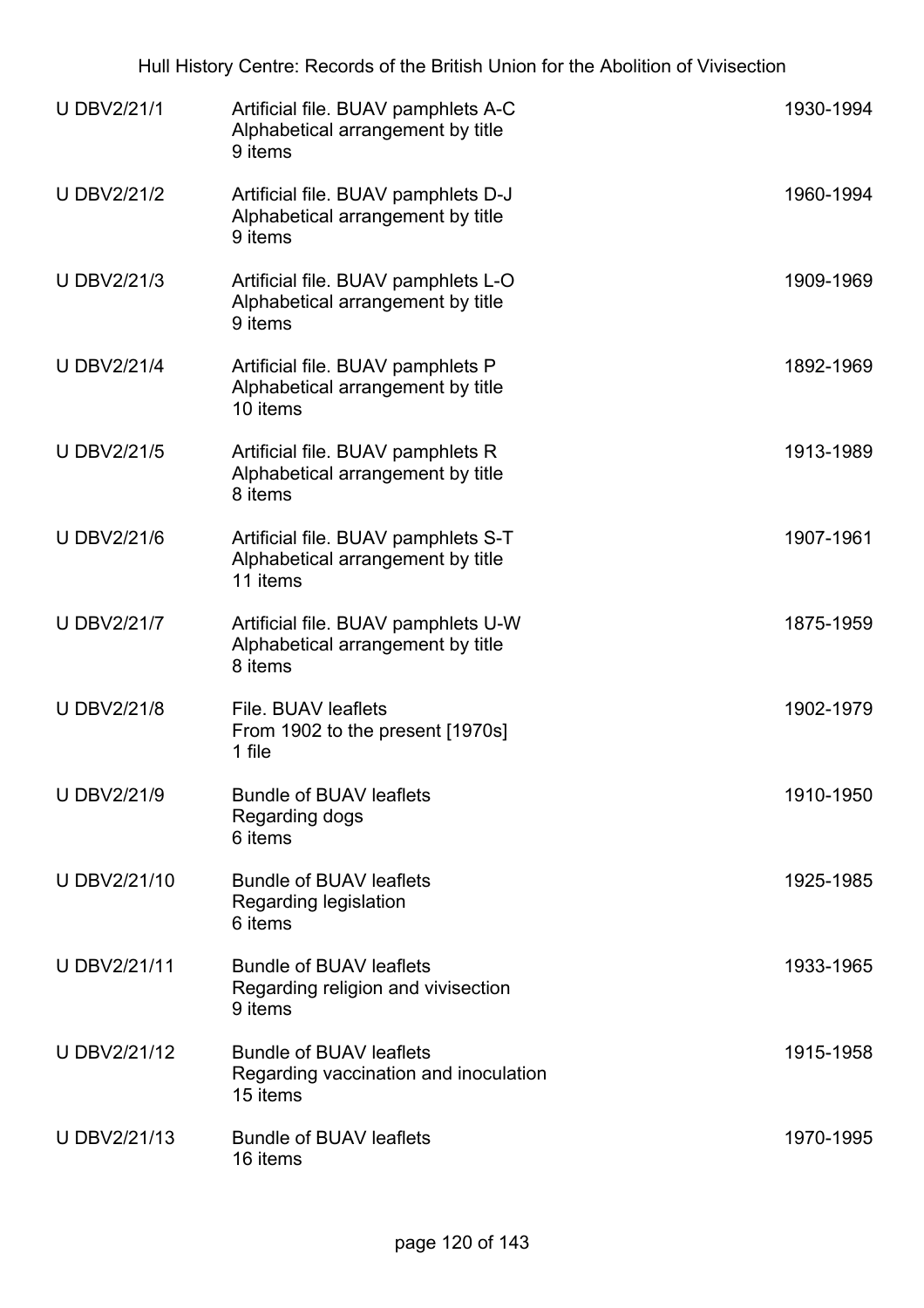| U DBV2/21/14        | Bundle of BUAV leaflets and postcards<br>43 items                        | 1980-1995 |
|---------------------|--------------------------------------------------------------------------|-----------|
| U DBV2/21/15        | BUAV catalogue of merchandise<br>1 item                                  | Dec 1986  |
| U DBV2/21/16        | BUAV catalogue of merchandise<br>1 item                                  | 1987-1988 |
| U DBV2/21/17        | BUAV catalogue of merchandise<br>1 item                                  | c.1989    |
| U DBV2/21/18        | BUAV catalogue of merchandise<br>Spring / Summer issue<br>1 item         | 1991      |
| U DBV2/21/19        | BUAV catalogue of merchandise<br>Spring / Summer issue<br>1 item         | 1992      |
| U DBV2/21/20        | BUAV catalogue of merchandise<br>Autumn / Winter issue<br>1 item         | 1992-1993 |
| U DBV2/21/21        | BUAV catalogue of merchandise<br>Christmas issue<br>1 item               | 1993      |
| <b>U DBV2/21/22</b> | BUAV catalogue of merchandise<br>Christmas issue<br>1 item               | 1994      |
| <b>U DBV2/21/23</b> | BUAV catalogue of merchandise<br>Christmas issue<br>1 item               | 1995      |
| <b>U DBV2/21/24</b> | BUAV catalogue of merchandise<br>1 item                                  | 1995-1996 |
| U DBV2/21/25        | BUAV campaign catalogue of merchandise<br>1 item                         | 1996      |
| U DBV2/21/26        | 'Help!' and 'Five million experiments'<br>Unused book of seals<br>1 item | $[1969]$  |
| U DBV2/21/27        | Typescript List of factsheets<br>1 item                                  | post 1985 |
| <b>U DBV2/21/28</b> | BUAV factsheet C:1, 'Ways in which you can help'<br>1 item               | c.1985    |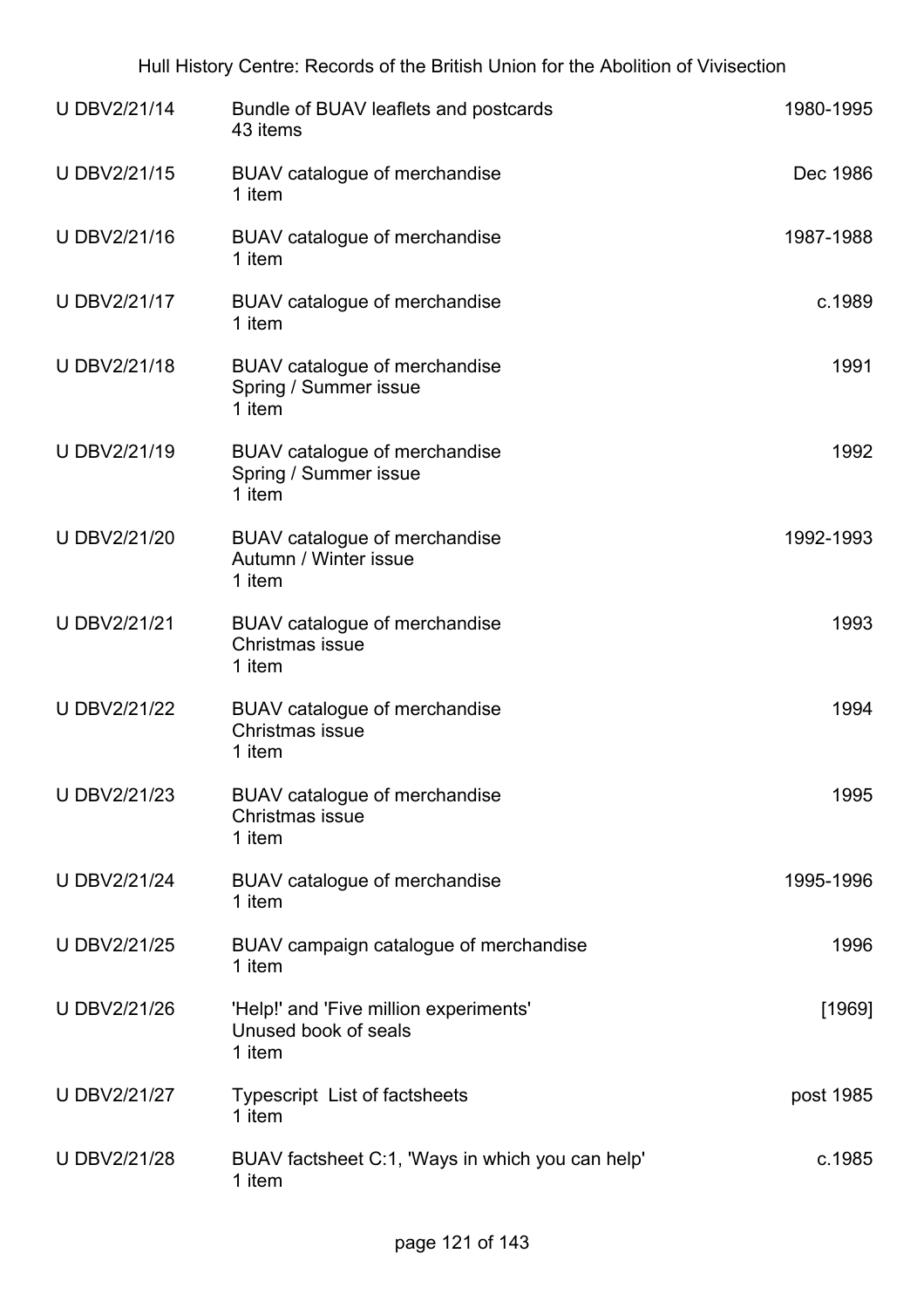| U DBV2/21/29        | 1 item                                                      | BUAV factsheet C:2, 'Starting a local animal rights group'  | Sep 1986        |
|---------------------|-------------------------------------------------------------|-------------------------------------------------------------|-----------------|
| U DBV2/21/30        | 1 item                                                      | BUAV factsheet C:3, 'Producing and using a petition'        | c.1987          |
| U DBV2/21/31        | BUAV factsheet C:4, 'Organising a march'<br>1 item          |                                                             | Oct 1986        |
| U DBV2/21/32        | BUAV factsheet C:5, 'Writing a press release'<br>1 item     |                                                             | Sep 1986        |
| U DBV2/21/33        | BUAV factsheet C:6, 'Researching a laboratory'<br>1 item    |                                                             | c.1984          |
| <b>U DBV2/21/34</b> | BUAV factsheet C:7, 'Organising a public meeting'<br>1 item |                                                             | c.1987          |
| U DBV2/21/35        | BUAV factsheet E:3, 'Warfare experiments'<br>1 item         |                                                             | c.1986          |
| U DBV2/21/36        | BUAV factsheet E:4, 'Cosmetics experiments'<br>1 item       |                                                             | c.1986          |
| U DBV2/21/37        | BUAV factsheet E:5, 'Psychology experiments'<br>1 item      |                                                             | c.1985          |
| U DBV2/21/38        | 1 item                                                      | BUAV factsheet E:6, 'Tobacco and alcohol experiments'       | c.1986          |
| U DBV2/21/39        | BUAV factsheet E:7, 'Dental research'<br>1 item             |                                                             | c.1986          |
| U DBV2/21/40        | 1 item                                                      | BUAV factsheet F:1, 'House to house and street collections' | [1985]          |
| <b>U DBV2/21/41</b> | events'<br>1 item                                           | BUAV factsheet F:2, 'Raising money through sponsored        | <b>Jul 1986</b> |
| <b>U DBV2/21/42</b> | BUAV factsheet G:1, 'BUAV a background'<br>1 item           |                                                             | Feb 1989        |
| <b>U DBV2/21/43</b> | 1 item                                                      | BUAV factsheet G/S:2, '1985 Home Office statistics'         | 1986            |
| <b>U DBV2/21/44</b> | Information) Act 1985'<br>1 item                            | BUAV factsheet LG:1, 'Local Government (Access to           | 1986            |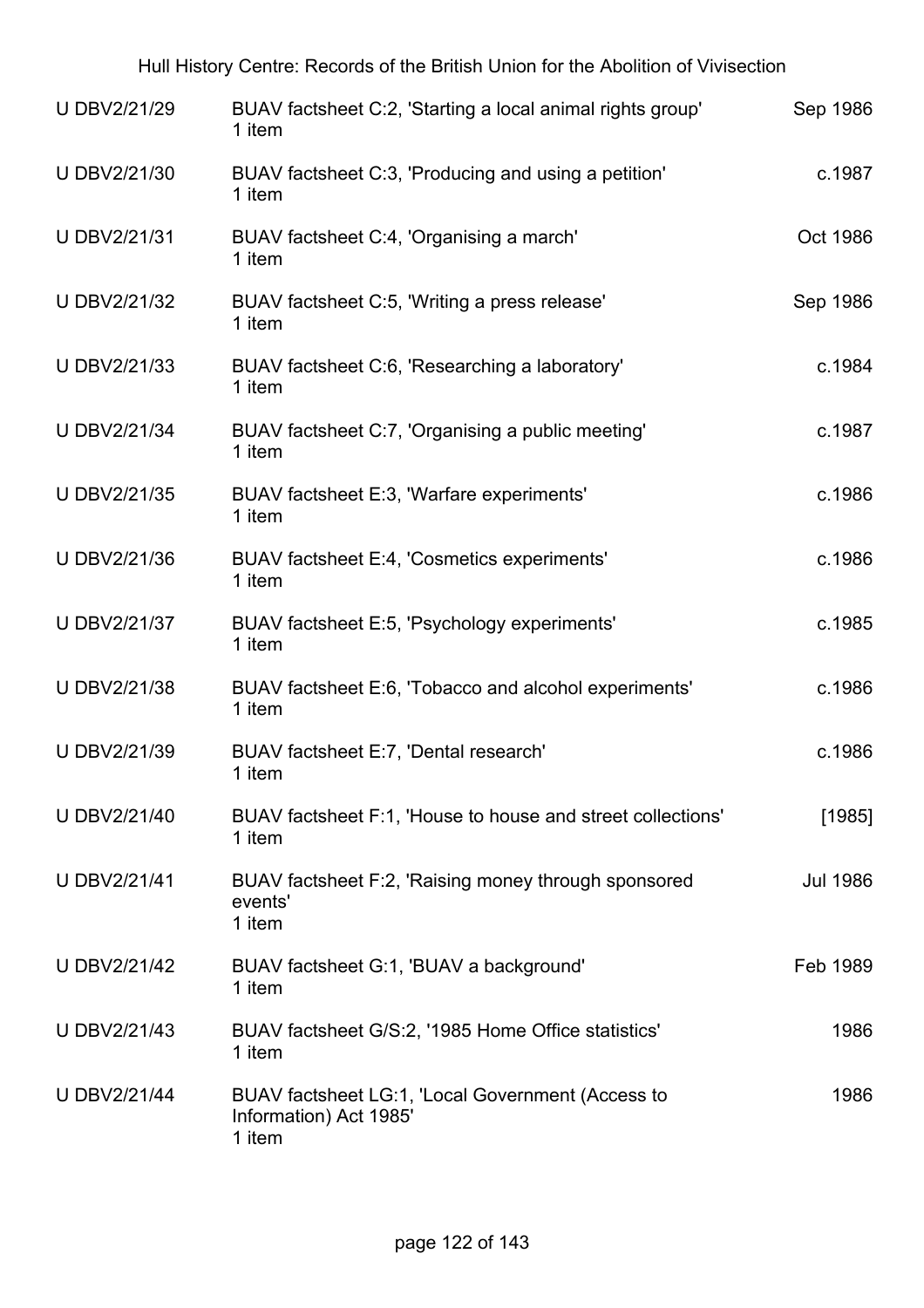|                     | Hull History Centre: Records of the British Union for the Abolition of Vivisection  |                 |
|---------------------|-------------------------------------------------------------------------------------|-----------------|
| <b>U DBV2/21/45</b> | BUAV factsheet M:2, 'Thalidomide'<br>1 item                                         | c.1985          |
| U DBV2/21/46        | BUAV factsheet M:3, 'Animals in medicines research<br>information centre'<br>1 item | Oct 1985        |
| U DBV2/21/47        | BUAV factsheet M:4, 'The way ahead- research without<br>animals'<br>1 item          | c.1986          |
| <b>UDBV2/21/48</b>  | BUAV factsheet M:7, 'Acquired immune deficiency<br>syndrome'<br>1 item              | c.1985          |
| U DBV2/21/49        | BUAV factsheet M:13, 'Dissection in schools'<br>1 item                              | Feb 1990        |
| U DBV2/21/50        | BUAV factsheet A1, 'Introduction to animal experiments'<br>1 item                   | <b>Nov 1995</b> |
| <b>U DBV2/21/51</b> | BUAV factsheet B1, 'International trade in primates for<br>research'<br>1 item      | 1992            |
| U DBV2/21/52        | BUAV factsheet B3, 'Primates in transport'<br>1 item                                | <b>Jul 1994</b> |
| <b>U DBV2/21/53</b> | BUAV factsheet B4, 'The Caribbean primate trade'<br>1 item                          | <b>Jul 1994</b> |
| <b>U DBV2/21/54</b> | BUAV factsheet C2, 'Starting a local animal rights group'<br>1 item                 | 1993            |
| U DBV2/21/55        | BUAV factsheet C7, 'Organising a public meeting'<br>1 item                          | 1993            |
| U DBV2/21/56        | BUAV factsheet C11, 'Producing a local shoppers guide'<br>1 item                    | 1993            |
| U DBV2/21/57        | BUAV factsheet C12, 'Eco-labelling and animal testing'<br>1 item                    | 1993            |
| <b>U DBV2/21/58</b> | BUAV factsheet E2, 'Vaccines'<br>1 item                                             | 1993            |
| U DBV2/21/59        | BUAV factsheet E4, 'Cosmetic experiments'<br>1 item                                 | Aug 1994        |
| U DBV2/21/60        | BUAV factsheet E8, 'Organ transplants'<br>1 item                                    | 1990            |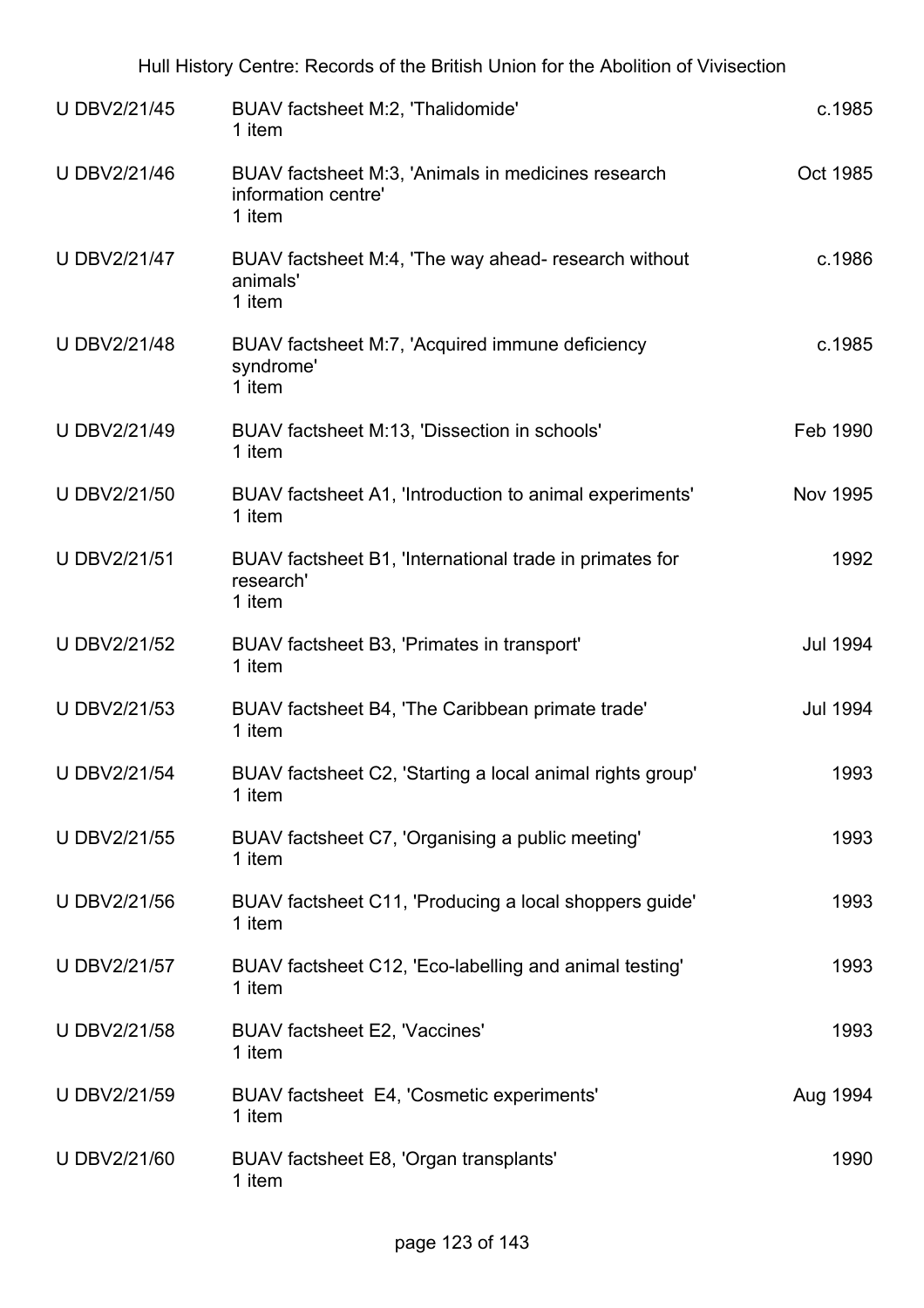| Hull History Centre: Records of the British Union for the Abolition of Vivisection |                                                       |                                                        |          |
|------------------------------------------------------------------------------------|-------------------------------------------------------|--------------------------------------------------------|----------|
| <b>UDBV2/21/61</b>                                                                 | BUAV factsheet E11, 'Veterinary research'<br>1 item   |                                                        | Apr 1989 |
| U DBV2/21/62                                                                       | BUAV factsheet G5, 'Animal patenting'<br>1 item       |                                                        | 1995     |
| U DBV2/21/63                                                                       | 1 item                                                | BUAV factsheet M1, 'Alternatives: Non-animal research' | 1994     |
| U DBV2/21/64                                                                       | BUAV factsheet M2, 'Determinants of health'<br>1 item |                                                        | Jan 1995 |
| U DBV2/21/65                                                                       | BUAV factsheet M8, 'Cancer'<br>1 item                 |                                                        | Jan 1995 |

Jan 1995

| U DBV2/21/67        | BUAV factsheet M11, 'Dangerous drugs'<br>1 item                     | Jan 1995 |
|---------------------|---------------------------------------------------------------------|----------|
| <b>UDBV2/21/68</b>  | BUAV factsheet M12, 'Duplicate drugs'<br>1 item                     | 1993     |
| <b>UDBV2/21/69</b>  | BUAV factsheet M13, 'Dissection in schools'<br>1 item               | Jul 1994 |
| <b>UDBV2/21/70</b>  | BUAV factsheet M14, 'Arthritis and rheumatism'<br>1 item            | 1990     |
| <b>U DBV2/21/71</b> | BUAV factsheet P1, 'Party policies on animal experiments'<br>1 item | 1993     |
| <b>UDBV2/21/72</b>  | BUAV factsheet P3, 'The Animals (Scientific Procedures)             | 1990     |

U DBV2/21/66 BUAV factsheet M9, 'Heart disease'

1 item

Act 1986'

|                     | 1 item                                                                   |          |
|---------------------|--------------------------------------------------------------------------|----------|
| U DBV2/21/73        | BUAV factsheet P5, 'Contacting your MP or MEP'<br>1 item                 | 1993     |
| <b>U DBV2/21/74</b> | BUAV factsheet P6, 'Local groups and political<br>campaigning'<br>1 item | 1993     |
| <b>UDBV2/21/75</b>  | BUAV factsheet S1, 'Safety testing'<br>1 item                            | Jun 1994 |
| U DBV2/21/76        | BUAV factsheet S4, 'Species differences'<br>1 item                       | Jan 1995 |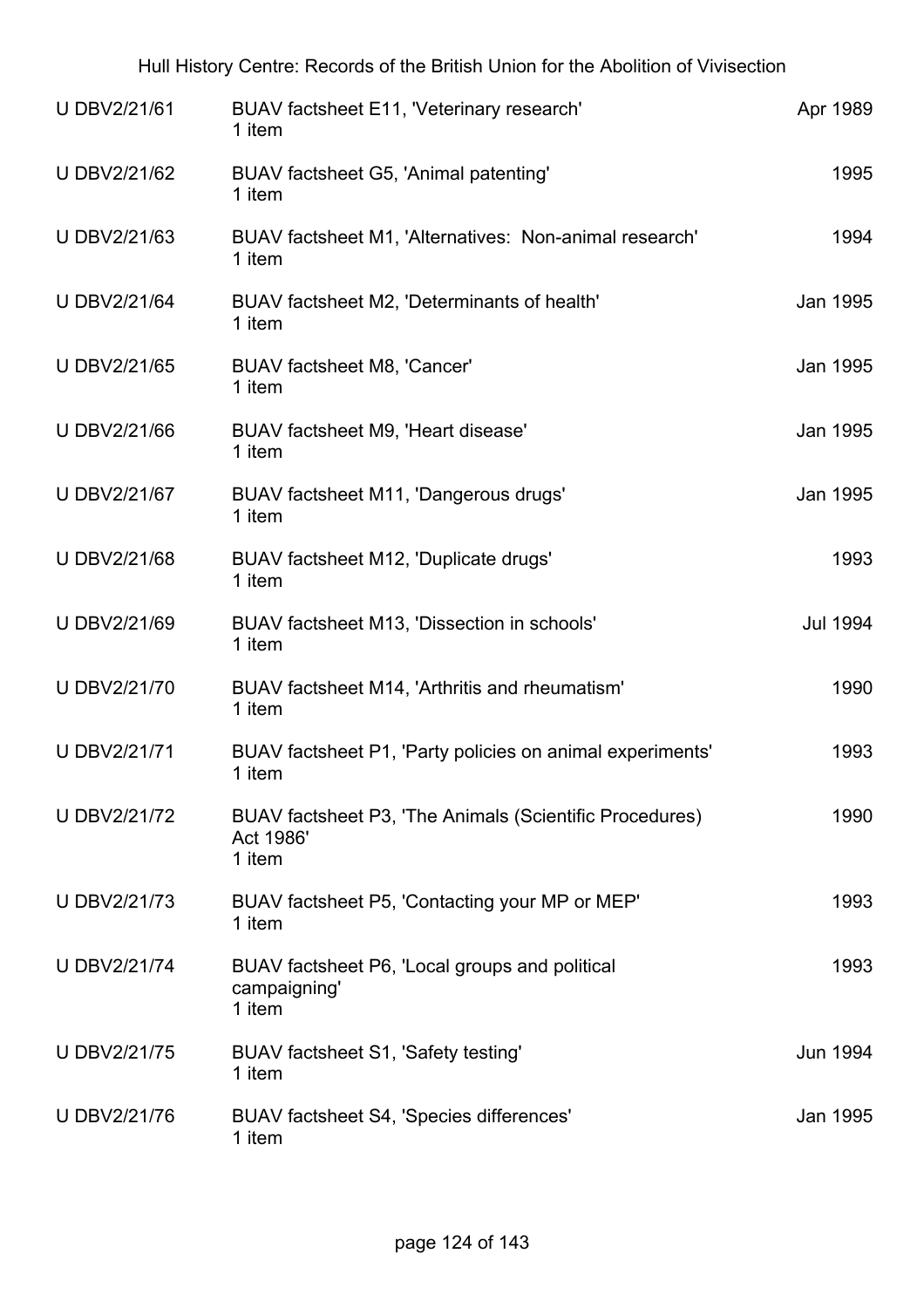| U DBV2/21/77        | BUAV factsheet S6, 'Tobacco and alcohol experiments'<br>1 item                                                                                                                                                                          | <b>Nov 1995</b> |
|---------------------|-----------------------------------------------------------------------------------------------------------------------------------------------------------------------------------------------------------------------------------------|-----------------|
| <b>UDBV2/21/78</b>  | BUAV factsheet S13, 'Aids'<br>1 item                                                                                                                                                                                                    | Jan 1995        |
| U DBV2/21/79        | BUAV factsheet S16, 'Diabetes'<br>1 item                                                                                                                                                                                                | <b>Jul 1994</b> |
| U DBV2/21/80        | Factsheet 'BUAV insight into UK primate research'<br>1 item                                                                                                                                                                             | Apr 1994        |
| <b>UDBV2/21/81</b>  | Factsheet 'BUAV insight into Home Office statistics on<br>animal experiments: 1980-1992'<br>1 item                                                                                                                                      | <b>Jun 1994</b> |
| <b>U DBV2/21/82</b> | Factsheet 'BUAV insight into animal genetic engineering-<br>causes for concern'<br>1 item                                                                                                                                               | Sep 1994        |
| <b>U DBV2/21/83</b> | Factsheet 'BUAV insight into xenotransplantation (cross-<br>species transplantation)'<br>1 item                                                                                                                                         | Jan 1995        |
| <b>U DBV2/21/84</b> | Factsheet 'BUAV insight into smoking experiments'<br>1 item                                                                                                                                                                             | Apr 1995        |
| <b>U DBV2/21/85</b> | Factsheet 'BUAV insight into animal patenting'<br>1 item                                                                                                                                                                                | Sep 1995        |
| <b>UDBV2/21/86</b>  | Factsheet 'BUAV insight into alternatives to cosmetic tests'<br>1 item                                                                                                                                                                  | Jan 1996        |
| <b>U DBV2/21/87</b> | <b>Bundle of BUAV factsheets</b><br>Regarding Health with Humanity and Choose Cruelty Free<br>campaigns - 'Events that can be organised locally', 'Political<br>campaigning', 'Supporting the 1989 exhibition bus tour' (4)<br>1 bundle | 1989            |
| <b>UDBV2/21/88</b>  | Typescript of 'Events that can be organised locally', Choose<br><b>Cruelty Free campaign</b><br>1 item                                                                                                                                  | c.1988          |
| <b>U DBV2/21/89</b> | Typescript of 'Cosmetics and toiletries', ingredients of<br>1 item                                                                                                                                                                      | [1988]          |
| U DBV2/21/90        | Typescript of 'Organising a living without cruelty event'<br>1 item                                                                                                                                                                     | c.1985          |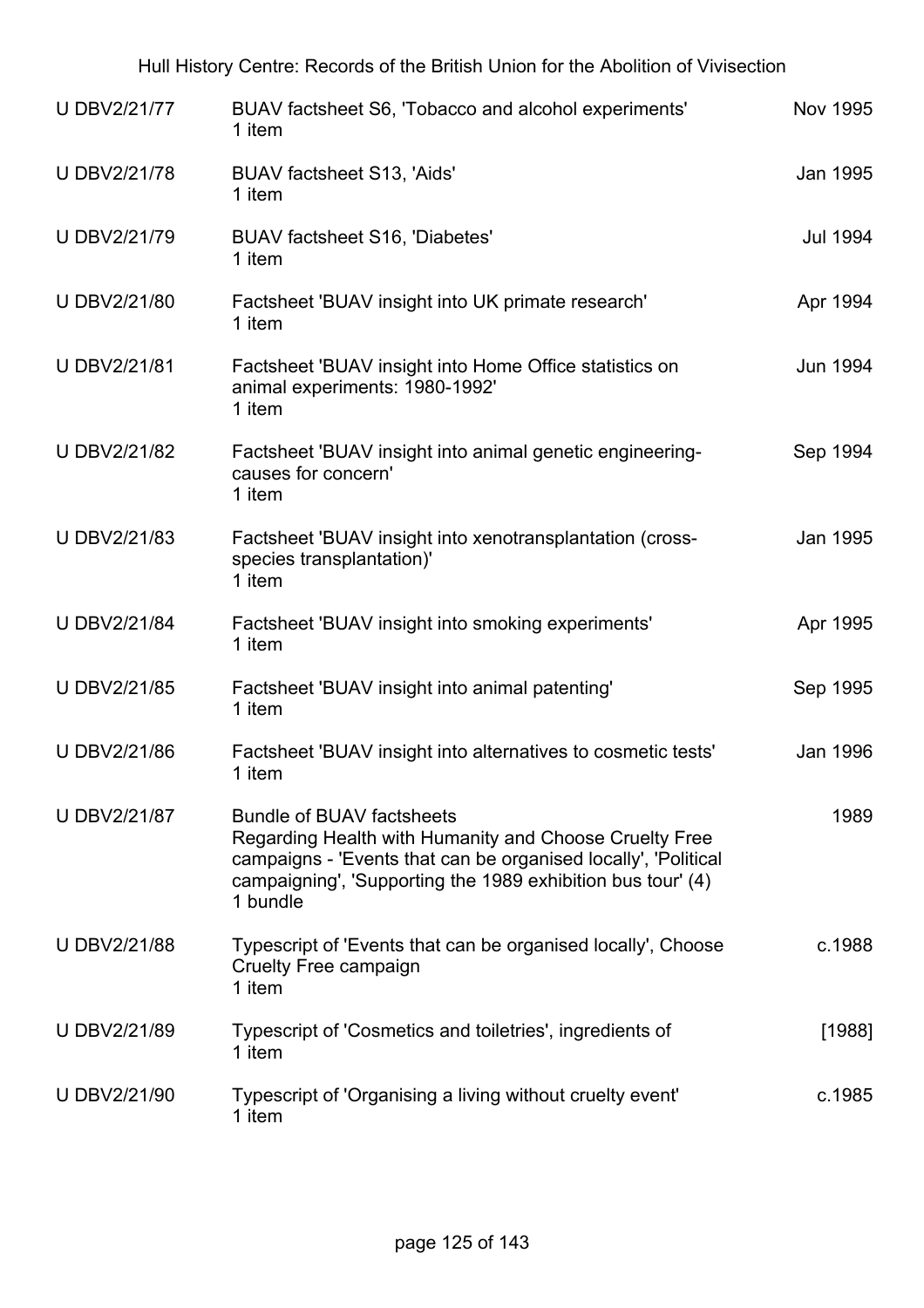| <b>U DBV2/22</b>   | <b>Publications: Books</b><br>18 items                                                                                                                                                  | 1865-1990 |
|--------------------|-----------------------------------------------------------------------------------------------------------------------------------------------------------------------------------------|-----------|
| <b>U DBV2/22/1</b> | Articles on the Royal Commission on Vivisection, reprinted<br>from The Verulam Review<br>Includes index inside both covers<br>1 item                                                    | 1907      |
| <b>U DBV2/22/2</b> | The British vivisectors' directory: A black book for the United<br>Kingdom', by Benjamin Bryan, (London; Swan<br>Sonnenschein & Co.)<br>With a preface by Frances Power Cobbe<br>1 item | 1890      |
| <b>U DBV2/22/3</b> | 'Faith, hope and charity? An enquiry into charity funded<br>research', Dr Gill Langley, (London; BUAV)<br>1 item                                                                        | 1990      |
| <b>U DBV2/22/4</b> | 'A faithless world', Frances Power Cobbe, (London; Williams<br>and Norgate)<br>1 item                                                                                                   | 1885      |
| <b>U DBV2/22/5</b> | 'False beasts and true. Essays on natural (and unnatural)<br>history', Frances Power Cobbe, (London; Ward, Lock and<br>Tyler)<br>1 item                                                 | 1875      |
| <b>U DBV2/22/6</b> | 'The friend of man; and his friends - the poets', Frances<br>Power Cobbe, (no publisher or place). Second edition<br>1 item                                                             | c.1890    |
| <b>U DBV2/22/7</b> | 'The friend of man; and his friends - the poets', Frances<br>Power Cobbe, (London: George Bell & Sons). Second<br>edition (enlarged)<br>1 item                                          | 1890      |
| <b>U DBV2/22/8</b> | 'Health with humanity: The case against using animals for<br>medical research', edited by Steve McIvor, (London; BUAV)<br>1 item                                                        | 1990      |
| <b>U DBV2/22/9</b> | 'Life of Frances Power Cobbe: By herself with illustrations in<br>two volumes', vol. I, Frances Power Cobbe, (London;<br>Richard Bentley & Son)<br>1 item                               | 1894      |
| U DBV2/22/10       | 'Life of Frances Power Cobbe. By herself with illustrations',<br>vol. II, Frances Power Cobbe, (London; Richard Bentley &<br>Son)<br>1 item                                             | 1894      |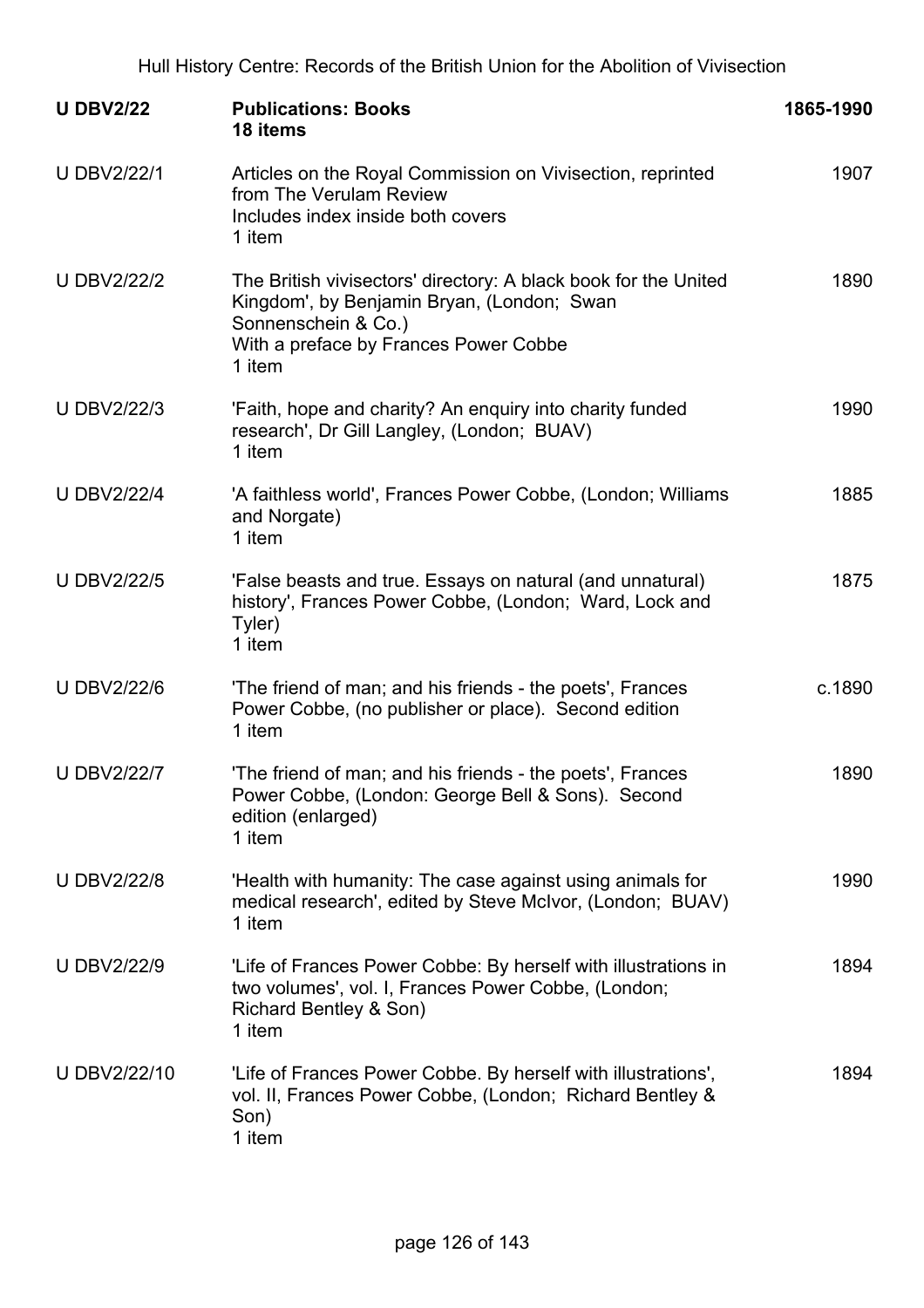| U DBV2/22/11       | 'The military abuse of animals', BUAV, with a forward by<br>Bruce Kent, (London; BUAV)<br>1 item                                                                                                                                                                                                        | Jan 1987  |
|--------------------|---------------------------------------------------------------------------------------------------------------------------------------------------------------------------------------------------------------------------------------------------------------------------------------------------------|-----------|
| U DBV2/22/12       | 'The nine circles of the hell of the innocent: Described from<br>the reports of the presiding spirits', compiled by G M<br><b>Rhodes</b><br>With a preface by Frances Power Cobbe, (London; Swan<br>Sonnenschein & Co.). Inscribed to 'Benj Sugden, 1 May,<br>1892, from Frances Power Cobbe'<br>1 item | 1892      |
| U DBV2/22/13       | 'Physiological fallacies. First series', Victoria Street Society,<br>(London; Williams and Norgate)<br>'Frances Power Cobbe' inscribed inside front cover<br>1 item                                                                                                                                     | 1882      |
| U DBV2/22/14       | 'Re-echoes', Frances Power Cobbe, (London; Williams and<br>Norgate)<br>1 item                                                                                                                                                                                                                           | 1876      |
| U DBV2/22/15       | 'Secret suffering: Inside a British laboratory', Sarah Kite,<br>(London; BUAV)<br>1 item                                                                                                                                                                                                                | 1990      |
| U DBV2/22/16       | 'Studies new and old of ethical and social subjects', Frances<br>Power Cobbe, (London; Tribner & Co.)<br>1 item                                                                                                                                                                                         | 1865      |
| U DBV2/22/17       | 'Vivisection in America', Frances Power Cobbe and<br>Benjamin Bryan, (London; Swan Sonnenschein & Co.)<br>Inscribed to 'Frances Power Cobbe from Philip G Peabody,<br>Boston, Massachusetts, USA<br>1 item                                                                                              | 1890      |
| U DBV2/22/18       | 'Vivisection: A heartless science', Stephen Coleridge,<br>(London; The Bodley Head)<br>1 item                                                                                                                                                                                                           | 1916      |
| <b>U DBV2/23</b>   | <b>Internal bulletins</b><br>32 items                                                                                                                                                                                                                                                                   | 1985-1995 |
| <b>U DBV2/23/1</b> | Action Mailout for the Choose Cruelty Free campaign<br>Regarding the production of a local shoppers guide<br>1 item                                                                                                                                                                                     | c.1988    |
| <b>U DBV2/23/2</b> | Action Mailout for the Choose Cruelty Free campaign<br>update<br>1 item                                                                                                                                                                                                                                 | c.1988    |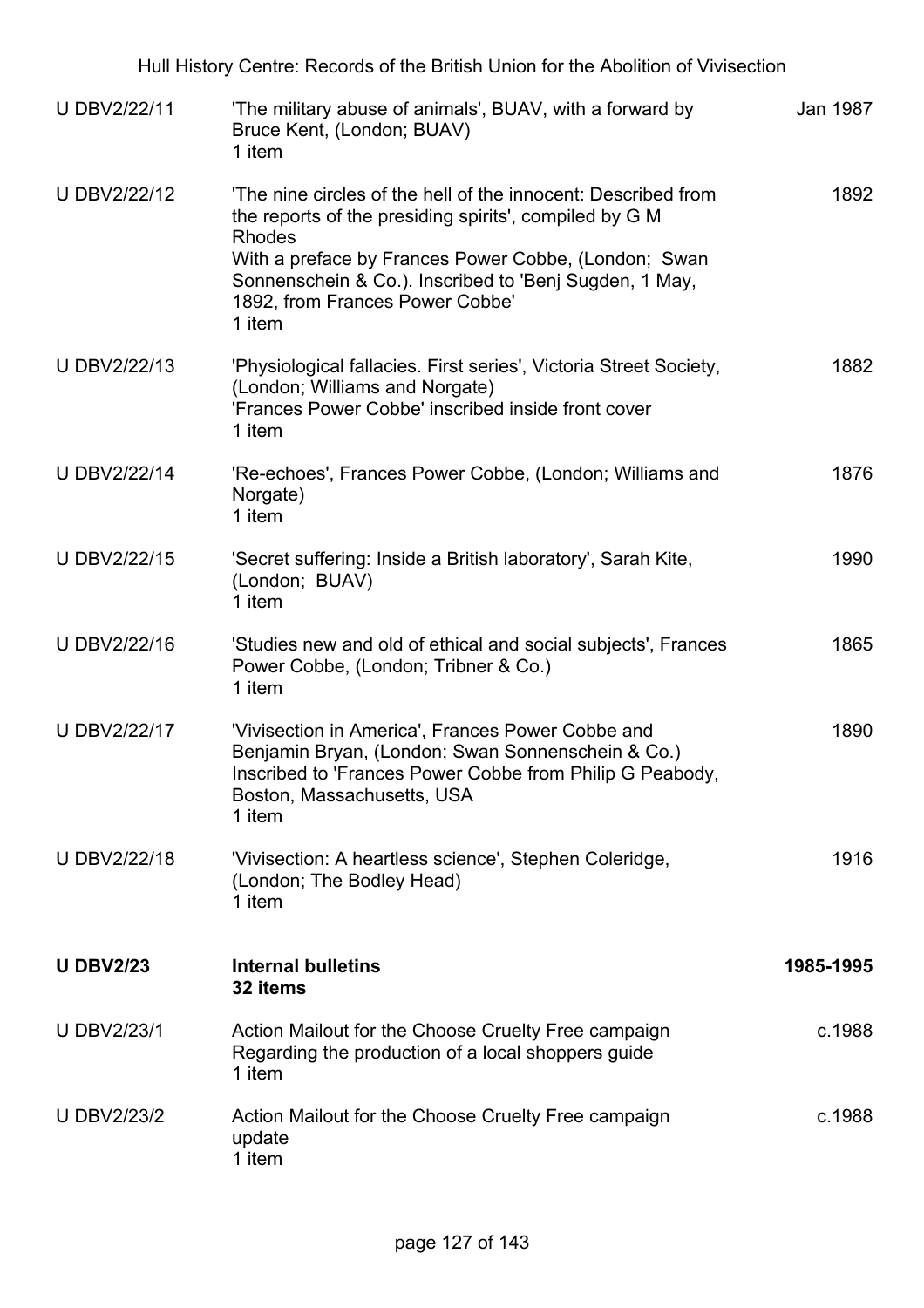| <b>U DBV2/23/3</b> | Action Mailout for the Choose Cruelty Free campaign<br>update<br>1 item           | <b>Jul 1989</b> |
|--------------------|-----------------------------------------------------------------------------------|-----------------|
| <b>U DBV2/23/4</b> | Action Mailout for the Health with Humanity campaign<br>1 item                    | Oct 1988        |
| <b>U DBV2/23/5</b> | Action Mailout for the 'Review of the 1989 Weekend<br>Contacts meeting'<br>1 item | 1989            |
| <b>UDBV2/23/6</b>  | <b>BUAV Parliamentary Briefing, no. 1</b><br>1 item                               | Sep 1990        |
| <b>U DBV2/23/7</b> | <b>BUAV Parliamentary Briefing, no. 2</b><br>1 item                               | Sep 1990        |
| <b>U DBV2/23/8</b> | <b>BUAV Parliamentary Briefing, no. 4</b><br>1 item                               | Dec 1991        |
| <b>U DBV2/23/9</b> | <b>BUAV Parliamentary Bulletin, no. 1</b><br>1 item                               | <b>Jul 1989</b> |
| U DBV2/23/10       | BUAV Parliamentary Bulletin, no. 9<br>1 item                                      | Dec 1993        |
| U DBV2/23/11       | <b>BUAV Parliamentary Bulletin, no. 10</b><br>1 item                              | May 1994        |
| U DBV2/23/12       | <b>BUAV Parliamentary Bulletin, no. 11</b><br>1 item                              | <b>Nov 1995</b> |
| U DBV2/23/13       | <b>BUAV Trade Union Briefing</b><br>1 item                                        | 1993            |
| U DBV2/23/14       | <b>BUAV Trade Union Briefing</b><br>1 item                                        | 1993            |
| U DBV2/23/15       | <b>BUAV Update, Autumn issue</b><br>1 item                                        | 1987            |
| U DBV2/23/16       | <b>BUAV Update</b><br>1 item                                                      | <b>Nov 1987</b> |
| U DBV2/23/17       | <b>BUAV Update, Summer issue</b><br>1 item                                        | 1989            |
| U DBV2/23/18       | Contacts Mailout, no. 23<br>1 item                                                | Jan 1985        |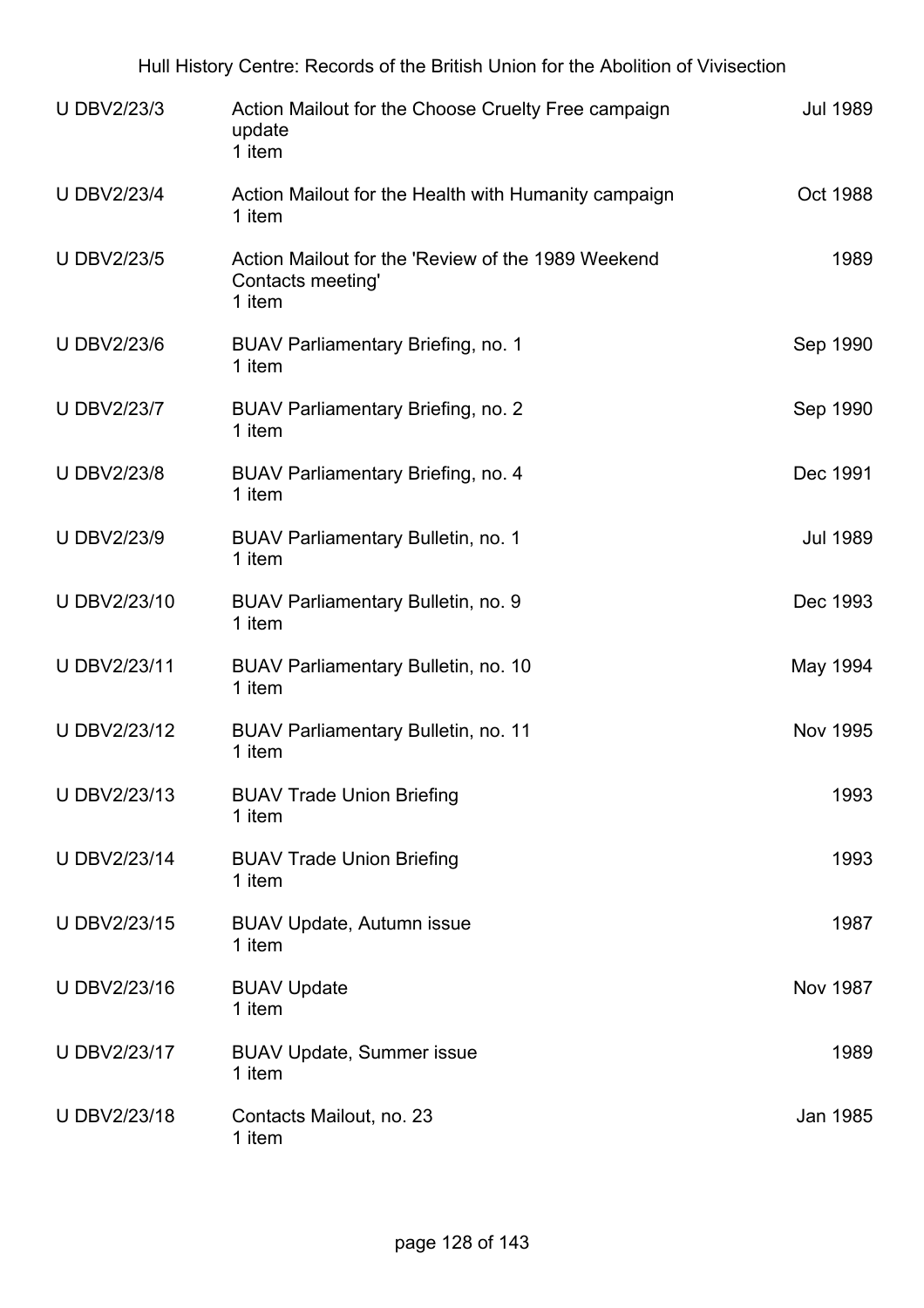| <b>U DBV2/24</b>    | <b>Audio visual material</b><br>c.61 items                                                                                | 1949-1982       |
|---------------------|---------------------------------------------------------------------------------------------------------------------------|-----------------|
| U DBV2/23/32        | 'Science Issues' [part of a 'Contacts Mailout'?]<br>1 item                                                                | Mar 1989        |
| U DBV2/23/31        | 'Science Issues' [part of a 'Contacts Mailout'?]<br>1 item                                                                | <b>Jul 1988</b> |
| U DBV2/23/30        | 'Science Issues' [part of a 'Contacts Mailout'?]<br>1 item                                                                | Feb 1988        |
| <b>UDBV2/23/29</b>  | 'Science Issues' [part of a 'Contacts Mailout'?]<br>1 item                                                                | Aug 1987        |
| <b>U DBV2/23/28</b> | 'Science Issues' [part of a 'Contacts Mailout'?]<br>1 item                                                                | <b>Nov 1986</b> |
| U DBV2/23/27        | <b>Typescript of Resources</b><br>Information for local animal rights groups on the use of the<br>local media<br>1 item   | c.1988          |
| U DBV2/23/26        | <b>Typescript of Resources</b><br>Information for local animal rights groups on the use of<br>computer searches<br>1 item | Apr 1987        |
| U DBV2/23/25        | National Spotlight [part of a contacts mailout?]<br>1 item                                                                | <b>Jun 1987</b> |
| <b>U DBV2/23/24</b> | Group News [part of a Contacts Mailout?]<br>1 item                                                                        | Aug 1987        |
| U DBV2/23/23        | Group News [part of a Contacts Mailout?]<br>1 item                                                                        | <b>Jul 1987</b> |
| <b>U DBV2/23/22</b> | Contacts Mailout, no. 27<br>1 item                                                                                        | May 1985        |
| U DBV2/23/21        | Contacts Mailout, no. 26<br>1 item                                                                                        | Apr 1985        |
| U DBV2/23/20        | Contacts Mailout, no. 25<br>1 item                                                                                        | Mar 1985        |
| U DBV2/23/19        | Contacts Mailout, no. 24<br>1 item                                                                                        | Feb 1985        |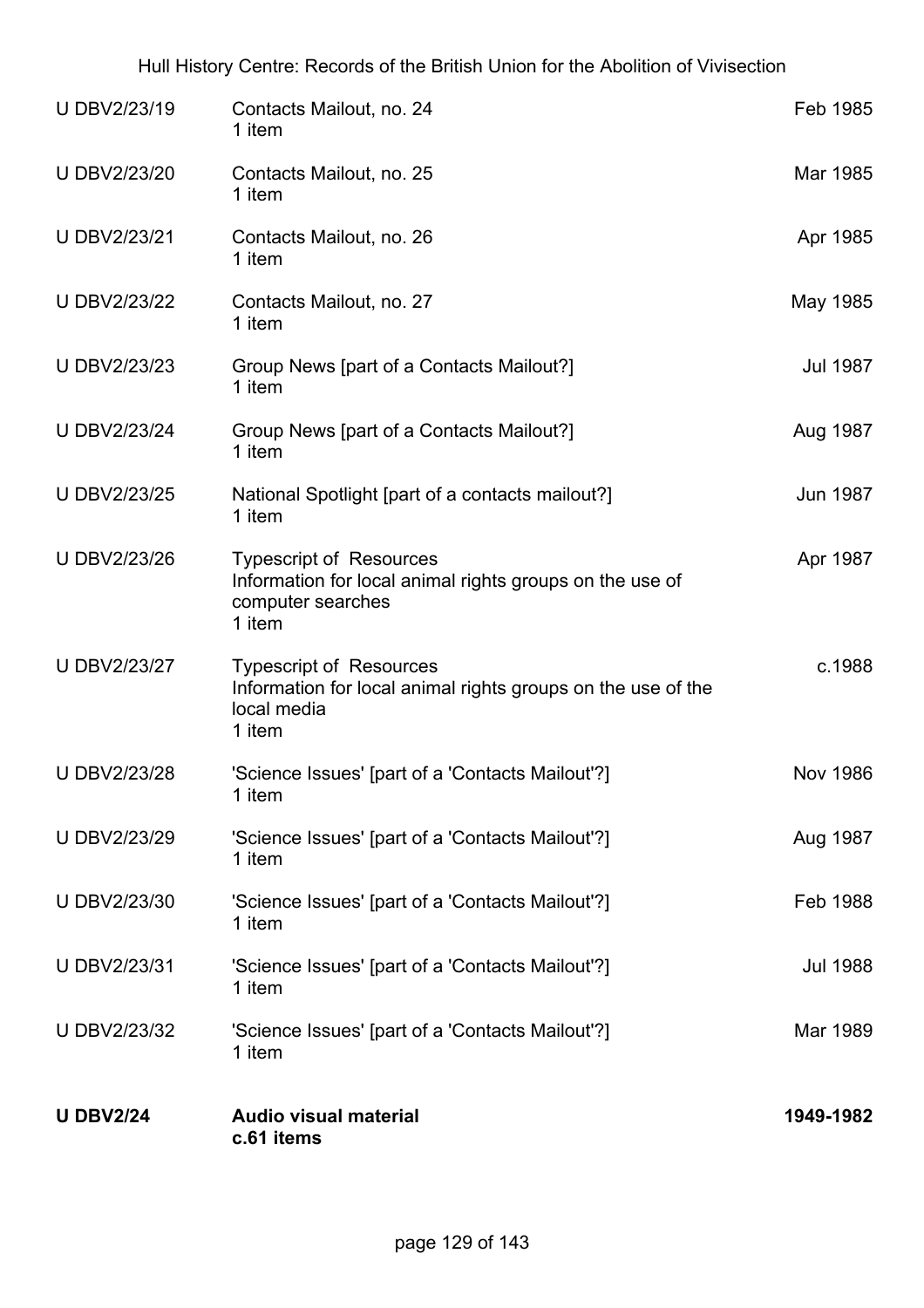| c.1965        | Audio tapes of BUAV Executive Committee meeting<br>Includes interviews for the post of Organiser<br>2 items                                 | <b>U DBV2/24/1</b> |
|---------------|---------------------------------------------------------------------------------------------------------------------------------------------|--------------------|
| 17 Jan 1981   | Audio tape of BUAV Executive Committee meeting 1<br>1 item                                                                                  | <b>U DBV2/24/2</b> |
| 17 Jan 1981   | Audio tape of BUAV 'Executive Committee meeting, 3'<br>1 item                                                                               | <b>U DBV2/24/3</b> |
| 17 Jan 1981   | Audio tape of BUAV 'Executive Committee meeting, 5'<br>1 item                                                                               | <b>U DBV2/24/4</b> |
| 14 Mar [1981] | Audio tape of BUAV 'Executive Committee meeting, 5', and<br>a radio interview with Richard North concerning animal<br>experiments<br>1 item | <b>U DBV2/24/5</b> |
| 22 Mar 1981   | Audio tape of BUAV 'Executive Committee meeting, 1'<br>1 item                                                                               | <b>U DBV2/24/6</b> |
| 22 Mar 1981   | Audio tape of BUAV 'Executive Committee Meeting, 3'<br>1 item                                                                               | <b>U DBV2/24/7</b> |
| 22 Mar [1981] | Audio tape of BUAV 'Executive Committee meeting'<br>1 item                                                                                  | <b>U DBV2/24/8</b> |
| 28 Mar [1981] | Audio tape of BUAV 'Executive Committee meeting, 7'<br>1 item                                                                               | <b>U DBV2/24/9</b> |
| 4 Apr [1981]  | Audio tape of BUAV 'Executive Committee meeting, 5'<br>1 item                                                                               | U DBV2/24/10       |
| 6 Jun [1981]  | Audio tape of BUAV 'Executive Committee meeting'<br>1 item                                                                                  | U DBV2/24/11       |
| 6 Jun [1981]  | Audio tape of BUAV 'Executive Committee meeting, 3'<br>1 item                                                                               | U DBV2/24/12       |
| 6 Jun [1981]  | Audio tape of BUAV 'Executive Committee meeting, 5'<br>1 item                                                                               | U DBV2/24/13       |
| 11 Jul [1981] | Audio tape of BUAV 'Executive Committee meeting, 1<br>(special)'<br>1 item                                                                  | U DBV2/24/14       |
| 11 Jul [1981] | Audio tape of BUAV 'Executive Committee meeting, 3<br>(special)'                                                                            | U DBV2/24/15       |

1 item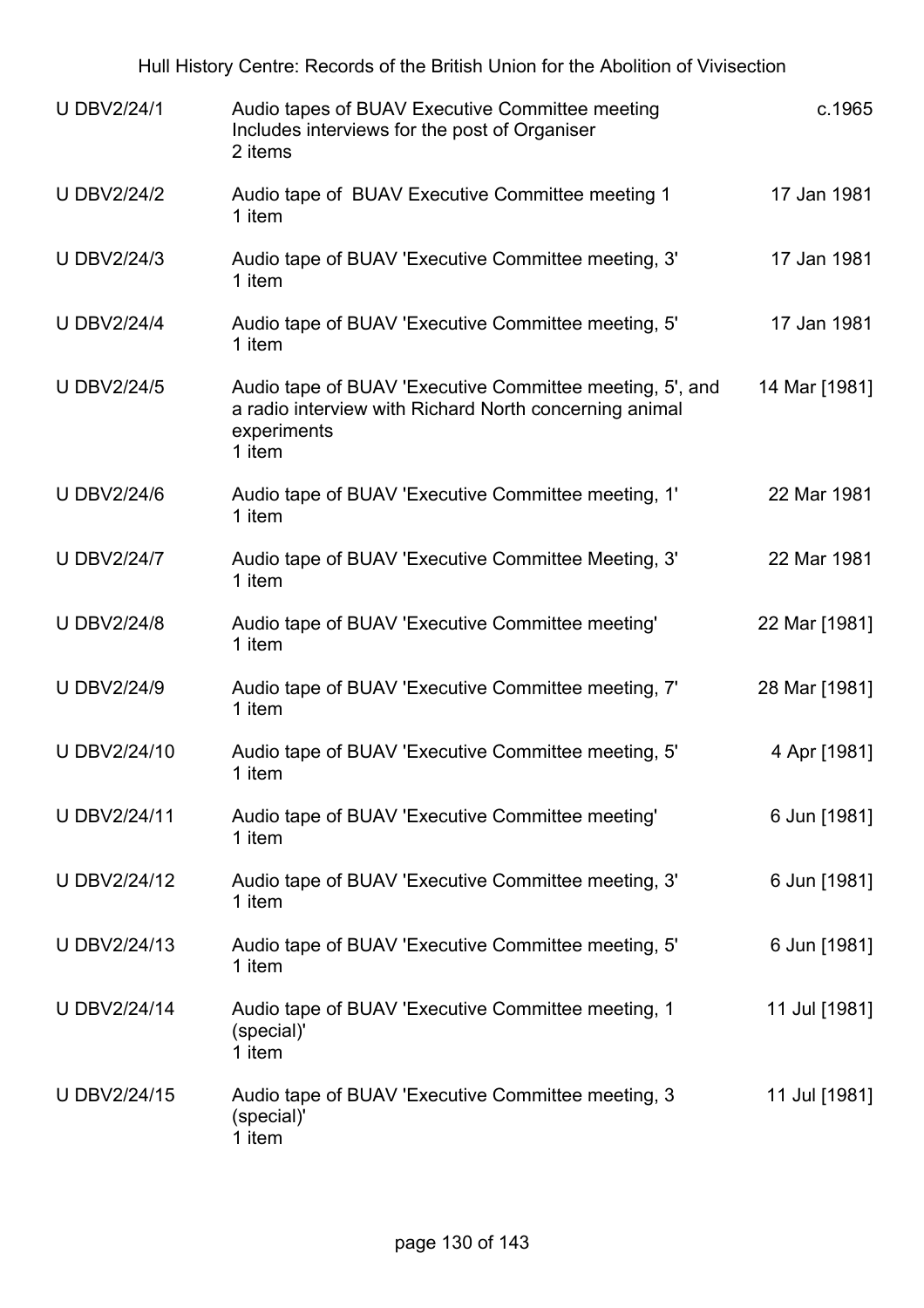| U DBV2/24/16        | Audio tape of BUAV 'Executive Committee meeting, 5<br>(special)'<br>1 item | 11 Jul [1981] |
|---------------------|----------------------------------------------------------------------------|---------------|
| U DBV2/24/17        | Audio tapes of BUAV Special Executive Committee meeting<br>2 items         | 11 Jul 1981   |
| U DBV2/24/18        | Audio tape of BUAV 'Executive Committee meeting, 1'<br>1 item              | 19 Jul 1981   |
| U DBV2/24/19        | Audio tape of BUAV 'Executive Committee meeting, 3'<br>1 item              | 19 Jul 1981   |
| <b>U DBV2/24/20</b> | Audio tape of BUAV 'Executive Committee meeting, 5'<br>1 item              | 19 Jul 1981   |
| <b>U DBV2/24/21</b> | Audio tape of BUAV 'Executive Committee meeting, 1'<br>1 item              | 13 Sep 1981   |
| <b>U DBV2/24/22</b> | Audio tape of BUAV 'Executive Committee meeting, 3'<br>1 item              | 13 Sep 1981   |
| <b>U DBV2/24/23</b> | Audio tape of BUAV 'Executive Committee meeting, 5'<br>1 item              | 13 Sep 1981   |
| <b>U DBV2/24/24</b> | Audio tape of BUAV 'Executive Committee meeting, 1'<br>1 item              | 27 Sep [1981] |
| <b>U DBV2/24/25</b> | Audio tape of BUAV 'Executive Committee meeting, 3'<br>1 item              | 27 Sep [1981] |
| <b>U DBV2/24/26</b> | Audio tape of BUAV 'Executive Committee meeting, 3'<br>1 item              | 11 Oct [1981] |
| <b>U DBV2/24/27</b> | Audio tape of BUAV 'Executive Committee meeting, 5'<br>1 item              | 11 Oct [1981] |
| <b>U DBV2/24/28</b> | Audio tape of BUAV 'Executive Committee meeting, 7'<br>1 item              | 11 Oct [1981] |
| <b>U DBV2/24/29</b> | Audio tape of BUAV 'Executive Committee meeting, 3'<br>1 item              | 1 Nov [1981]  |
| U DBV2/24/30        | Audio tapes of BUAV Executive Committee meeting<br>3 items                 | 15 Nov 1981   |
| U DBV2/24/31        | Audio tape of BUAV [Executive/ Finance] Committee<br>meeting<br>1 item     | 1982          |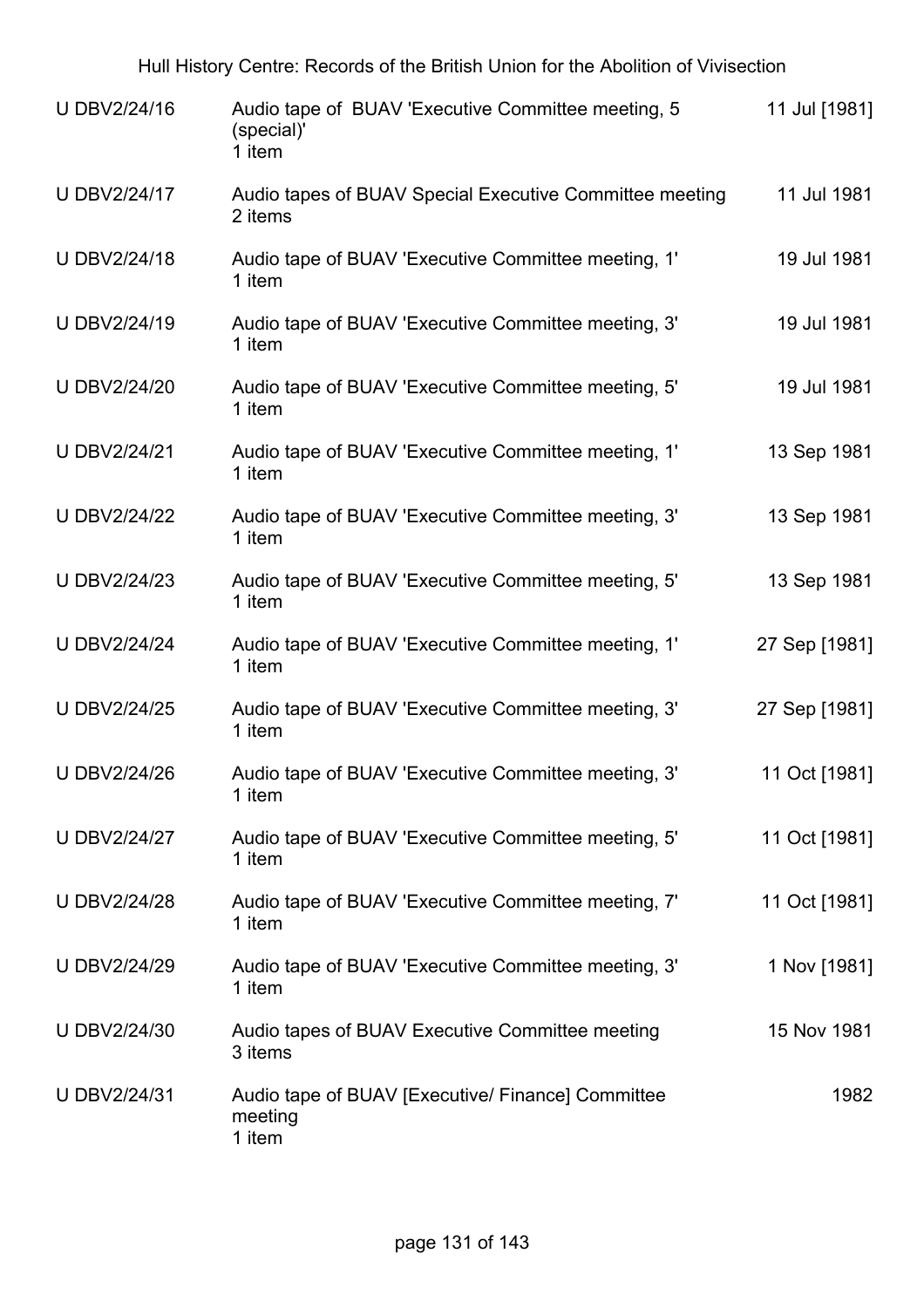| <b>U DBV2/24/32</b> | Audio tapes of BUAV Executive Committee meeting<br>3 items                                                             | 2 Jan 1982        |
|---------------------|------------------------------------------------------------------------------------------------------------------------|-------------------|
| <b>U DBV2/24/33</b> | Audio tapes of BUAV Executive Committee meeting<br>2 items                                                             | 14 Feb 1982       |
| <b>U DBV2/24/34</b> | Audio tape of BUAV Executive Committee meeting<br>1 item                                                               | 14 Mar 1982       |
| U DBV2/24/35        | Audio tape of BUAV Steering Committee meeting and<br><b>Executive Committee meeting</b><br>1 item                      | 28-30 May<br>1981 |
| U DBV2/24/36        | Audio tapes of BUAV Executive Committee meeting and<br><b>Steering Committee meeting</b><br>3 items                    | <b>Jul 1981</b>   |
| U DBV2/24/37        | Audio tape of BUAV Steering Committee meeting<br>1 item                                                                | 10 Aug 1981       |
| <b>UDBV2/24/38</b>  | Audio tape of BUAV Steering Committee meetings (2) and a<br>radio recording regarding animal experiments<br>1 item     | 16-30 Sep<br>1981 |
| U DBV2/24/39        | Audio tape of BUAV 'Steering Committee meeting, 11'<br>1 item                                                          | 11 Nov 1981       |
| U DBV2/24/40        | Audio tape of BUAV Annual General Meeting<br>1 item                                                                    | 1979              |
| <b>U DBV2/24/41</b> | Audio tape of BUAV Dog Rescue Section<br>1 item                                                                        | c.1965            |
| <b>U DBV2/24/42</b> | Records of a Radio debate: "Midland Parliament" broadcast<br>from Midland Regional<br>Regarding vivisection<br>6 items | 3 Mar 1949        |
| <b>U DBV2/24/43</b> | Record. Pet and band show, Richmond Theatre, London<br>Includes transcript note<br>1 item                              | Dec 1961          |
| <b>U DBV2/24/44</b> | Audio tape of discussions<br>Regarding theft of animals and vivisection<br>1 item                                      | 1964              |
| <b>U DBV2/24/45</b> | Audio tapes of Lindfield Junior School Pilot Scheme<br><b>Interviews</b><br>2 items                                    | 15 Feb 1980       |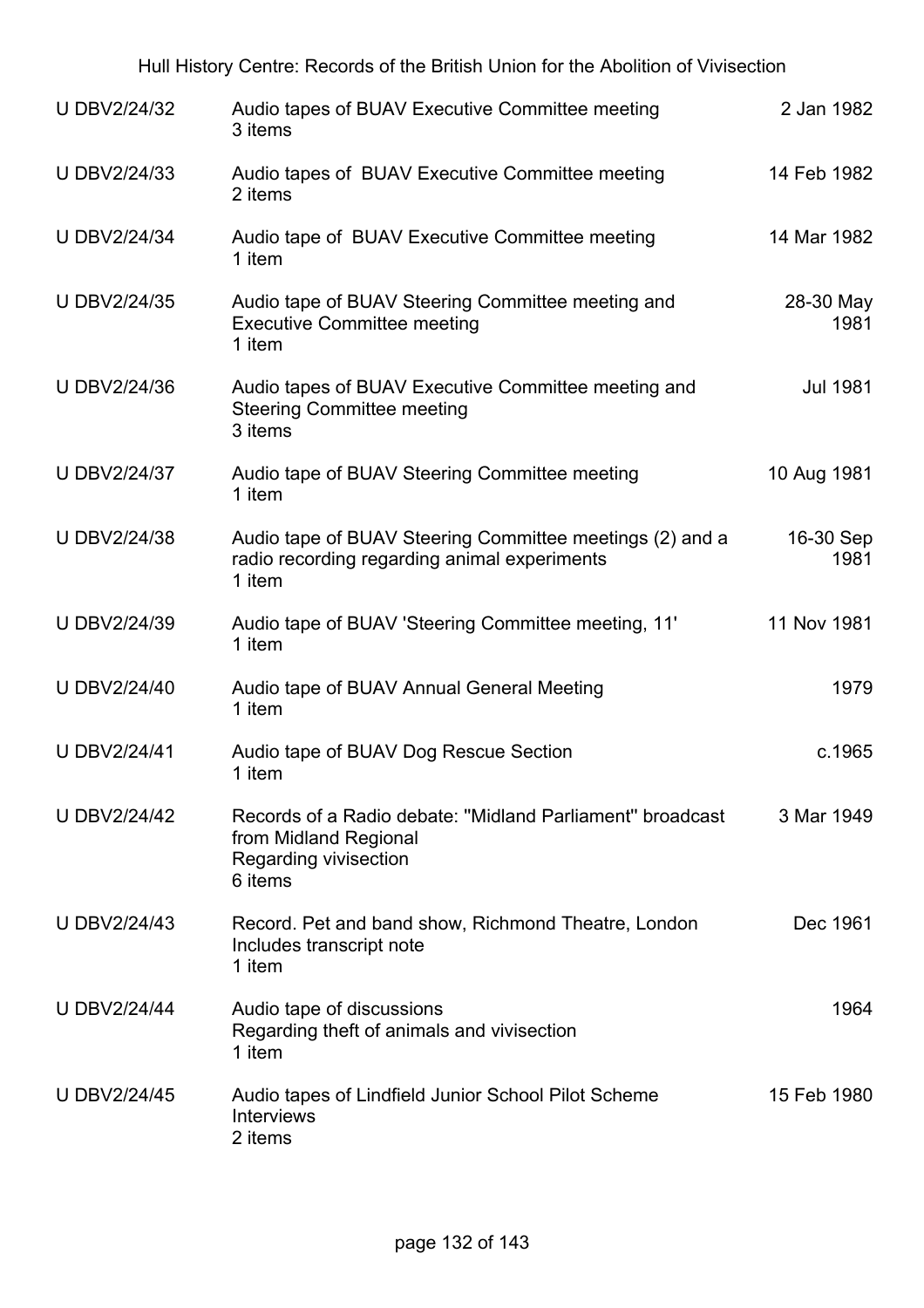| <b>U DBV2/25</b>   | <b>Press cuttings</b><br>5 files & 7 volumes                                                                                        | 1896-1986                   |
|--------------------|-------------------------------------------------------------------------------------------------------------------------------------|-----------------------------|
| <b>U DBV2/25/1</b> | 'Cuttings volume 1. Vivisection, vaccination'<br>Containing press cuttings, pamphlets and a few letters<br>1 volume                 | 1896-1947                   |
| <b>U DBV2/25/2</b> | Scrap album<br>Containing press cuttings and photographs, mainly featuring<br>Worthing branch of BUAV<br>1 volume                   | 27 Apr 1923-<br>20 Nov 1925 |
| <b>U DBV2/25/3</b> | <b>Press cuttings</b><br>Regarding Dr Hadwen's world cruise, obituaries upon his<br>death, vaccination, and vivisection<br>1 volume | 1926-1934                   |
| <b>U DBV2/25/4</b> | Newspaper cuttings<br>Regarding Dr Hadwen's world tour<br>1 volume                                                                  | c.1930                      |
| <b>U DBV2/25/5</b> | File. Press cuttings<br>Regarding vivisection, bull fighting and test tube<br>reproduction technology<br>1 file                     | 1950-1977                   |
| <b>U DBV2/25/6</b> | File. BUAV press cuttings<br>Includes a note regarding the activities of Sutton branch,<br>1929 - 1942, [1943]<br>1 file            | 29 Dec 1971-<br>12 May 1973 |
| <b>U DBV2/25/7</b> | Scrap book. Press cuttings<br>Regarding experiments within animal laboratories<br>1 volume                                          | 30 Mar 1973-<br>3 Mar 1978  |
| <b>U DBV2/25/8</b> | File. Press cuttings<br>Regarding general animal welfare<br>1 file                                                                  | Nov 1976-<br>Oct 1980       |
| <b>U DBV2/25/9</b> | Scrap book. Beagles<br>Press cuttings regarding the breeding of beagles in Capel<br>Isaac, West Wales<br>1 volume                   | 13-24 Dec<br>1976           |
| U DBV2/25/10       | File. Press cuttings<br>Assorted animal rights topics<br>1 file                                                                     | 1977-<br>27 Feb 1980        |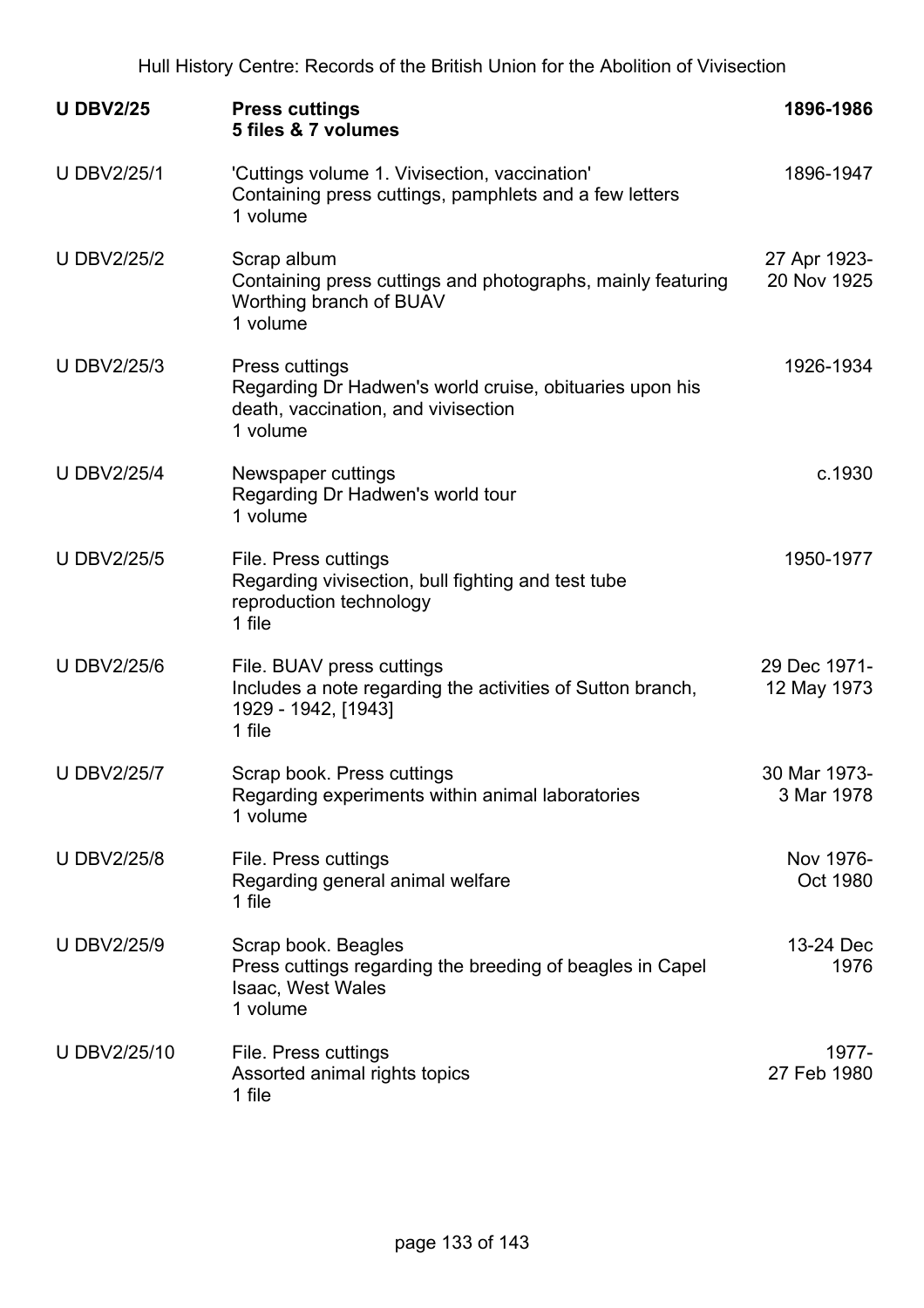|                    | Hull History Centre: Records of the British Union for the Abolition of Vivisection                                                                                                          |                             |
|--------------------|---------------------------------------------------------------------------------------------------------------------------------------------------------------------------------------------|-----------------------------|
| U DBV2/25/11       | File. Photocopied press cuttings<br>Relating to rightwing activities and the animal welfare<br>movement<br>1 file                                                                           | Jan 1978-<br>Jan 1986       |
| U DBV2/25/12       | Scrap book. Press cuttings<br>Regarding a seal cull in the Orkney Islands, Scotland<br>1 volume                                                                                             | 4 Oct 1978-<br>17 Nov 1978  |
| <b>U DBV2/26</b>   | <b>Property records</b><br>10 files & 3 items                                                                                                                                               | 1930-1992                   |
| <b>U DBV2/26/1</b> | File. BUAV sub-lease agreements<br>Regarding 47 Whitehall, London<br>1 file                                                                                                                 | 15 Nov 1930-<br>25 Sep 1951 |
| <b>U DBV2/26/2</b> | File. Correspondence<br>Regarding the lease of 47 Whitehall, London by BUAV<br>1 file                                                                                                       | 14 Feb 1960-<br>25 Oct 1978 |
| <b>U DBV2/26/3</b> | Architectural plan of 43 Whitehall, London<br>1 item                                                                                                                                        | 27 Jan 1977                 |
| <b>U DBV2/26/4</b> | File. Papers<br>Relating to 143 Charing Cross Road, and the purchase of<br>16a Crane Grove, London, by BUAV and planning<br>applications regarding alterations to 16a Crane Grove<br>1 file | 2 May 1955-<br>18 Oct 1985  |
| <b>U DBV2/26/5</b> | File. Architectural plans of 16a Crane Grove, London<br>Includes a photocopy of the land registry entry<br>1 file/8 items                                                                   | Oct 1979-<br>Jan 1984       |
| <b>U DBV2/26/6</b> | Architectural plans for alterations to 16a Crane Grove,<br>London<br>2 items                                                                                                                | Oct 1979                    |
| <b>U DBV2/26/7</b> | File. Levick Kembery Heating Installation<br>Regarding 16a Crane Grove, London<br>1 file                                                                                                    | 3 Nov 1983-<br>29 Apr 1991  |
| <b>U DBV2/26/8</b> | File. Papers<br>Relating to the installation of a fire alarm system at 16a<br>Crane Grove, London<br>1 file                                                                                 | 29 Jan 1984-<br>5 Feb 1992  |
| <b>U DBV2/26/9</b> | File. Papers<br>Relating to tenancies at 16a Crane Grove, London<br>1 file                                                                                                                  | 19 May 1980-<br>14 Mar 1986 |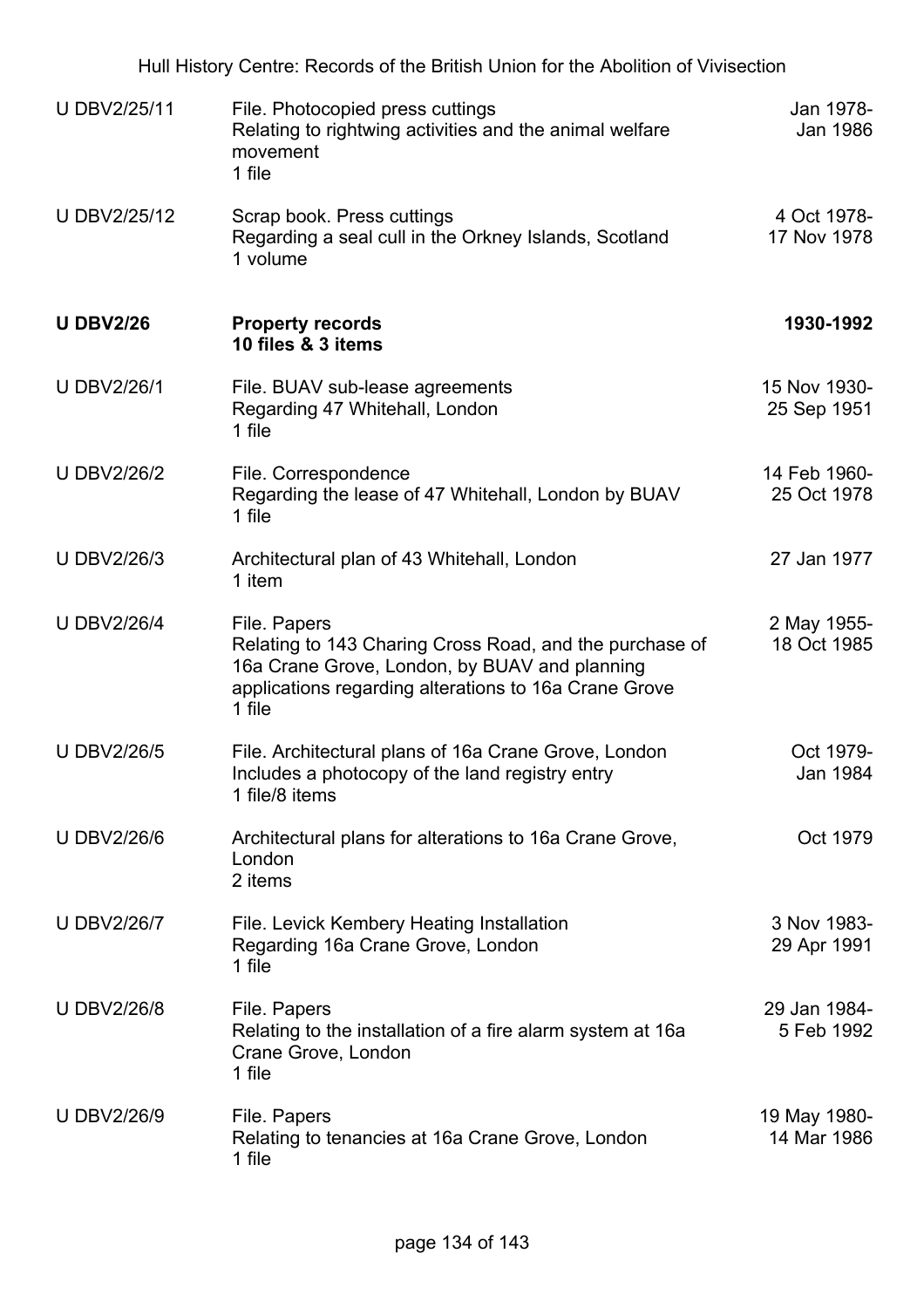| U DBV2/26/10       | File. Papers<br>Relating to vacant office property within London and<br>planning applications within the London borough of Islington<br>1 file | 11 Mar 1983-<br>27 Jun 1983 |
|--------------------|------------------------------------------------------------------------------------------------------------------------------------------------|-----------------------------|
| U DBV2/26/11       | File. Correspondence 1970 - 1972<br>Regarding the establishment of a Dr Hadwen Institute for<br>Humane Research in Gloucestershire<br>1 file   | 6 Mar 1970-<br>16 Oct 1972  |
| U DBV2/26/12       | File. BUAV agreements<br>Regarding accommodation for employees, tenancy and<br>service agreements<br>1 file                                    | 23 Feb 1961-<br>16 Feb 1968 |
| <b>U DBV2/27</b>   | <b>Branch records</b><br>23 files                                                                                                              | 1963-1983                   |
| <b>U DBV2/27/1</b> | File. BUAV meetings of branch secretaries- circulars<br>Includes minutes of meetings (4), 16 Nov 1968-28 Feb 1970<br>1 file                    | 1963-<br>23 Apr 1979        |
| <b>U DBV2/27/2</b> | File. Old returned branch membership lists, 1979<br>1 file                                                                                     | 10 Dec 1978-<br>21 Aug 1979 |
| <b>U DBV2/27/3</b> | File. Ashford and Canterbury<br>1 file                                                                                                         | 8 Nov 1976-<br>24 Jul 1980  |
| <b>U DBV2/27/4</b> | File. Bexhill on Sea<br>1 file                                                                                                                 | 3 Jul 1978-<br>8 Feb 1979   |
| <b>U DBV2/27/5</b> | File. Birmingham<br>1 file                                                                                                                     | 31 Dec 1979-<br>16 Sep 1980 |
| <b>U DBV2/27/6</b> | File. Bolton<br>1 file                                                                                                                         | 8 Aug 1968-<br>1 Jun 1982   |
| <b>U DBV2/27/7</b> | File. Bradford<br>1 file                                                                                                                       | 17 Jan 1979-<br>14 Dec 1982 |
| <b>U DBV2/27/8</b> | File. Brentwood branch<br>1 file                                                                                                               | 14 Mar 1966-<br>4 Apr 1966  |
| <b>U DBV2/27/9</b> | File. Bridgend branch, new<br>1 file                                                                                                           | 8 Sep 1980-<br>3 Mar 1981   |
| U DBV2/27/10       | File. Correspondence between BUAV headquarters and Mrs<br>Fitzgerald of Broxbourne branch<br>1 file                                            | 21 Aug 1969-<br>26 Jan 1979 |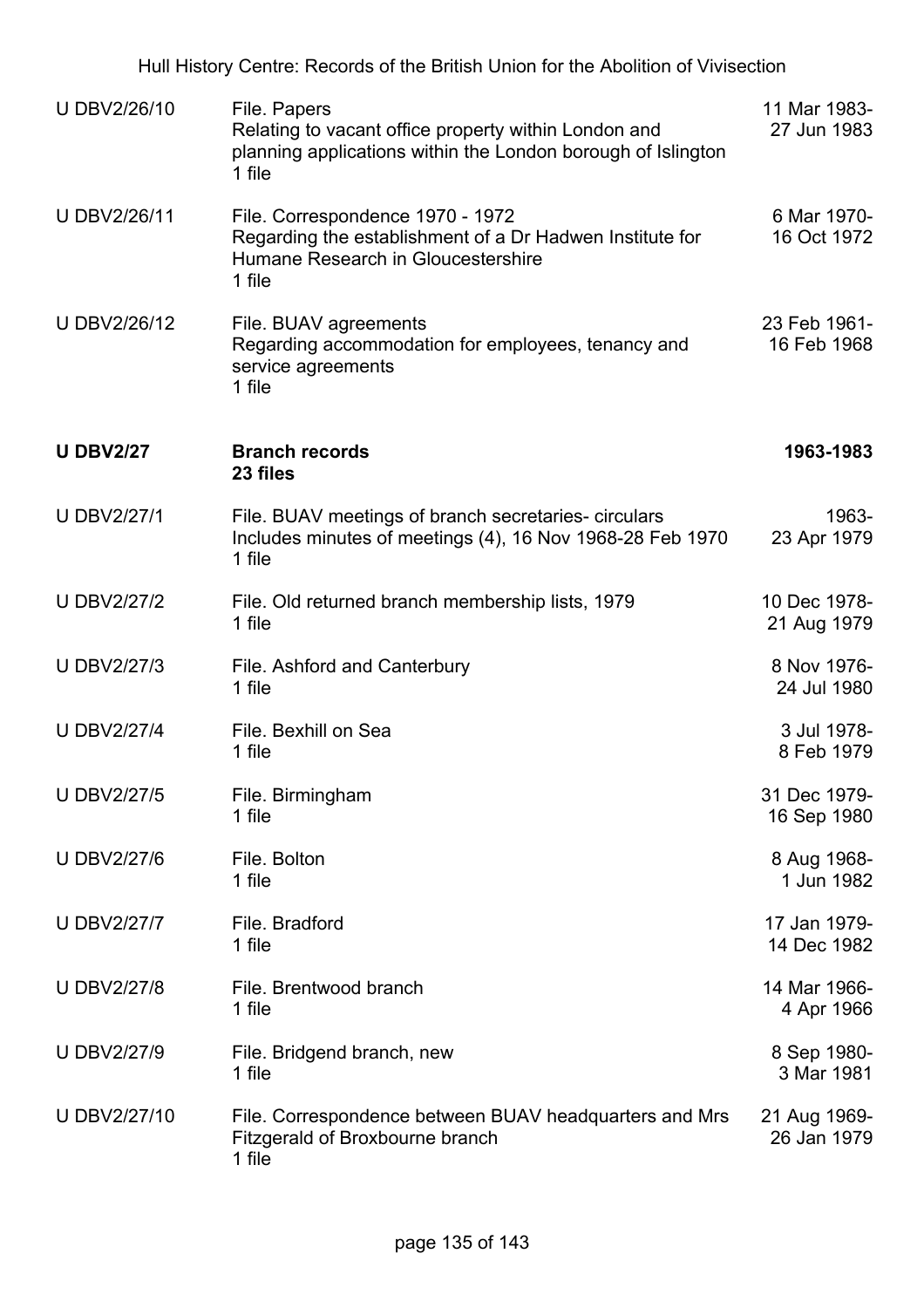| U DBV2/27/11        | File. Ealing<br>1 file                                                                                                                       | 2 May 1979-<br>6 Feb 1981   |
|---------------------|----------------------------------------------------------------------------------------------------------------------------------------------|-----------------------------|
| U DBV2/27/12        | File. Finchley<br>1 file                                                                                                                     | 6 Jan 1965-<br>21 Jan 1976  |
| U DBV2/27/13        | File. Hammersmith branch<br>1 file                                                                                                           | 8 May 1965-<br>16 May 1980  |
| <b>U DBV2/27/14</b> | File, Harrow and Pinner BUAV branch<br>1 file                                                                                                | 1 Aug 1980-<br>29 Apr 1982  |
| U DBV2/27/15        | File. General correspondence with Hastings branch<br>1 file                                                                                  | 3 Jan 1978-<br>18 Jan 1979  |
| U DBV2/27/16        | File. Hull<br>1 file                                                                                                                         | 31 Jul 1979-<br>5 Jan 1983  |
| <b>U DBV2/27/17</b> | File. Leicester<br>Includes an annual list of subscribers of £2 or more, 31<br>March 1981<br>1 file                                          | 21 Apr 1980-<br>16 Mar 1982 |
| U DBV2/27/18        | File. North West London<br>Includes an annual list of subscribers of £2 or more, 1979<br>1 file                                              | 27 Nov 1979-<br>11 Aug 1982 |
| U DBV2/27/19        | File. Correspondence between BUAV headquarters and<br>Norwich branch<br>1 file                                                               | 20 Dec 1967-<br>8 Dec 1977  |
| <b>U DBV2/27/20</b> | File. Norwich<br>1 file                                                                                                                      | 11 Mar 1978-<br>15 May 1979 |
| <b>U DBV2/27/21</b> | File. Oswestry branch, new<br>1 file                                                                                                         | 6-16 Sep 1980               |
| <b>U DBV2/27/22</b> | File. Wallington<br>1 file                                                                                                                   | 18 Feb 1979-<br>14 Sep 1981 |
| <b>U DBV2/27/23</b> | File. Worthing. General correspondence 1980-1982<br>1 file                                                                                   | 15 Oct 1979-<br>9 Sep 1982  |
| <b>U DBV2/28</b>    | <b>Related/joint organisations</b><br>33 files & 1 item                                                                                      | 1936-1987                   |
| <b>U DBV2/28/1</b>  | File. 'Animal liberation information kit' produced by BUAV,<br>People for the Ethical Treatment of Animals and Wax Trax<br>records<br>1 file | 1987                        |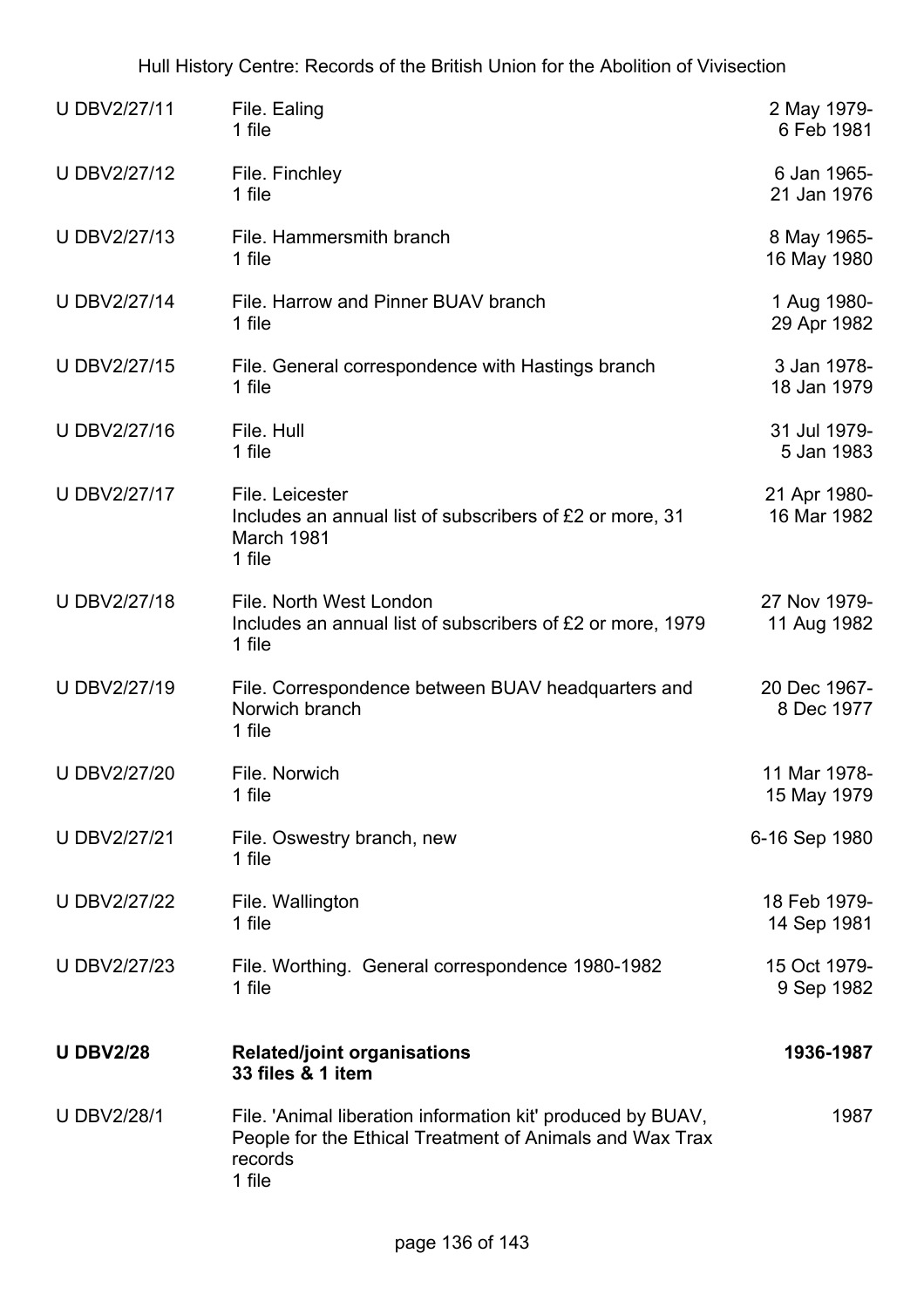| <b>U DBV2/28/2</b> | File, 'Animal Welfare Trust kennels'<br>1 file                                                                                                                                                                                                                                                                                                                         | 4 Mar 1972-<br>14 Apr 1973   |
|--------------------|------------------------------------------------------------------------------------------------------------------------------------------------------------------------------------------------------------------------------------------------------------------------------------------------------------------------------------------------------------------------|------------------------------|
| <b>U DBV2/28/3</b> | File. Animal Welfare Year, 1977<br>Correspondence, including:<br>a) Minutes of the Board of Directors of Animal Welfare Year<br>(12), 12 Jan 1977-9 Feb 1977<br>b) Typescript report of the Directors of Animal Welfare Year<br>for the period, 30 Sep 1975-28 Feb 1977, 28 Feb 1977<br>1 file                                                                         | 12 Mar 1963-<br>17 Jan 1978  |
| <b>U DBV2/28/4</b> | File. Animal Welfare Year (August 1976 - August 1977)<br>Correspondence, including:<br>a) Minutes of the Board of Directors (2), 10 Jun 1977-12<br>Oct 1977<br>b) Minutes of the first Annual General Meeting of the<br>company, 8 Mar 1977<br>1 file                                                                                                                  | 10 Dec 1974-<br>15 Nov 1978  |
| <b>U DBV2/28/5</b> | File. Animal Welfare Year (Aug 1976-Aug 1977)<br>Correspondence, including:<br>a) File. Press conference to launch Animal Welfare Year, 7<br><b>Jul 1976</b><br>b) Minutes of the Board of Directors (2), 5 Aug 1976-5 Nov<br>1976<br>c) Animal Welfare Year 1976 - 1977 Campaign Report,<br>[Oct 1977]<br>d) Animal Welfare Year newsheet no. 3, [Oct 1976]<br>1 file | 28 Mar 1975-<br>17 Sep 1977  |
| <b>U DBV2/28/6</b> | File. Animal Welfare Year (Aug 1976-Aug 1977)<br>Correspondence, including minutes of the Board of<br>Directors, 7 Jul 1976<br>1 file                                                                                                                                                                                                                                  | 27 Feb 1976-<br>6 Aug 1976   |
| <b>U DBV2/28/7</b> | File. Animal Welfare Year (Aug 1976-Aug 1977)<br>Correspondence and financial papers, including:<br>a) Minutes of the Board of Directors (15), 5 Aug 1976-15<br>Mar 1978<br>b) Animal Welfare Year newsheets nos. 1-8, [Jun 1976-Jul<br>1977]<br>1 file                                                                                                                | 5 Mar 1976-<br>29 Nov 1978   |
| <b>UDBV2/28/8</b>  | File. Animal Welfare Year (Aug 1976-Aug 1977)<br>Correspondence, financial statements and information for<br>local coordinating groups, including:<br>a) Minutes of the Board of Directors (2), 10 Jun-14 Aug<br>1977<br>b) Animal Welfare Year special no.2, Feb 1977<br>1 file                                                                                       | 3 April 1977-<br>14 Nov 1977 |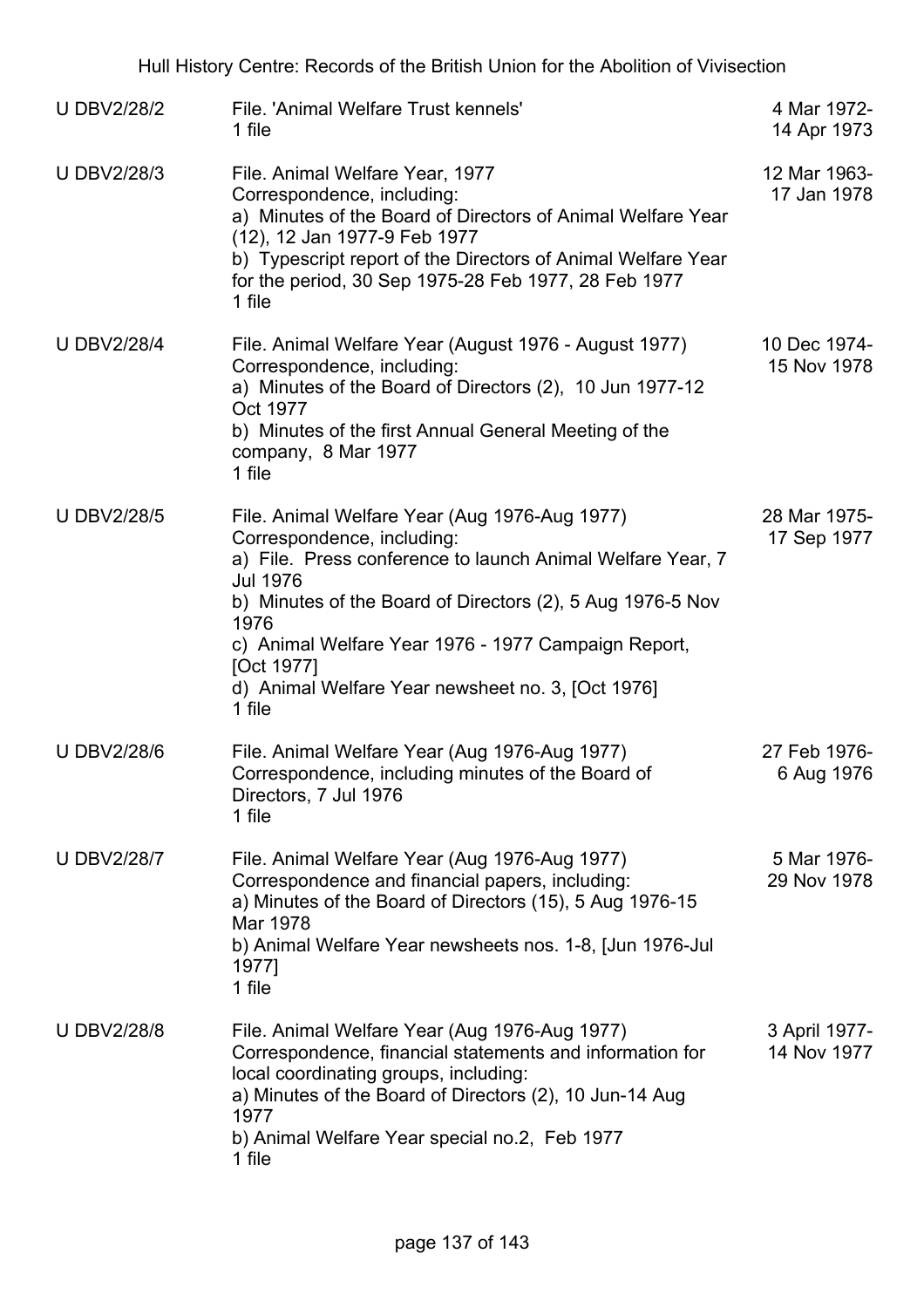|                    | Hull History Centre: Records of the British Union for the Abolition of Vivisection                                                                                                                     |                             |
|--------------------|--------------------------------------------------------------------------------------------------------------------------------------------------------------------------------------------------------|-----------------------------|
| <b>U DBV2/28/9</b> | <b>Typescript of Animal Welfare Year blank 'regional</b><br>questionnaire', Spring 1976<br>1 item                                                                                                      | 1976                        |
| U DBV2/28/10       | File. Association of British Anti Vivisection Societies<br>Delegates correspondence<br>1 file                                                                                                          | 14 Sep 1970-<br>24 Apr 1972 |
| U DBV2/28/11       | File, Association of British Anti Vivisection Societies<br>Including minutes $(8)$ , 4 Jan 1971-25 May 1972<br>1 file                                                                                  | 4 Jan 1971-<br>12 Jun 1972  |
| U DBV2/28/12       | File. Association of British Anti Vivisection Societies<br>Including minutes (8), 25 Nov 1971-14 Jan 1974<br>1 file                                                                                    | 24 Nov 1971-<br>14 May 1976 |
| U DBV2/28/13       | File. Association of British Anti Vivisection Societies<br>Including minutes (22), 10 Mar 1970-14 Jan 1974<br>1 file                                                                                   | 5 Dec 1971-<br>10 May 1974  |
| U DBV2/28/14       | File. Association of British Anti Vivisection Societies -<br>coordinating Director<br>Including:<br>a) Minutes (2), 10 May 1972-25 May 1972<br>b) Constitution, n.d.<br>1 file                         | 18 Feb 1972-<br>21 Jun 1972 |
| U DBV2/28/15       | File, British Council of Anti Vivisection Societies<br>Including minutes (9), 8 Jan 1960-24 Oct 1962<br>1 file                                                                                         | 1959-<br>10 Jan 1963        |
| U DBV2/28/16       | File. British Council of Anti Vivisection Societies<br>1 file                                                                                                                                          | 12 Dec 1962-<br>7 Jan 1963  |
| U DBV2/28/17       | File. British Council of Anti Vivisection Societies<br>Including:<br>a) Minutes (2), 7 Jul 1965-13 Oct 1965<br>b) List of members of the Conference of Animal Welfare<br>Societies, Oct 1965<br>1 file | 7 Jul 1965-<br>31 Dec 1965  |
| U DBV2/28/18       | File. British Council of Anti Vivisection Societies<br>Including minutes (11), 27 Jul 1966-9 Nov 1970<br>1 file                                                                                        | 27 Jul 1966-<br>13 Nov 1970 |
| U DBV2/28/19       | File. British Herbal Medicine Association<br>Including minutes of the inaugural meeting, 14 Oct 1964<br>1 file                                                                                         | 14 Oct 1964-<br>5 Oct 1967  |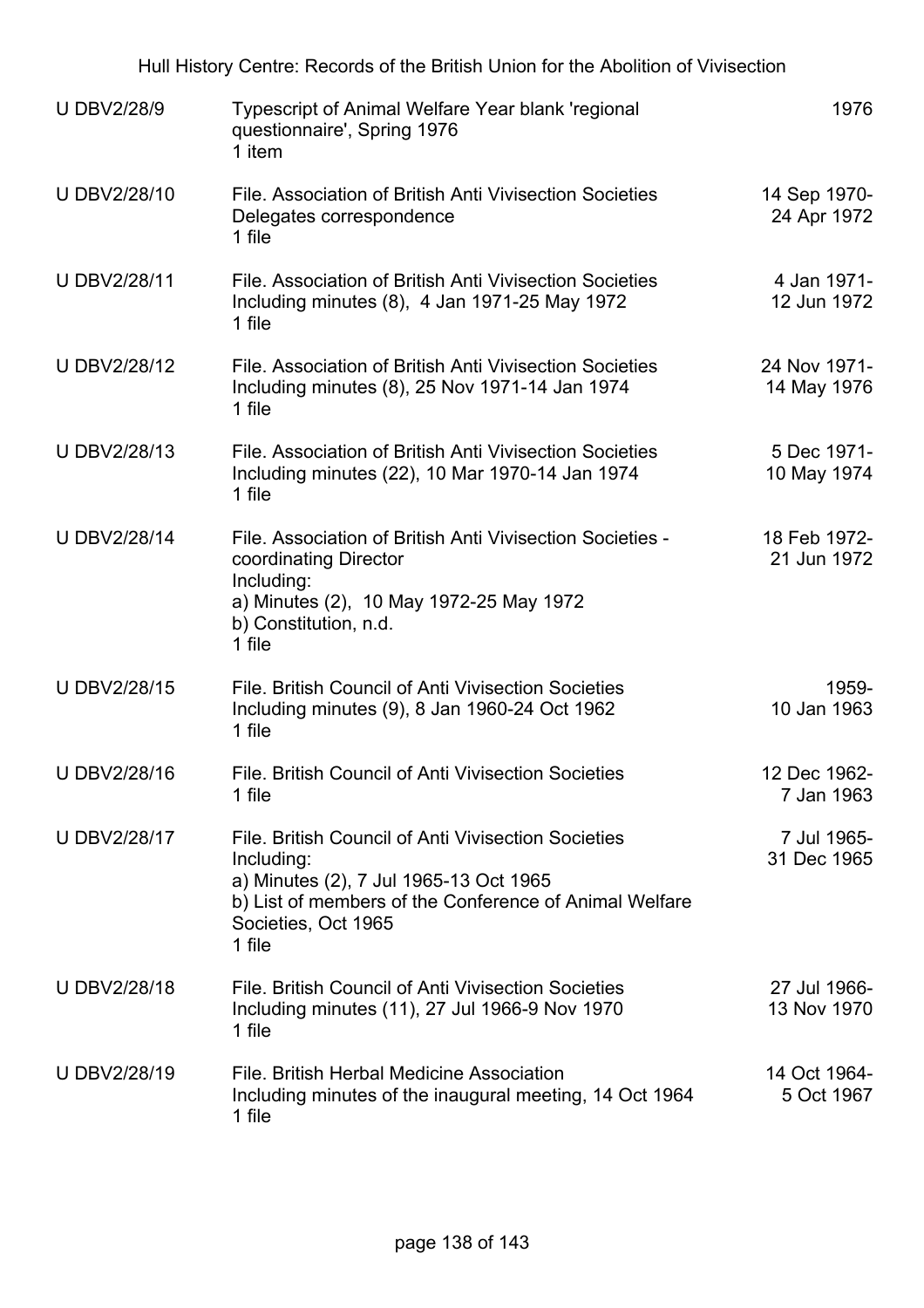| <b>U DBV2/28/20</b> | File. Amalgamation of BUAV and the National Anti<br>Vivisection Society; amalgamation between BUAV, the<br>National Anti Vivisection Society and the Animal Defence<br>and Anti Vivisection Society<br>Including:<br>a) Minutes of the Special Committee (all three<br>organisations), 11 Mar<br>b) Minutes of the Negotiating Sub Committee (all three<br>organisations) (2), 29 Dec 1966-2 Mar 1967<br>c) Minutes of BUAV and the National Anti Vivisection<br>Society's Joint Sub Committee (5), 26 Jan 1967-12 Oct<br>1967<br>d) Minutes of an informal meeting between BUAV and the<br>National Anti Vivisection Society, 29 Apr 1965<br>1 file | 1936-30 Dec<br>1974         |
|---------------------|------------------------------------------------------------------------------------------------------------------------------------------------------------------------------------------------------------------------------------------------------------------------------------------------------------------------------------------------------------------------------------------------------------------------------------------------------------------------------------------------------------------------------------------------------------------------------------------------------------------------------------------------------|-----------------------------|
| <b>UDBV2/28/21</b>  | File. Papers relating to proposed amalgamation between<br>BUAV, the National Anti Vivisection Society and the Animal<br>Defence and Anti Vivisection Society and between BUAV<br>and the National Anti Vivisection Society<br>Including:<br>a) Minutes of the Negotiating Sub Committee (3), 24 Nov<br>1966-2 Mar 1967<br>b) Minutes of the Joint Sub Committee (BUAV and the<br>National Anti Vivisection Society) (3), 6 Apr-17 Aug 1967<br>c) Minutes of BUAV Public Relations Sub Committee 12 Jan<br>1967<br>1 file                                                                                                                             | 15 Apr 1959-<br>20 Nov 1967 |
| <b>U DBV2/28/22</b> | File. Amalgamation<br>Including minutes of BUAV and the National Anti Vivisection<br>Society's Joint Sub Committee, 6 Jul 1967<br>1 file                                                                                                                                                                                                                                                                                                                                                                                                                                                                                                             | 11 Jan 1939-<br>Aug 1967    |
| <b>UDBV2/28/23</b>  | File. BUAV and the National Anti Vivisection Society<br>amalgamation<br>Including:<br>a) Minutes of a meeting between BUAV Executive<br>Committee and the Council of the National Anti Vivisection<br>Society, 29 April 1965<br>b) Minutes of the Joint Consultative Council of BUAV and<br>the National Anti Vivisection Society (7), 30 January 1959 -<br>7 April 1961<br>1 file                                                                                                                                                                                                                                                                   | 30 Jan 1959-<br>21 Sep 1974 |
| <b>U DBV2/28/24</b> | File. BUAV and the National Anti Vivisection Society<br>amalgamation<br>1 file                                                                                                                                                                                                                                                                                                                                                                                                                                                                                                                                                                       | 9 Jan 1975-<br>21 Feb 1975  |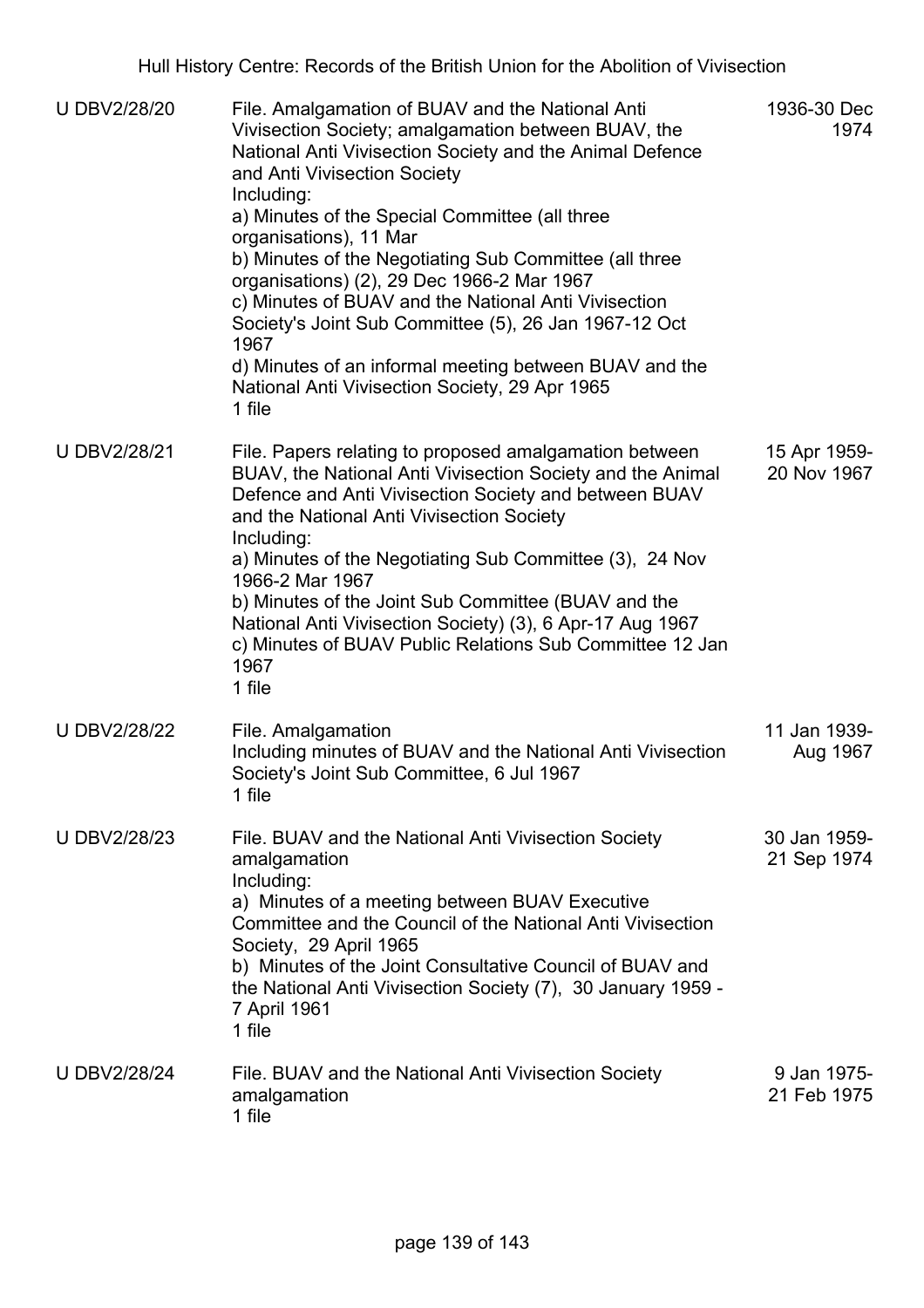| <b>U DBV2/28/25</b> | File. International Conference against Vivisection<br>Including:<br>a) Report of conferences (8), 14 Nov 1952-17 Oct 1959<br>b) Reports of the Executive Committee of the International<br>Conference Against Vivisection (3), 13 May 1955-19 Oct<br>1956<br>c) Minutes of the British Council of Anti Vivisection<br>Societies, 29 Oct 1969<br>1 file                                                                                                                                                                                                                                                                                                                                                                                                                                                                                                                                    | 14 Nov 1952-<br>29 Jul 1977 |
|---------------------|-------------------------------------------------------------------------------------------------------------------------------------------------------------------------------------------------------------------------------------------------------------------------------------------------------------------------------------------------------------------------------------------------------------------------------------------------------------------------------------------------------------------------------------------------------------------------------------------------------------------------------------------------------------------------------------------------------------------------------------------------------------------------------------------------------------------------------------------------------------------------------------------|-----------------------------|
| <b>UDBV2/28/26</b>  | File. Lawson Tait Memorial Fund<br>1 file                                                                                                                                                                                                                                                                                                                                                                                                                                                                                                                                                                                                                                                                                                                                                                                                                                                 | 16 Nov 1961-<br>Dec 1974    |
| <b>U DBV2/28/27</b> | Minutes of the National Conference on Stray Dogs, second<br>session<br>1 bundle                                                                                                                                                                                                                                                                                                                                                                                                                                                                                                                                                                                                                                                                                                                                                                                                           | 3 May 1975                  |
| <b>UDBV2/28/28</b>  | File. World Coalition Against Vivisection and the British<br><b>Council of Anti Vivisection Societies</b><br>Including:<br>a) Minutes of the World Coalition Against Vivisection, 5 Aug<br>1967<br>b) Bylaws of the World Coalition Against Vivisection, 17 Nov<br>1963<br>c) Statutes of the World Coalition Against Vivisection, with<br>notes, 15 Nov 1968<br>d) Bulletin of the World Coalition Against Vivisection, vol. IX,<br>1966 [French]<br>1 file                                                                                                                                                                                                                                                                                                                                                                                                                              | 12 Jan 1963-<br>16 Mar 1982 |
| <b>U DBV2/28/29</b> | File. World Federation for the Protection of Animals and the<br><b>British Council of Anti Vivisection Societies</b><br>Including:<br>a) Minutes of the British Council of Anti Vivisection Societies<br>(2), 23 Jan 1963-7 Jul 1965<br>b) Minutes of a business meeting of the member societies of<br>the World Federation for the Protection of Animals, 16 Jun<br>1962<br>c) Draft constitution of the World Federation for the<br>Protection of Animals, May 1962<br>d) Summary minutes of a Council meeting of the World<br>Federation for the Protection of Animals in Amsterdam, 24<br>Mar 1961-28 Mar 1961<br>e) Summary minutes of a Council meeting of the World<br>Federation for the Protection of Animals in Antwerp, 30 Sep<br>1960-4 Oct 1960<br>f) Proceedings of an International Conference of Anti<br>Vivisection Societies in London, 1 Jul 1963-2 Jul 1963<br>1 file | 19 Jan 1960-<br>14 Oct 1966 |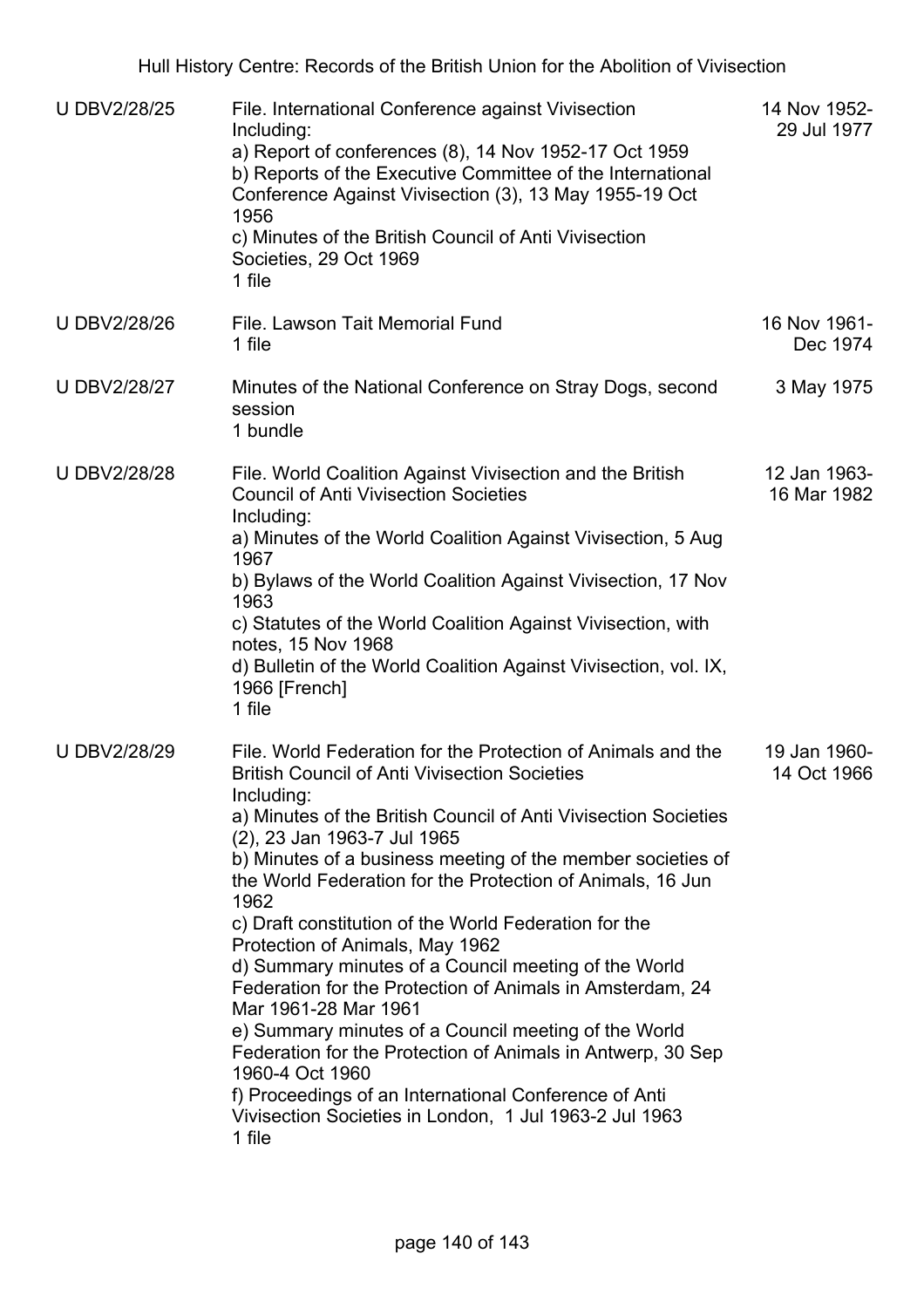| <b>UDBV2/28/30</b>  | File. World Federation for the Protection of Animals<br>Including:<br>a) Minutes of Council meetings (5), 23 May 1963-23 May<br>1965<br>b) Information bulletins of the World Federation for the<br>Protection of Animals (2), no.1, Jan 1964 and no.2, Sep<br>1964<br>1 file                                                                                                    | Feb 1963-<br>6 Oct 1966        |
|---------------------|----------------------------------------------------------------------------------------------------------------------------------------------------------------------------------------------------------------------------------------------------------------------------------------------------------------------------------------------------------------------------------|--------------------------------|
| U DBV2/28/31        | File. World Federation for the Protection of Animals<br>Correspondence<br>1 file                                                                                                                                                                                                                                                                                                 | 1964-<br>7 Oct 1981            |
| <b>U DBV2/28/32</b> | File. World Federation for the Protection of Animals<br>Including minutes of the British and Irish Animal Welfare<br>Societies (3), 24 Mar 1977-2 Mar 1978<br>1 file                                                                                                                                                                                                             | 9 Apr 1970-<br><b>Jul 1979</b> |
| <b>U DBV2/28/33</b> | File, World Federation for the Protection of Animals<br>Regarding the use of dogs in experiments, including:<br>a) Minutes of the British and Irish Animal Welfare Societies<br>(2), 29 Oct 1979-5 Oct 1976<br>b) Photographs of Tony Carding and Alan Whittaker of the<br>World Federation for the Protection of Animals at 10<br>Downing Street, London (3) Feb 1976<br>1 file | 16 Feb 1974-<br>Apr 1979       |
| <b>U DBV2/28/34</b> | File. 1979 conferences<br>Correspondence regarding BUAV and the World Federation<br>for the Protection of Animals conferences<br>1 file                                                                                                                                                                                                                                          | Oct 1978-<br>4 Sep 1979        |
| <b>U DBV2/29</b>    | Dr Hadwen Trust for Humane Research<br>1 file & 1 item                                                                                                                                                                                                                                                                                                                           | 1954                           |
| <b>U DBV2/29/1</b>  | File. Hadwen centenary<br>Commemorating the birth of Dr W R Hadwen<br>1 file                                                                                                                                                                                                                                                                                                     | 17 Feb 1954-<br>3 Aug 1954     |
| <b>U DBV2/29/2</b>  | Pamphlet on Service of commemoration on the centenary of<br>the birth of Dr Walter R Hadwen<br>With notes<br>1 item                                                                                                                                                                                                                                                              | 3 Aug 1954                     |
| <b>U DBV2/30</b>    | <b>Miscellaneous</b><br>8 items & 7 files                                                                                                                                                                                                                                                                                                                                        | 1900-1990                      |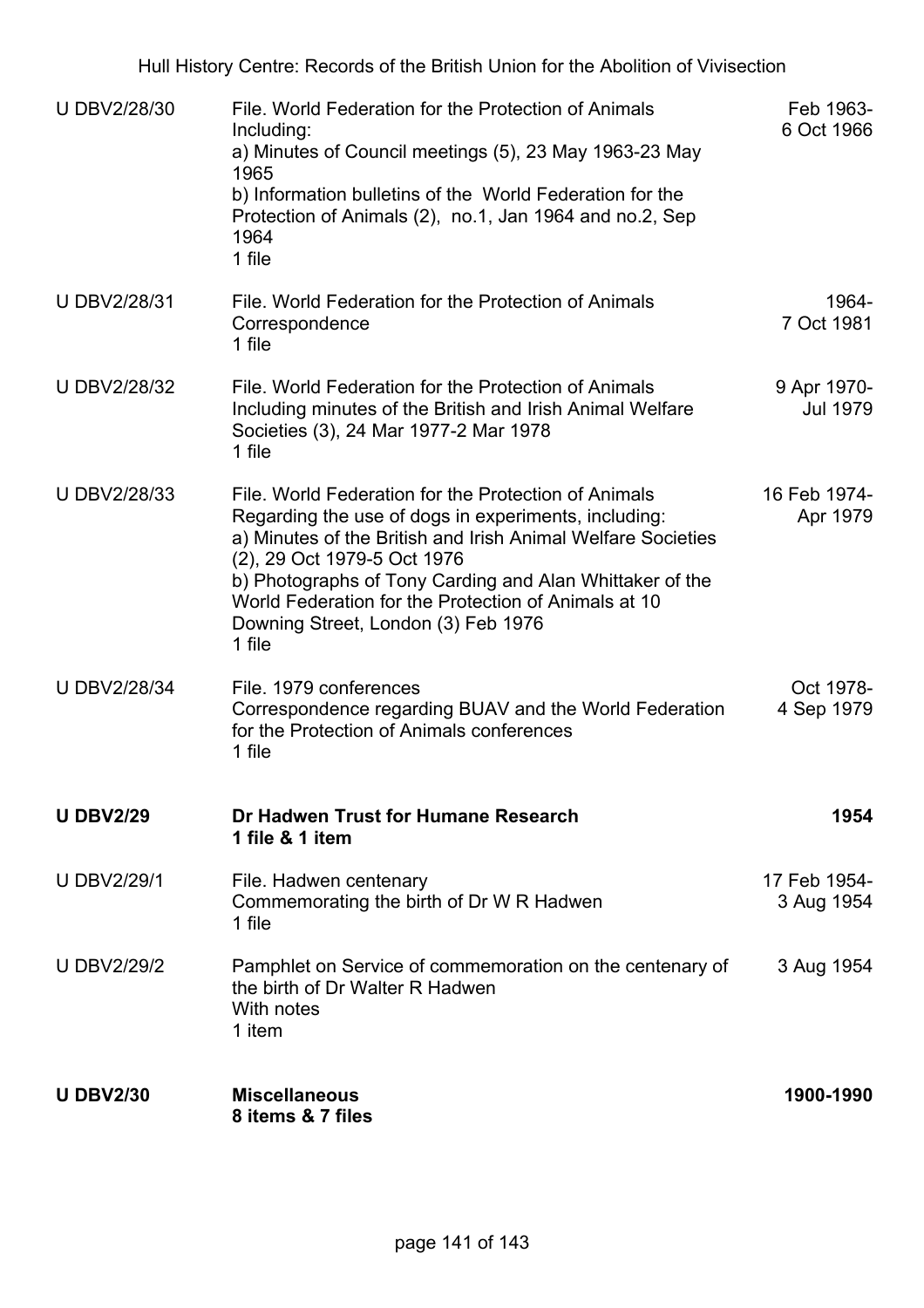| Hull History Centre: Records of the British Union for the Abolition of Vivisection |                                                                                                                                                              |             |  |
|------------------------------------------------------------------------------------|--------------------------------------------------------------------------------------------------------------------------------------------------------------|-------------|--|
| <b>U DBV2/30/1</b>                                                                 | Transcript of play 'The legend of Sunrise Isle: A play in three<br>acts with a narrative prologue', by Elaine Kid<br>With accompanying music score<br>1 item | c.1948      |  |
| <b>U DBV2/30/2</b>                                                                 | Transcript of play 'Portraits from life', anonymous<br>1 item                                                                                                | 1950s       |  |
| <b>U DBV2/30/3</b>                                                                 | File. Containing 'Potter's Prophylactic: A play in three acts<br>by Mark Winterton'<br>1 file                                                                | 1950s       |  |
| <b>U DBV2/30/4</b>                                                                 | File. Containing three plays: 'The shadow between',<br>anonymous, 'Vaccination', by Roy Horniman, and 'Not a<br>sparrow falls', by P Lesbirel<br>1 file      | 1950s-1960s |  |
| <b>U DBV2/30/5</b>                                                                 | Transcript of play 'The difficulties of Dr Deguerre', by Walter<br>R Hadwen<br>1 item                                                                        | c.1925      |  |
| <b>U DBV2/30/6</b>                                                                 | Transcript of play 'Surely some other way' A play in one act<br>by Margaret Duncan<br>With notes<br>1 item                                                   | 1956        |  |
| <b>U DBV2/30/7</b>                                                                 | File. Containing short story, 'The pamphlet'<br>1 file                                                                                                       | post 1970   |  |
| <b>UDBV2/30/8</b>                                                                  | File. Black and white photographs<br>Featuring BUAV Dog Rescue, animal experiments and<br><b>BUAV premises on Charing Cross</b><br>1 file/9 items            | 1900s-1970s |  |
| <b>U DBV2/30/9</b>                                                                 | File. Photographs of people [at a meeting?] and of seal<br>slaughtering in Canada<br>1 file/5 items                                                          | 1960s       |  |
| U DBV2/30/10                                                                       | File. Photographs of maltreated animals<br>1 file/4 items                                                                                                    | 1960s-1970s |  |
| U DBV2/30/11                                                                       | File. Photographs of sick animals obtained through an<br>undercover operation by BUAV<br>1 file                                                              | early 1990s |  |
| U DBV2/30/12                                                                       | Transcript<br>Regarding the nervous distemper virus in dogs<br>1 item                                                                                        | 1960        |  |